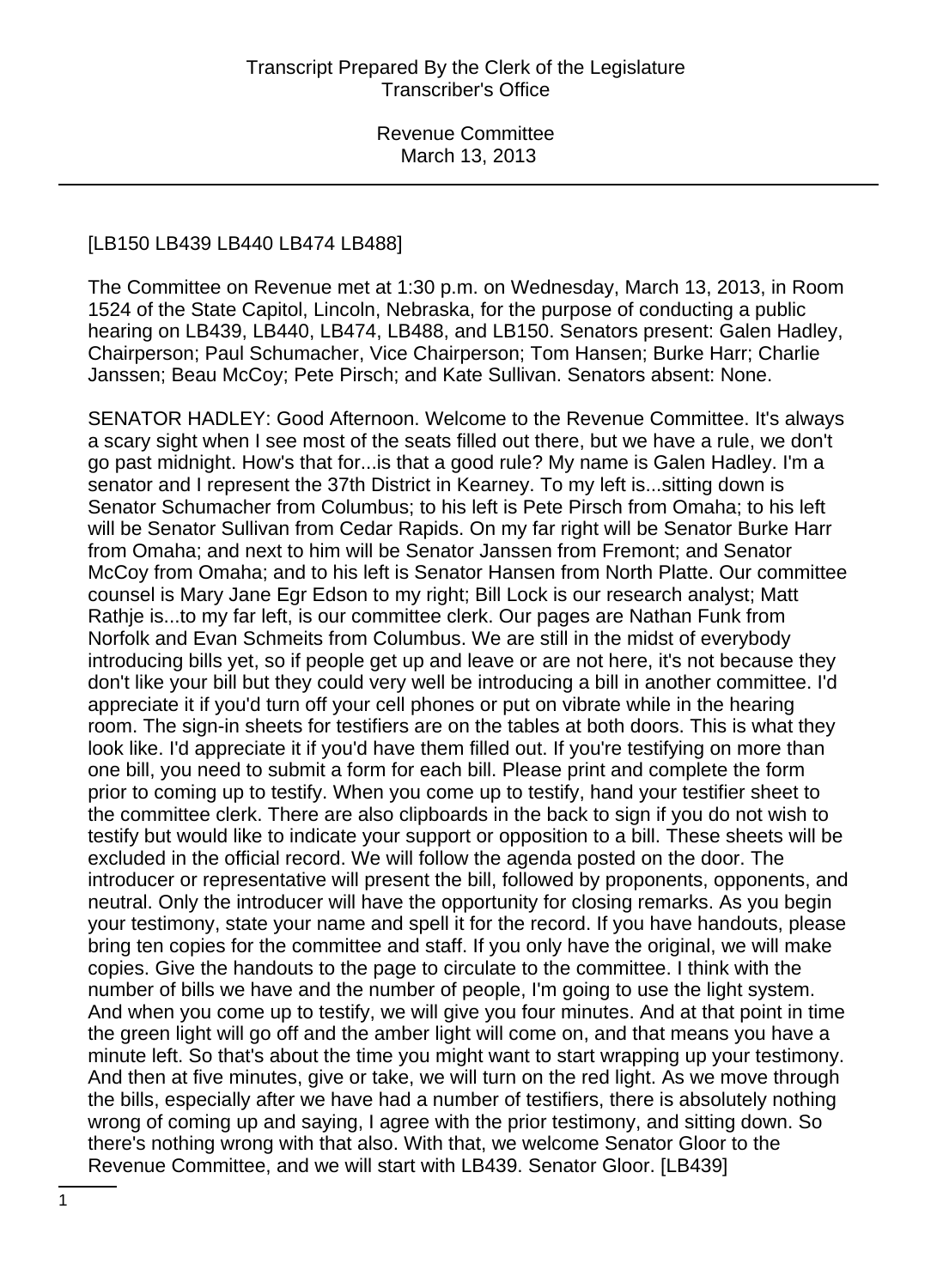SENATOR GLOOR: (Exhibits 1 and 2) Thank you, Senator Hadley, and thank you for the chance to be here to meet with the august and all powerful Revenue Committee, of course with the exception of the Education Committee, which is also august and all powerful. (Laughter) I've got a few handouts I'd ask the pages to distribute. I'm Mike Gloor, the senator from District 35 which is Grand Island, that's G-l-o-o-r, and I'm here to talk to you about the necessity for an increase in our current tobacco tax. I'm proposing in this bill the cigarette tax increase, for cigarettes specifically, to 72 cents a pack. That would bring our tax on a pack of cigarettes to \$1.36. That will be equal with the state of Iowa. Our current tax is 64 cents. We're estimating the revenue as a result of that increase will about \$66.6 million. We're also proposing a tobacco products tax increase. Now tobacco products are defined in statute separately as cigars, roll-your-own, chew, and the tobacco that's used if you're one of those pipe smokers out there. That increase is always a percentage and it will increase from 20 percent to 31 percent. The estimated revenue from that will be an additional \$1.1 million, bringing the overall increase in dollars to \$67.7 million, and we're earmarking those dollars. In this time of discussion about healthcare, healthcare issues, the importance of providing coverage in a variety of ways for healthcare, it seemed appropriate to me that we talk about steering these revenues towards doing something about our healthcare system. So the earmarks are such: \$5 million goes to our tobacco control cash fund. We fund different programs out of that tobacco control cash fund: the hot line or Quitline as it's called, there are educational programs, educational initiatives, Smoke Free Nebraska pamphlets that get handed out in schools. So there are a variety of things we try and do, although frankly we fund that program at a fraction of what the recommendations are that a program like that be funded. We're one of the lowest states in the nation in terms of allocating monies towards Tobacco Control Cash Fund or tobacco cessation initiatives. We're talking about \$28 million that would be earmarked for an increase in provider rates, Medicaid provider rates for not just acute care services but for aging services, for behavioral health. Since I have been here, starting my fifth term, we've increased Medicaid provider rates, we've decreased Medicaid provider rates, and then we've tried to increase it a little bit again. What we have done over four years is about a 4 percent increase in Medicaid rates. That's 1 percent per year. And the inflationary impact of what's happening in healthcare tells us, we know instinctively, we're losing ground. I have other bills. We have issues related to Medicaid expansion, but one of my concerns and one of our challenges is we don't pay enough for Medicaid for providers wanting to take Medicaid patients. To me, this is one of the solutions to the challenges we're going to be faced with, a potential expansion in our Medicaid numbers, and that is we need to get some more money into Medicaid to get those reimbursement rates higher. We're talking about \$23.5 million to the Health Care Cash Fund. That's the subject of a lot of discussion, debate, interim studies. This is the fund that was set up as a result of the class action lawsuit that was settled by a number of states' Attorneys General against the big four tobacco companies. I've carried other bills that relate to this and securing this particular Health Care Cash Fund. We have concerns that the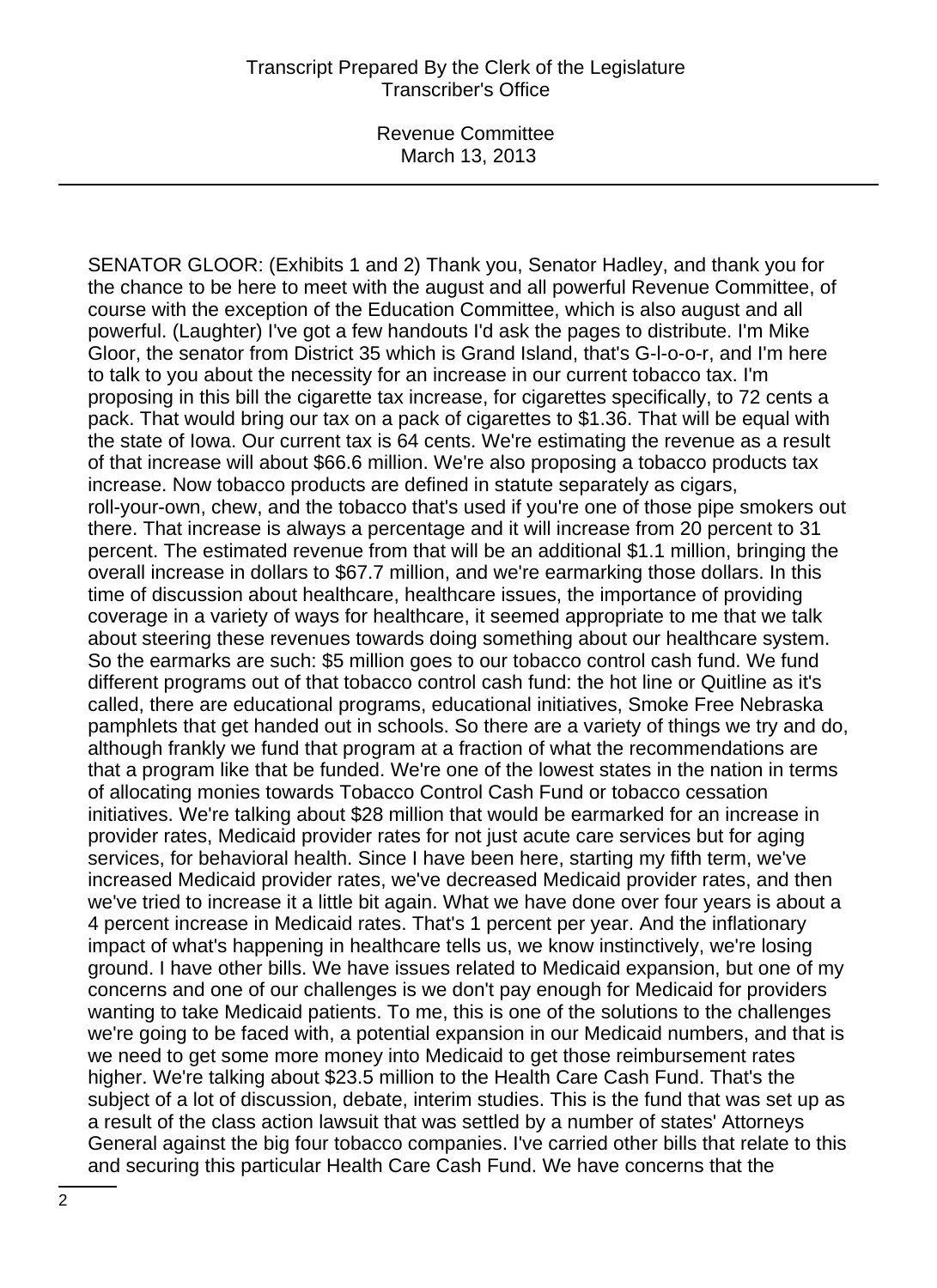Revenue Committee March 13, 2013

allocations coming out of that fund related to the expenditures, or the dollars that come into that fund, especially with the downturn in the economy and investments in recent years, has that fund expending at a rate that's not sustainable. Twenty-three point five million per year should be enough to stabilize that fund and perhaps allow us to continue to do some good works and maybe some additional good works out of that fund. That leaves us about \$2.3 million for the General Fund. We also are talking about just under \$3 million, \$2.775 million, to enhance cancer research that's also part of where our tobacco tax monies go. That would, as I recall, double the amount of money that we currently allocate to cancer research in this state. UNMC, Creighton, both desperately need that money and that increase in money to continue to do some of the good works that they're doing. There's also \$5 million to fund the Volunteer Emergency Responders Incentive Act. That's LB440, and that bill will follow this particular bill, and I'll save my ammunition on that for the presentation of that bill. The fiscal note estimates--and this is important--include factors for a reduction in consumption and border bleed. You always hear, well, if we're going to increase it here, people will drive to get their smokes in another state. That has not proven to be the case in states, including this state, that have increased their tobacco taxes in the past. But the fiscal note, folks are always conservative about that sort of thing. And so we've given you numbers that we think take into account any potential of that, plus what we hope to happen with this, and that's a reduction in consumption. The 2002 fiscal note was right on the button. And that was the last time that we had an increase in our tobacco tax. I've talked to you about numbers up to now. And to speak candidly the same way I did two years ago when I proposed this increase, this is a healthcare bill for me that should be in front of Health and Human Services rather than Revenue. Now there are obvious reasons it's in front of Revenue. It's a tax increase. But my over three decades of working in the healthcare industry have in me a stubborn stripe relating to knowing how much we spend as a society on tobacco-related illness and disease. We just do. And this bill to me is a health bill. The only way we can get people to reduce smoking, the most effective way I guess I should say that we found to get people to reduce smoking is to increase the cost of cigarettes. It needs to be a big enough increase, and that percentage is around 8 to 10 percent, I think, to bite their pocketbook so that they'll give up. But it generates revenue obviously. And so it made sense to me that, all right, it's a health bill, generates revenue, let's use those revenues that are generated to do some good things for this state and for Nebraskans as relates to their health, their overall health. But let me give you some stats of what this increase of 72 cents means. It means 11,000 Nebraskan adults would quit smoking. It means youth who are the most price sensitive, and we know that from state after state after state and survey after survey that has measured this, they're the most price sensitive, they're the ones who most likely will quit. We expect 20,000 Nebraska youth will be affected, will not pick up and smoke, and that's a huge number when you think about it and think of our youth and the long-term expenses of those youth as they move through life and deal with tobacco-related illness and disease. The long-term savings estimate for Nebraska Medicaid--\$459 million, \$459 million, almost a half a billion dollars. A personal comment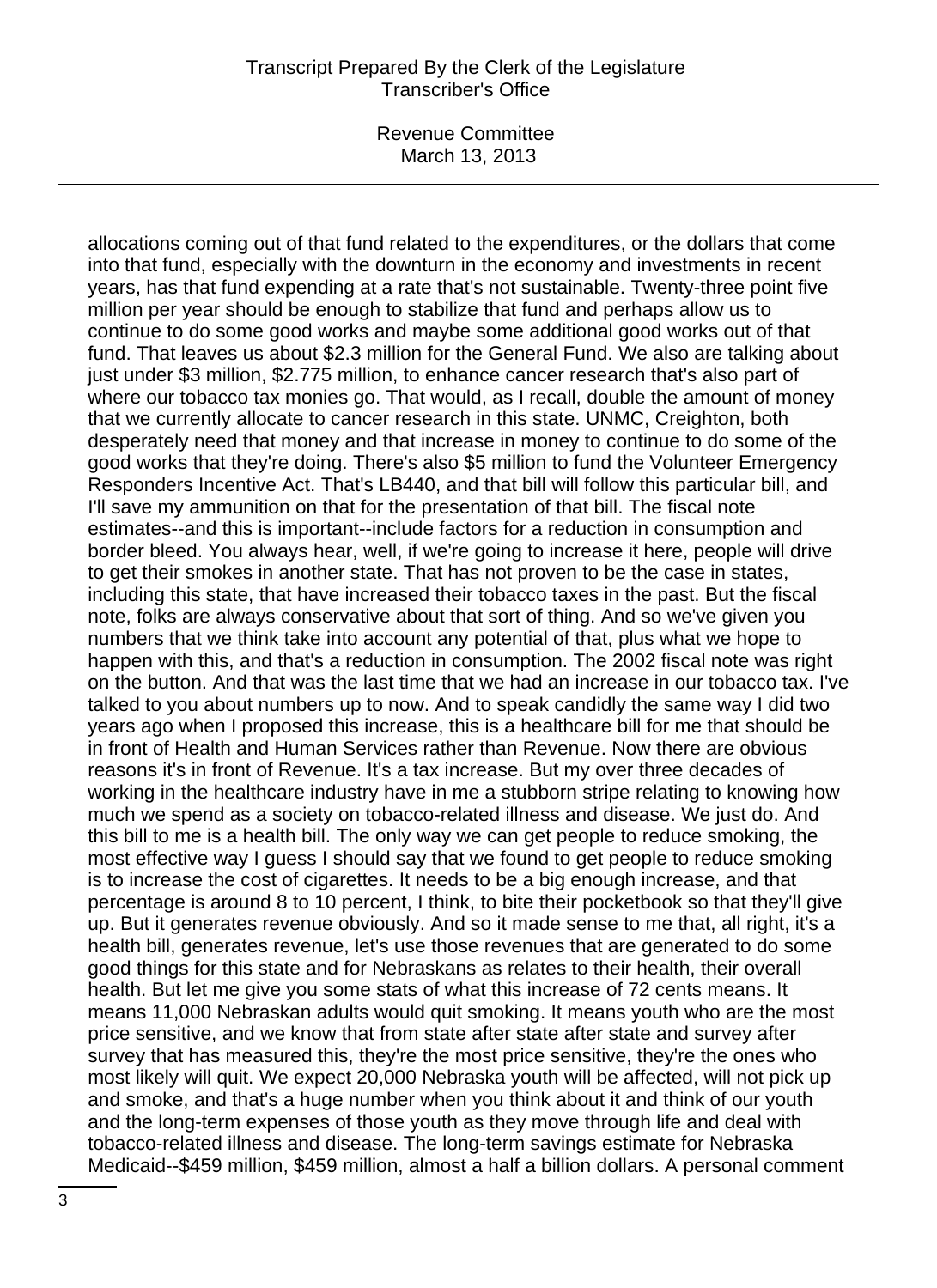Revenue Committee March 13, 2013

that I would make, it hasn't been that many years ago that we saw the Clean Air Act passed in this state. And the reports that I've gotten back from my former institution in Grand Island is over that period of time they've seen a 30 percent reduction in heart conditions. I'm going to assume that most good Nebraskans like me, Senator Hansen, continue to eat beef. It's what's for dinner every night if I could have it. At \$12,000 a year I can't, but if I could I would. (Laughter) That's a significant decrease. And as best you can trace this epidemiologically, it's...the only thing that's changed significantly is people aren't breathing in as much smoke in a variety of places across this state. It's just a small personal reflection on what smoking, even indirect smoke, does to us and some of the dramatic changes in the health status of Nebraskans and cost savings we can realize with an increased reduction in smokers. One of the packets you have in front of you or one of the handouts shows where Nebraska ranks 38th of 50 states, 12th from the bottom. Even when we got to the 64 cents back in '01-02, that only moved us to the top end of the top third...or, excuse me, the bottom end of the top third of states, and we've been sliding ever since. And now we're in the bottom third of the states in terms of where we sit with our tobacco tax. At \$1.36, we would match Iowa, but that would put us right in the middle. I mean, we're not talking about making a big leap here compared to how we sit with other states. We're in the middle of the pack. And year by year, as other states increase their tobacco taxes, that number will also begin to slide. But I think for a one-time jump, if we can get to the 50th percentile, that's a major improvement for us. The last tax increase, as I said, was 2002, 11 years ago. I talked about the 1 percent increase in provider rates. Over the past ten years, I think it's ten years, we've seen about a 50 percent healthcare inflation rate. So we know part of the reason for this sin tax is to offset the expense to the state and society for tobacco use. We've badly slid backwards in trying to cover whatever expenses we think we might be able to cover with tobacco tax set as low as it was. Previous cigarette tax showed no measurable border bleed in one-year sales analysis. And because this is taxed and because it's taxed in other states, the Revenue Department has numbers that it can track, and the last increase showed no appreciable bleed to other states as a result of our increase. That pertains to other states also. Missouri is the lowest in the nation. You may see that on there, it's 17 cents. And when Kansas has had increases, they've tried to match and watch for decreases in revenue of Kansas, increases in revenue in Missouri. And, again, no appreciable change between those two states. People don't travel to save a few cents on the addiction to nicotine any more than they travel or look at your regular convenience store. It's called a convenience store for a reason. People are willing to pay a buck more for milk rather than drive five blocks to get it at a grocery store because it's convenient, and to expect people to drive across the border to get cigarettes in great amounts just isn't going to happen with this sort of an increase. The last thing I'd like to finish with is the fact that two years ago there was an extensive survey done by the Cancer Society of Nebraskans on this very issue. Two points that came out of it. And by the way, I should say they used the same survey organization that the Governor uses, that Senator Johanns uses, so this is a reputable firm that did the survey, interviewed hundreds and hundreds of Nebraskans, three quarters of whom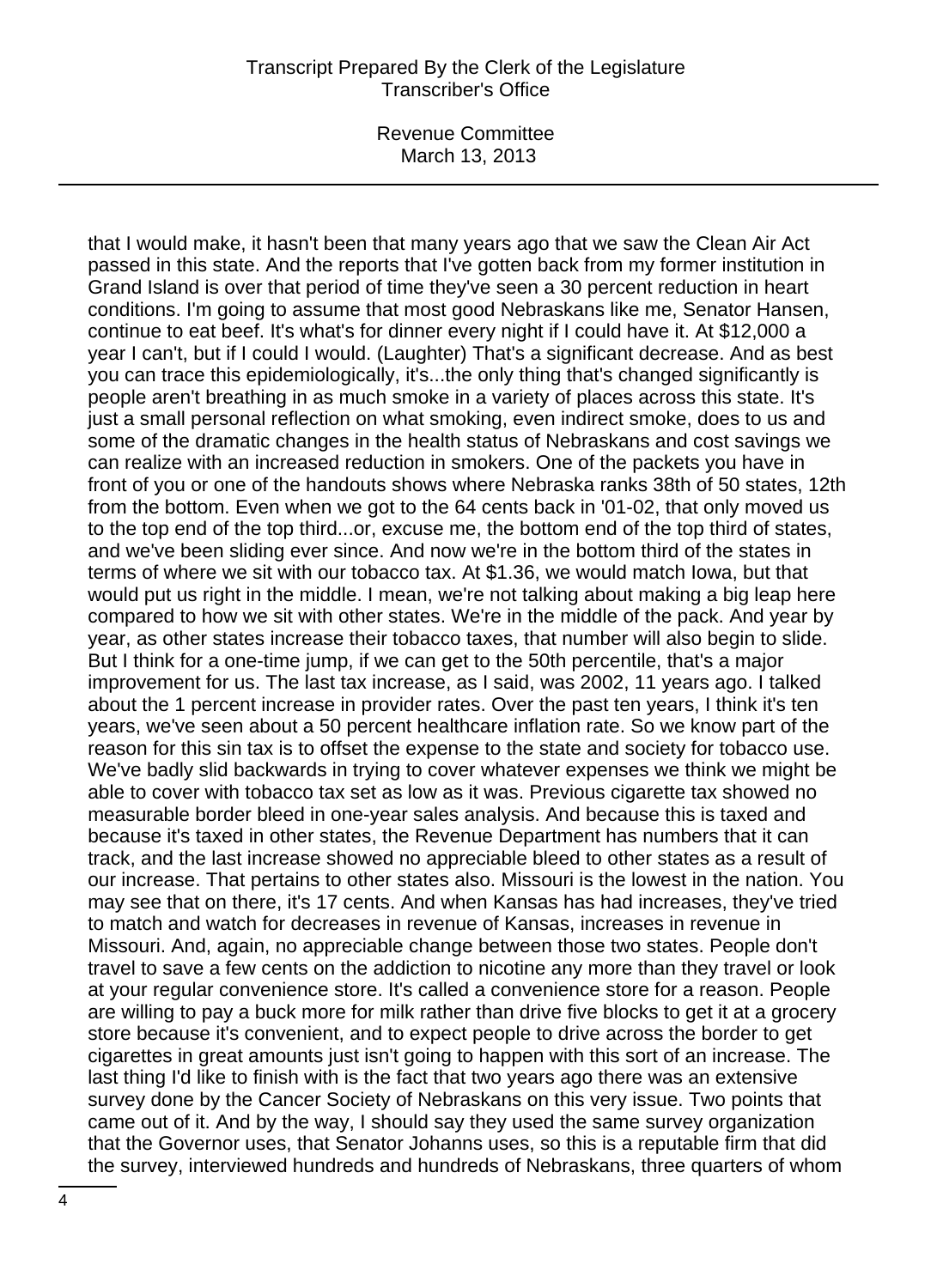Revenue Committee March 13, 2013

were in favor of a tobacco tax increase, three quarters of whom were in favor of tobacco tax increase. But the number you'll find most interesting is, of the smokers identified, self-identified in the survey, half of them were in favor of the tobacco tax increase. Half of them were in favor of the tobacco tax increase. Why? I can tell you from personal experiences two years ago, having a number of people call me up and do interviews or talk to me on TV, and inevitably towards the end of the interview they would say, you know, I'm a smoker and I'm in favor of your bill. And I'd say, why? And they said, because the financial incentive is the only way I know I'm going to give up using tobacco. I know it's going to pinch my pocketbook and that's the reason that I will give up. I hope you pass this. I need that incentive to give up. I didn't prompt them. They offered this up on their own. And even one television interviewer said, I stood outside a convenience store and I watched smokers come in, go in, and then walk out. And I asked them, when they came out, about your bill. And she said, half of them were in favor of it. She said it surprised me. And I said, it's the incentive that a lot of smokers need, unfortunately, and we want to help them and do some good things with the increased revenue. So thank you for listening to this and I'd be glad to answer any questions. [LB439]

SENATOR HADLEY: Are there questions for Senator Gloor? Senator Hansen. [LB439]

SENATOR HANSEN: Thank you. Senator Gloor, thank you for being here today and bringing the bill. I have some questions I guess that are pretty basic. In one sentence or less, tell me the purpose of the bill, because reading the statement of intent, it's a little bit contradictory I think. [LB439]

SENATOR GLOOR: The intent behind the bill is to increase the tobacco tax in this state and, as a result of that increase, see a reduction in smokers, a savings as a result of that to taxpayers through Medicaid expense, and using the additional revenue to do other good things with health that will also help the state of Nebraska. [LB439]

SENATOR HANSEN: Thank you. And the statement of intent has seven ways to spend the money that this would provide an increase. [LB439]

SENATOR GLOOR: Uh-huh. [LB439]

SENATOR HANSEN: And you said \$67 million, and that's what I came up with too. But it's funding all these other programs and it looks more like a funding bill rather than a tobacco cessation bill. And that's...I would love to see \$67 million used to stop people from smoking in the state of Nebraska. I think with one bill that we passed, the Clean Air Act back in 2007, I think did a lot of good for very little money other than... [LB439]

SENATOR GLOOR: You bet. Yep. [LB439]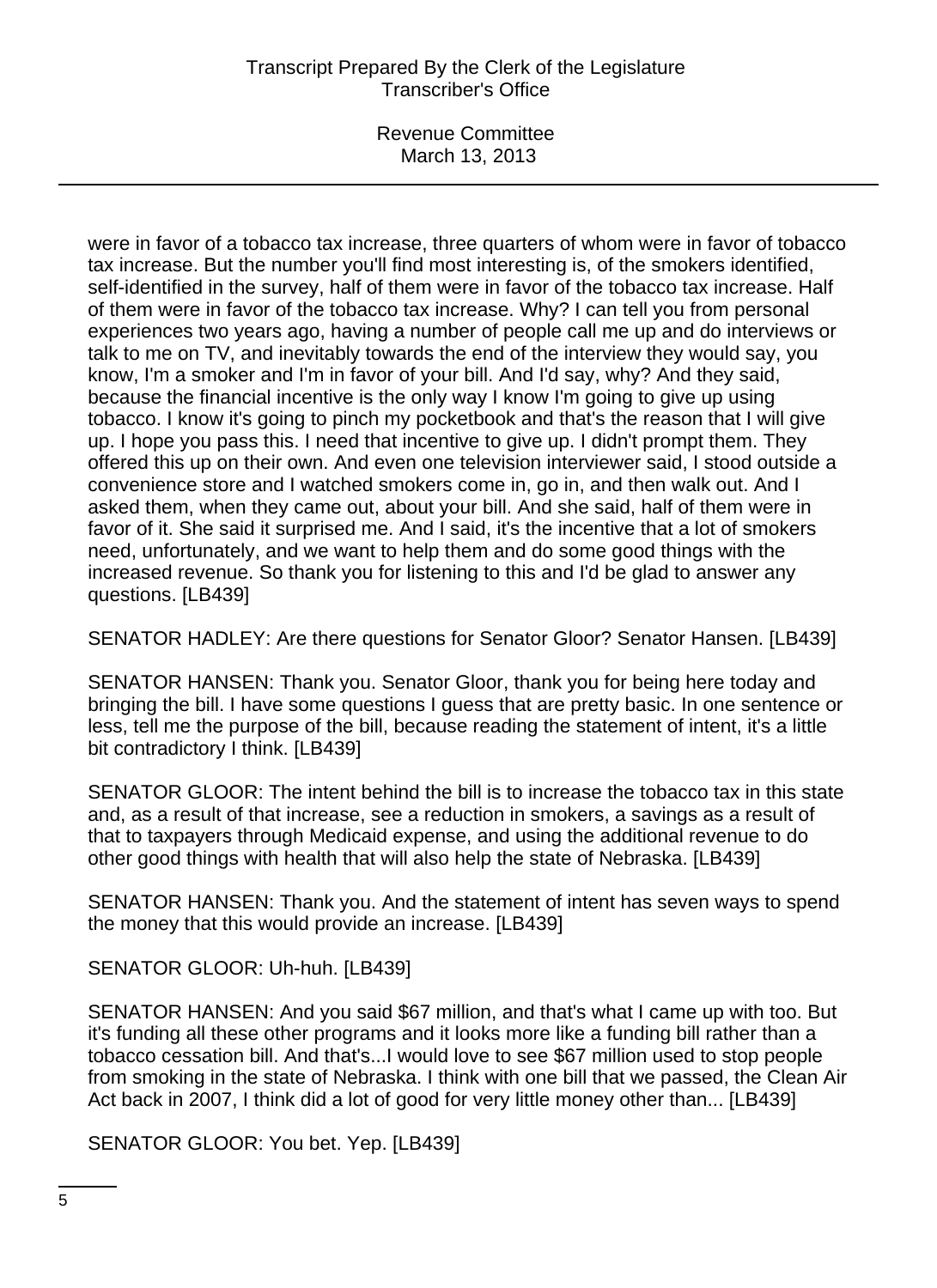SENATOR HANSEN: ...it was Big Brother saying that, you know, where you can and can't smoke, but. And I know the state is going to need more money for cancer research and for all the other purposes that you list here. But it looks like smoking cessation is not enough. I mean, it looks like more of that \$67 million ought to go for that. And I think the border bleed, I think you're underestimating the border bleed considerably because people have, you know, SUVs with big trunks, they have cars with big trunks, and they...once into Missouri, they're ranked 51st out of 50 states, so that's pretty low. And that...they...I mean, they're going to fill those trunks up and bring bootleg tobacco products across the border. [LB439]

SENATOR GLOOR: I wouldn't argue the fact that some of that happens. But what I would say is, two things, is that we have real numbers from states that relate to tracking revenues, taxes, on tobacco products that have been looked at across the country, not just as relates to Nebraska the last time we had an increase that don't show any appreciable change. But we've made an adjustment in here saying, yep, somebody going down to see the Royals play baseball--why, I don't know--but going down to see the Royals play baseball will load up on some cigarettes in Missouri and bring them back... [LB439]

SENATOR HANSEN: Firecrackers. [LB439]

SENATOR GLOOR: ...and firecrackers, yeah. A nice combination in your trunk (laughter) as you're driving back. We have a lot of folks involved in fire and rescue here who probably could tell you a story or two about some of that. But the other thing I think we underestimate, Senator Hansen, is how many cigarettes are bought in this state day after day after day and how an occasional trunk filled with cigarettes is a tiny, tiny amount based upon every convenience store, every grocery store and the amount of cigarettes. I pay attention to these things now and when I go to a convenience store for gas or...I don't buy milk at my convenience stores, pick up a cup of coffee or something, if there's a line, 50 percent of the people in that line are buying cigarettes. It's...and you multiply that all day long and the number of packs of cigarettes that go out of places where they're sold across this state is a huge number. I think once upon a time somebody told me that if you took all the packs of cigarettes that were sold in this state, you could have a sidewalk paved with cigarette packs that stretched from here all the way to the Wyoming border and part way back again in just one year's worth of sale of cigarette packs. Not very many of those packs will have come from people in other...who drive to other states to pick them up. [LB439]

SENATOR HANSEN: Nebraska does have a tobacco tax stamp that we put on tobacco. [LB439]

SENATOR GLOOR: Yeah. [LB439]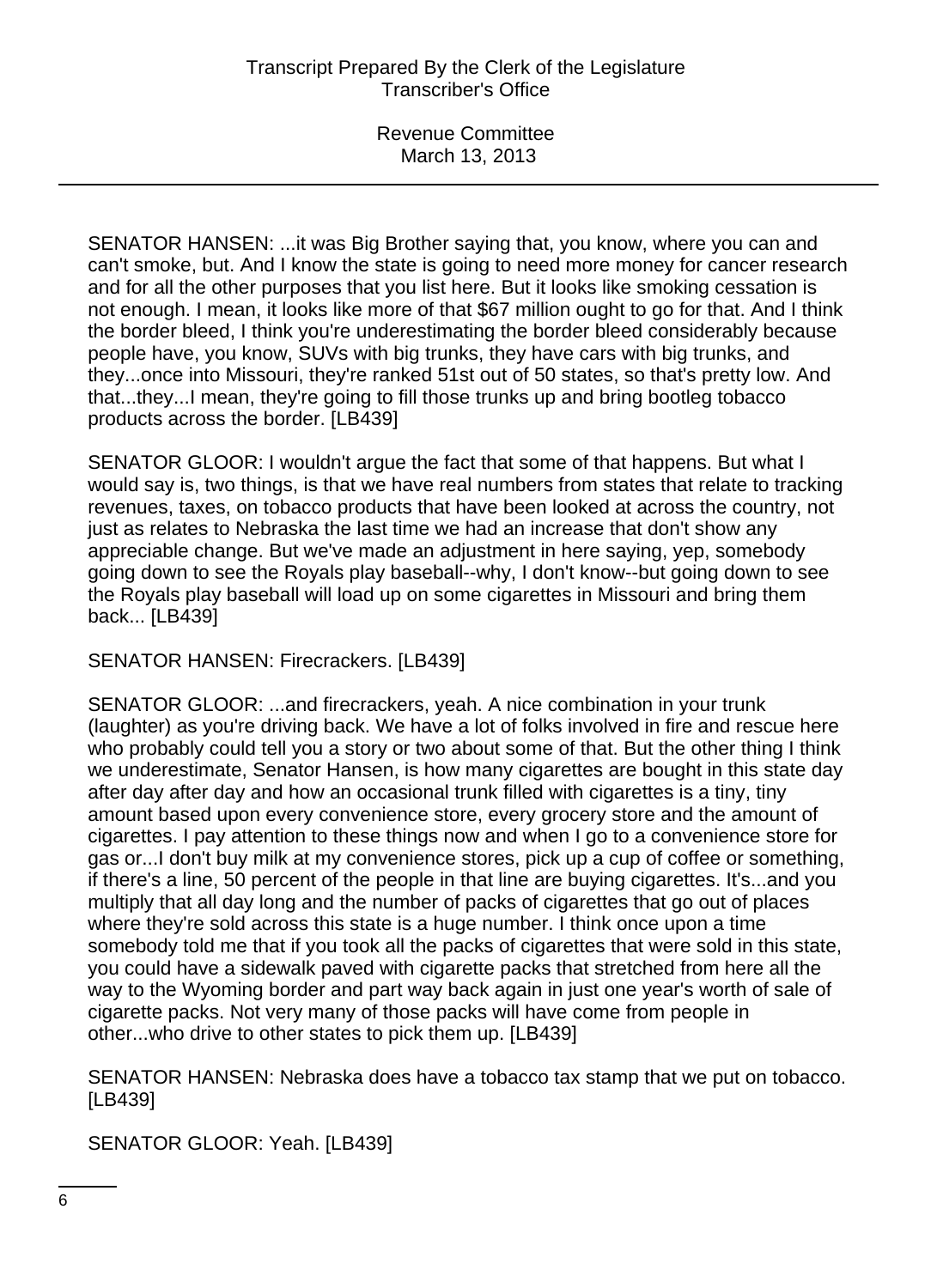SENATOR HANSEN: Do you know anything about the penalties? Would you expect a increase in penalties for this black market cigarette travel? [LB439]

SENATOR GLOOR: Well, it's not part of this bill and usually that's something the Attorney General brings forward. I got involved in some of that a couple of years ago. But it would have to be a separate piece of legislation brought to us by the Attorney General for enforcement purposes, or the Department of Revenue. [LB439]

SENATOR HANSEN: I would expect there to be some, but I certainly was surprised of how the money, if there is that huge an increase from the increase in taxes on tobacco products, that it would be spent that way. I thought that, you know, at least half of it would be spent in usage. And I think in some place it was only...it said that for youth it would only decrease it 9...a little over 9 percent. [LB439]

SENATOR GLOOR: No. It's about a 20 percent reduction in youth I believe. There will be some testifiers who follow me... [LB439]

SENATOR HANSEN: Okay. [LB439]

SENATOR GLOOR: ...who will probably speak to... [LB439]

SENATOR HANSEN: Okay. I will wait. [LB439]

SENATOR GLOOR: ...the way that tobacco cessation monies are used and the amount that's out there. But... [LB439]

SENATOR HANSEN: Okay. [LB439]

SENATOR GLOOR: ...good questions. [LB439]

SENATOR HANSEN: Thank you. Thank you. [LB439]

SENATOR HADLEY: Senator Gloor, I have a question on the provider rates. Wouldn't there be a great temptation for future Legislatures to say, oh, \$28 million is coming in from the cigarette fund, so we can lower the General Fund obligation for provider rates by \$28 million? [LB439]

SENATOR GLOOR: I think this Legislature is so wise that won't happen, but sure. I mean, you can make that argument for just about any of the areas that I've...you know, let's forget about funding a number of programs that get some portion of the healthcare trust fund, as an example. And I can't argue that. We can do what we want because we are the Legislature. But I have a lot of faith also that it's recognized we have a sin tax in place for a reason and, as Senator Hansen points out, it generates some sizeable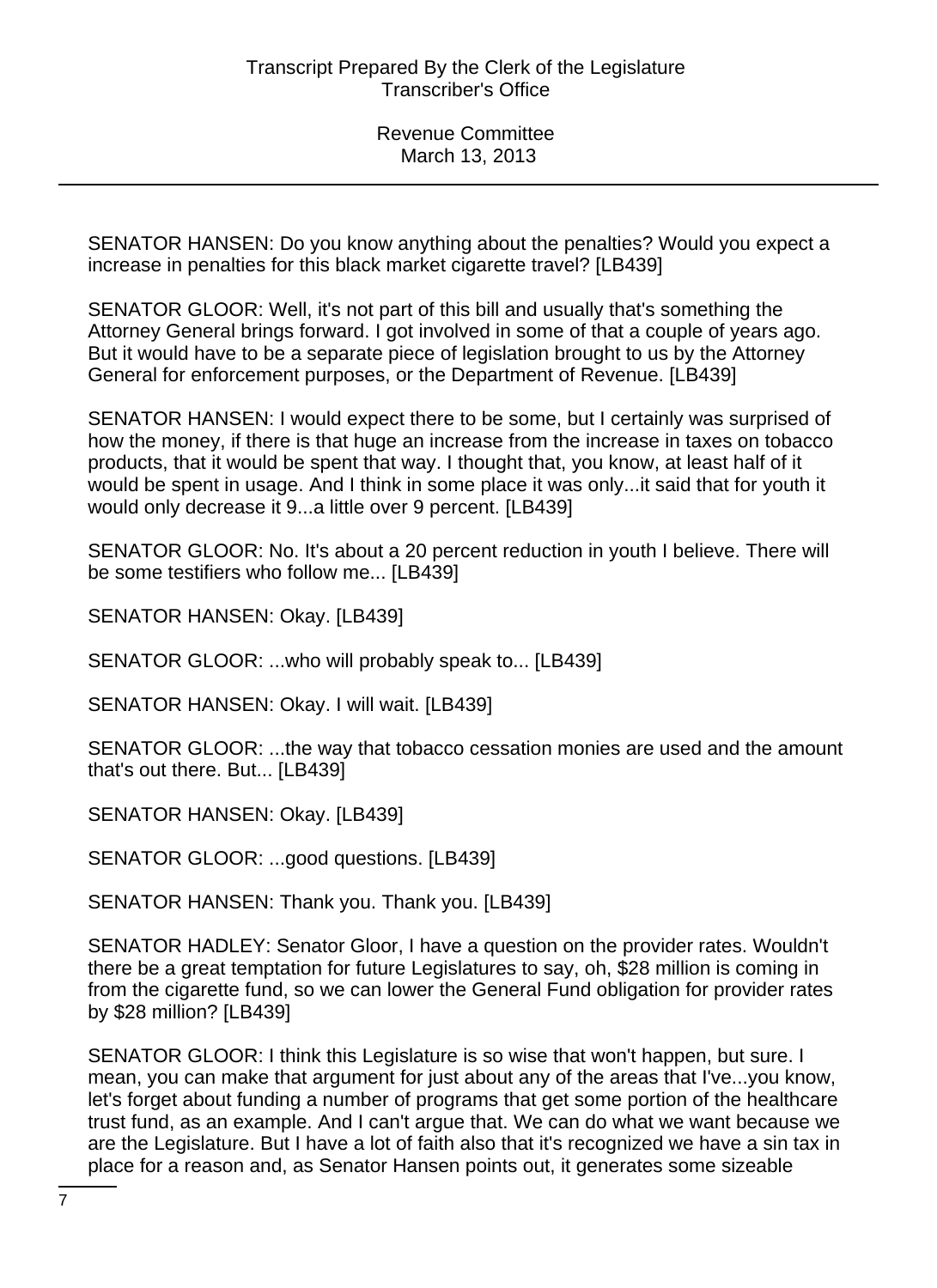money. I can't figure out a way to get people to stop smoking that's any better than raising the pack of cigarettes, and nobody ever has, going back to 1947. When we first put tobacco tax in place, it was recognized that there's a cost to society for tobacco use. And the only way we've ever found that's been absolutely foolproof to get people to stop is increase the cost. As a result, it generates revenue. We have to find someplace that's a good use of the revenue. And the committee is welcome to come up with its own uses of those revenues if it has some better ideas. Certainly I'm happy to talk about that. [LB439]

SENATOR HADLEY: Thank you, Senator Gloor. Senator Pirsch, did you... [LB439]

SENATOR PIRSCH: Just a quick question. Do you know if an attorney will be testifying as part of your presentation here today or... [LB439]

SENATOR GLOOR: I don't know, Senator Pirsch. [LB439]

SENATOR PIRSCH: Okay. [LB439]

SENATOR GLOOR: But there certainly are attorneys who I know are in the audience and take a great interest in this, so we can have someone visit with you if you wanted. [LB439]

SENATOR PIRSCH: Okay. Good. I'll reserve my questions at this time. [LB439]

SENATOR GLOOR: Okay. Thank you. [LB439]

SENATOR HADLEY: Thank you, Senator Gloor. [LB439]

SENATOR GLOOR: Thank you. [LB439]

SENATOR HADLEY: Appreciate it. Could I see a show of hands of how many people want to testify on this bill? Okay. What I would ask, I mentioned we will be using the lights. If you're in the back of the room and want to testify, I would appreciate your moving toward the front seats so we don't have a lot of time of people coming up to the front seats. Thank you. We'll start first with proponents. [LB439]

DAVID HOLMQUIST: (Exhibits 3, 4, 5, 6, and 7) Thank you. Thank you, Chairman Hadley and members of the Revenue Committee. My name is David Holmquist, D-a-v-i-d H-o-l-m-q-u-i-s-t. I do have some handouts here. I have letters from the Nebraska Child Healthcare Alliance, the Nebraska Association of Behavioral Health Organizations, the Nebraska--if I can read my own handwriting here--Emergency Medical Services Association, and the Health Center Association of Nebraska in support of this bill, as well as some handouts with some information for you. I'm here to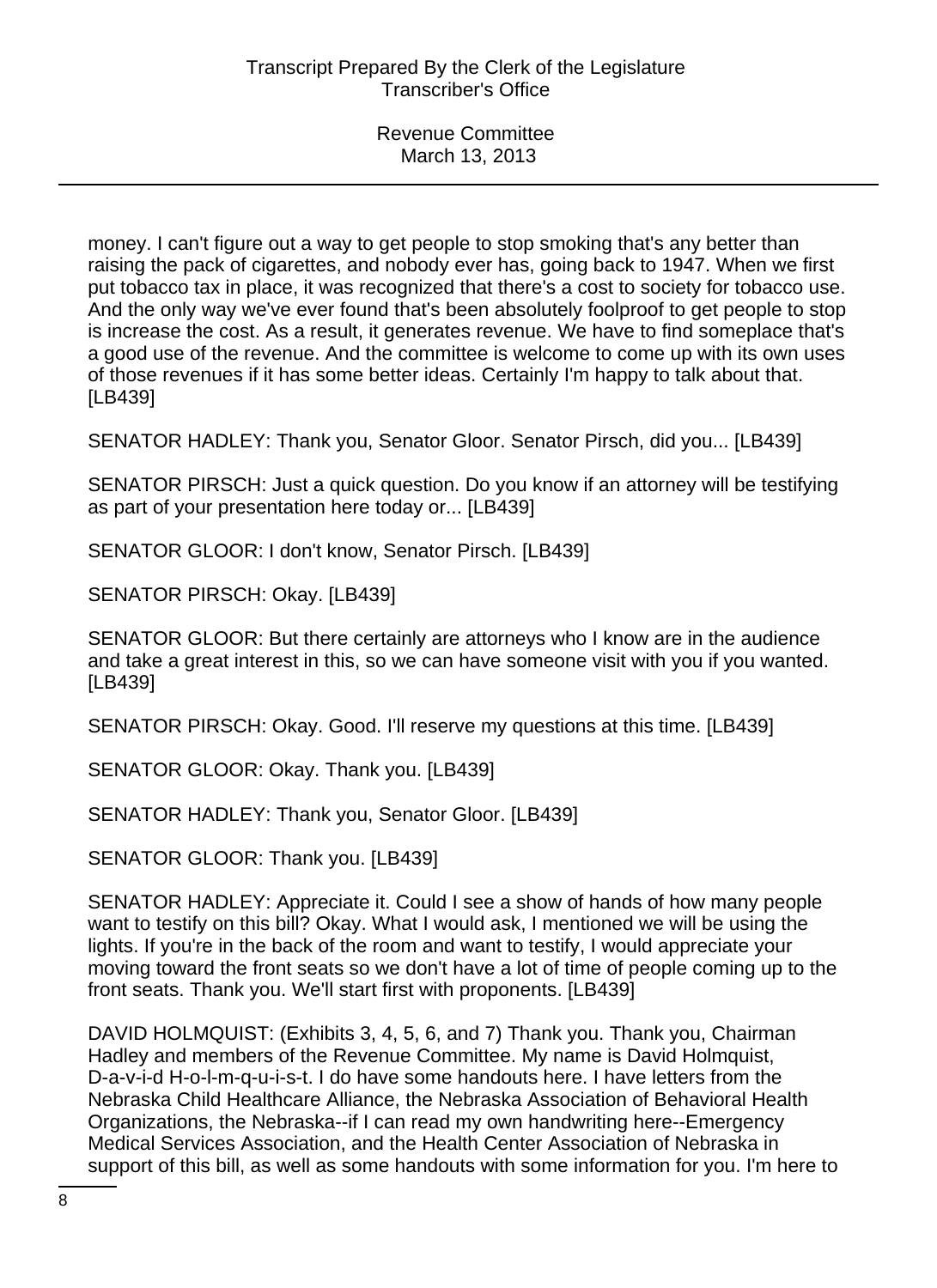Revenue Committee March 13, 2013

testify today in support of LB439. I am a resident of District 18 in Omaha, and I'm a registered lobbyist representing the American Cancer Society Cancer Action Network in Nebraska. First, I want to thank Senator Gloor for bringing this bill this year. As you know, two years ago he introduced LB436. If he'd turned it in about 30 seconds earlier, we might have had the same number this year. I'm not sure. But I do appreciate his interest in this issue. This is a very important issue to the American Cancer Society and to the American Cancer Society's Cancer Action Network, as well as the many healthcare organizations across the country, some of whom you'll hear from again. If the records for various athletic events for Nebraska's colleges and universities are any indicator, we like to win. And LB439 is a win-win-win for the state of Nebraska. It's a win for public health because it will dramatically reduce tobacco use and its costly and devastating health consequences. It's a win for the state's budget because, despite reductions in tobacco use, it will produce an estimated \$67.7 million in new revenue for the state. And, finally, it's a win for you and others as elected officials because Nebraska voters overwhelmingly favor increasing the tobacco tax. A public health win: Every year 2,200 Nebraskans die from tobacco-related use. These are your fellow citizens, friends, and family. In addition to the toll on people's lives, tobacco-related disease costs Nebraska more than \$537 million each year in direct healthcare costs and \$134 million in Medicaid costs every year, and much of this is borne by taxpayers. The bottom line is that raising tobacco taxes saves lives by reducing consumption. The reduction in consumption is something both the public and health community and big tobacco agree on. That's why my organization, along with our partners, support a significant increase in tobacco taxes, and that's why the tobacco industry and its allies oppose the increase. For every 10 percent in the overall price of a pack of cigarettes, we see significant reductions in youth initiation and in adult smoking. Passage of LB439 will also be an important win for public health in Nebraska. Funds generated from this important legislation will help endow the Nebraska Health Care Cash Fund, which was created in 2000 using funds from the Tobacco Master Settlement Agreement. The Health Care Cash Fund enables our state to provide a multitude of health services in behavioral health, respite care, biomedical research, public health infrastructure, and many other important programs. The bill will also increase critical funding for tobacco cessation and will create the Provider Rate Stabilization Fund. Win 2: Since Nebraska's last tobacco tax increase in 2002, 44 other states and the District of Columbia and Guam have raised their tobacco taxes more than 80 times. I think it's actually over 100 now. There's a sound economic reason to do so. Even with declines in tobacco use that occur as a result, these tobacco tax increases always result in significant new revenue for the state. Every state that has increased its tobacco tax significantly has seen revenues increase dramatically even as consumption declines. There are no exceptions. The Nebraska increase from 34 cents to 64 cents in October 1, 2002, generated more than \$24 million in new revenue, a 55 percent increase in the first full year after going into effect, even though consumption declined by more than 18 percent. And this revenue has remained consistent. Increasing the tax on other tobacco products would also produce significant additional benefits, including a reduction in use among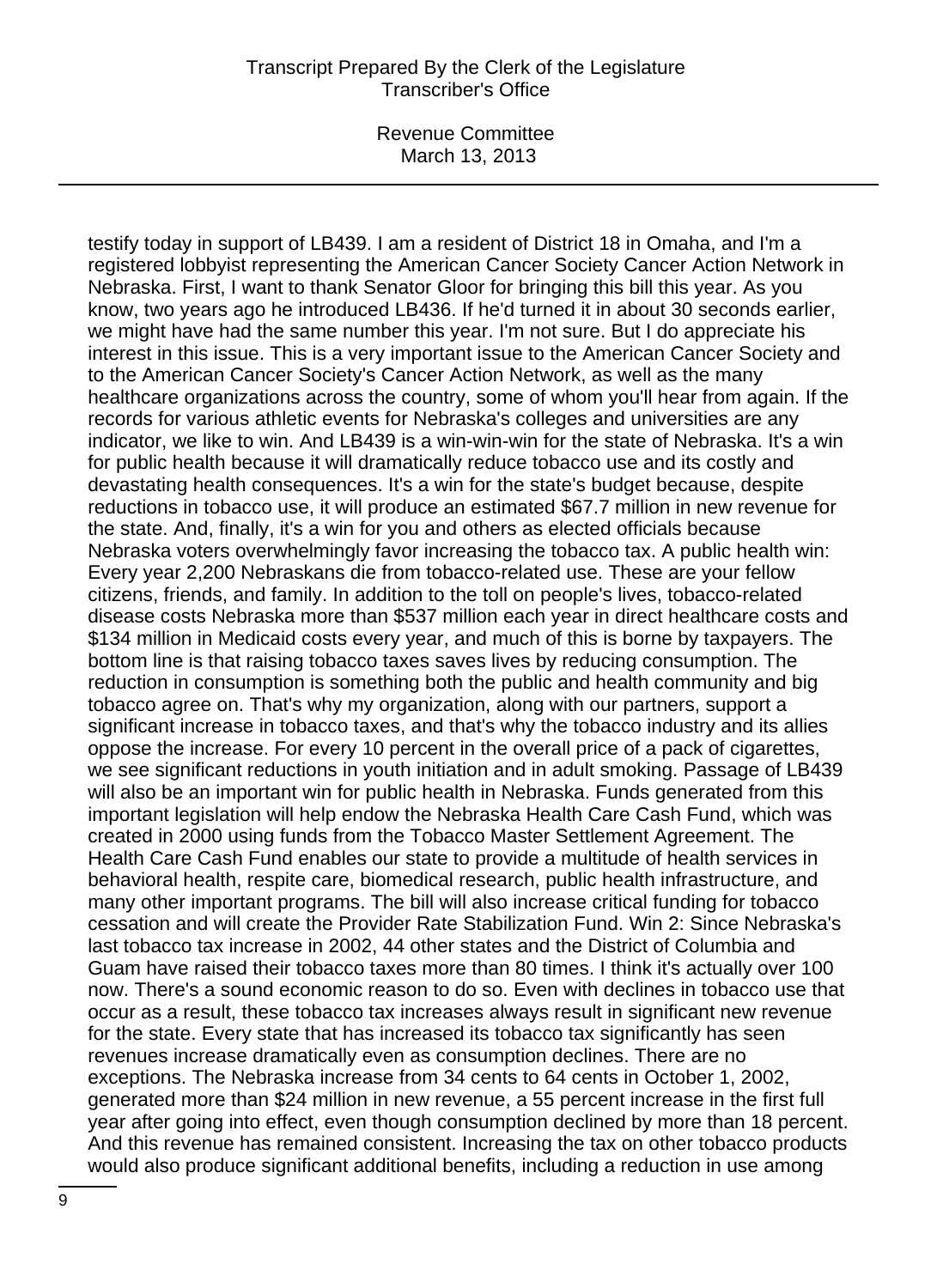Revenue Committee March 13, 2013

youth and an additional \$1.1 million in new revenue. I understand concerns raised by members of this committee and other members of the Legislature regarding across-border sales or border bleed. The most likely suspect in everyone's minds is probably loss of sales to Iowa, because of the proximity of Omaha and Council Bluffs. Current rate there is \$1.36. This bill will equalize that tax. The example I would also give you is Iowa, Kansas City, Missouri...Kansas, not Iowa, Kansas City, Missouri, and Kansas City, Kansas. Drive across the street, you're in a new state. There is no significant black market traffic and no significant difference in sales between Missouri and Kansas, even though they go across the street. It's 17 cents in Missouri and 79 cents in Kansas. Most smokers do buy their cigarettes at convenience stores. They buy them a pack or two at a time. I smoked for 25 years. I quit 26 years ago. I bought them a pack or two at a time. Rarely did I buy a carton at a time, so. And, finally, this tax is a win-win for you as lawmakers. In polling conducted in mid-2010, mid-December of 2010, 73 percent of Nebraska voters favored raising the tax, and 48 percent of smokers favored this. So the win translates into support for the legislation, increasing the tax on cigarettes and other tobacco products, and using the significant revenues to support provider rates, offer additional resources to help smokers quit, and use a significant portion of the funds to keep vital services to our citizens in place during these tough economic times. Thank you for the opportunity to appear and I'd be happy to take any questions. [LB439]

SENATOR HADLEY: Are there questions for Mr. Holmquist? Mr. Holmquist, is there...or maybe somebody after you can answer the question. Is there any law of diminishing returns when you increase the tobacco tax? If the goal is to...cessation of smoking,... [LB439]

DAVID HOLMQUIST: Uh-huh. [LB439]

SENATOR HADLEY: ...if you raise it 10 cents, do you get so many that quit, 20 cents, 30 cents? Do you have to double it? Are you getting anything at the margin? [LB439]

DAVID HOLMQUIST: Well, we used to say that you had to raise it at least 50 cents in order to get the real bang for the buck. In other words, a 50-cent increase on an average pack of a price of cigarettes at \$5 would give you a bang for the buck of between 7 and 9 percent of young people never initiating and 4 to 5 percent of adults quitting completely. So this would raise the percentage on the price of a pack of cigarettes about...it would go from...instead of just 50 cents or 100 percent of 10 percent of the price of a pack of cigarettes, it would go to about 75 percent of a price. [LB439]

SENATOR HADLEY: Okay. [LB439]

DAVID HOLMQUIST: And that's where we see the significant reductions. Recently the American Cancer Society Cancer Action Network, the American Lung Association, the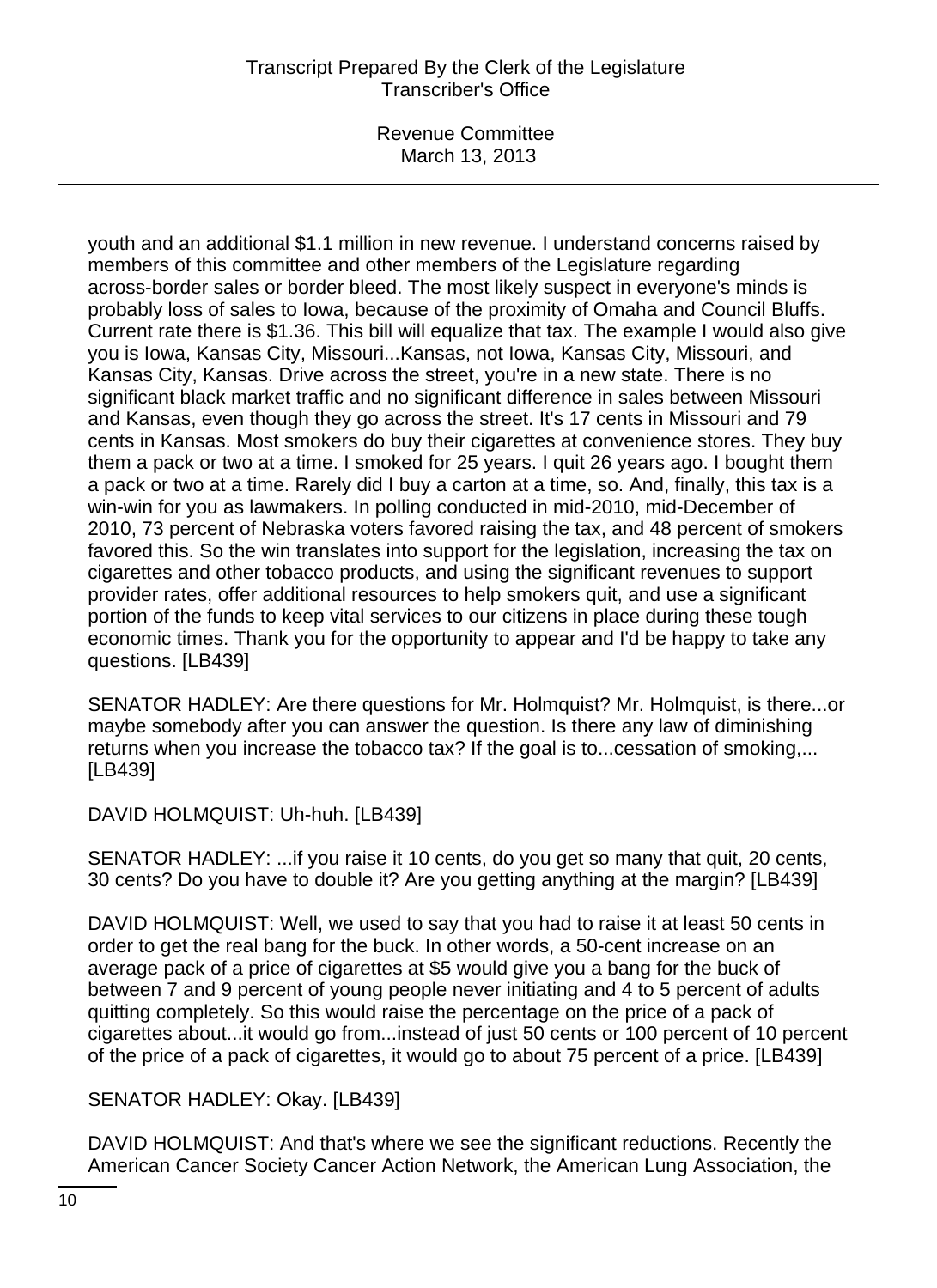American Heart Association, the CDC, and the Robert Wood Johnson Foundation have issued directives or guidance to us that the increase should actually be at least \$1 a pack to see even more significant reductions, and then to keep pace with what's happened around the nation. [LB439]

SENATOR HADLEY: Senator Schumacher. [LB439]

SENATOR SCHUMACHER: Thank you, Senator Hadley. And thank you for your testimony today. I guess I'm having a little trouble today with the math here. This is supposed to generate \$66 million in additional income. It's supposed to dramatically reduce tobacco use with about a doubling of the rate. How can we dramatically reduce use and at the same time maintain a \$66 million perk in income? [LB439]

DAVID HOLMQUIST: These are numbers that we've gotten...we get numbers both from our national organizations. In this case, these are from the Fiscal Office. These are based on sales that have happened over history in Nebraska. So as I indicated, when we increased the tax by 30 cents in 2002, we saw a 55 percent increase in revenue but only...but an 18 percent reduction in smokers. So we get a good reduction in the numbers of smokers, but that continues to bring in additional revenue. Would we like to see every smoker quit? Absolutely. And those funds go away? Absolutely. But that just is not realistic. You know, it's kind of like the argument for imposing Prohibition. We tried that in the '20s with alcohol; it didn't work. Go ahead. [LB439]

SENATOR SCHUMACHER: Well, in other words, 82 percent in the example you just gave I think, 82 percent continue to smoke. Those people already, best I can guesstimate here, are paying an additional \$58 million in taxes because of their habit now. Why it is fair to tax them an additional \$66 million? [LB439]

DAVID HOLMQUIST: I would say the fairness issue is one of dollars and cents to the state of Nebraska and one of healthcare. The dollars and cents translate to the \$500-plus million that you and I as taxpayers spend to treat tobacco-related illness in Nebraska and the \$134 million we spend every year in direct Medicaid cost to treat smokers and other tobacco users is in Nebraska. And so that's the financial incentive. The incentive for...as a state is to improve the overall healthcare...health outcomes, excuse me, from smoking. When we raised...before we raised the tax in 2002, polling was conducted and it's conducted every other year. It's called the youth risk behavior survey. And one of the things we want to do is to keep kids from quitting and they are very price...keep kids from initiating or starting. They are very price sensitive. So in 1999, polling was done that showed 39 percent of all Nebraska high school students had smoked or used other tobacco products within the previous 30 days. When we look at the most current data, which would have been from 2009, that number has dropped from 39 percent to 15 percent. That's the kind of outcome we want to see. And the number of adult smokers has gone from over 22 percent to under 18 percent in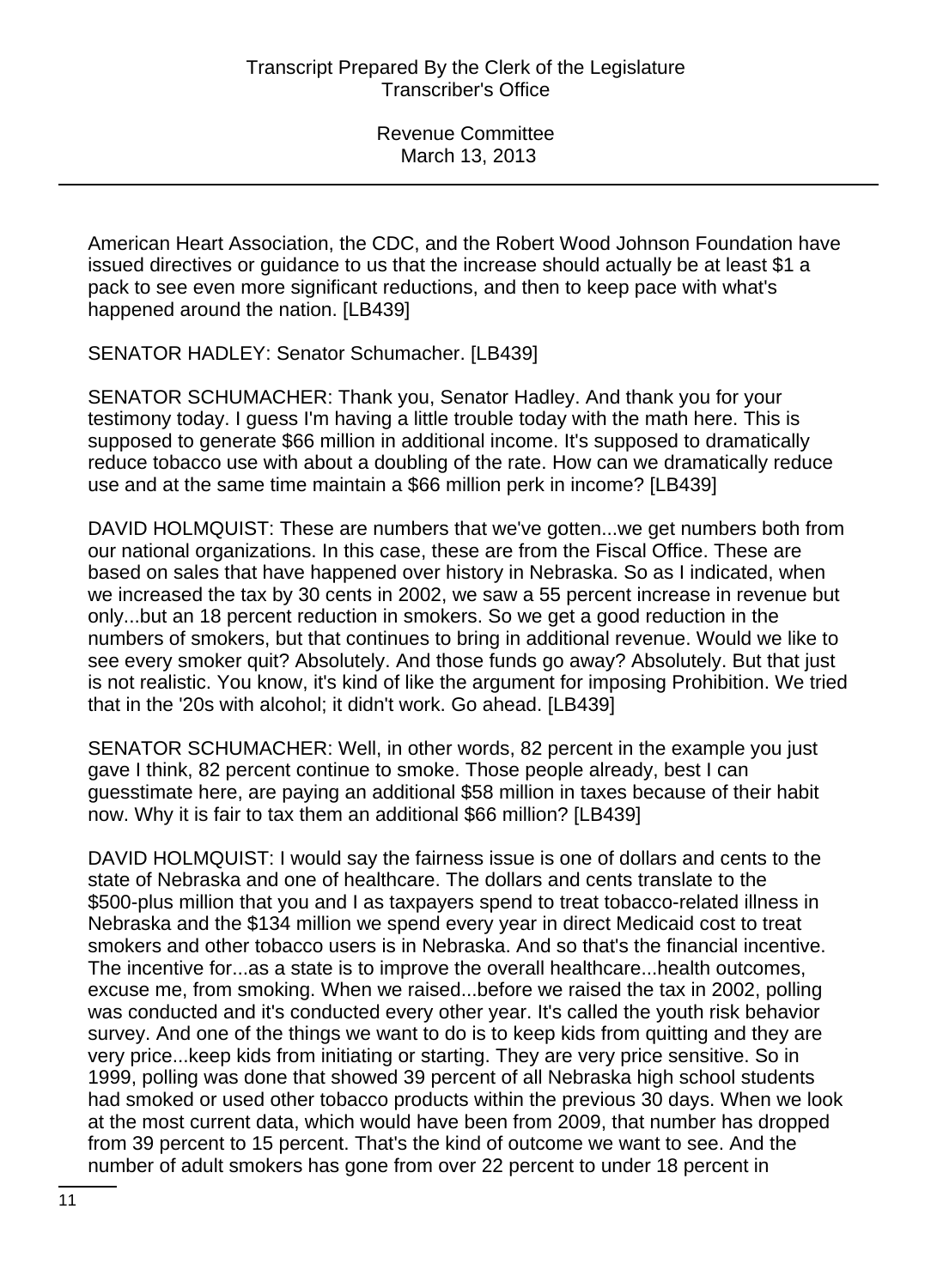Revenue Committee March 13, 2013

Nebraska. We actually have done a great job with the money that was...that came into the state because of the tax increase in 2002. We can do an even better job and get those numbers down even lower. Those states where the taxes is very, very significantly higher--on the East Coast some of them are over \$4 a pack--their numbers have dropped below 10 percent in terms of the numbers of smokers, and yet they're still generating many, many dollars because, as an individual, I may or may not choose to quit. The dollars and cents are a trigger for many, many people. Forty-eight percent of smokers have said it would be a trigger for them to quit. But for others, it's not a trigger and they will continue to feed that habit. And it is an addiction. Smoking is an addiction. Once we...once our bodies become used to the nicotine, we become addicted to it, making it harder to quit, so that price sensitivity is one of the best ways we have found in the public health arena to get smokers to quit. Did that answer your question or did I just walk around the barn three times? I'm not sure. [LB439]

SENATOR SCHUMACHER: Well, I mean you brought up a lot of good points. I guess one of the things that comes to mind is, and if we're just talking strictly in the numbers part of it, to the extent that people get disease and die younger, they relieve the burden on society for Medicare. And I think there's some studies out there that show actually by having people smoke you end up saving money in the Social Security picture and the Medicare picture and everything else, because they aren't around to burn up tax dollars anymore. [LB439]

DAVID HOLMQUIST: That's probably exactly true, but isn't that a sad commentary on society if we suggest that we should allow people to continue smoking or continue riding motorcycles without helmets or a number of other risk behaviors. [LB439]

SENATOR SCHUMACHER: But we should allow people to continue to motorcycle, to smoke, to do all kinds of things that we, sitting on high, think they shouldn't do. What happened to personal liberty? [LB439]

DAVID HOLMQUIST: I'm not arguing against personal liberty at all, absolutely not. [LB439]

SENATOR SCHUMACHER: Okay. All right. [LB439]

DAVID HOLMQUIST: I appreciate my liberties as much as you do. [LB439]

SENATOR SCHUMACHER: Thank you. [LB439]

SENATOR HADLEY: Thank you. Any other questions for Mr. Holmquist? [LB439]

SENATOR HANSEN: I do. [LB439]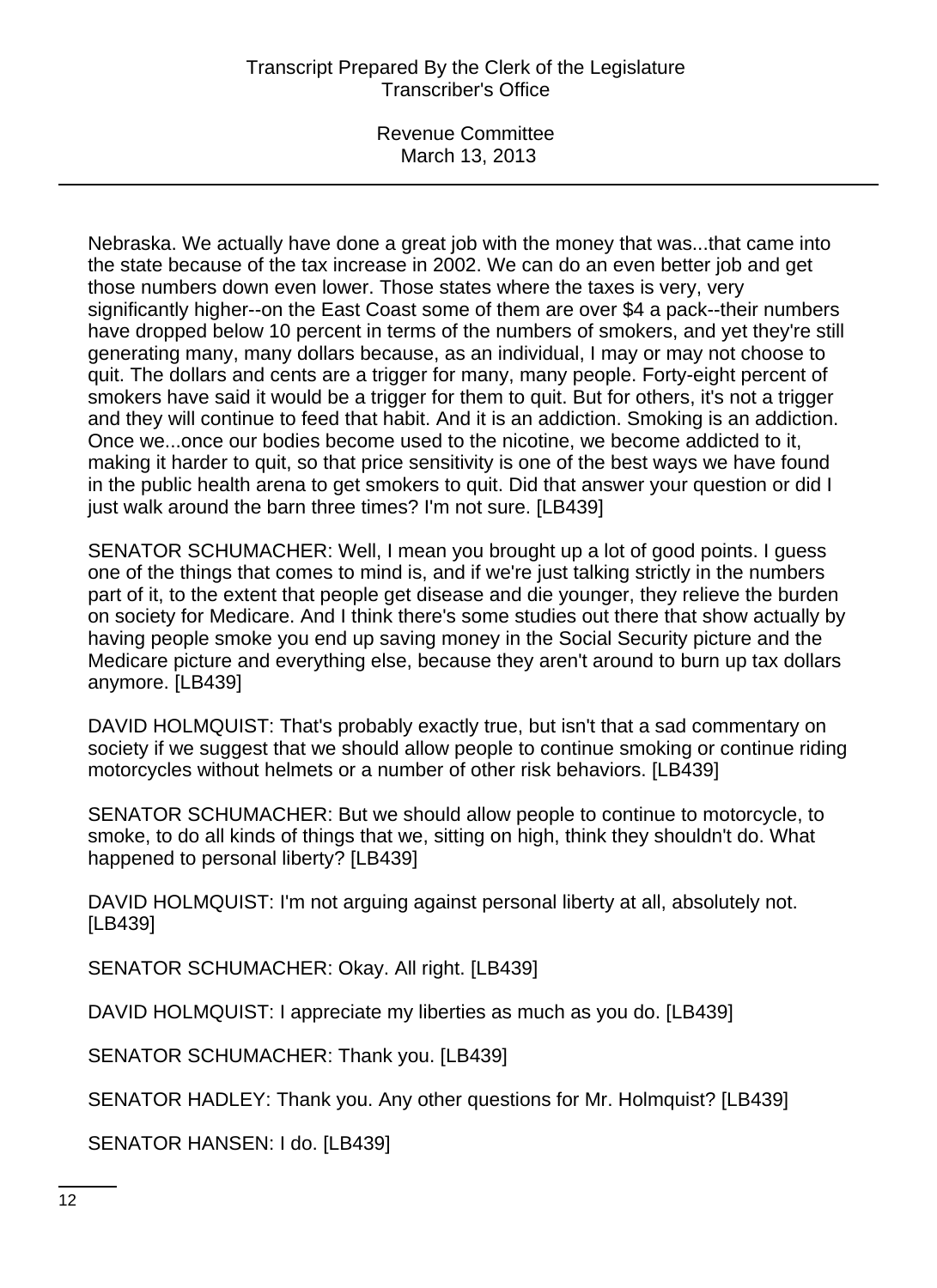SENATOR HADLEY: Yes, Senator Hansen. [LB439]

SENATOR HANSEN: Thank you. Good to see you twice in one day. [LB439]

DAVID HOLMQUIST: And good to see you twice in one day. [LB439]

SENATOR HANSEN: It was the American Cancer Society handout that came out when Senator Gloor was up here and it states that the percentage decrease in Nebraska youth smoking is at 9.6 percent. [LB439]

DAVID HOLMQUIST: Uh-huh. [LB439]

SENATOR HANSEN: Do you think these...any of these funds could be used more efficiently in getting youth to stop? I mean, if we just have the list of money, the \$69 million or \$67 million, what's the best and highest use of that money? [LB439]

DAVID HOLMQUIST: Well, let me give you what the CDC's recommendation is and that's all I can do. [LB439]

SENATOR HANSEN: I want to hear yours. [LB439]

DAVID HOLMQUIST: Well, it would be... [LB439]

SENATOR HANSEN: Same? [LB439]

DAVID HOLMQUIST: ...would be similar. Let me say that. Currently, we are spending \$2.3 million in Nebraska to offer cessation services and prevention services through the Tobacco Free Nebraska Program. The Legislature has appropriated \$3 million over a number of...the last handful of years for that program; however, they've only been given spending authority for \$2.3 million. When we began these efforts in 2000 with LB692, but previous to that it was in the Education Committee--LB1073, I think, was the bill number--we allocated \$7 million a year for three years to this program. Then we hit a bumpy road in the terms of the economy, and \$5 million of that was stolen...not stolen but taken off the top by the... [LB439]

SENATOR HANSEN: Swept. [LB439]

DAVID HOLMQUIST: ...swept up, swept away by Governor Johanns' administration to cover some deficits. So we ended up with a total of \$16 million. At the end of that three-year cycle, the Legislature, in its infinite wisdom, cut that funding to \$405,000 each year for two years. Then we got it back up. We've limped back up. We got it up to \$3.5 million. Now we're back to \$2.3 million. I think that a reason...the CDC recommends that we spend over \$21 million a year in Nebraska. I'm a realistic. I'm a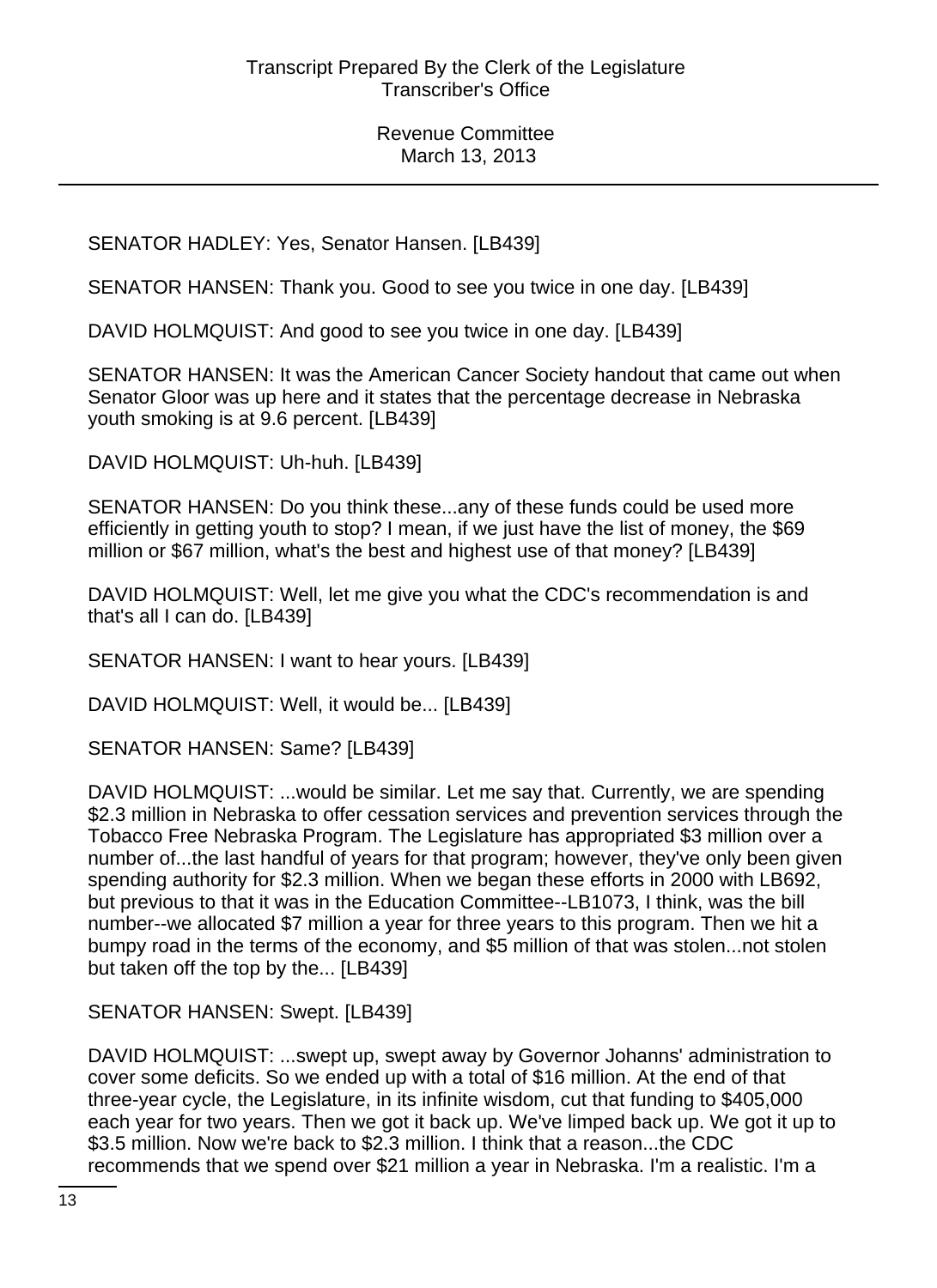pragmatist. I don't see this Legislature or any other Legislature any time soon funding Tobacco Free Nebraska at \$21-plus million. But I think \$7 million would be realistic, since that's where we were 13 years ago. I would...and this bill takes us back up to \$7 million and it would not increase staffing. We wouldn't be increasing the numbers of public employees. Most of their work is done through grants to local communities. We would be able to increase the numbers of communities that are receiving funds. North Platte does receive funds now. We used to fund a number of...I think 16 communities, and now we're funding 9 communities because of reductions. So the more communities we could fund, the better off we would be. This will bring us up to \$7 million and I don't believe it would require new staffing. So I think that's a win-win as well. [LB439]

SENATOR HANSEN: Okay. Thank you for that answer. North Platte has a very, very small office, two young ladies in there that probably never had a cigarette in their life. And, you know, if you're an alcoholic counselor, it's always the best ones are always former alcoholics, as they know where they're coming from. I think we've got to get some more money in smoking cessation. That's all. [LB439]

DAVID HOLMQUIST: We appreciate your concerns. [LB439]

SENATOR HANSEN: We'll be talking about this. [LB439]

DAVID HOLMQUIST: Thank you. [LB439]

SENATOR HANSEN: Thank you. [LB439]

DAVID HOLMQUIST: Thank you. [LB439]

SENATOR HADLEY: Senator Janssen. [LB439]

SENATOR JANSSEN: Thank you, Chairman Hadley. I didn't plan on asking a question, but you made a comment. I generally relent to my very astute colleagues, because they ask questions and they ask great questions. But you brought up a comment in your last question or answer. The infinite wisdom of the Legislature, you said, reduced it. What did you mean by that? [LB439]

DAVID HOLMQUIST: I was sarcastic. I'm sorry. (Laughter) It was meant to be sarcastic. What happened is that there was, you know, a juggling act going on in the Legislature. They needed to find money and the easiest way they found it was to give us \$405,000 along with money for irrigation or something. It was in an Ag bill. [LB439]

SENATOR JANSSEN: So... [LB439]

DAVID HOLMQUIST: And that happened for two years, and then we got... [LB439]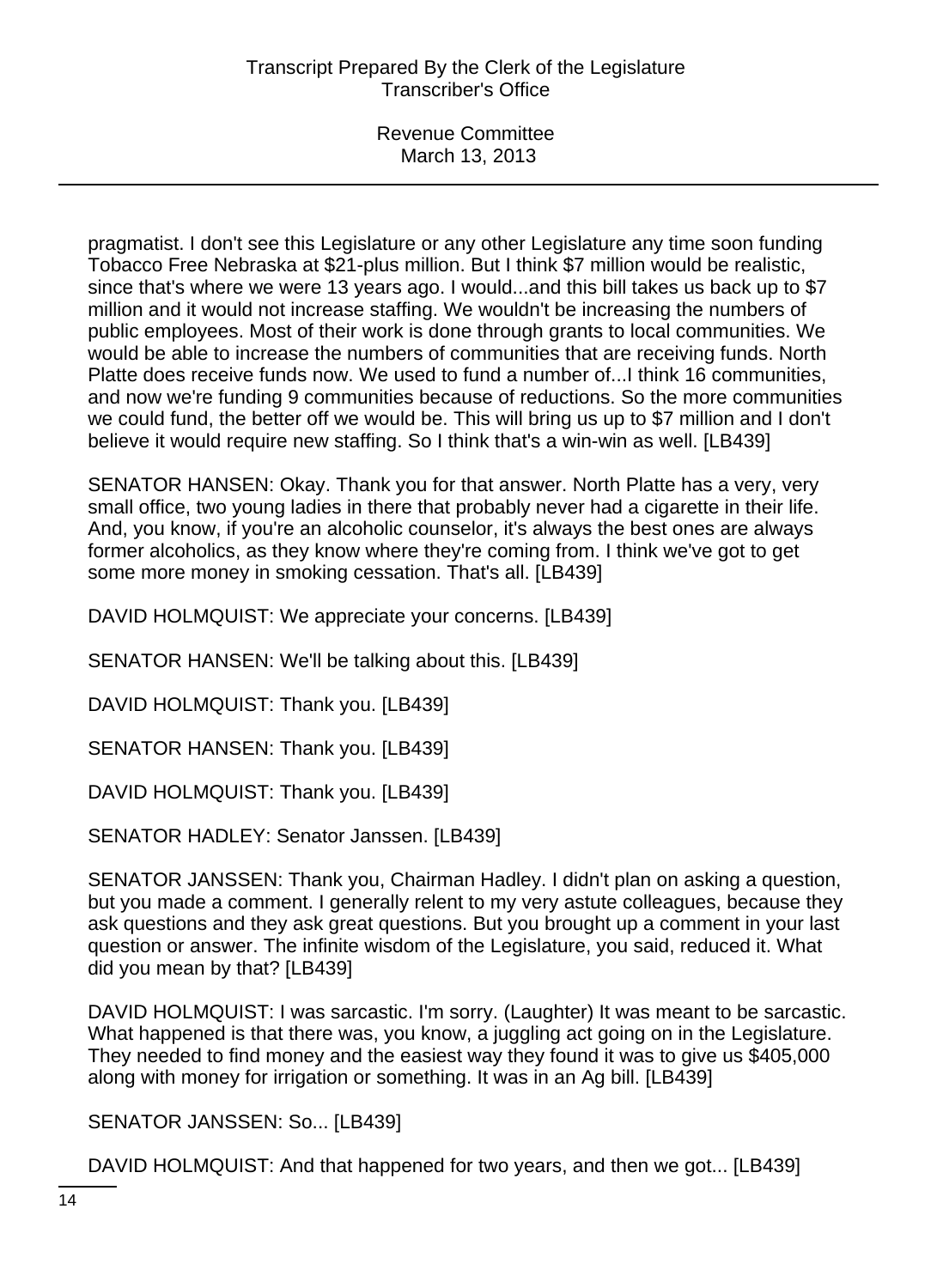SENATOR JANSSEN: Understanding that we deal with many issues, not just the issue that's at hand. [LB439]

DAVID HOLMQUIST: Yes, exactly. No, exactly, exactly. [LB439]

SENATOR JANSSEN: All right. Thank you. [LB439]

DAVID HOLMQUIST: But it was sarcastic. I apologize. [LB439]

SENATOR JANSSEN: Thank you. [LB439]

DAVID HOLMQUIST: Yeah. [LB439]

SENATOR HADLEY: Senator Sullivan. [LB439]

SENATOR SULLIVAN: Thank you, Senator Hadley. Thank you, Mr. Holmquist. I don't disagree with any of the good things that might result from this increase in tax. The programs are all important and vital. But one thing you said about...in response to Senator Schumacher's comment about kind of being a sad commentary, which is one of the things I'm struggling with on this, is that, you know, we're conceivably going to instigate state policy that controls people's unhealthy habits. And in the long run in doing that, perhaps we end up putting more burden on and being more onerous on people who can least afford it. [LB439]

DAVID HOLMQUIST: I can't say that that's not a possibility. That certainly can happen in some small percentage of instances. [LB439]

SENATOR SULLIVAN: Uh-huh. [LB439]

DAVID HOLMQUIST: We don't, certainly, want people to go out and buy cigarettes with their food dollars because...you know, since we've raised taxes. That certainly is not our goal. But we do believe that with the price increase...which is one of what we call a three-legged stool. The three-legged stool includes making our environment smoke free--Nebraska has one of the strongest smoke-free laws in the nation; increasing taxes significantly in order that we can increase prices significantly to get a resultant decrease in the numbers of smokers; and then having a significantly robust program that will help to educate both young people who haven't yet started smoking and adults who have smoked, and educating them in how to quit and offering cessation services. We have a very good cessation program in Nebraska. It could use more funding, but we have a good program. It's had good success rates, and we need to continue that so that we can offer an alternative for people who do smoke and do have this habit. And the habit has been created by the cigarette industry. The cigarette industry has, you know, for years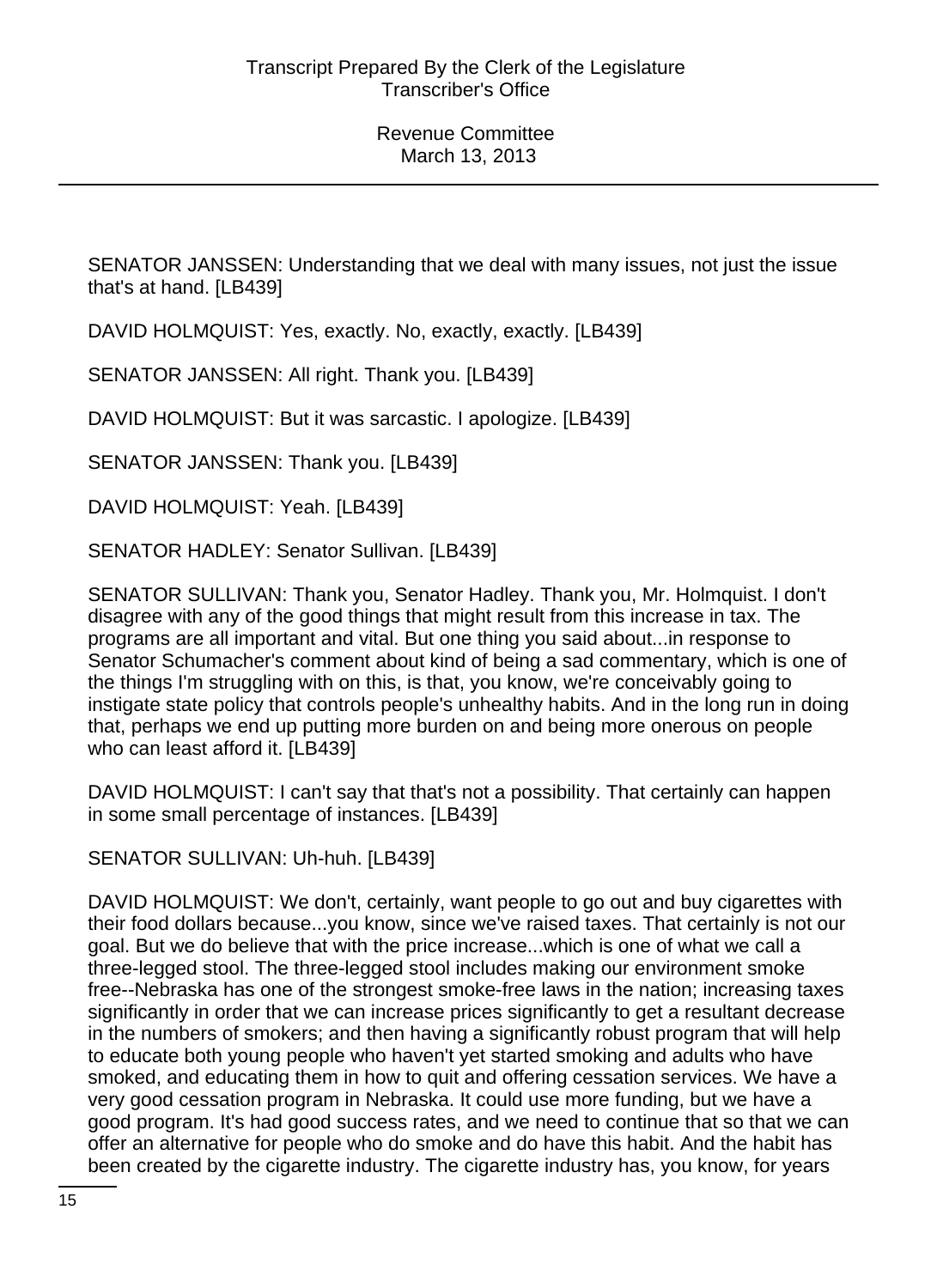was pumping extra nicotine into what were called light cigarettes. They knew what they were doing. They found a way to addict people. And the younger that smokers begin, the more addicted they are. I began when I was 13. You know, I'm not proud of it. But it was one of my cousins got me to do it, and I've...every time I see her I shake my finger at her. But I smoked for 25 years. I happen to have a different trigger. But thank goodness the trigger happened and that someone I worked with from Kearney challenged me and said, I bet I can quit and you can't. And that was 26 years ago. So we have to offer people as many triggers as we can, is what I'd say. [LB439]

SENATOR SULLIVAN: Thank you. [LB439]

SENATOR HADLEY: Thank you, Mr. Holmquist. Senator Schumacher. [LB439]

SENATOR SCHUMACHER: Thank you, Senator Hadley. Just a little follow-up based upon Senator Sullivan's questions. At what point, and we have to deal with the taxing policy here, do we...is it legitimate for us to use tax disincentives in order to obtain a change in personal behavior that the powers that be think is good for you? For example, there's a fair amount of evidence out there that red meat is not as good as tofu or whatever they call it. And there's a fair amount of evidence that say that if you did away with feed grains for cattle and turned it into edible grains for people, you could feed a lot more people with a lot less carbon dioxide into the atmosphere. And we know the whole routine. So why aren't we here talking about a red meat tax? People are addicted to this stuff. It's good if cooked medium-well. And why aren't we saying, well, you know, this is a place we can squeeze some money out for good things for the state; let's throw a 25 percent red meat tax on things? [LB439]

DAVID HOLMQUIST: When we had this discussion 13 years ago, it was...we talked about...it was asked about the slippery slope. Well, if it's cigarettes today, why not cheeseburgers tomorrow? For those of us who like cheeseburgers, fortunately that hasn't happened. What I would...the easy response or I think the most critical response to your question is that, as far as I've determined, there is no empirical evidence through scientific study to show that raising the taxes on red meat will have any reduction in consumption. [LB439]

SENATOR SCHUMACHER: Well, isn't that the same argument you just made on... [LB439]

DAVID HOLMQUIST: It sort of is but... [LB439]

SENATOR SCHUMACHER: ...you know, these people are so addicted to red meat and to a good steak that we can tax the living heck out of it and make all kinds of money off...? [LB439]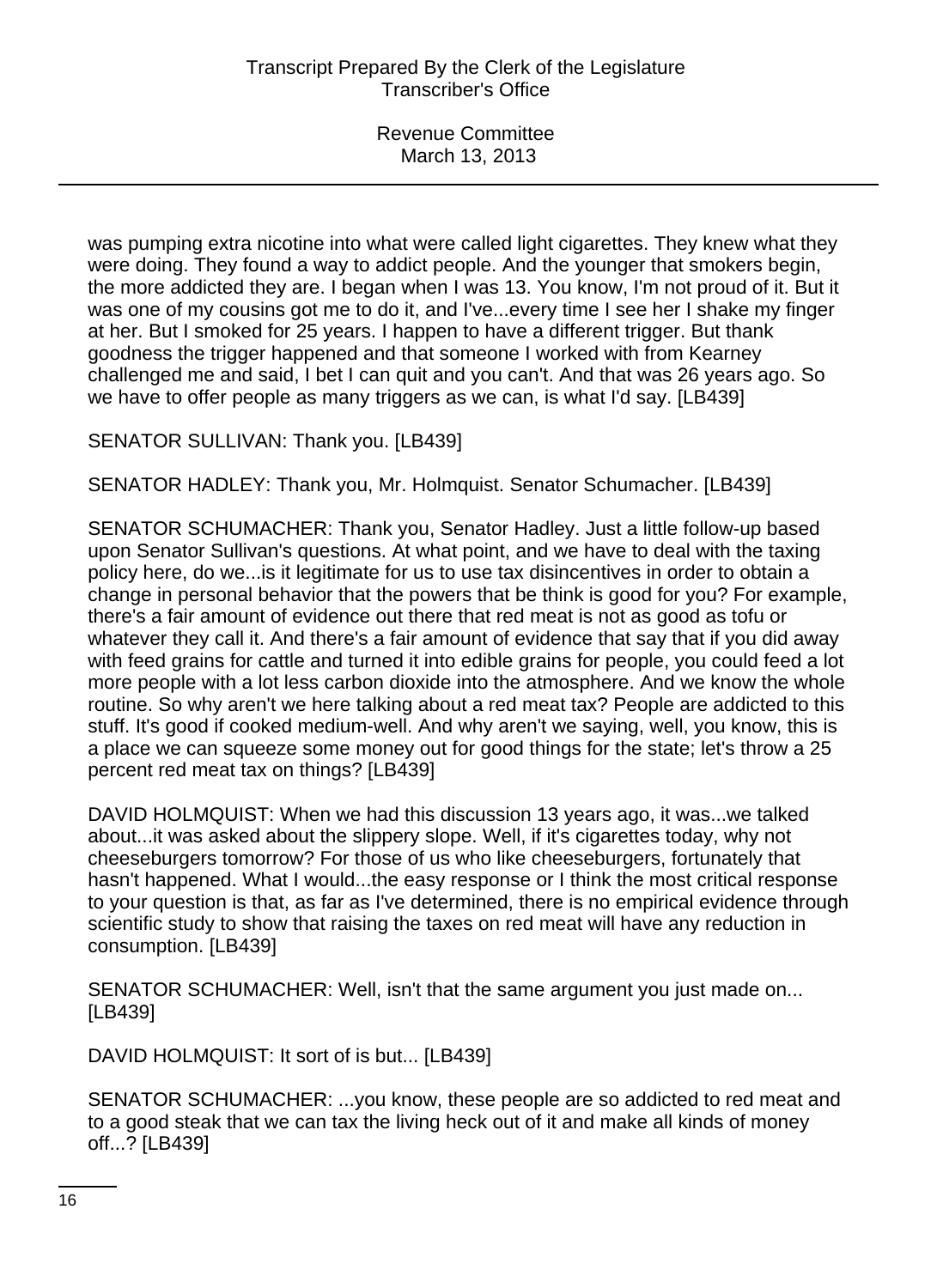DAVID HOLMQUIST: Well, people have made adjustments in the way they eat. I think, you know, 50 years ago most people had red meat every day. And now I think most people have red meat maybe once or twice a week. So the education that we have done on red meat has had some effect. People are eating more chicken. We do have other tax. We tax people for luxuries, for instance. If we don't, you know, maybe there's an excise tax if you buy diamonds or furs as a way to...not to try to keep them from spending the money. But if you're going to buy furs, let's get a little extra from you. So...and there are a number of areas, and I wish I could cite one right off the top of my head, where we do tax products because we would like a behavior change. It's not just tobacco. [LB439]

SENATOR SCHUMACHER: Thank you. [LB439]

SENATOR HADLEY: Thank you, Mr. Holmquist. [LB439]

DAVID HOLMQUIST: Thank you. [LB439]

SENATOR HADLEY: Next proponent. [LB439]

EDWARD O'LEARY: Good afternoon. My name is Edward O'Leary, E-d-w-a-r-d, last name, O-'-L-e-a-r-y. I'm an interventional cardiologist from the University of Nebraska Medical Center, Omaha VA Medical Center. I'm representing the Nebraska Medical Association. I am here to speak about the healthcare, health effects of smoking. I am well-qualified to speak about this in the work I do as a cardiologist, also as recently as this morning at 1:30 when I was called in for somebody having a heart attack and got done about 5:30. So if I stutter a little bit, it's because I'm running on about an hour and a half of sleep. Once again it's my pleasure to speak on behalf of the Nebraska Medical Association about this bill. Smoking is a major health hazard in Nebraska and the rest of the world. According to the Centers for Disease Control, smoking is the number one cause of preventable death and disease worldwide. Smoking cost the U.S. over \$193 billion in 2004, of which \$96 billion of this went to health expenditures. I'm having trouble reading this. My print is poor and your lighting is not good. More deaths are caused by smoking each year than HIV, illegal drug use, motor vehicle accidents, suicides, and murders combined. Smoking causes an estimated 90 percent of all lung cancers in men and 80 percent of lung cancers in women. Ninety percent of all deaths due to chronic obstructive pulmonary disease, known as COPD, are caused by smoking. Compared to nonsmokers, smoking increases coronary heart disease by 2 to 4 times; stroke by 2 to 4 times; the risk of a man developing lung cancer is about 23 times; the risk of a woman developing lung cancer by 13 times; risk of dying by COPD of 12 to 13 times. Coronary disease is the leading cause of death in men and women. Smoking is a major risk factor for coronary disease. Smoking is a major risk factor for the development of peripheral arterial disease. If you know anybody that has problems in their legs and their arms, high blood pressure. Peripheral arterial disease has a higher mortality rate than breast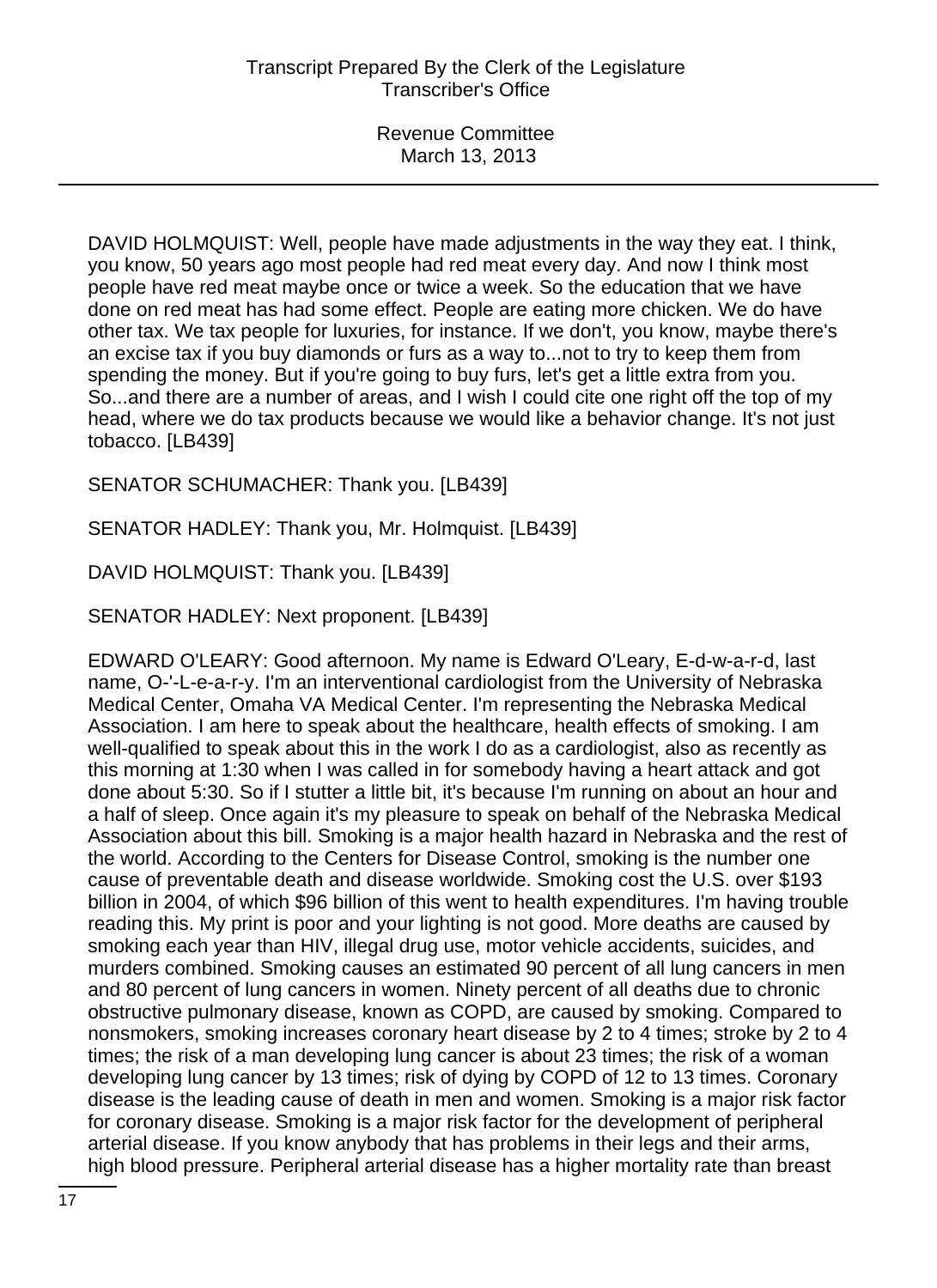Revenue Committee March 13, 2013

cancer. Men have a higher risk of erectile dysfunction secondary to smoking. Smoking is also a major risk factor for the development of aortic aneurisms. Aortic aneurisms, the dilatation of the aorta, major artery that you have, something that people have died from, Einstein, for instance. Smoking causes other lung diseases: causes COPD, it causes emphysema, bronchitis. Smoking causes the following cancers: acute myeloid leukemia, bladder cancer, cervical cancer, cancer of the esophagus, kidney cancer, laryngeal cancer, cancer of the mouth, pancreatic cancer, cancer of the larynx, and stomach cancer. Smoking in women has been linked to infertility. In pregnant women, it has been linked to premature delivery, still birth, low birthweight, and Sudden Infant Death Syndrome known as SIDS. It's estimated that \$36.3 million are spent on neonatal care secondary to maternal smokers. Post menopausal women who smoke have a lower bone density than women who have never smoked. Women who have smoked have an increased risk of hip fracture than women who have never smoked. There are more than 7,000 chemicals in tobacco smoke, of which 250 are known to be harmful, including cyanide, carbon monoxide, and ammonia. Cancer-causing agents in cigarette smoke include arsenic, benzene, beryllium, 1,3-butadiene, cadmium, chromium, ethylene oxide, nickel, polonium-210 which is radioactive, vinyl chloride suspected to cause cancer. And there's formaldehyde, benzopyrene, toluene. Smoking is also known to cause cataracts. According to the National Cancer Institute, the U.S. Environmental Protection Agency, the U.S. National Toxicology Program, the U.S. Surgeon General, and the International Agency for Research on Cancer have classified secondhand smoke as a known human carcinogen. Inhalation of hand smoke causes...inhalation of secondhand smoke causes lung disease and cancer in nonsmokers. Secondhand smoke causes many deaths, up to 69,000 deaths. The U.S. Surgeon General estimates that living with a smoker increases a nonsmoker's risk of lung cancer by 20 to 30 percent. Secondhand smoke may increase the risk of heart disease by 25 to 30 percent. In the U.S., secondhand smoke is thought to cause about 46,000 deaths, again 69,000. A report by the Institute of Medicine in 2009 confirmed secondhand smoke as a cause of heart attacks. Pregnant women are at increased risk of low birthweight due to secondhand smoke. Children exposed to secondhand smoke are at increased risk, increased risk of SIDS--Sudden Infant Death Syndrome, ear infections with 790,000 physician visits per year, colds, pneumonia, bronchitis, more severe asthma, aggravate asthma in patients with asthma--about 400,000 to a million kids with asthma. It slows the growth rate of lungs. There's 150,000 to 300,000 lower respiratory tract infections in infants and children under 18 months of age as a result of being exposed to secondhand smoke. In the U.S., 21 million or 35 percent of the children live in homes where residents or visitors smoke on a regular basis. Fifty to seventy-five percent of the children in these homes have detectable levels of cotinine. Cotinine is a breakdown product of nicotine. So they're able to absorb the nicotine just in the room. In summary, I would tell you that smoking, the effects of smoking in healthcare is across all strata of society. I've taken care of people from every walk of life. It's a preventable disease. It's something that we should take care of and not have in our society. [LB439]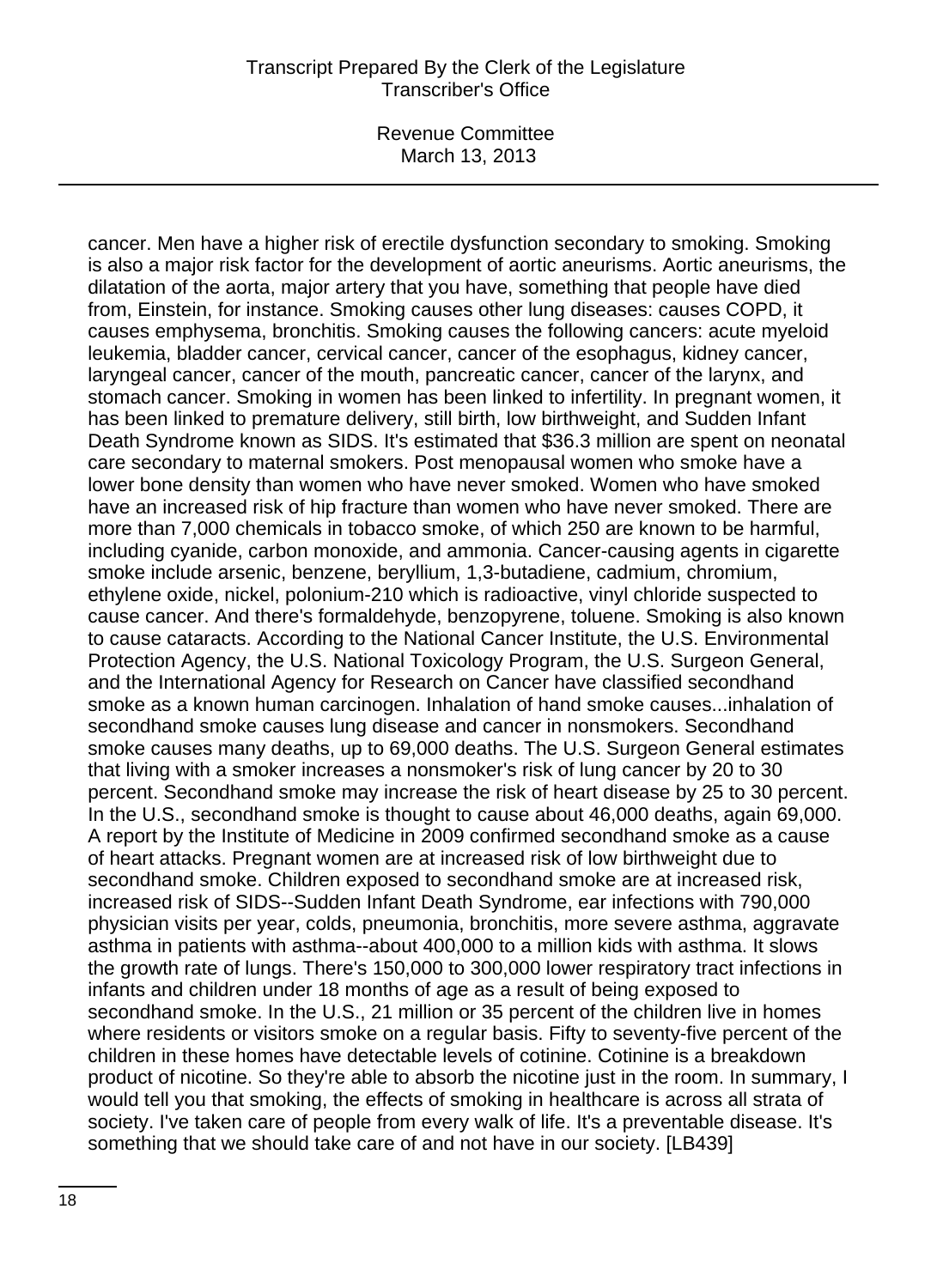SENATOR HADLEY: Thank you, Dr. O'Leary. Are there questions? Senator Janssen. [LB439]

SENATOR JANSSEN: Yeah, kind of a question. This is the Revenue Committee, not the Health and Human Services Committee, and I say this with all due respect. And I'm hopeful that everybody doesn't come up and...we all agree, I think, and they can answer for themselves, that the facts that you just pointed out are facts and smoking is bad. We're making a revenue decision here though, not a health decision, a revenue decision. Now one may deal with the other, but you didn't speak to the revenue side of this. And I'm hopeful that following witnesses will speak to the revenue. Because we all agree, I believe, and you can ask each individual...well, you can't right now because you're a witness. But I know the people in this committee, we all agree that smoking is bad for the same reasons you laid out. But a revenue reason behind this... [LB439]

EDWARD O'LEARY: I think that... [LB439]

SENATOR JANSSEN: ...without the...without the...what you talked about was great and agreeable. But we have to make a decision based on revenue, not Health and Human Services side of it. So that's what I'm hopeful that the following witnesses will testify to is the revenue side of it and not...because we all agree on the other side, so. [LB439]

EDWARD O'LEARY: Well, I have no doubt that the people that will speak today will speak on revenue and they know dollars much more than I do. [LB439]

SENATOR JANSSEN: And that's why you're the physician. [LB439]

EDWARD O'LEARY: If you have a heart attack, come find me. If you want financial issues, go see somebody else. I can't help you with that part. [LB439]

SENATOR JANSSEN: Okay. No, I appreciate you coming here and putting that forward. So thank you. [LB439]

EDWARD O'LEARY: Thanks. [LB439]

SENATOR HADLEY: Thank you, Dr. O'Leary. The next proponent. [LB439]

TOM MURRAY: (Exhibit 8) Good afternoon, Senator Hadley and members of the Revenue Committee. I'm Tom Murray, T-o-m M-u-r-r-a-y. I'm the associate vice president for health sciences research at Creighton University. I also serve as the principal investigator on the LB595, that is to say the state-funded cancer and smoking disease program at Creighton. And today I'm here to discuss the impact of these funds on the lives of Nebraskans and Nebraska's economy. I greatly appreciate the opportunity to appear before this committee on behalf of Creighton in favor of LB439. At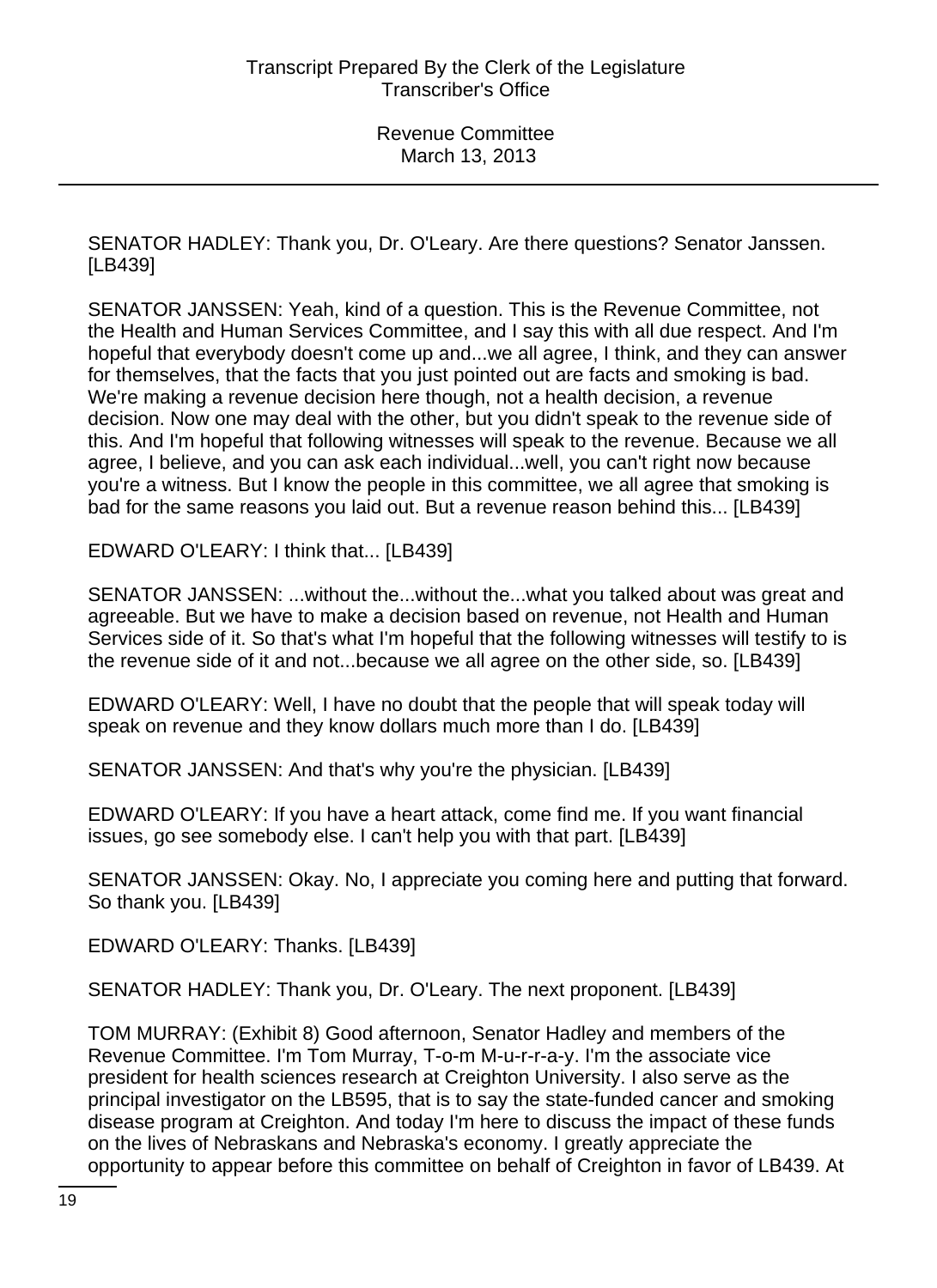Revenue Committee March 13, 2013

both Creighton and the University of Nebraska Medical Center, our neighbors and collaborators down the street, the smoking disease research programs funded through the cigarette tax have been extremely effective in leveraging the state of Nebraska's support into extramural funding over the past 19 years. These programs at both institutions have served as a means to develop and expand important research projects targeting both the better understanding of the causes of cancer and attempts to develop novel treatments for various forms of cancer. As an example, I'll tell you about just a couple of highlights of research that has occurred just in the last three to four years at Creighton. Creighton faculty have discovered a novel diagnostic marker that may lead to the individualization of the treatment of breast cancer. They discovered a potential therapeutic target for nonmelanoma skin cancer; a novel strategy to treat prostate cancer metastasis. As you just heard, we've discovered the ability of cigarette smoking to increase the risk of osteoporosis; and the impact of smoking on respiratory function and the cause of the increased sensitivity of asthma patients to cigarette smoke has also been uncovered in recent years at Creighton. In addition, the cancer and smoking disease program at Creighton has played a key role in the outstanding progress of the hereditary cancer program also at Creighton. This is the program led by Dr. Henry Lynch. He's widely recognized as one of the world's best-known clinical geneticists, and he's responsible for the description of many discrete hereditary family syndromes of cancer, including the one that's name after him, the Lynch syndrome. With early detection, the Lynch syndrome and other colon cancers are curable in 90 percent of patients. And he's a classic, clinical investigator whose experience in the management of patients and their families has enabled him to recognize multigenerational cancer pedigrees through well-established genetic techniques. Dr. Lynch has established the hereditary cancer database at Creighton. It's a remarkable collection of clinical information and biospecimens that has been made possible the discovery of genes and discrete genetic events that lead to hereditary cancer. This database currently has over 200,000 individuals and nearly 300,000 families, and approximately 900 of these are from the state of Nebraska. With the support of the state, the Hereditary Cancer Center at Creighton will continue to identify predisposing genes for cancer as well as biomarkers to aid diagnosis. The support of the state of Nebraska cancer and smoking disease research program has provided Creighton the resources to recruit and develop investigators, who then seek funding from federal sources, such as the National Institutes of Health and the Department of Defense. During this period, each \$1 of LB595 support has led to \$5 in new federal funding for Creighton University. This greater than fivefold return on the investment clearly demonstrates the effectiveness of Creighton faculty in leveraging LB595 support. Beyond the benefits to human health, the federal grants resulting from cancer research at Creighton have had a tremendous economic impact on the state of Nebraska. According to a recent economic analysis authored by Dr. Ernie Goss of Creighton, federal extramural grants have stimulated scientific and research job expansion in Nebraska at a rate much greater than that...than the national average. This research productivity also impacts the overall state economy as research dollars are respent in the state. This spending creates sales,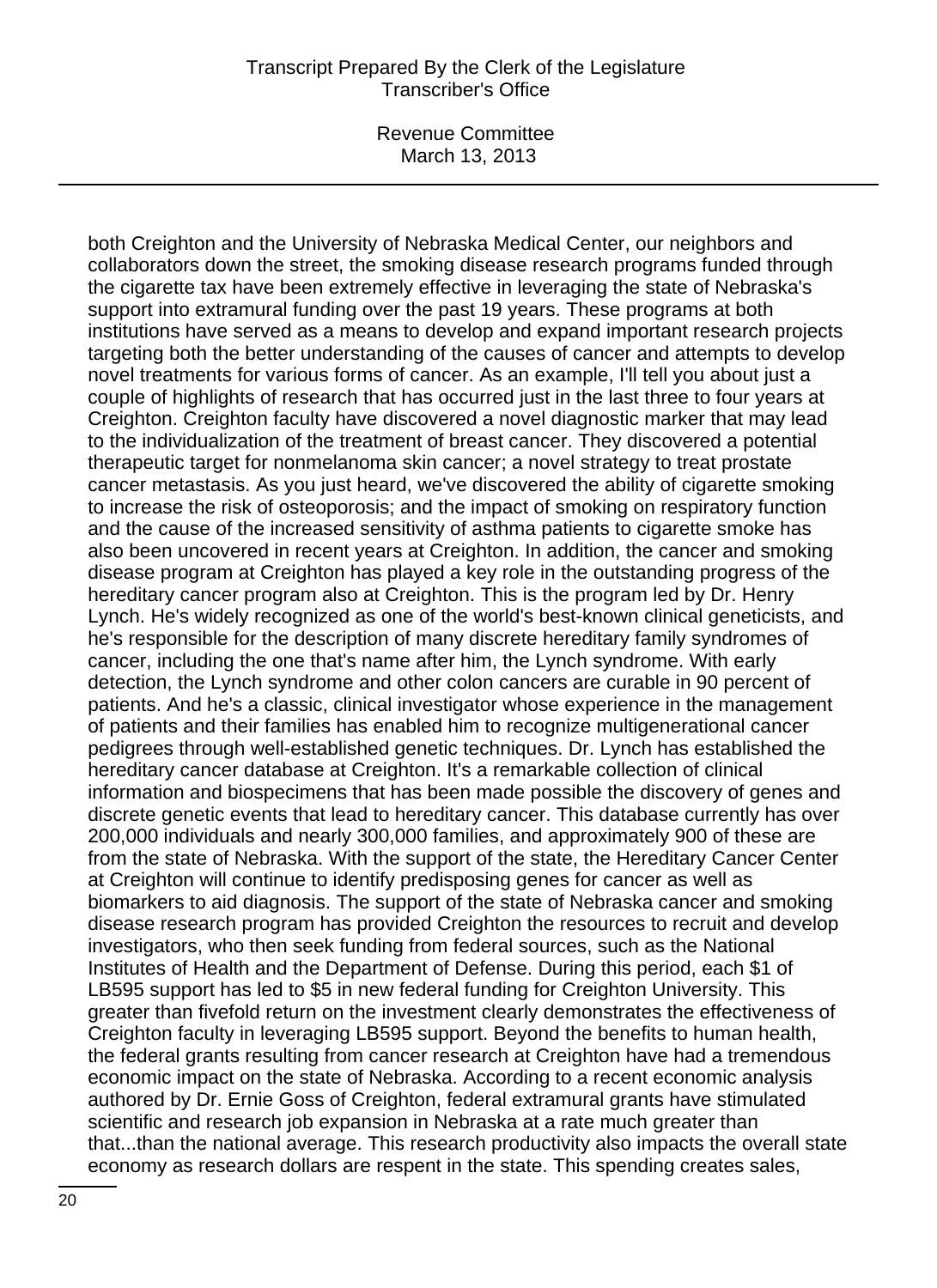earnings, and jobs in the retail sector. Between 2002 and 2010, scientific and research jobs expanded by 64 percent across the United States but by a much higher 106 percent in Nebraska, and a portion of this superior Nebraska performance can be linked to funding for cancer research. This research enterprise represents an important economic driver that increases the attractiveness of the state to either start-up or relocation of other businesses to our state. An investment in cancer research pays a lifetime of dividends in better health and quality of life for Nebraskans. We're, therefore, very supportive of LB439. Thank you and I'd be happy to answer any questions. [LB439]

SENATOR HADLEY: Are there questions? Senator Sullivan. [LB439]

SENATOR SULLIVAN: Thank you, Senator Hadley, and thank you, Dr. Murray, for your testimony. As the previous testifier said, there are a lot of ailments and diseases that are produced as a result of smoking. And you've outlined some of the work that Creighton University is doing in cancer research and cures. And according to the statement of intent on this bill, if we were...the amount of funding for cancer research would be increased by about \$2.75 million. In directing those funds to some of your work and receiving funds from this direction, would they be directed toward dealing with cancers that are expressly developed as a result of smoking? [LB439]

TOM MURRAY: Our cancer research portfolio has an umbrella of cancer and smoking-related diseases. So it's not just cancer. We have some research programs that look at the impact of smoking on respiratory function, for example. And the list of cancers that are increased by exposure to smoke is very broad, as you just have heard of the previous testifier. [LB439]

SENATOR SULLIVAN: Okay. Thank you. [LB439]

SENATOR HADLEY: Senator Schumacher. [LB439]

SENATOR SCHUMACHER: Thank you, Senator Hadley. Thank you, Dr. Murray, for your testimony. You know, I almost hear a bipolar kind of argument being made today. One is, gee, this tax is a great thing because it brings in revenue for research and we're doing great things along this line and it's a revenue mechanism. And on the other hand, it's such a terrible thing. It's got all these terrible chemicals in it. It creates all these diseases. I mean, from that side of testimony, one's got to say, well, gee, this stuff has got to be worse than marijuana. You know, so why...but yet we say we...marijuana is a bad thing so we're making it illegal; you can't do it. Well, shouldn't we just, if it's so bad, forgo the revenue for your research and send the State Patrol out to start seizing cigarettes just like they do marijuana? [LB439]

TOM MURRAY: Well, that's a good point. It's a social question and I can tell you that nicotine...I'm a neuropharmacologist so I can speak somewhat to this, nicotine is more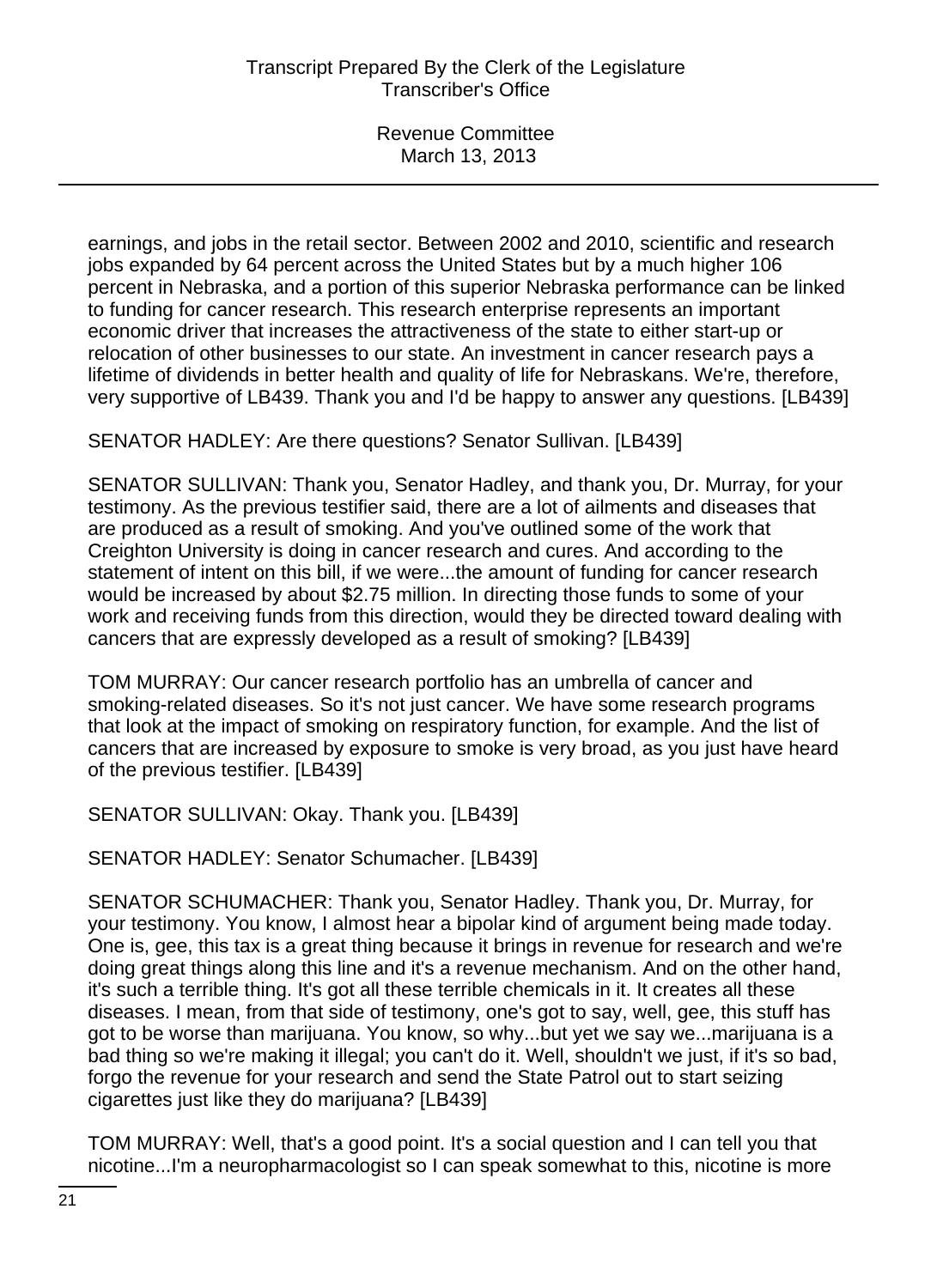addictive than the cannabinoids that are in marijuana. That has been clearly shown. So you could use that in favor of the proposition which you just advanced. I think the...what you've heard today and probably will continue to hear is that there's a blend of human health impacts of this bill as well as economic impacts, and I tried to address both in my testimony. [LB439]

SENATOR SCHUMACHER: So if we're looking at revenue side of it and from what you just testified, wouldn't it make sense for us to legalize marijuana and tax the heck out of it and give the money to research? [LB439]

TOM MURRAY: This proposition has been raised many times over the last 30 years. [LB439]

SENATOR SCHUMACHER: Thank you. [LB439]

SENATOR HADLEY: Any other question of Dr. Murray? Dr. Murray, thank you for coming. [LB439]

TOM MURRAY: Thank you. [LB439]

SENATOR HADLEY: We appreciate it very much. Next proponent. [LB439]

JACK ANDERSON: (Exhibit 9) Good afternoon, members of the Revenue Committee. My name is Jack Anderson, J-a-c-k A-n-d-e-r-s-o-n. I was born and raised in Kearney, Nebraska, and I am currently in my first year at Creighton University. As a youth who has strove and continues to strive to reduce tobacco use among our citizens, especially youth, I'm here today to express my strong support of LB439. LB439 has the potential to significantly reduce the number of youth smokers in our state. The Campaign for Tobacco-Free Kids and the American Cancer Society Cancer Action Network estimate we could decrease youth smoking by 9.6 percent by increasing the tax on cigarettes by 72 cents. Lifelong habits are developed during an individual's childhood and adolescence. By passing this legislation, we have the power to prevent some 9,400 youth from becoming addicted adult tobacco users. In addition, this legislation has the potential to provide additional educational programs and tobacco resources for our youth. These programs could be used to discuss the dangers of using tobacco products and provide resources to assist youth in ending tobacco use. As an active youth who had been involved in programs to reduce tobacco use among my peers, I can say with complete confidence these programs make a significant impact on youth by educating them on the dangers of tobacco. Previously, I was a member of the Buffalo County youth advisory board through the Buffalo County Community Health Partners. In this role, I worked closely with fellow youth, community officials, and state lawmakers to develop innovative and effective solutions to build a healthier community which included reducing youth tobacco use in Buffalo County. Senator and Chairman Hadley has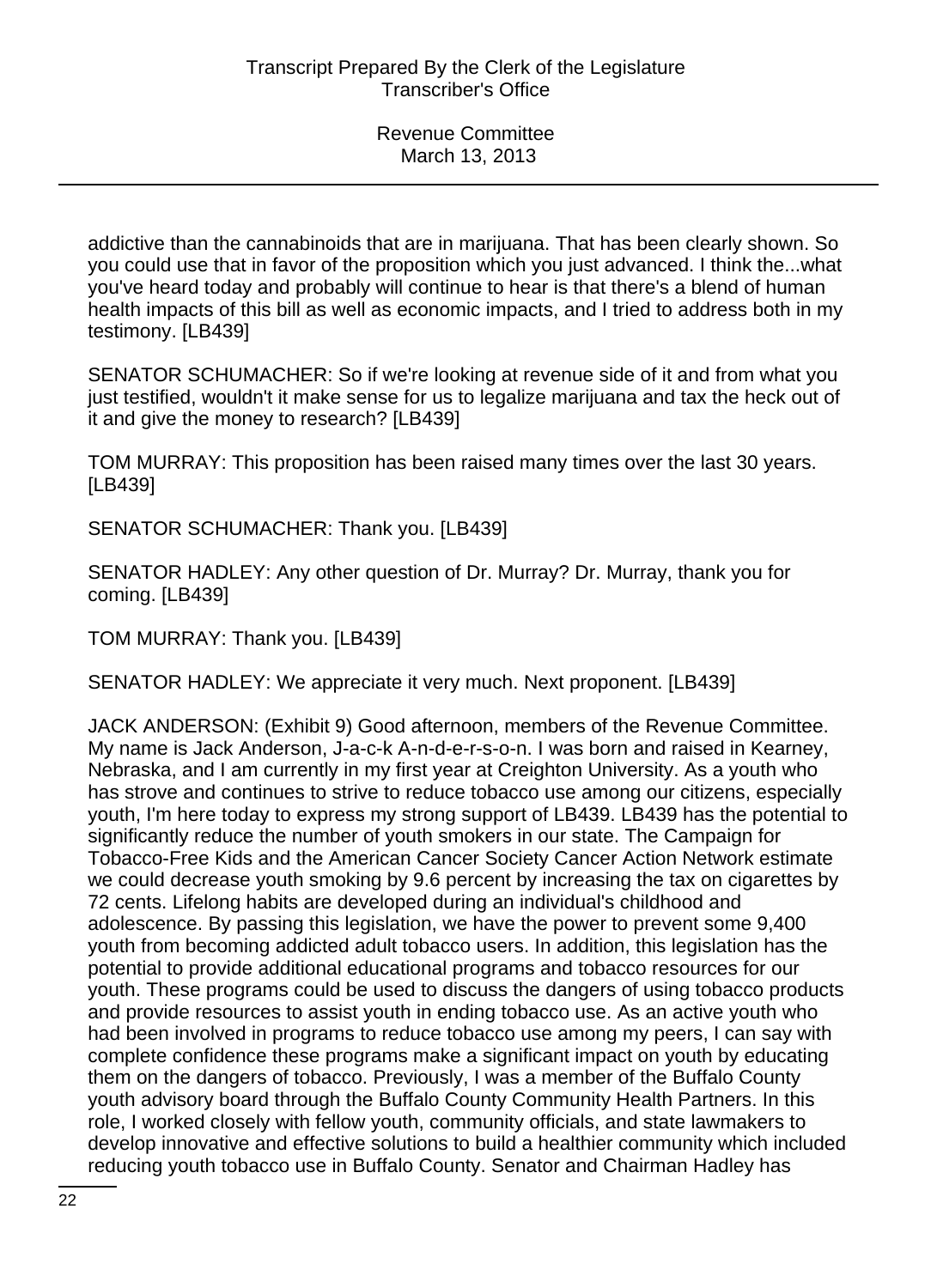Revenue Committee March 13, 2013

invested a great deal of time and effort into the Buffalo County Community Health Partners and has served as a reliable resource for our youth advisory board through our State Capitol visits and previous conversations. As Senator Hadley is well aware, our efforts as a community organization were not possible without the assistance of grants and resources funded through the state's Health Care Cash Fund. However, I have seen firsthand the difficulty of tobacco cessation and prevention program promotion due to a lack of funding. Simply put, organizations across the state, including the Buffalo County Community Health Partners, have been severely limited when developing tobacco prevention or cessation programs but even more so when making these programs known to citizens. A prime example is the Nebraska Health and Human Services Tobacco Quitline. Nebraska currently ranks 49th among other states with only .4 percent of our smokers accessing the state Quitline to end tobacco use. This legislation has the ability to solve this issue and promote healthier lifestyles among our fellow citizens with increased funding through the state's Health Care Cash Fund and Tobacco Prevention and Control Cash Fund. Further, LB439 will provide our youth--the leaders of tomorrow--a resource to live a healthier life. Most youth across our state do not have access to educational programs on the dangers of tobacco, as evidenced by the more than 15,000 young Nebraskan tobacco users and the 15 percent of Nebraska high school students who smoke. In our state, only 9 of our 93 counties have established tobacco coalition programs. This legislation is a step in the right direction to reducing tobacco use among our citizens, especially our youth. The bottom line is if the current trend continues, over 36,000 Nebraska youth alive today and now under the age of 18 will likely die from tobacco use. Surely we can do more for our youth, our children, and our future generations. Surely we can provide a healthier, safer, and tobacco-free environment to the greatest resource in our state--our fellow Nebraskans. Today, you have a significant opportunity to give back to our state and its people, to ensure a healthier living experience for those to come. I urge you to support LB439 by advancing this bill to the full Legislature. Thank you for your time, consideration, and service. I would happily make myself available for any questions you may have. [LB439]

SENATOR HADLEY: Thank you, Mr. Anderson. Are there questions for Mr. Anderson? I have one, Mr. Anderson, and I certainly have appreciated working with you in the Buffalo County group. [LB439]

JACK ANDERSON: Yes. [LB439]

SENATOR HADLEY: What is the legal age limit now for smoking in Nebraska? [LB439]

JACK ANDERSON: It is 18. [LB439]

SENATOR HADLEY: It's 18. [LB439]

JACK ANDERSON: Yes, sir. [LB439]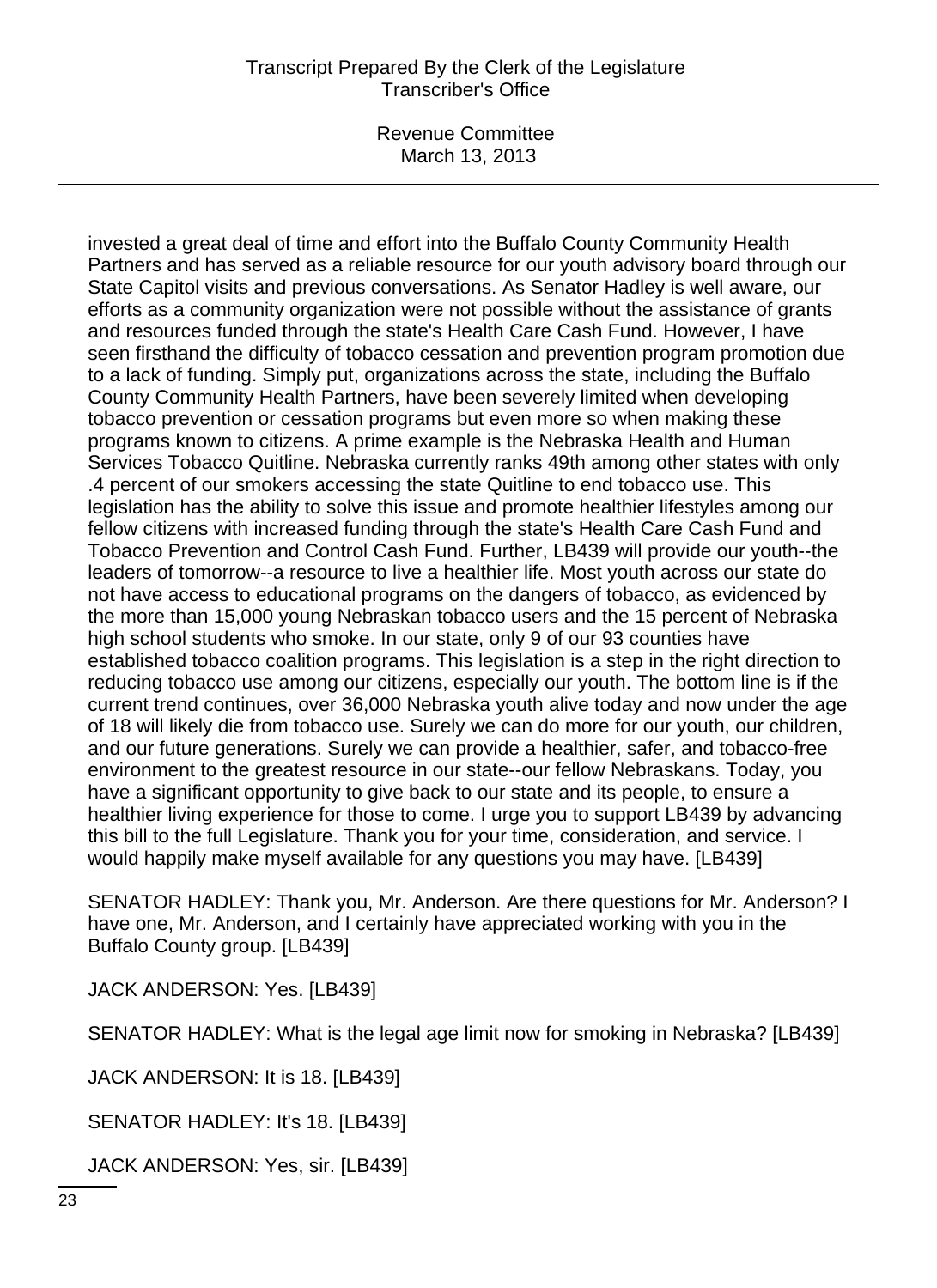SENATOR HADLEY: Would you know per chance, is that a common age limit across the country or are there any states that have...require youth to be older than that? [LB439]

JACK ANDERSON: From what I've seen, the common age is 18. [LB439]

SENATOR HADLEY: The common age is 18. [LB439]

JACK ANDERSON: Yes, sir. [LB439]

SENATOR HADLEY: Okay. Because I wonder, you talk about youth getting addicted and we're going to save 9,600 or 9,600 aren't going to start. [LB439]

JACK ANDERSON: Yes. [LB439]

SENATOR HADLEY: In your experience, are...when you say youth, are there kids under 18 that... [LB439]

JACK ANDERSON: Yes, absolutely. A lot of times kids will be able to access tobacco products from older siblings or older friends that, you know, they are able to provide youth younger than 18 tobacco products illegally. [LB439]

SENATOR HADLEY: Okay. Thank you. Thank you, Mr. Anderson. We appreciate your testimony very much. [LB439]

JACK ANDERSON: Thank you very much. [LB439]

SENATOR HADLEY: The next proponent. [LB439]

JOANNA HEJL: (Exhibit 10) My name is Joanna Hejl, J-o-a-n-n-a H-e-j-l. A recent study published in the American Journal of Public Health provided evidence that there are three most effective ways to reduce youth smoking. They are implementing well-funded and comprehensive tobacco prevention programs, enacting smoke-free air policies, and increasing the price of tobacco products through raising taxes. If tobacco prices are raised by 10 percent, there will most likely be a drop in the youth smoking rates of 6 percent to 7 percent. Raising tobacco taxes can also prevent youth from starting to use tobacco. If a person does not use tobacco before they turn 18, the likelihood that they will ever start decreases significantly. Overall, increasing tobacco taxes will have an inverse effect on the number of Nebraskans, especially those under 18, who use tobacco. If the Nebraska tobacco taxes are increased, the state's economy and health will improve. Because of the decreases in the number of tobacco users, there will be lower healthcare and Medicare costs. There will also be more revenue generated from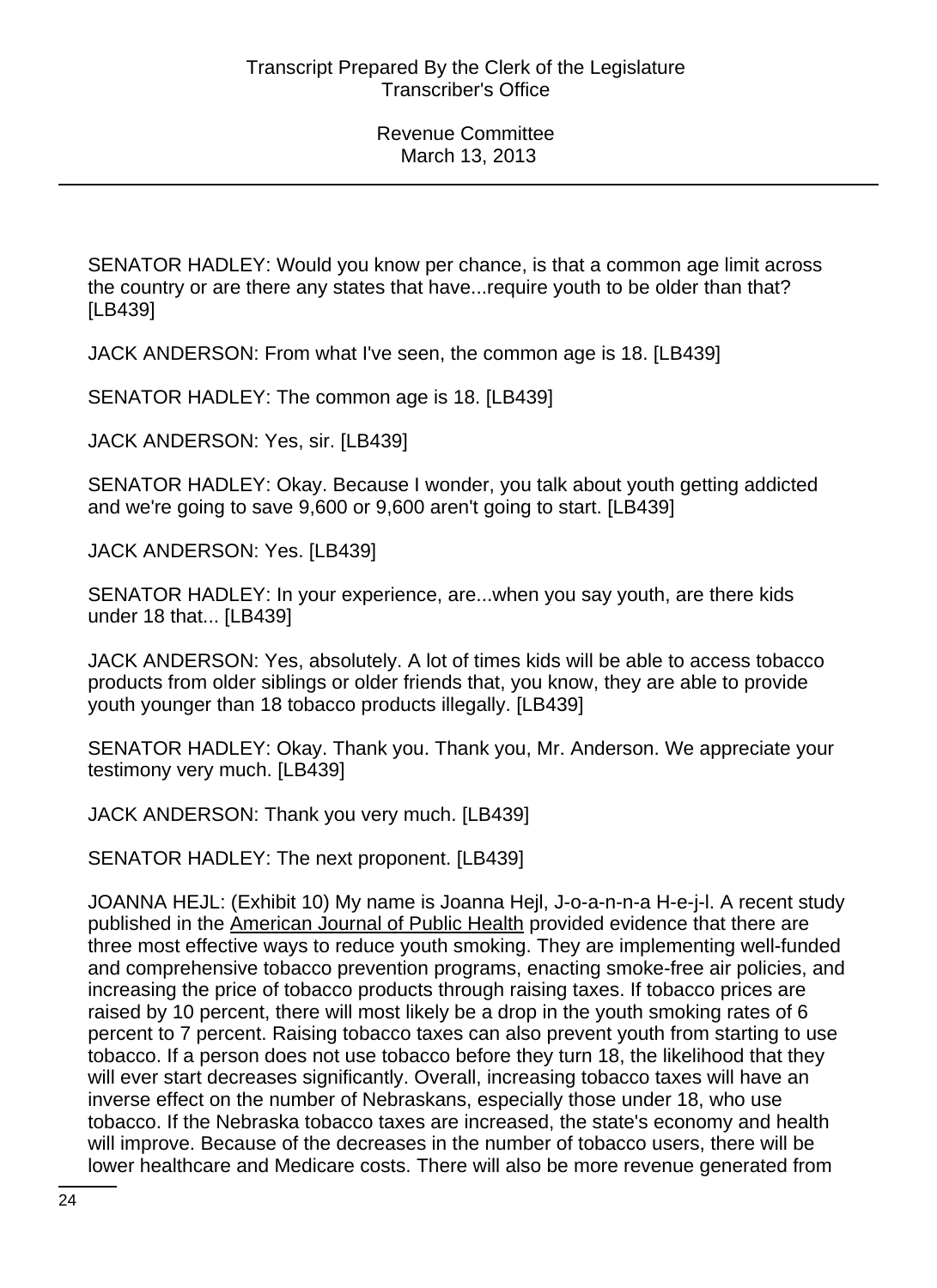taxing tobacco. Smoking is also the leading cause of preventable death, and secondhand smoke can be just as detrimental. If a person does not smoke and is not around smokers, the chance of them getting different cancers and diseases is much lower than that of tobacco users and the people around them. In conclusion, increasing the tobacco tax in Nebraska would have a positive effect on the well-being of the state, especially on youth. [LB439]

SENATOR HADLEY: Thank you. Are there questions? Thank you so much. We appreciate your coming and testifying for us. The next proponent. [LB439]

MICHAEL WILSON: Hi. My name is Michael Wilson, M-i-c-h-a-e-l W-i-l-s-o-n. I'm here today to speak on behalf of both the youth and underprivileged citizens of this state, and I'm also a constituent of Senator Janssen. Now as you can tell, I'm not a doctor nor an economist nor a representative of any special interest firm. But after just a little bit of research, and no offense to those who have spoken before me, it doesn't require a Ph.D. to understand that this bill will have nothing but positive benefits for the state of Nebraska. This bill will provide a few strong benefits, first of all being the health benefits. Being that smoking is a public health issue that needs to be addressed, this increased tax is one of the most effective ways to reduce tobacco use. Every 10 percent increase on cigarette prices reduces youth smoking by an upwards of 7 percent and total consumption by 4 percent. It will cause a 9.6 percent decrease in youth smoking and an upwards of 10,000 youth will be kept from smoking due to this bill. Being that you are the Revenue Committee, we will talk about revenue benefits. Currently, tobacco use cost Nebraskans \$537 million in health bills and \$134 million in Medicaid costs. Five-year Medicaid cost savings for the state of Nebraska from this bill will equal \$320,000 and long-term costs will equal up to \$333.14 million--a large sum, as you can tell. The revenue increase will go to benefit the state across the board. First, the Nebraska Health Care Cash Fund: As Senator Gloor outlined, due to the Legislature's approved 5 percent budget cuts across the board just, I believe, last session, the funds are in jeopardy of running out. This revenue will go to increase that. Revenue will also benefit various groups such as cancer research funding to the University of Nebraska Medical Center and the University of Creighton. It will benefit groups such as EMS and volunteer firefighters, who I assume will speak after me, and tobacco prevention, control, and education across the state. And finally, it will go to fund the mandated Medicaid expansion to help uninsured Nebraskans, mainly single adults and parents of children who live 133 percent below the poverty line. And to quantify this problem, it will benefit 120,000 Nebraskans who are uninsured. And I know a point of opposition to this bill and one that Senator Janssen alluded to is how high this tax will be, but in national rankings, this increase will only bring us to the middle of the list in comparison of other states, whereas in the current, we stand at the bottom of that list. And being that this is an issue of revenue, I believe this issue should be weighed on a cost-benefit analysis. That being said, this bill will benefit the state's revenue tremendously, as previously outlined. And while it does disproportionately affect a certain group of people, that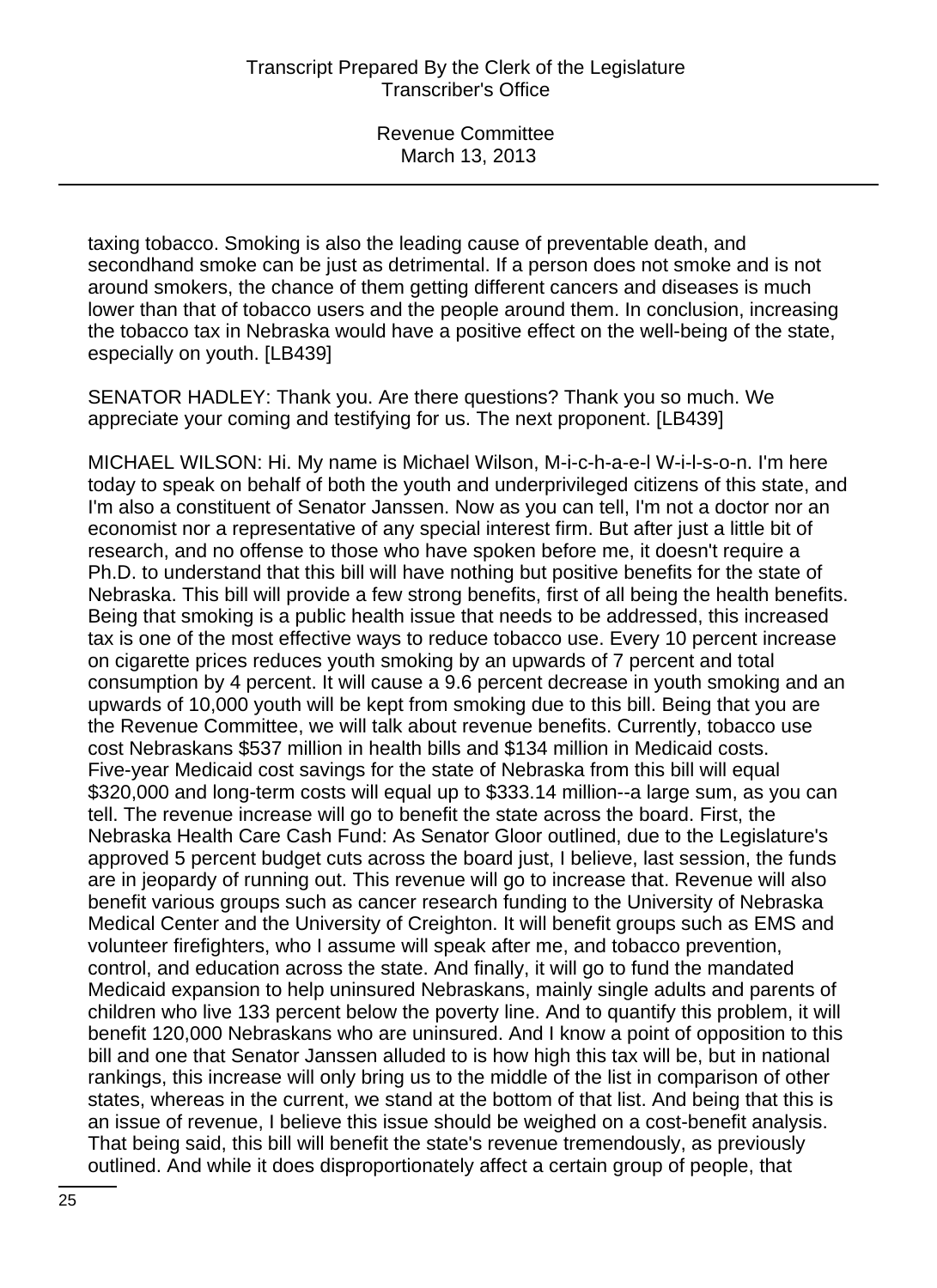Revenue Committee March 13, 2013

people being...that group of people being smokers, I ask you to remember: What bill is perfect and what bill has ever had a group of people that are happy with this bill? In a holistic view, this bill ought to be passed. And my final point is, although this bill is before the Revenue Committee, I ask you to look at the various impacts that aren't just monetary. With all due respect to Senator Janssen, I know he's not going to like this point, but if we weigh things only on a basis of numbers, statistics, and percents, we lose sight of what this bill is actually addressing, and that is the people of the state, the ones who you have an obligation to protect. It's addressing the benefit of human life. And Senator Schumacher was correct in his remarks that it is not the right of the government to prevent liberties, as he stated, or deny them, but it is the obligation of the government and of this committee to prevent negative impacts of dangerous habits to our citizens, to educate the public of its dangers, and to protect its citizens. It is most important to note that this bill will literally save lives. I believe this Legislature, thus, has an obligation to pass it, for there is no objection we can put above the life of a human or, more specifically, of a Nebraskan. I urge this committee to push this bill forward and to assure that Nebraska remains the good life. Thank you. And I'm open for questioning. [LB439]

SENATOR HADLEY: Senator Janssen. (Laughter) [LB439]

SENATOR JANSSEN: Thank you, Chairman Hadley. You're the only witness that got music played during his testimony, so. (Laughter) No, I would like to thank you for showing up today and your predecessor. I'd like to note that the two people from my district finished their testimony while the green light was still on. What we say is very important and we say it quickly, but I do appreciate what you said. And I'm glad I'm term limited as a state legislator because there's great people coming behind me that can do a great job. So I appreciate your advocacy on this issue. [LB439]

SENATOR HADLEY: Senator Hansen. [LB439]

SENATOR HANSEN: Thank you. Michael, thank you for coming today. Did a great job testifying. [LB439]

MICHAEL WILSON: Thank you. [LB439]

SENATOR HANSEN: You stated in your testimony that so much, whatever it was, would decrease smoking by youth by 7 percent. [LB439]

MICHAEL WILSON: Nine point... [LB439]

SENATOR HANSEN: Do you recall what that figure was? [LB439]

MICHAEL WILSON: Nine point six percent in youth. [LB439]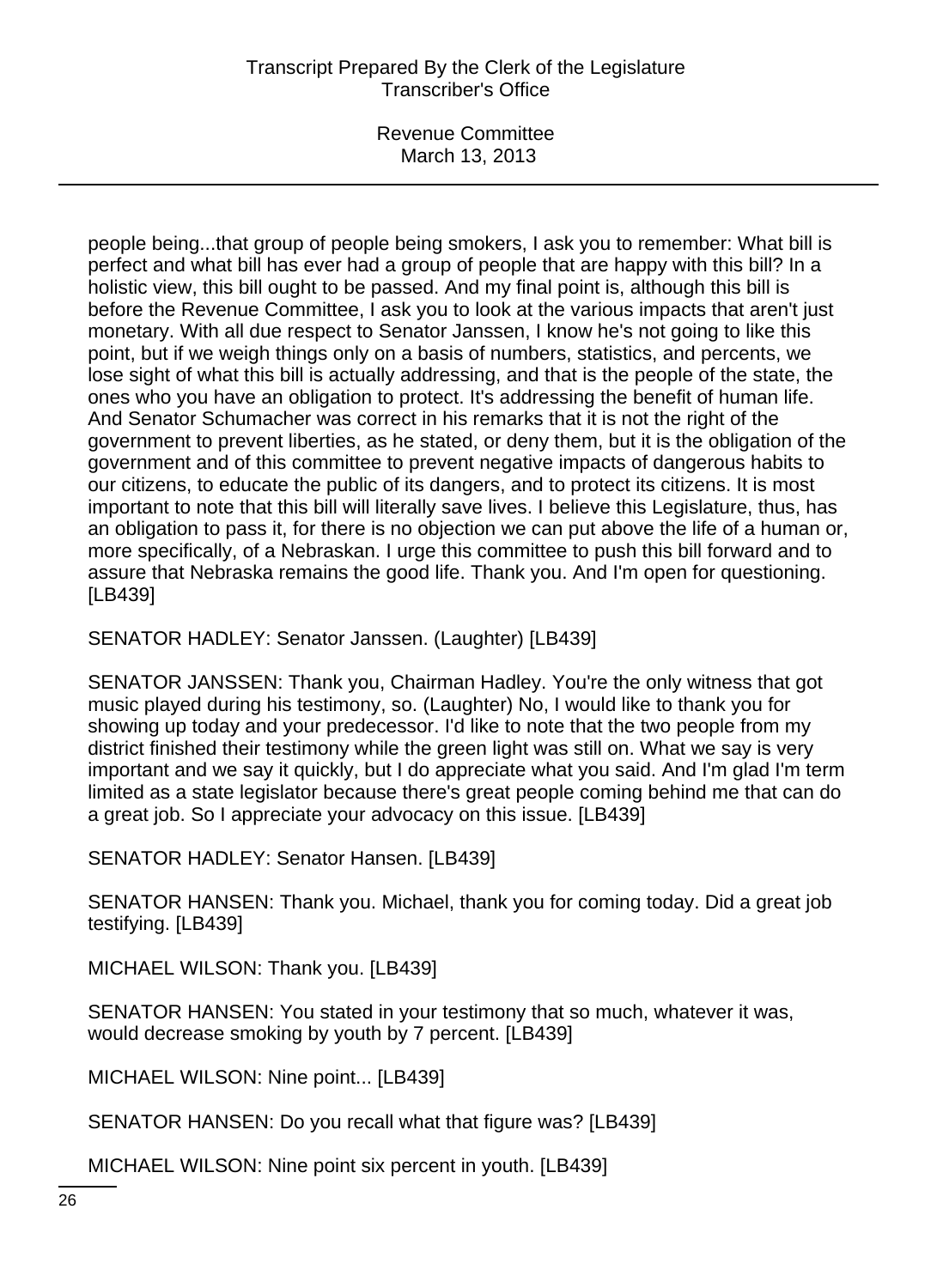SENATOR HANSEN: Okay, that's the 72 cents per pack... [LB439]

MICHAEL WILSON: Yes. [LB439]

SENATOR HANSEN: ...of what Senator Gloor's bill says. Why not double that, \$1.44 a pack? Why not triple it? I mean if we're going to make Nebraska the good life, save our youth, why not double it or triple it? [LB439]

MICHAEL WILSON: Well, I'm no politician, but my answer would be...I mean... [LB439]

SENATOR HANSEN: You...I think you are. (Laughter) [LB439]

MICHAEL WILSON: Thank you. But my answer would be, I mean, you do have to find a common ground between what's going to work for the state and provide the benefits, and also what is reaching a level of fairness. And I guess doubling it might be a little unfair, at least at this point. But if we are reaching the benefits that we're searching for, which would...the decrease in smokers and a decrease in addiction and preventing youths, then I think so far this is the best place to start. [LB439]

SENATOR HANSEN: But why do it just a step at a time? Why not...why not go for the whole enchilada? [LB439]

MICHAEL WILSON: Well, I mean sometimes you have to take baby steps, just like with every bill you pass. [LB439]

SENATOR HANSEN: Why do you have to take baby steps though? You...the idea is to save lives and save Nebraskans... [LB439]

MICHAEL WILSON: Uh-huh. Yes, sir. [LB439]

SENATOR HANSEN: ...and make youth a priority in the state. Why not take a bigger attack at this? [LB439]

MICHAEL WILSON: Well, I mean you can't just start off with, as you stated, the whole enchilada. Otherwise, you won't have the entirety of the Legislature on your side. I mean you never see a bill that...or you rarely would see a piece of legislation that goes for the whole thing, especially with something this controversial dealing with an increase in taxes, which nobody likes, and dealing with, as Senator Schumacher said, preventing liberties. So you have to be careful and, like I said, take baby steps. And also, these baby steps aren't so baby when you look at the amount of benefits that we're receiving. [LB439]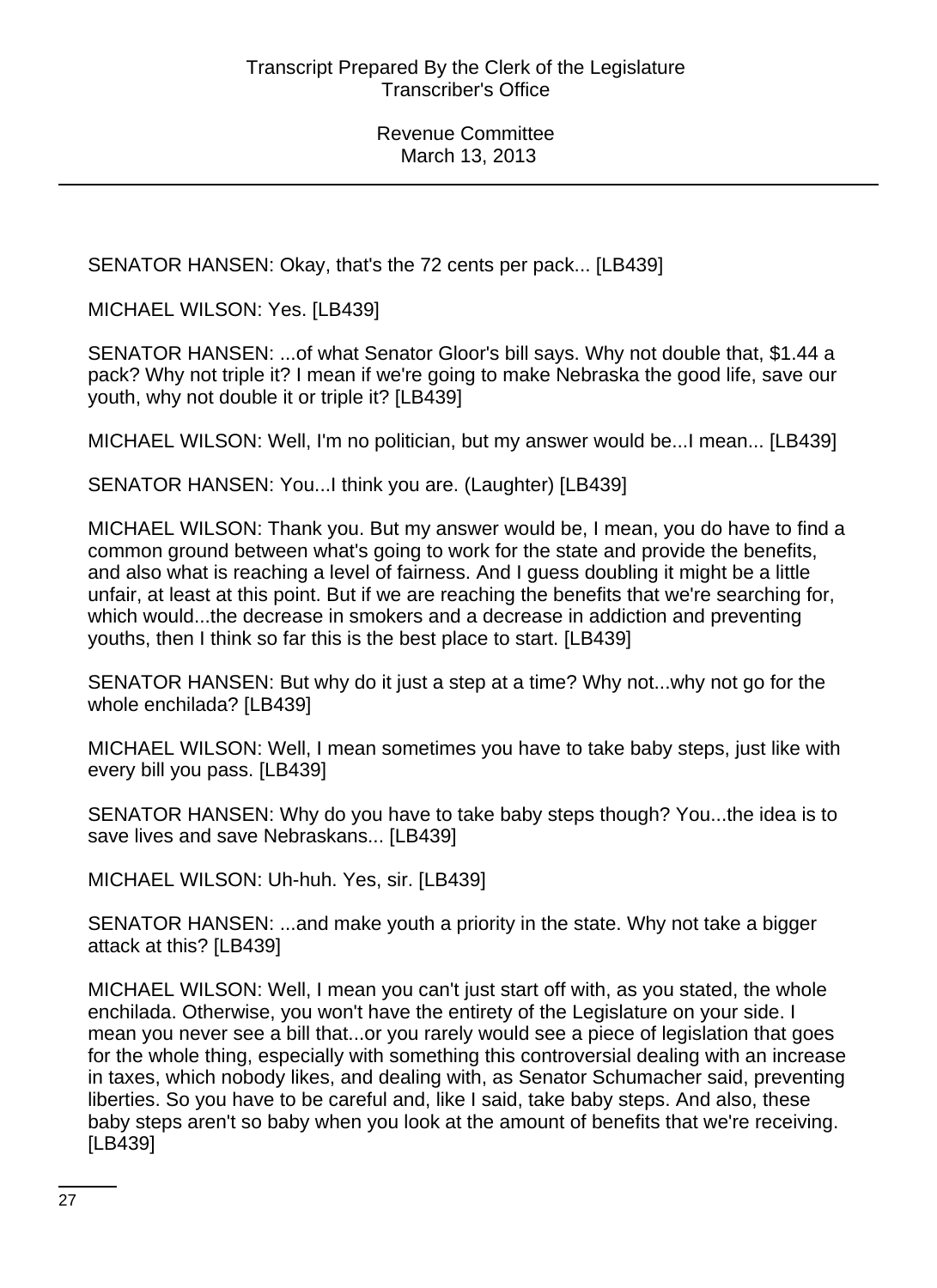# SENATOR HANSEN: Okay. Thank you. [LB439]

SENATOR HADLEY: Senator Schumacher. [LB439]

SENATOR SCHUMACHER: Thank you, Senator Hadley. And thank you for your testimony. [LB439]

MICHAEL WILSON: Yes, sir. [LB439]

SENATOR SCHUMACHER: We won't hold it against you that you're from Senator Janssen's district. (Laughter) A previous testifier said that if kids don't smoke before they're 18, it's a dramatic reduction in the probability that they will smoke. Right now we've made it illegal for kids to buy cigarettes even before they're 18. [LB439]

MICHAEL WILSON: Uh-huh. [LB439]

SENATOR SCHUMACHER: Where are the kids getting the cigarettes? What's the mechanism that is operating here and how will a few cents a pack more stop it? [LB439]

MICHAEL WILSON: Well, to address the first point, as far as I can see, being able to obtain cigarettes under the age of 18 is from, like they said, older siblings or older friends that buy them for you. And it's not just a few cents. I mean it is 72 cents in increase, which will equal it out to \$1.36 tax on per pack of cigarette. And I mean not for everybody but for some, that will have, as you said, like a bite on the pocketbook. I mean most people won't be able to afford that or some people won't be able to afford this increased tax. So it will prevent some from smoking. And as proposed, it will stop some from smoking because they simply can no longer afford cigarettes. [LB439]

SENATOR SCHUMACHER: So if the source of supply is siblings and associates that are just over the magic age of 18,... [LB439]

MICHAEL WILSON: Uh-huh. [LB439]

SENATOR SCHUMACHER: ...what if we have anybody under 30 years old, they pay a \$1,000 license fee in order to buy cigarettes a year? They have to show their tobacco license when they buy them. Does it work? [LB439]

MICHAEL WILSON: I'm sorry, I don't under...could you like restate the question? [LB439]

SENATOR SCHUMACHER: If you're under 30 years old, in the age category that would supply it to the kids under 18,... [LB439]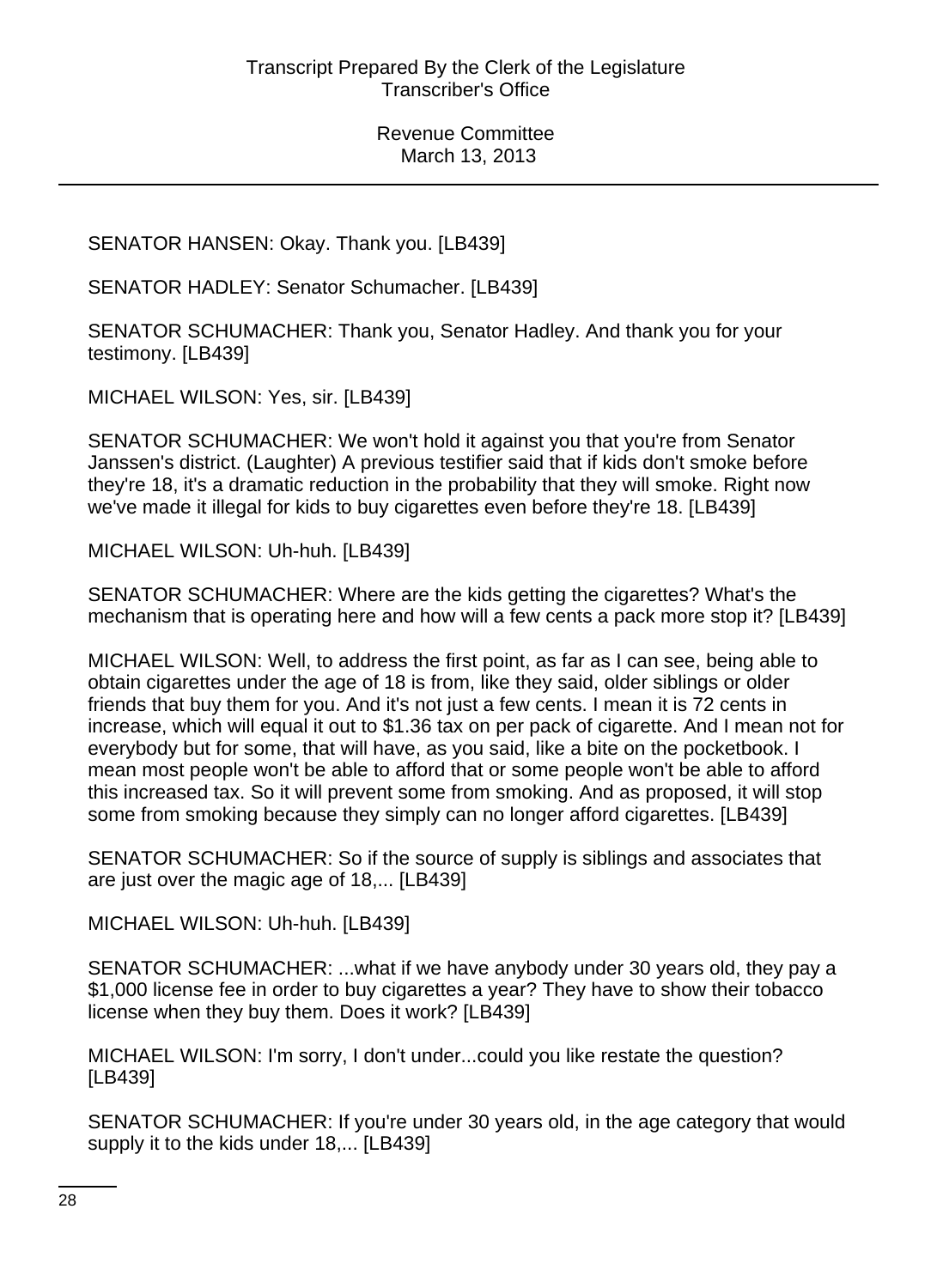### MICHAEL WILSON: Uh-huh. [LB439]

SENATOR SCHUMACHER: ...you have to buy a \$1,000 license, a tobacco purchaser's license that cost you \$1,000 a year. And therefore, we just shut down the source of supply. Does that work? [LB439]

MICHAEL WILSON: Well, those people would still...I suppose they could still give cigarettes to underage kids, if that's what you're trying to get at. [LB439]

SENATOR SCHUMACHER: I mean if the problem is kids under 18 smoking and they're...I mean we go through great lengths to stop you from drinking Budweiser or Miller Lite, so why don't we apply the same mechanism here and we just go really at it? [LB439]

MICHAEL WILSON: I guess I'm not sure. I mean the entire...I mean the entirety of the issue isn't just youth, I mean. And I guess if they really want it, they can get their hands on it. But the point is, it's going to be much more difficult fiscally speaking for them to get their hands on it. And as it was previously mentioned, kids are the most, like, financially aware group, mostly because, speaking as a college student, I don't have money. So I mean... (Laughter) [LB439]

SENATOR SCHUMACHER: Thank you. [LB439]

MICHAEL WILSON: Yeah. [LB439]

SENATOR HADLEY: Thank you, Mr. Wilson. We appreciate very much your coming to visit with us. Thank you. [LB439]

MICHAEL WILSON: Thank you. [LB439]

SENATOR HADLEY: Next proponent. [LB439]

BRUCE RIEKER: (Exhibits 11 and 12) Good afternoon, Chairman Hadley, members of the Revenue Committee. My name is Bruce Rieker, it's B-r-u-c-e R-i-e-k-e-r, vice president of advocacy for the Nebraska Hospital Association here testifying in support of LB439, as well as there's a second letter being shared with you that I am submitting on behalf of Alegent Creighton Health. And to address a lot of the discussion or some of the questions and considerations that have been brought forward in this hearing, isn't it ironic that we pay billions of dollars each year to raise tobacco products? We subsidize that from the federal government. And now we're here talking about taxing or increasing the tax on cigarettes to improve public health. So it's an interesting dichotomy between the federal government and what we're talking about here. Senator Hansen, last year Senator Gloor had a bill that doubled the cigarette tax. He had it for the last two years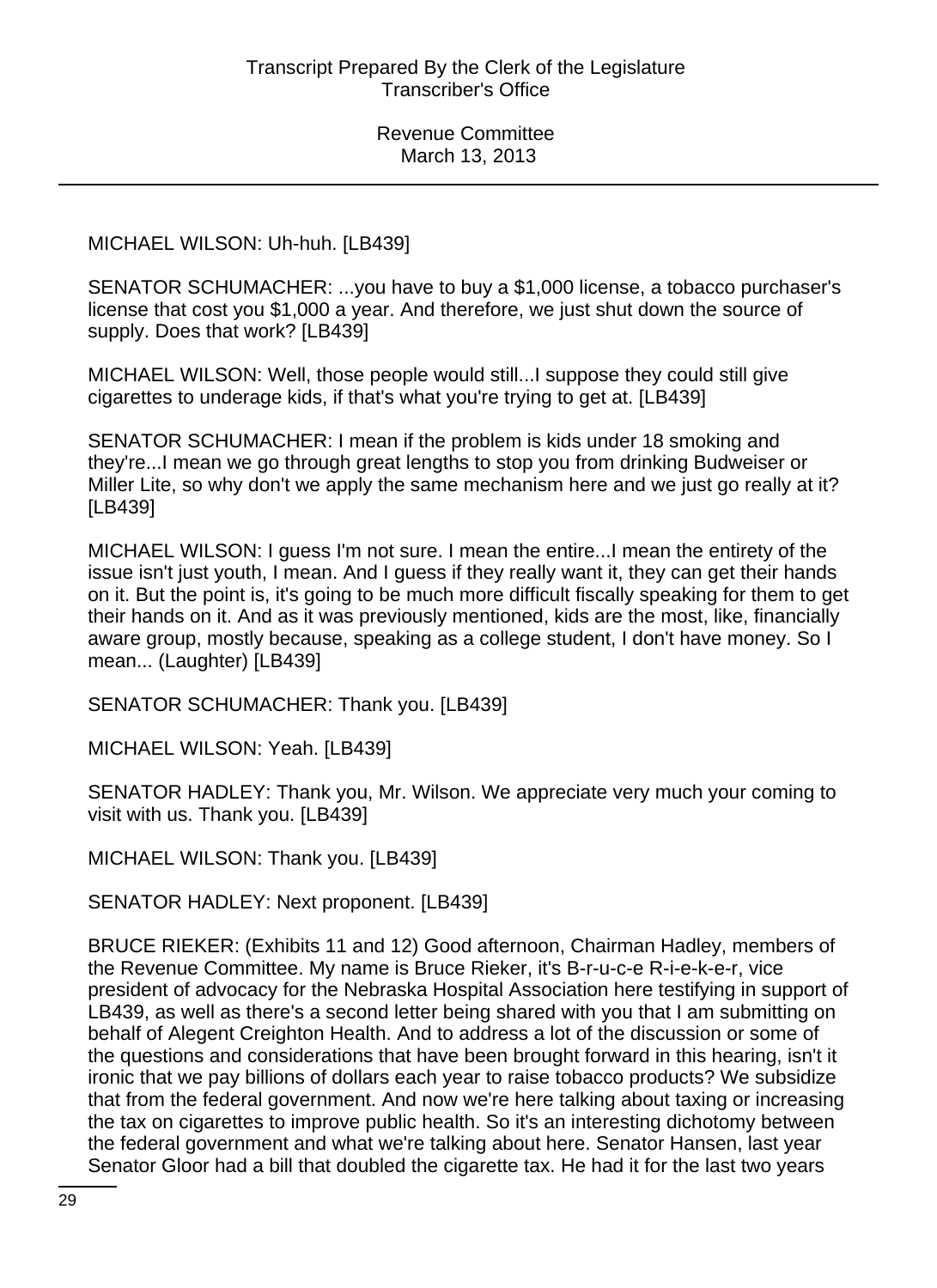Revenue Committee March 13, 2013

and we couldn't get very many takers. But if this committee would like to amend this bill to double that and we could do a lot more in smoking cessation, we would be happy to support that, because we supported his proposal in the past. On the issue of taxes, why do we do things, just a little bit about taxes. There are usually threefold reasons: one is to incent behavior, two is to disincent behavior, and three is to spread the overall cost of certain public needs across the entire population. So as we look at that fairness, I think we need to look at fairness balanced with responsibility, and not just the personal responsibility of the smokers or tobacco users but us and you as policymakers and those of us advocating this position, that we have a fairness to the people who are already paying for these costs. As Senator Gloor said in his opening, and Mr. Holmquist also echoed it, tobacco and smoking-related illnesses cost the state \$537 million per year right now, and it costs the Medicaid Program \$134 million per year. If my math is correct, following all the discussion so far in this hearing, increasing the cigarette tax, or this tax that we're talking about, would approximately double the state's revenue from around \$60 million or \$65 million to add another \$62 million, approximately \$62 million to the state's revenue to help cover the costs associated with smoking-related illnesses. Adding all that together, it still doesn't cost...or it doesn't raise the revenue that it costs the state in Medicaid, what we pay for the services related to tobacco-related illnesses. Also, a matter of fairness is that this particular tax, increasing this tax, generates revenue to do more along the lines of smoking cessation to help those help themselves. So taxing them, they may not have the resources available to enroll in a smoking cessation program, but they may be able to get help if we developed a robust program. Three or four years ago we worked with Senator Gay and several other senators to work on a robust smoking cessation program. I can pull up that information from the past, but one doctor talked about low birthweight babies. But if you want to talk about smoking cessation saving the taxpayers money, right now about 50 percent of all the babies born in this state are Medicaid babies. And for every baby that's born with a low birthweight due to smoking, if that baby is on Medicaid, it will cost the state more than \$1 million over its lifetime in the Medicaid Program. So if you want to have an ounce of prevention worth a pound of cure, investing in smoking cessation is one area where you can have huge dividends. And so...and I see that the light is coming on here. But preventive care and funding those particular programs is just one of many reasons why we support this particular proposal by Senator Gloor. [LB439]

SENATOR HADLEY: Questions for Mr. Rieker? Yes, go ahead. [LB439]

SENATOR SULLIVAN: Thank you, Senator Hadley. Thank you, Mr. Rieker. In the list of things that are proposed to be helped by the additional income, if you were to prioritize them and see which we might get the biggest bang for our buck, so to speak, in terms of overall healthcare support, which would they be? [LB439]

BRUCE RIEKER: Smoking cessation, number one. Smoking cessation costs...or smoking-related illnesses cost so much. We appreciate the research that's done, but the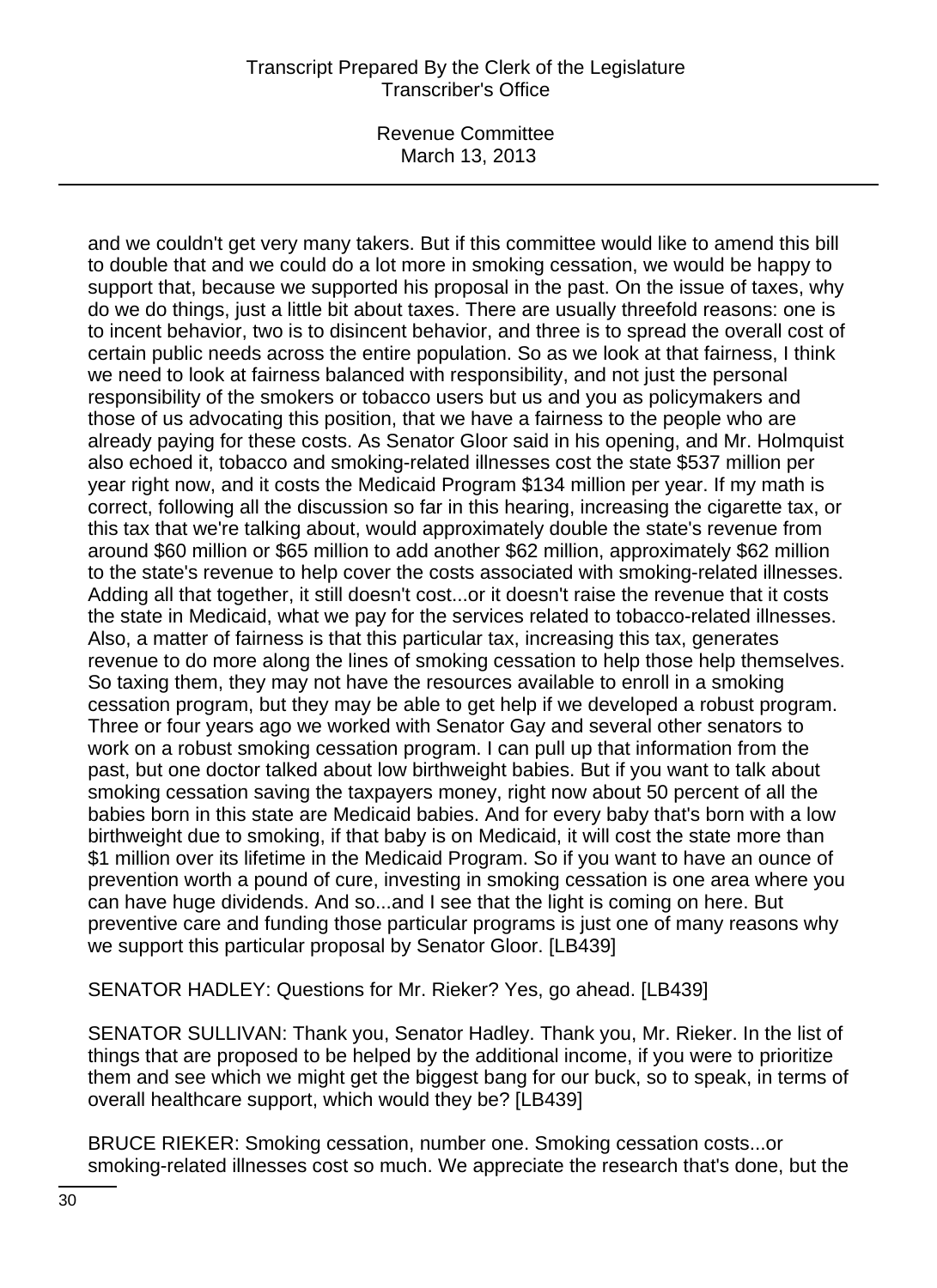research that's done is treating the end result. Mostly it's focused on what the diseases are and the illnesses that are associated with cigarettes and tobacco use. But the biggest bang for the buck, the fiscal responsibility and why this revenue is so important would be to deter more and more individuals from smoking or using tobacco. That would be number one. As Senator Gloor mentioned, we need to do more to increase provider rates so that more healthcare providers will serve the Medicaid population. We're very appreciative of the efforts, both from the Governor's Office as well as the Appropriations Committee preliminary budget, of increasing provider rates at 2.25 percent per annum. We will continue to work on that, but we know that that's a gradual process. So those would be number one and number two for us, to make sure that we deter people from smoking, and then we have the providers available to take care of those who are in so desperate need of the care. [LB439]

SENATOR SULLIVAN: Thank you. [LB439]

BRUCE RIEKER: You're welcome. [LB439]

SENATOR HADLEY: Any other questions for Mr. Rieker? Thank you. [LB439]

BRUCE RIEKER: You're welcome. [LB439]

SENATOR HADLEY: We appreciate it. [LB439]

BRUCE RIEKER: Thank you. [LB439]

SENATOR HADLEY: Next proponent. [LB439]

JENNIFER COFER: (Exhibit 13) Good afternoon. My name is Jennifer Cofer, J-e-n-n-i-f-e-r C-o-f-e-r. I'm vice president of public policy for the American Lung Association in the Plains-Gulf Region, which represents Nebraska, Oklahoma, Kansas, Texas, Missouri, Arkansas, Louisiana, Mississippi, and Alabama. And I'm from Mississippi, hence, the accent. I'm a registered lobbyist in Mississippi and that does me no good in Nebraska, but...and I wanted to tell this young man really quickly, there may be an internship for him. He was brilliant. I've had the privilege of working in the public health field and in tobacco control since 2001. I've worked on some (inaudible) free policies, tobacco tax increases, as well as other prevention and cessation programs. I wanted to give you some real-life experiences. I worked with Mississippi's Legislature in increasing a 50-cent tobacco tax in 2009. I wanted to share our experience with you, as well as surrounding states around your state of Nebraska. On the left-hand side of your folder is the Mississippi experience. I'm a visual learner, so we asked for this resource and we got it. You can see that in Mississippi we had a 50-cent increase and we saw a decrease in packs sold of 26 percent and a 178 percent increase in new revenue, four sessions. Four fiscal sessions, new revenue went from 178 percent increase. So we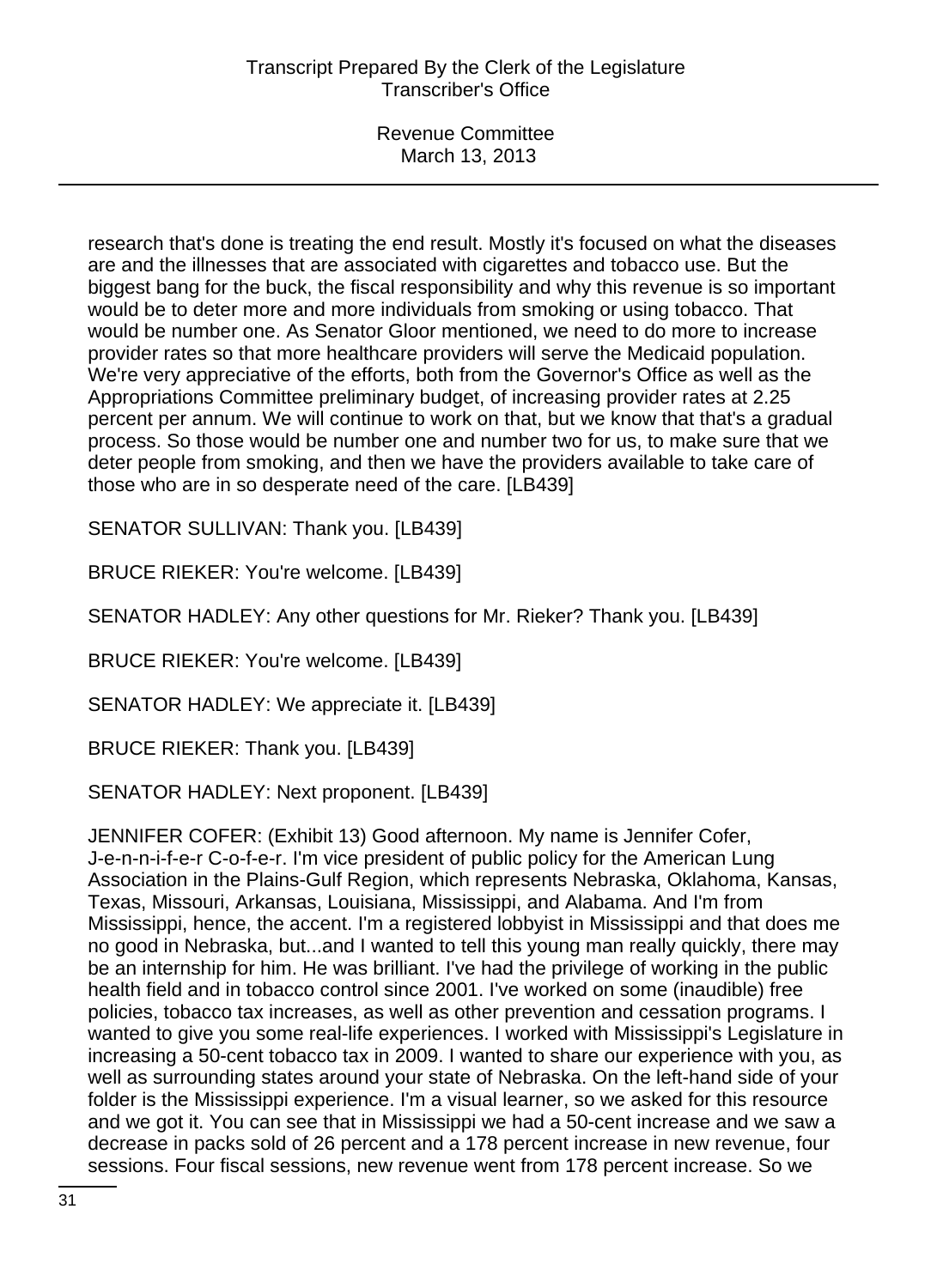Revenue Committee March 13, 2013

went from \$49 million in 2008, when we were just at 18 cents. We were the second lowest in the nation. And we increased by 50 cents, although advocates pushed for \$1, and our legislators now regret that they didn't go for \$1. We saw just in this past fiscal year about \$137 million in revenue in our tobacco tax. So I'm sharing with you some real numbers, some real things that happened. In your packet I have a map of the current states' cigarette taxes in all 50 states and some surrounding areas of Nebraska. Yours is at 64 cents; Iowa is at \$1.36; South Dakota, \$1.53; Wyoming, 60 cents; Colorado is 84 cents; Kansas, 79 cents; Missouri, you cannot beat them. They tried for a ballot initiative and, of course, it failed, unfortunately. I have included a handout that will show you the revenue that has increased with those states' cigarette taxes. So, for example, the fiscal win here was in South Dakota: a \$1 increase in 2007, and they had an immediate increase in new revenue of \$32 million. Illinois just passed their \$1 tax in 2012 and we're waiting on revenue from their Department of Revenue. We saw in Iowa, it's now \$1.36. They increased it by \$1 and they had \$128 million in new revenue. This is a fiscal win for budgets. This is a political win because the people support it. Again, it was a 70-something percentage support, bipartisan. Registered voters in Nebraska were polled, and I don't know that you don't know anybody that agrees on anything 70 percent of the time. So these are smokers and nonsmokers that were polled and you have public support back home if you ask. This is also a public health win, which is the whole reason why we are at this table. I know that this is a revenue bill, so I wanted to speak to revenue facts, but we know that every 10 percent increase in a price, you'll see 7 percent decrease among youth and 4 percent of total consumption. I am still in the green so I'll keep going. But again, I have lots of handouts for you. Wanted to see if you had any questions on the surrounding states as I have just a grid there for you in your handouts with what their revenue was. I have a comment for your beef example, if you would like me to state that. Any questions? [LB439]

SENATOR HADLEY: Are there questions? Senator Janssen. [LB439]

SENATOR JANSSEN: I want to hear your beef example. (Laughter) [LB439]

JENNIFER COFER: Back home they always gave as example and asked us about, you know, why don't you tax food, because we are the number one obese state in the nation, Mississippi is. So I use that same comparison. But there are foods that doesn't have 4,000 chemicals in it and 69 of them are known to cause cancer. It is not the same product. You're not comparing apples to apples. So that's just my two cents on why we don't tax beef at a higher rate, because there's not disease and death caused from eating red meat like there is from smoking and using tobacco products. [LB439]

SENATOR JANSSEN: Plus, it's delicious. (Laughter) Thank you. [LB439]

SENATOR HADLEY: Ms. Cofer, I...you've basically been involved in the policy issues with youth smoking and such as that. [LB439]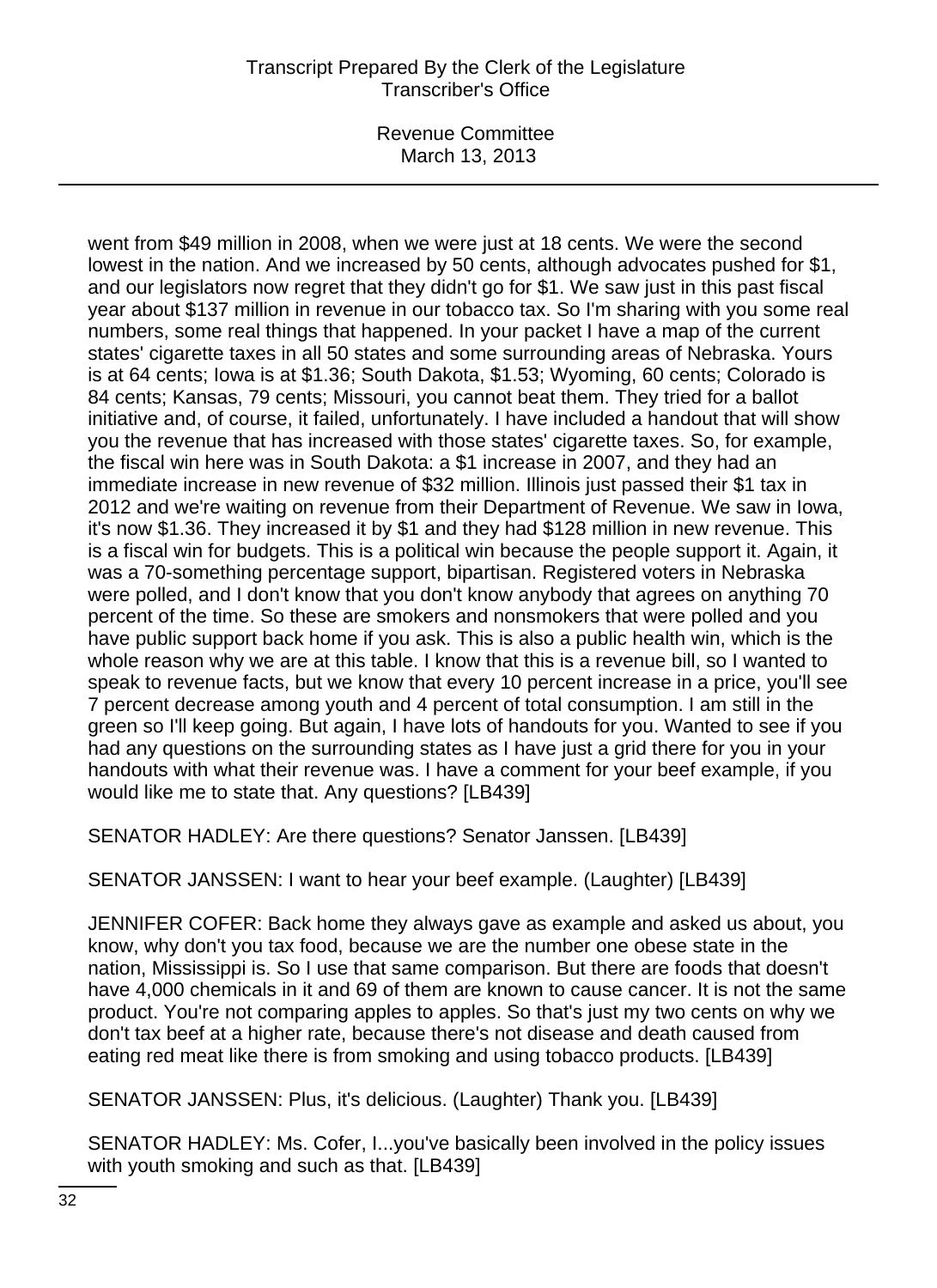JENNIFER COFER: Exactly. [LB439]

SENATOR HADLEY: From what we've heard so far today, why haven't states gone more toward treating tobacco the same way we do alcohol by increasing the penalties for youth using it, increasing the age limit? You know, we have laws in Nebraska where minor in possession can get you a night or two in jail. [LB439]

JENNIFER COFER: Right. [LB439]

SENATOR HADLEY: So how come states across haven't, you know, increased kind of the penalties as a way of trying to get youth to not smoke? [LB439]

JENNIFER COFER: Yeah, that's a great question. And what our studies have shown in our 11 years of experience is that punitive enforcement for youth does not work. It doesn't deter their behavior. Policy does shape behavior and change behavior change, but not with kids. For example, my brother is 14 years younger than me, and when he was in his teens he was caught with tobacco products. My mom did everything punitive. My mom wanted to take him to a counselor. Even if he would have gotten a ticket, if he would have been pulled over and fined if he'd had tobacco products, he still would have found a way to get it. It's just the nature of teenagers in experimentation. So we have found in our public health practices that punitive enforcement does not work to change that behavior, but we did see that with price increases it does deter the purchasing of products among youth. [LB439]

SENATOR HADLEY: Senator Schumacher. [LB439]

SENATOR SCHUMACHER: Thank you, Senator Hadley. You asked for this one. [LB439]

JENNIFER COFER: (Laugh) It makes it fun. [LB439]

SENATOR SCHUMACHER: Why don't we just legalize marijuana and tax the heck out of it? [LB439]

JENNIFER COFER: Well, the Lung Association's unofficial position is very interesting, but I'll tell you about it off the record. (Laughter) So as far as marijuana, again, that's for the states to decide what to do. We are all about increasing...promoting lung health and reducing lung disease. The Lung Association wants state legislators to take policy into their own hand to deter behavior. If we had stats that tobacco kills...that marijuana kills as many as tobacco, marijuana still has a lot of consequences but not at the rate of tobacco products. But again, that's in the hands of you guys to determine what you do with marijuana policy. [LB439]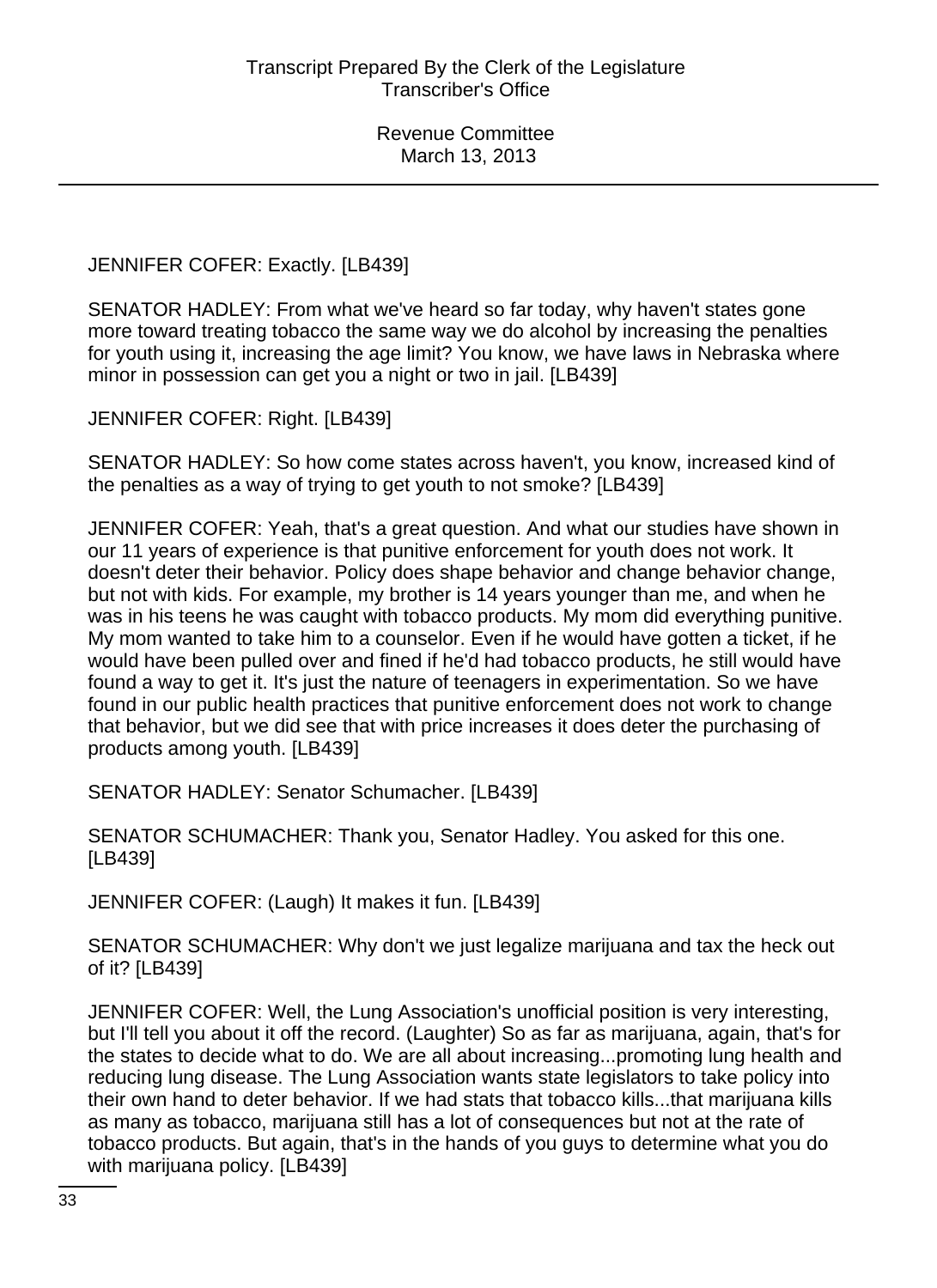SENATOR SCHUMACHER: And one quick follow-up: If price increases or taxing a no-no is a way to deter its use, should we just raise the beer tax, and more effective than chasing kids with cans of beer? [LB439]

JENNIFER COFER: Hmm, not going to weigh in on that alcohol policy tax. [LB439]

SENATOR SCHUMACHER: Thank you. (Laughter) [LB439]

SENATOR HADLEY: Thank you. Thank you, Ms. Cofer. Thank you for coming up... [LB439]

JENNIFER COFER: Thank you. [LB439]

SENATOR HADLEY: ...and visiting with us. Thank you. The next proponent. [LB439]

JOEL CERNY: Good afternoon, Senator Hadley and members of Revenue Committee. My name is Joel Cerny, C-e-r-n-y. I'm here as the District 4 director of the Nebraska State Volunteer Firefighters Association. I'm also a member of the Fire Chiefs Association and their current committee chairman of the legislative committee. And I'm here strictly on the revenue part of this and we're here to testify in favor of this bill, which we'll support LB440 that you'll be hearing later. And I'm open for questions if you have any. [LB439]

SENATOR HADLEY: Seeing none, thank you. [LB439]

JOEL CERNY: All right. Thank you. [LB439]

SENATOR HADLEY: Next proponent. Any other proponents? First opponent. Mr. Cederberg. [LB439]

JOHN CEDERBERG: (Exhibit 14) Good afternoon, Chairman Hadley and members of the committee. I'm John Cederberg, J-o-h-n C-e-d-e-r-b-e-r-g, and I'm here this afternoon representing the Nebraska Grocery Industry Association. My objective this afternoon is not to get into the health side but to actually talk about taxes and finances and things of that nature. And the first point that I would like to make--and I'm not going to read my testimony to you--is that an excise tax becomes an unsound tax when it is imposed at rates that encourage the movement of transactions out of state. And in this case, it's kind of interesting. Joseph Henchman was here, appeared before the committee when LB405 was heard. By coincidence, he also authored, for the Tax Foundation, an article in January where he--he called it smuggling--but where he analyzed, based on some work done by the Mackinac institute that he recognizes, the movement of cigarettes across state lines. And after my written testimony, in the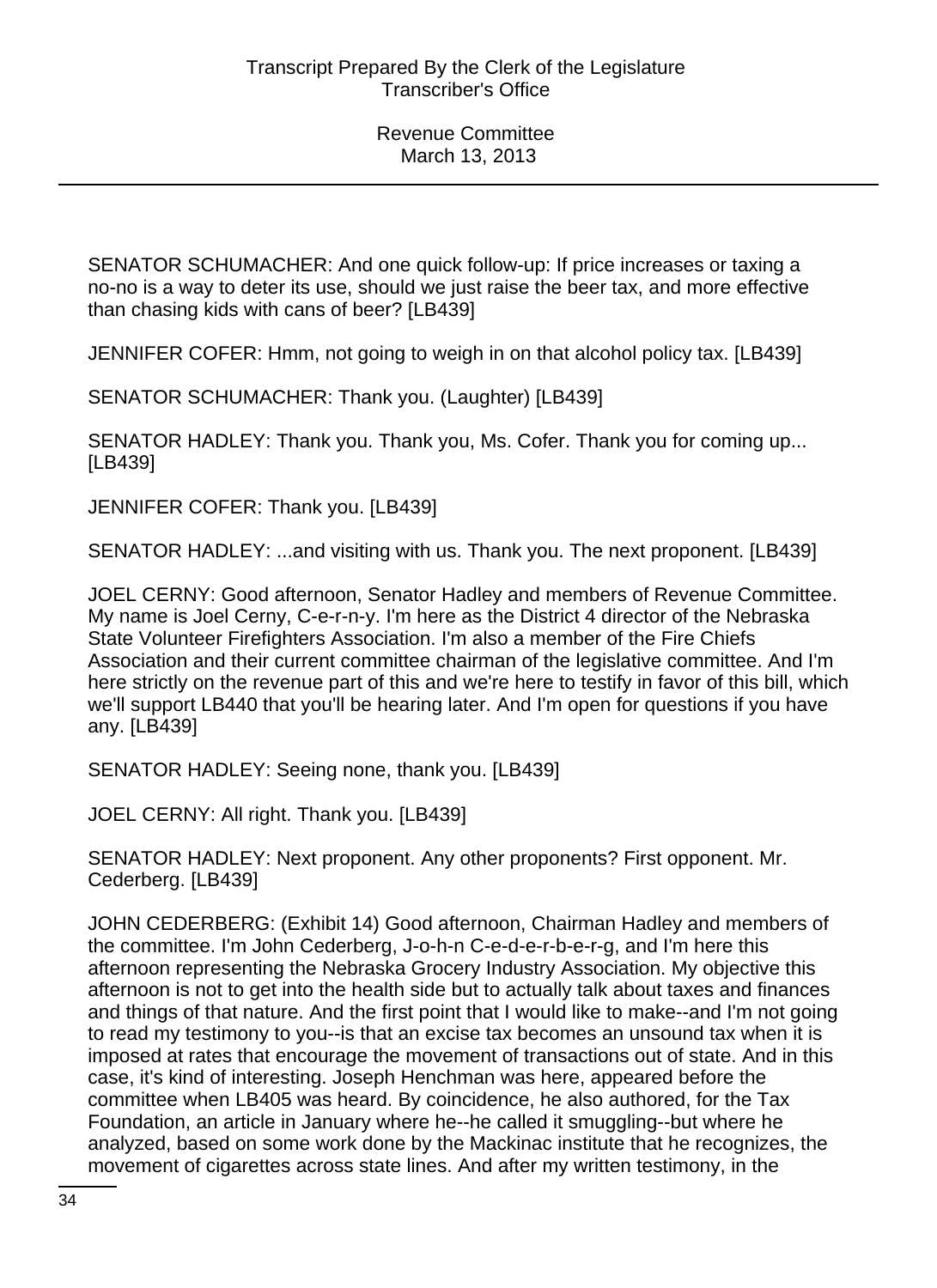Revenue Committee March 13, 2013

handout you'll see a chart that looks something like this. Nebraska is highlighted in red. This chart lists the states in the decreasing order of inflows or outflows of cigarettes across state lines. You notice that Nebraska is down around 27th in terms of the states. We have a net inflow of 5.4 percent. I think that puts us within a group of about 14 states that have a net inflow or outflow of less than 10 percentage points. That tells us, I think, that we probably have our excise tax about right. It isn't causing material behavioral changes. It isn't causing material work across state lines, even with Missouri as an adjacent state and a very popular destination for Nebraskans, for at least Nebraskans in the southeast part of the state. LB439 would take us up to \$1.36, which we have heard recently or you've heard in this hearing is Iowa. I've highlighted that up above in pink. You'll notice that Iowa goes up to 15th, with a net inflow of about 21.3 percent. The implication here of this schedule is that by...that LB439 would nearly quadruple or would be expected to nearly quadruple the amount of cigarettes brought into the state. You'll also notice on page 3 of my written testimony a schedule that was compiled by Altria, and it has the current average retail price. You know, taxes aren't the only thing that go into prices. There are other state laws that go into retail prices and there's the competitive market. At this point, Nebraska's average retail price at \$5.40 a pack is about in the middle of our area. The estimate, if you add the 72 cents for the excise tax plus the other things, that we would be the highest one in the community. I think that the issue here is maybe not even organized smuggling. It's that when you're the highest and your people are visiting these other states routinely, you're going to see a substantial movement, much greater than what was testified to in 2002, and this could have a substantial impact on the revenue. I don't have the resources to redo a fiscal note, but I think it's very possible that if you see movement similar to Iowa's that you have a deficiency in the revenue estimates in excess of \$20 million, probably closer to \$25 million. There are some other things here in my handout that I think would be pertinent to you, things like the amount by which other states have missed their revenue projections, discussion of the trend in Nebraska excise taxes in the first...historically. In the last three years, we've gone down by like 4.8 percent a year. That's about \$3 million a year. This is not a reliable tax on which to fund programs. We would suggest that the committee indefinitely postpone the bill. And with that, I would be happy to take questions. [LB439]

SENATOR HADLEY: Questions? Senator Sullivan. [LB439]

SENATOR SULLIVAN: Thank you, Mr. Cederberg. So if a pack of cigarettes is currently \$5.40 and our cigarette tax rate is 64 cents, what else do we add on to that? [LB439]

JOHN CEDERBERG: Well, we collect sales tax... [LB439]

SENATOR SULLIVAN: Okay. [LB439]

JOHN CEDERBERG: ...on the excise tax. [LB439]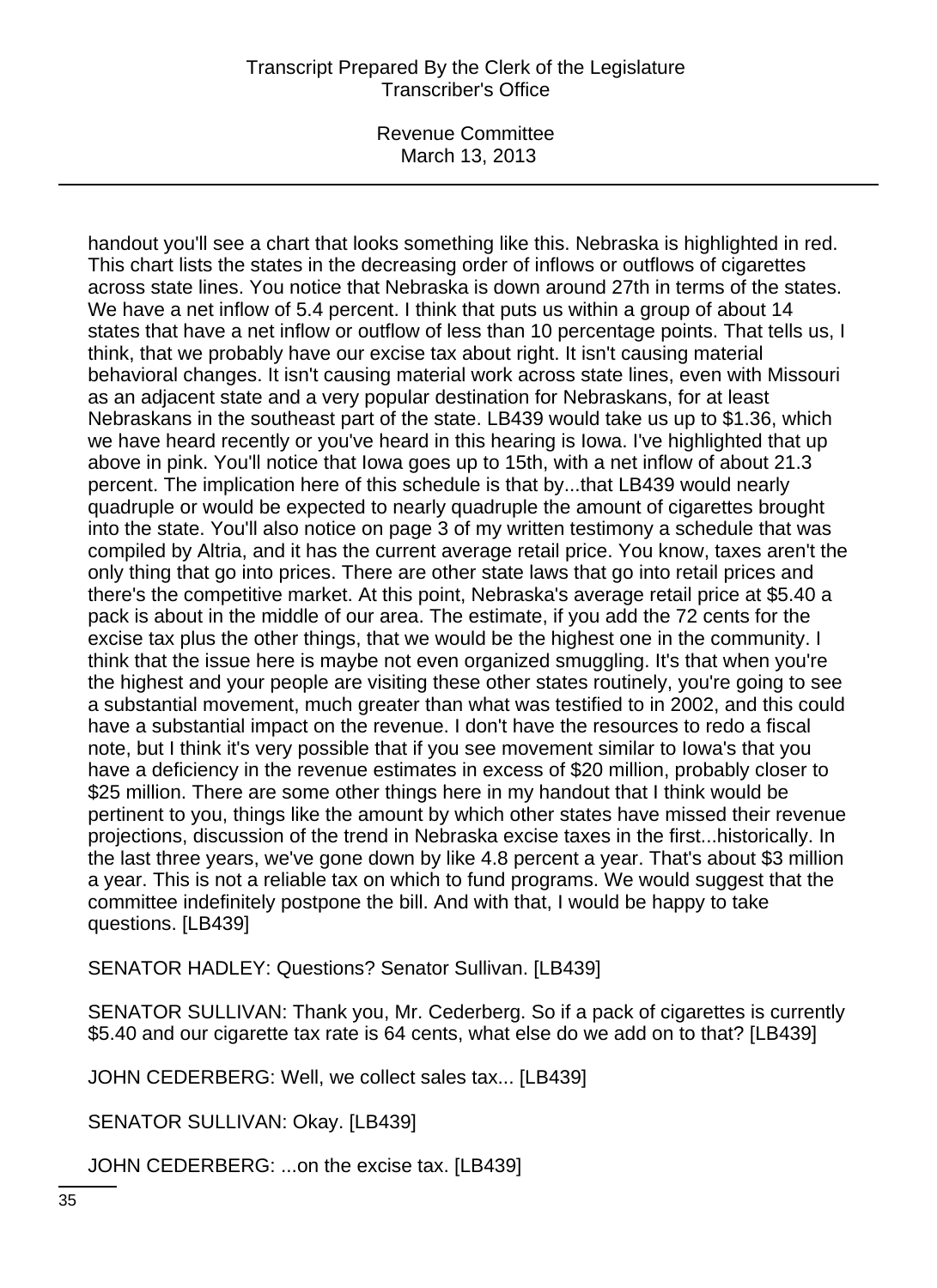SENATOR SULLIVAN: Uh-huh. [LB439]

JOHN CEDERBERG: So you would add either 5.5 percent for the state, 7 percent if you include cities, in Omaha, Lincoln, Grand Island, that you would add into that. And then we have some other state laws that, you know, that generate...I think it was a five- or six-page fiscal note that get involved, and that's why the estimate would be 90 cents instead of just the 72 cents. [LB439]

SENATOR SULLIVAN: Gotcha. Thank you. [LB439]

SENATOR HADLEY: Any other questions for Mr. Cederberg? Thank you, Mr. Cederberg. We very much appreciate you coming. Next opponent. [LB439]

STEVE MOSKOVITS: Yes, my name is Steve Moskovits, M-o-s-k-o-v-i-t-s, and I'm with No Frills and Bag'N Save Supermarkets located in Omaha, and I'm here to speak today in opposition of LB439. I want to make sure that everybody understands the issue of border bleed and the impact on the retailer, because I think some of the studies that were quoted before just kind of look at total dollars that are collected in revenues, not looking at the real shift in where they're sold. I think the advocate from Mississippi hit it right on the head when she indicated that they had a 26 percent reduction in number of packs sold in her state the first year they passed it. That means that the retailers saw a 26 percent reduction in sales of that product, regardless of what the state brought in. When we talk about Kansas and Missouri, which was alluded to earlier as well, in 2008 the Legislature in Kansas rejected an additional 75-cent or 79-cent tax increase. And when they looked at the 2002 increase, they had very similar numbers. They saw a decrease in packs sold in Kansas of 22 percent, or 45 million packs. And lest we think that's because of this price increase and everybody quit smoking, Missouri sold 55 million more packs. So when you have a large population of a state that borders other states, border bleed is a real phenomena. I can give you firsthand details of this as well. Back in 2007, we heard testimony about Iowa increasing \$1 a pack. We have a store over in Council Bluffs, Iowa. The first year that that tax went into effect, we saw a decrease of 30 percent sales of tobacco, the next year an additional 14 percent, the year after that an additional 7 percent. So in a span of three years, our store lost 50 percent of tobacco sales as a result of a \$1 increase in tobacco tax. Once again, you'll see the correspondent increase over on this side of the river where it was cheaper to purchase cigarettes. Now, we're a supermarket. We sell a lot of other goods and services. So it cost us a lot of money, but the store was able to survive. We've heard earlier testimony again about convenience stores and how many people buy cigarettes at convenience stores. Estimates are, convenience stores, 40 percent of what they sell are cigarettes. Tobacco outlets would be higher than that. Obviously, a 50 percent decrease in their volume is something that many stores don't survive, and that's why you see a lot of convenience stores that close down. If you look at Council Bluffs, many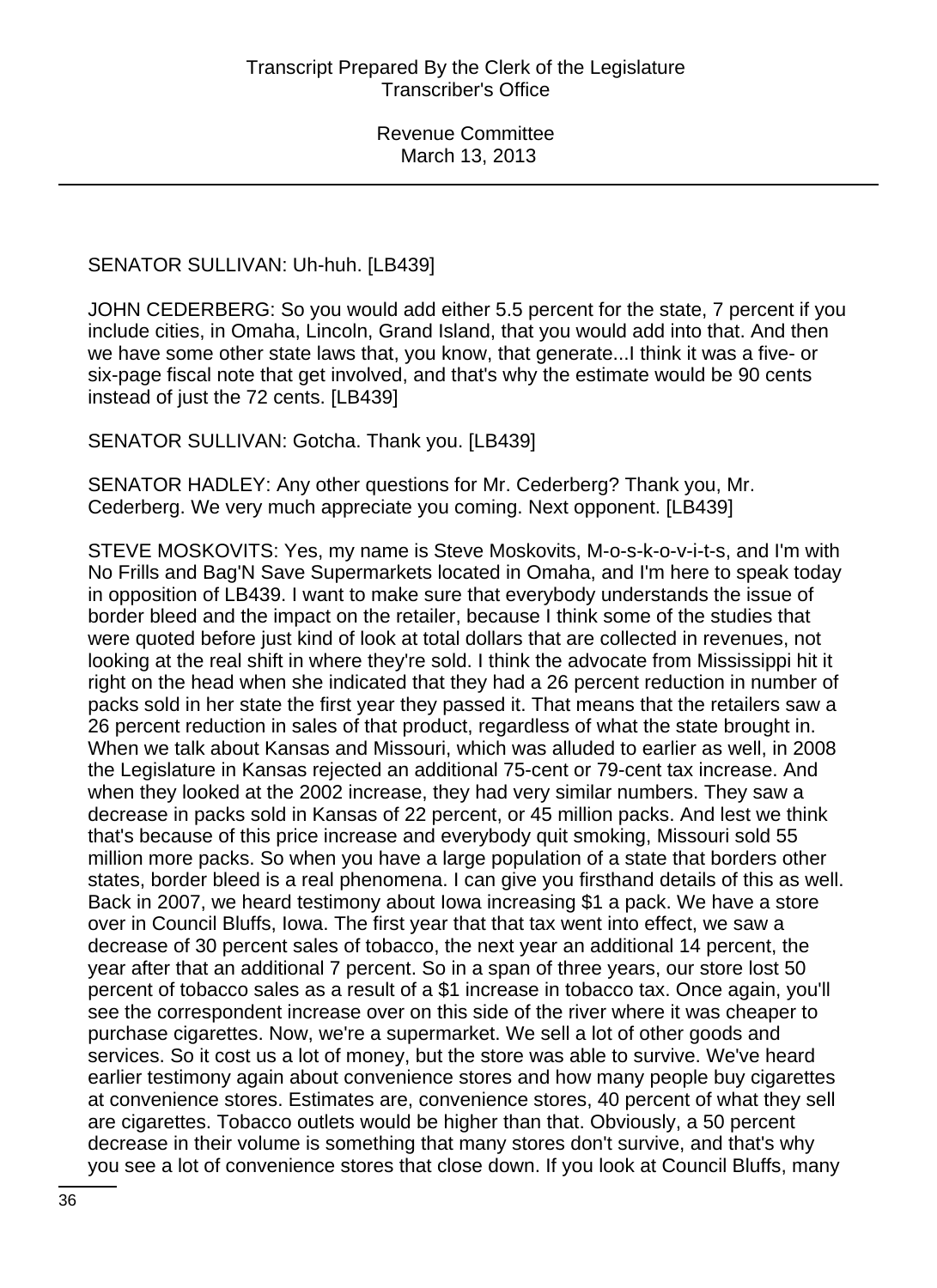Revenue Committee March 13, 2013

closed down after 2007 as a result of the reduction in the influx of all the tax revenues over here. We heard talk about we're just going to equalize it with Iowa so we won't see a lot of shift. But keep in mind all these people, this 50 percent right now, are coming from Iowa to Nebraska. There will be no motivation for them to do so if we're on parity; thus, you'll still see significant loss of those customers because they'll just simply stay over in Iowa, where it's just as...the same cost. The other thing that no one has focused on yet today that we need to focus on is the regressive nature of this tax. There's no more regressive tax out there than a cigarette tax. According to numbers from the CDC focusing on adults, 34 percent of those under \$15,000 a year income smoke. Only 13 percent of those over \$50,000 income a year smoke. So the burden is borne much, much higher on those that can least afford it, and that's just a fact. You know, and we can say...we can make it more expensive, but we're hurting the people that can least afford to pay it. New York commissioned a study and it was just released last year. They had increased. And again, New York, for most of you who don't know, has the highest cigarette tax of any state in the country. They looked at the increases they have done for the last ten years and what they concluded was that the lower income people did not have any significant reduction in their rate of smoking as a result of price increases. So although we may shift some people, the people that can least afford to pay it are the ones that bear the brunt of this sort of tax increase, and people need to understand that. And also keep in mind what I've said about the impact to us retailers. And I'm here to answer any questions. Thank you. [LB439]

SENATOR HADLEY: Senator Schumacher. [LB439]

SENATOR SCHUMACHER: Thank you, Senator Hadley. Thank you for your testimony. When the folks come across the river from Iowa in order to buy the cigarettes in Nebraska, presumably some of that happens at your stores in the Omaha area? [LB439]

STEVE MOSKOVITS: Yes. I mean if you're...I mean, obviously, the closer you are geographically, the more you're going to pick up from that business. So there would be some of that. [LB439]

SENATOR SCHUMACHER: When...do they just buy cigarettes or do they buy red meat and potatoes? [LB439]

STEVE MOSKOVITS: Well, yeah, what I would characterize, I mean there could be some of that. But if you look at like that store we have in Council Bluffs, the store itself is relatively flat in sales when you take out the tobacco. So it wasn't that they were going over there to simply change and buy other items. You know, they would still shop with us and then they would make arrangements in other trips to buy cigarettes elsewhere and no longer purchase that from us. [LB439]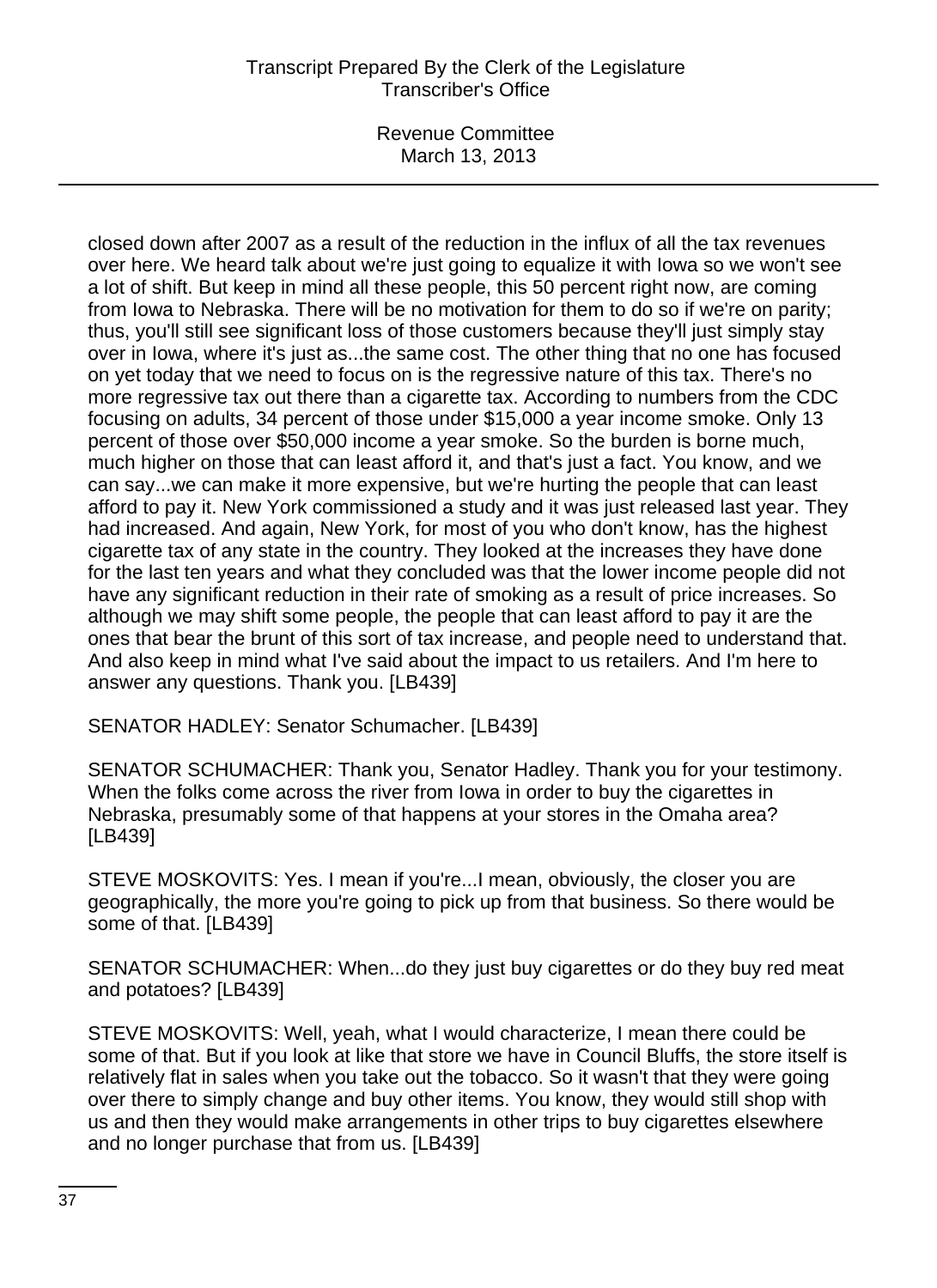SENATOR SCHUMACHER: So there's not much of a multiplier effect, at least (inaudible). [LB439]

STEVE MOSKOVITS: In that instance for us. Now again, if you're a convenience store where someone comes in and buys a candy bar and a pop and that's, you know, their routine, I would think that...and there will be others behind me who can speak to that better. There's probably more of an impact to them as a convenience store operator if they lose someone coming in for the impulse buy. [LB439]

SENATOR SCHUMACHER: Thank you. Thank you. [LB439]

SENATOR HADLEY: Senator Harr. [LB439]

SENATOR HARR: Thank you, Chairman Hadley. So you mentioned three difference concerns you had. I just want to know what your number one concern is. You mentioned border bleed is a problem, you mentioned loss of revenue, and you mentioned regressive to the poor, tax of the poor. [LB439]

STEVE MOSKOVITS: Yes. [LB439]

SENATOR HARR: Which one of those three is most important to you? [LB439]

STEVE MOSKOVITS: Well, obviously first and foremost, as a retailer, looking at our sales and our financial stability would have to be first. But I service a constituency and a customer base, so looking at the impact to, you know, a lower demographic customer that I service, I have to look at that as well because there's a direct correlation. [LB439]

SENATOR HARR: So it's about money for you. That's why you're here, is because of money. [LB439]

STEVE MOSKOVITS: Well, absolutely. [LB439]

SENATOR HARR: Okay. That's all I wanted to know. Thank you. [LB439]

SENATOR HADLEY: I have a quick question. What...and maybe you don't have the answer right off the top of your head, but what has happened to the wholesale price, what the manufacturer is charging for cigarettes in the last five years? Has that gone up any? [LB439]

STEVE MOSKOVITS: It has continued to increase. There are steady increases. And, again, there are others who can probably give you those exact statistics. I haven't put those together. [LB439]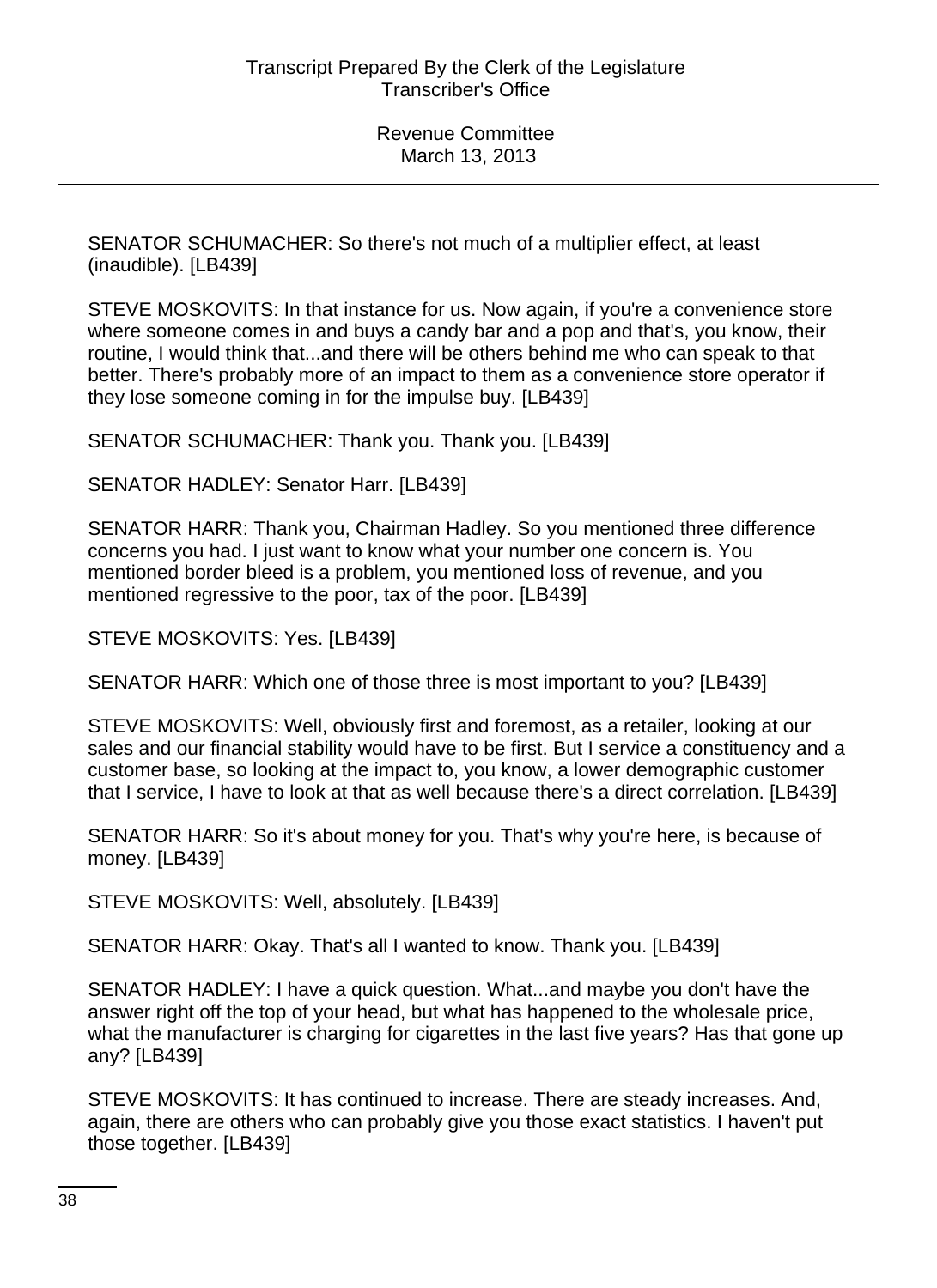SENATOR HADLEY: Okay. Okay. I'm just curious as to what the manufacturer is increasing prices as we go along. [LB439]

STEVE MOSKOVITS: Clearly, as a percentage, not nearly as dramatic as this increase would be. [LB439]

SENATOR HADLEY: Okay. Thank you. Any other questions? Thank you. We appreciate you coming. Next opponent. [LB439]

TED STESSMAN: (Exhibits 15 and 16) Good afternoon. My name is Ted Stessman, T-e-d S-t-e-s-s-m-a-n. I'm from Omaha, Nebraska, and I'm representing the Nebraska grocers (sic--Grocery) Industry Association and the company I work for, Farner-Bocken Company. We do business in the surrounding states, and I specifically want to talk a little bit about the border bleed situation that I experienced firsthand in our company. And also, I want to talk about the illicit trade, smuggling in particular, and how it affects the higher tax states. I did want to maybe answer a question for Senator Sullivan. I was just at a conference, a national one, and 53 percent of a Marlboro is tax of one sort of another. And a low-priced cigarette...for instance, Marlboro is costing \$5.50 a pack. There's a cigarette that you can sell, the lowest legal price in Nebraska, I believe, is just under 30 cents...no, it's about \$2.50--I take that back--and that would be about 75 percent of the cost to the consumer would be going to a tax of one form or another. We collect \$233 million in taxes, not all going to the state of Nebraska. Some of that goes, you know, to the federal government. But as wholesalers and retailers between the sales tax, the state excise tax, the federal excise tax, and the growers' tax, you know, we're collecting \$233 million. I'd also like to mention, to answer a couple of questions from earlier, when you talk about what's spent on smoking cessation, I want to commend Nebraska, because they're a little bit ahead of the curve. But out of the last 14 years, \$288 billion have been collected in one tax or another on tobacco products, and of that, 3 percent has been used for smoking cessation programs. And that information came from the federal Centers for Disease Control and Prevention. So, you know, saying that, where's the money go, you know, I think that's a question that we all need to ask in this room--where's the money go--because it's being collected now and we don't know where all the money is going. In regards to border bleed, I spend a lot of time working with our sales people in the surrounding states. I go down I-29, I-35, Highway 71. If you went to the Creighton game, highway...Interstate 70 in St. Louis, and I can tell you there's a lot of billboards out there promoting cigarettes. And the state rate for adult smokers, that's anybody over 18 in the state, is 18.9 percent of the population smoke in Nebraska. And if you take that rate, in Missouri it would be 175 percent. That doesn't make a whole lot of sense until you figure out that eight out of ten packs of cigarettes that are bought in the state of Missouri are bought from somebody not residing in Missouri. And right now, you know, based on being in Nebraska City and going to Rockport, I can tell you, you know, without getting personal into retailers' businesses, you know, the difference between a drop for us could be a \$5,000 drop in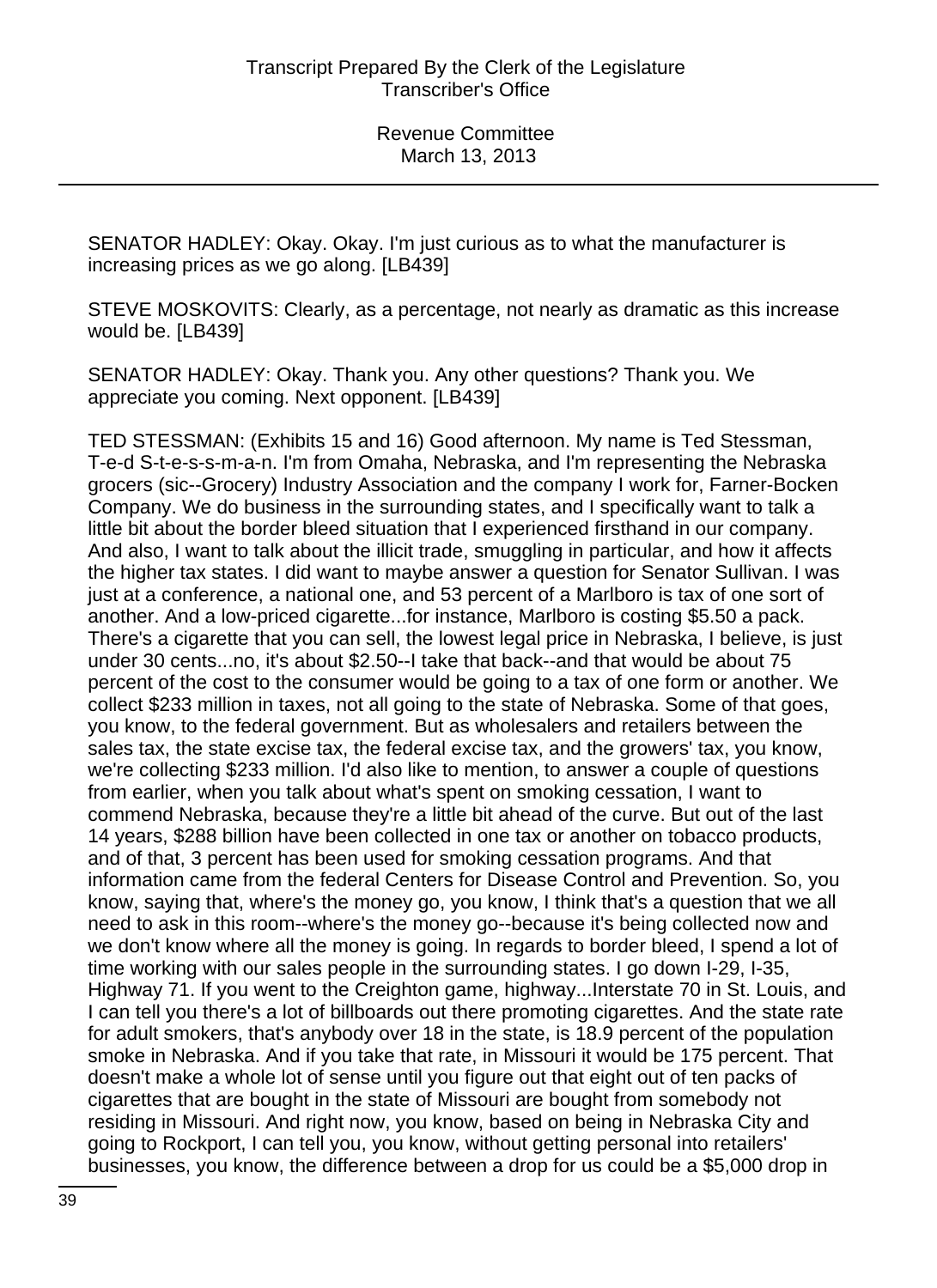Revenue Committee March 13, 2013

Nebraska and a \$50,000 drop right across the border; the same on Highway 71 when you go into Iowa. Right now, with Illinois' recent increase, they've got West Quincy and East Quincy. One is on the Missouri side and one is on the Illinois side: \$75,000 to \$5,000, customers that own stores on both sides, our customers. Just read a study here. You know, I've got three specific states here, Virginia, Illinois, and Washington State where their smuggling rates--John talked about it earlier, you know--the smuggling now in Illinois is such that a recent sting in Chicago, Cook County, where the taxes are actually another \$1 a pack higher than they are for the rest of the state of Illinois, resulted in 75 percent of the tax stamps were not Cook County stamps. They've got their own stamp there. That means the product is coming in from elsewhere. And that's the fear for retailers and wholesalers, legitimately. We're the good guys. We're collecting the taxes for you. We're trying to do business legitimately. But you can take a van of product, you know, of cigarettes and move it across state lines from a low-tax state to a high-tax state and there's \$175,000 worth of profit. And these figures are coming from government officials, and they're in your, you know, your handouts that I gave you. And I see that the red light is on. But I appreciate it, and if there's any questions, I'll certainly answer them. [LB439]

SENATOR SCHUMACHER: Any questions? Seeing none, thank you for your testimony. [LB439]

TED STESSMAN: Thank you. [LB439]

SENATOR SCHUMACHER: We'll now continue with opponents. [LB439]

TED STESSMAN: I did have 16,000 signatures here, but I'd like to go through them, if you don't mind, and get them to the individual state senators, because we haven't done the research to get them to the right parties yet. [LB439]

SENATOR SCHUMACHER: Thank you. Any other opponents? Senator Hadley whispered in my ear that he was going out to have a cigarette, but I think he's (inaudible). (Laughter) [LB439]

JOHN DILSAVER: Should we wait for him? [LB439]

SENATOR SCHUMACHER: He may have a whole pack. I don't know. (Laugh) Welcome to the Revenue Committee. [LB439]

JOHN DILSAVER: Thank you. My name is John Dilsaver, J-o-h-n D-i-l-s-a-v-e-r. I represent Rite Way Oil in Omaha, Nebraska, and also the Nebraska petroleum marketers and convenience store operators. The effect of any tax increase on Nebraska businesses has large consequences. Nebraska retailers are already dealing with the struggling economy since 2008. For 2013, we're all dealing with the impact of the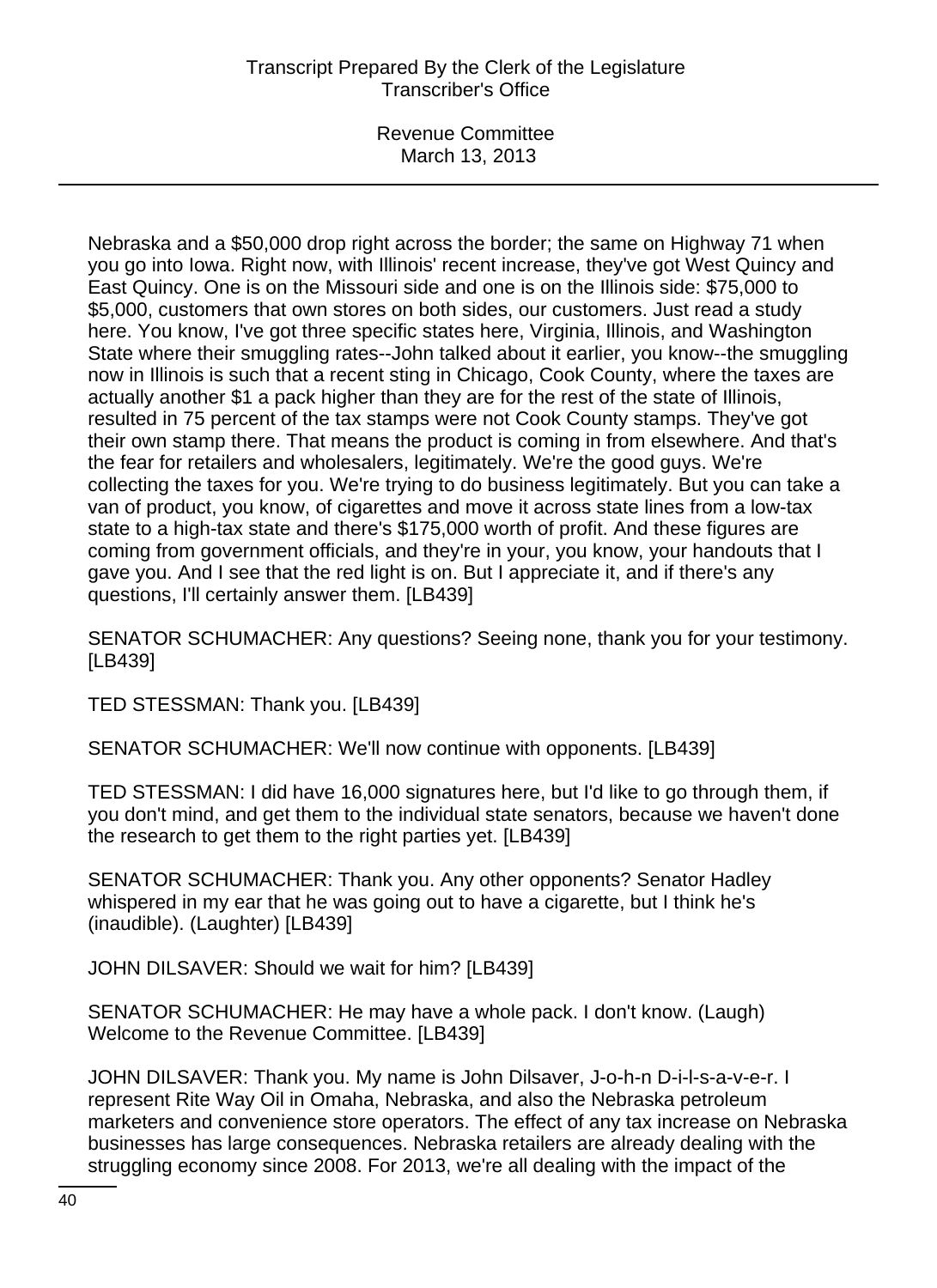Revenue Committee March 13, 2013

Affordable Care Act, what that impact is going to be on our employees, and the potential impact of minimum wage increases. One of our dealers, Tom Galitsia (phonetic) from Auburn, Nebraska, has been a dealer of ours for 30-plus years. His comment to me was that his Auburn customers travel the 15 miles to Missouri. They have lunch, fill up their car with gasoline, and bring back home cartons of cigarettes. We operate six locations in the city of Omaha and just recently, January 1 of this year, we've had a 17-cent increase per pack passed in Omaha. So the proposed 72-cent per pack increase in effect would end up making the increase in Omaha, since the first of year, 91 cents a pack. On March 16 of 2007, a couple people before me have testified, when Iowa did their increase of \$1 per pack, it did cause the border bleed to come back home to Nebraska. We do operate a convenience store on the interstate at the Ninth Avenue exit, which is the gateway to Harrah's Casino. Our sales at that location immediately dropped 25 percent and have never recovered from that. Another Omaha retailer shared with me their experience in the Omaha Old Market. They saw a 40 percent increase in cigarette sales at that same time, where the Omaha customers stayed in Omaha because the per-pack price was increased \$1 in Iowa. The proposed 113 percent increase harms Nebraska consumers. It's a regressive tax. It harms Nebraska's job creators with additional uncertainties in a time of much economic uncertainty. As was mentioned before, Steve had mentioned that, you know, these tax increases have hurt pack sales by 26 percent, but revenue is up and so everybody is patting themselves on the back. Well, that 26 percent is affecting our employees. You know, we've got to make tough decisions. Employees are making, you know, they're hired at \$8 an hour, per se. You know, they can make it up to \$10 after several years possibly. I mean these 25 percent reductions in sales on 40 percent of our inside sales is really impacting the employees, and that's really who we're looking out for. That concludes my comments, if there's any questions or anything that I can answer. [LB439]

SENATOR HADLEY: Any questions? Seeing none, thank you. Appreciate it. [LB439]

JOHN DILSAVER: All right. Thank you. [LB439]

SENATOR HADLEY: Next opponent? [LB439]

BRAD STEVENS: (Exhibit 17) Chairman Hadley and members of the committee, my name is Brad Stevens, B-r-a-d S-t-e-v-e-n-s. I'm the Nebraska director of Americans for Prosperity, a statewide advocacy group for a free market and free enterprise. Earlier opponents of the bill have already spoken to the revenue aspect of LB439. We believe it constitutes a pretty sizeable increase in the tax rate on cigarettes and tobacco products. But we're here primarily because we oppose what I consider the social engineering aspect of this bill. You've heard the proponents of the bill basically say the intent of the bill is not, as Senator Hansen characterized it, a funding bill. It's not a revenue bill. It's a smoking cessation bill. And our problem with that is we're opposed to using tax policy, we are philosophically opposed to using tax policy as a means to prevent consumers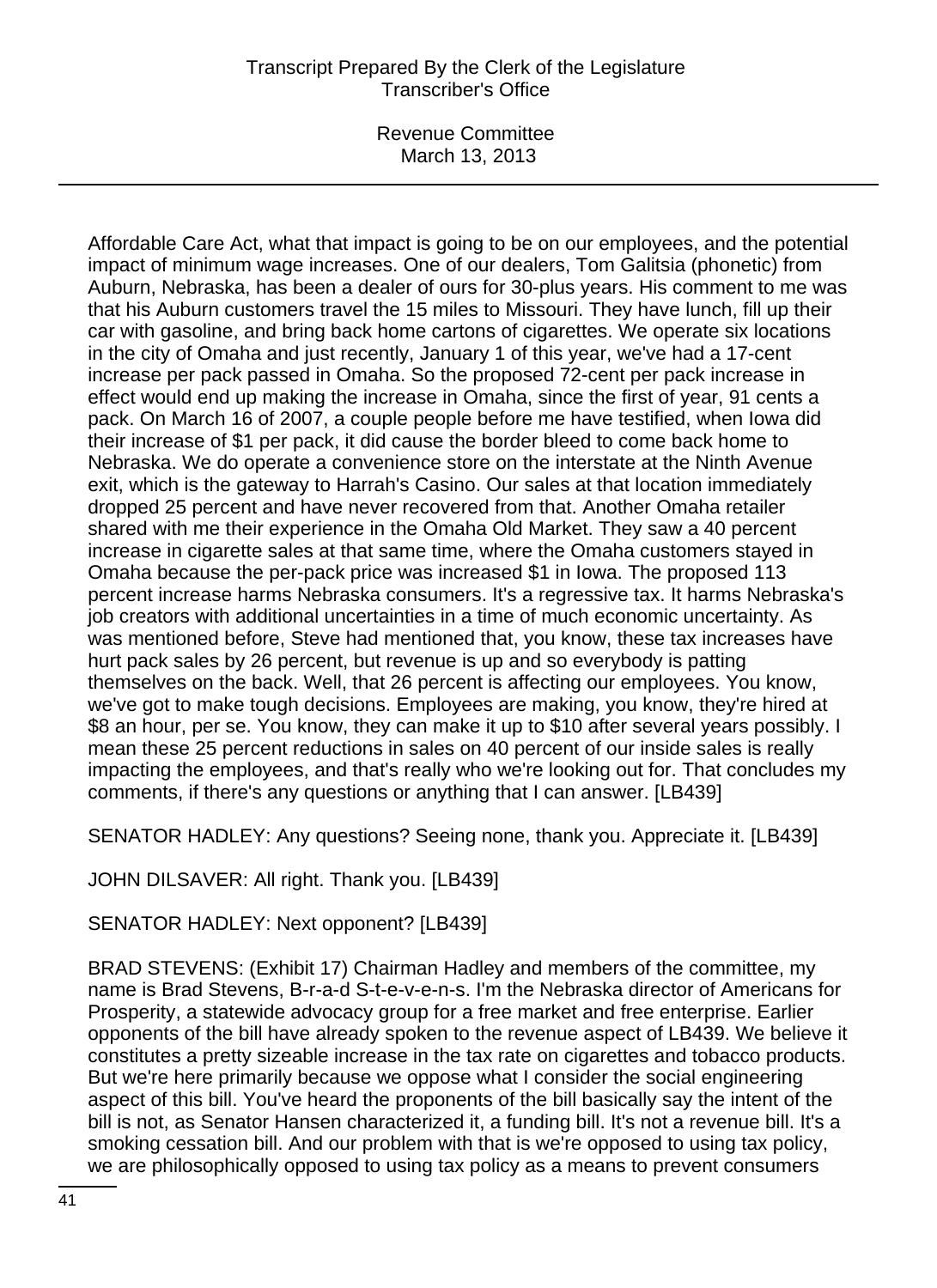and price out consumers from purchasing legal products and participating in legal activities of their choice. And frankly, that's why we're here. That's why we're opposed to the bill, short and sweet. It's all I have. Thank you for your time. Happy to answer any questions you may have. [LB439]

SENATOR HADLEY: Are there questions for Mr. Stevens? Seeing none, thank you, Brad. [LB439]

BRAD STEVENS: Thank you. [LB439]

SENATOR HADLEY: Next opponent. [LB439]

BILL PETERS: Mr. Chairman, members of the Revenue Committee, I regret that your colleagues from Appropriations aren't sitting in on this joint meeting or at least this joint bill. However, I think this gives you a unique opportunity to defeat this bill and begin the process of the Tax Modernization Committee. This bill presents one of the reasons or one of the items that I think should be considered in any tax reform considerations. [LB439]

SENATOR HADLEY: Mr. Peters, could we have you state and spell your name? [LB439]

BILL PETERS: My name, William E. Peters, P-e-t-e-r-s,... [LB439]

SENATOR HADLEY: Thank you. [LB439]

BILL PETERS: ...3136 South 30th, representing Cigar Association of America. The first opposition is to the earmarking. We have an excellent example here. As you'll review the bill, you'll see that many of our cigarette receipts are earmarked. This usurps the authority, as a practical matter, of future legislators, of future Revenue Committees as far as a revenue source. And secondly, it makes a decision today how a given amount of revenue is going to be used well into the future. Theoretically, you could change it. You're the Legislature. You could change it each year. Fact of the matter is that historically there's been very little review of the earmarked funds and how they were used. Secondly, there's an excellent way for some of the users to lock it in, and that is, is to use it to secure bonded indebtedness or to secure a multiyear grant. Then the heat comes down on you that, oh, you can't change that now; we've got this grant and we'll lose this. And so that's additional pressure. Furthermore, it affects the General Fund. I would refer you to page 2 of the fiscal note where the overall impact is that by...on the General Fund is that by '16-'17 these bills will reduce the General Fund receipts by \$7.5 million. That's another example of the problem with earmarking. I'm not against all earmarking. There are certain user fees that are appropriate to earmark. I would just mention a few. First, there's the livestock brand and registration fees that relate to the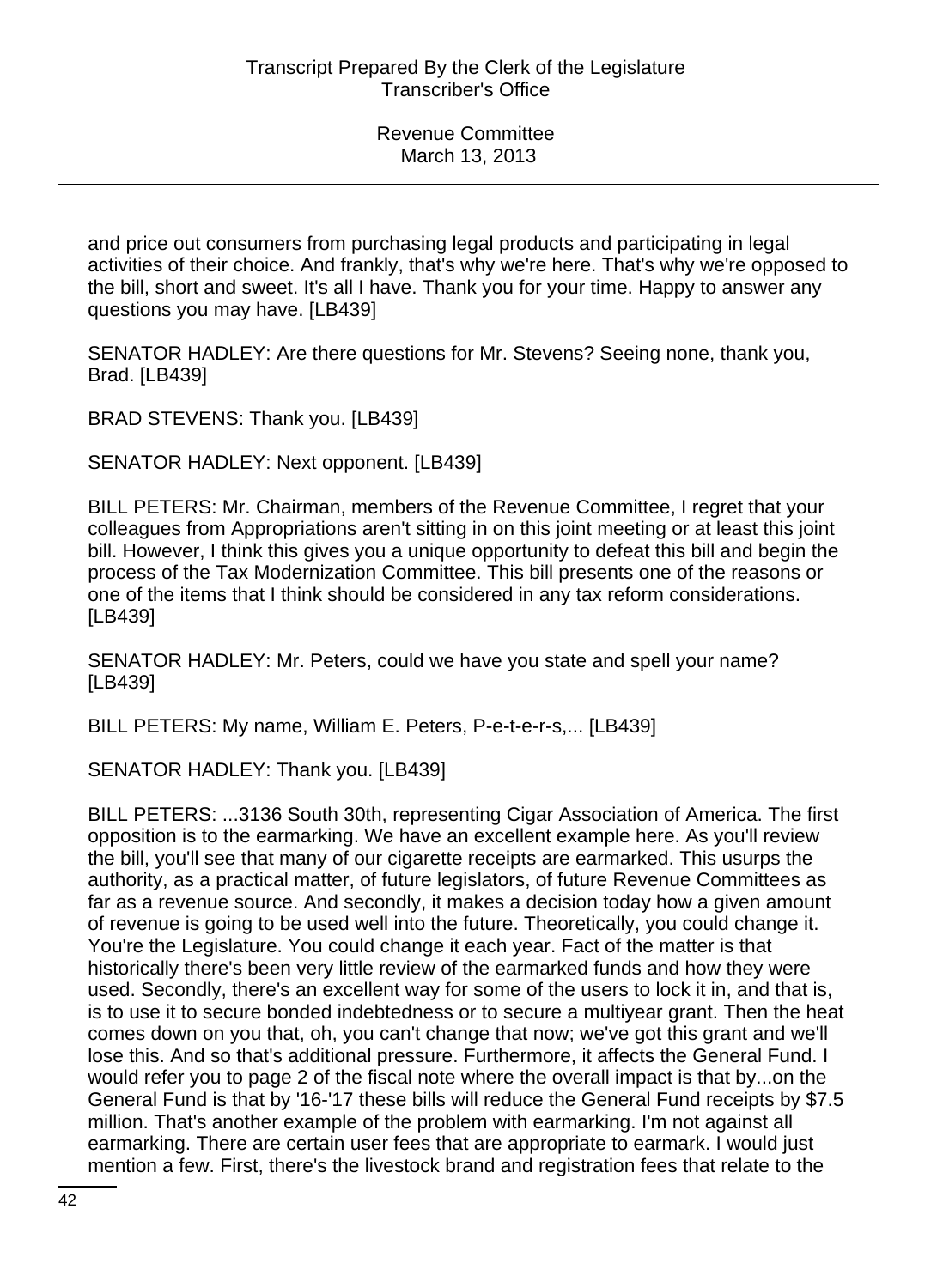Revenue Committee March 13, 2013

ownership and control of cattle. Secondly, there's the gas tax that's earmarked for our highway and road improvements. That's an earmarked fee but it's a user fee. And in the business world, there are the registration fees for the Uniform Commercial Code where the system pays for itself. Those are legitimate earmarkings. Referring briefly to the cigar tax, as you'll note from your fiscal note, we're not really a big revenue producer even at 20 percent. However, we represent part of the tobacco industry that has what I would call a COLA tax rate. You don't have to change the tax rate, this bill doesn't have to pass, and we'll be paying more tax next year, most likely, than we're paying this year on a per-stick basis. And that is because our tax is based on the wholesale, the first receiver's cost when they arrive in Nebraska, and so you add 20 percent to that. And then if you're going to be in business very long, you might increase your retail cost, which also increases sales tax. The Legislature doesn't know about it, hasn't had to do a thing, and we preceded with a tax increase. So we are taking tax increases now, and we're opposed to any additional increase. And I would be happy to enter into any discussions that you'd care to. [LB439]

SENATOR HADLEY: Questions for Mr. Peters? Seeing none, thank you, Bill. [LB439]

BILL PETERS: Thank you. [LB439]

SENATOR HADLEY: Next opponent? [LB439]

JIM MOYLAN: (Exhibit 18) Mr. Chairman and members of the committee, I'm Jim Moylan, J-i-m M-o-y-l-a-n, 8424 West Center Road in Omaha, Nebraska, representing the Nebraska Licensed Beverage Association, which is a state association of liquor retailers, of which there are approximately 4,700 in the state and they pretty much all sell cigarettes. Somebody asked me how long I was going to speak today and I said, well, I'll put it this way. Like old Strom Thurmond told a rally down in South Carolina years ago, it's what Elizabeth Taylor said to her seven husbands: I won't keep you long. (Laughter) Now this map I'm handing out shows the cigarette taxes and OTP taxes around. You've heard of all the border bleeding, but what's going to happen is we're going to lose all the Iowa people, you know, that are coming over to Nebraska to buy cigarettes. You got South Dakota, because we're less than a half from them, and, you know, on the border states, they will be coming down in tobacco. Now Missouri is the same way. Southeast Nebraska, even in Omaha they still go down to Missouri to buy their cigarettes. I have an old lady in Omaha that I'm familiar with and for years they sent her daughter. Five women get together, pool their money, and would send the daughter down to Missouri to buy their cigarettes, enough for two months at a time. So, you know, the border bleeding is still there. That kind of quit when the Ponca Indians opened a shop out on the way to the airport, just a little drive-in area and an eight-foot-wide trailer. Now these old people just go out there and buy their cigarettes because they can buy them for \$3 a package. Now you've heard all the rest, the earmarking and everything, and we'd recommend that you indefinitely postpone this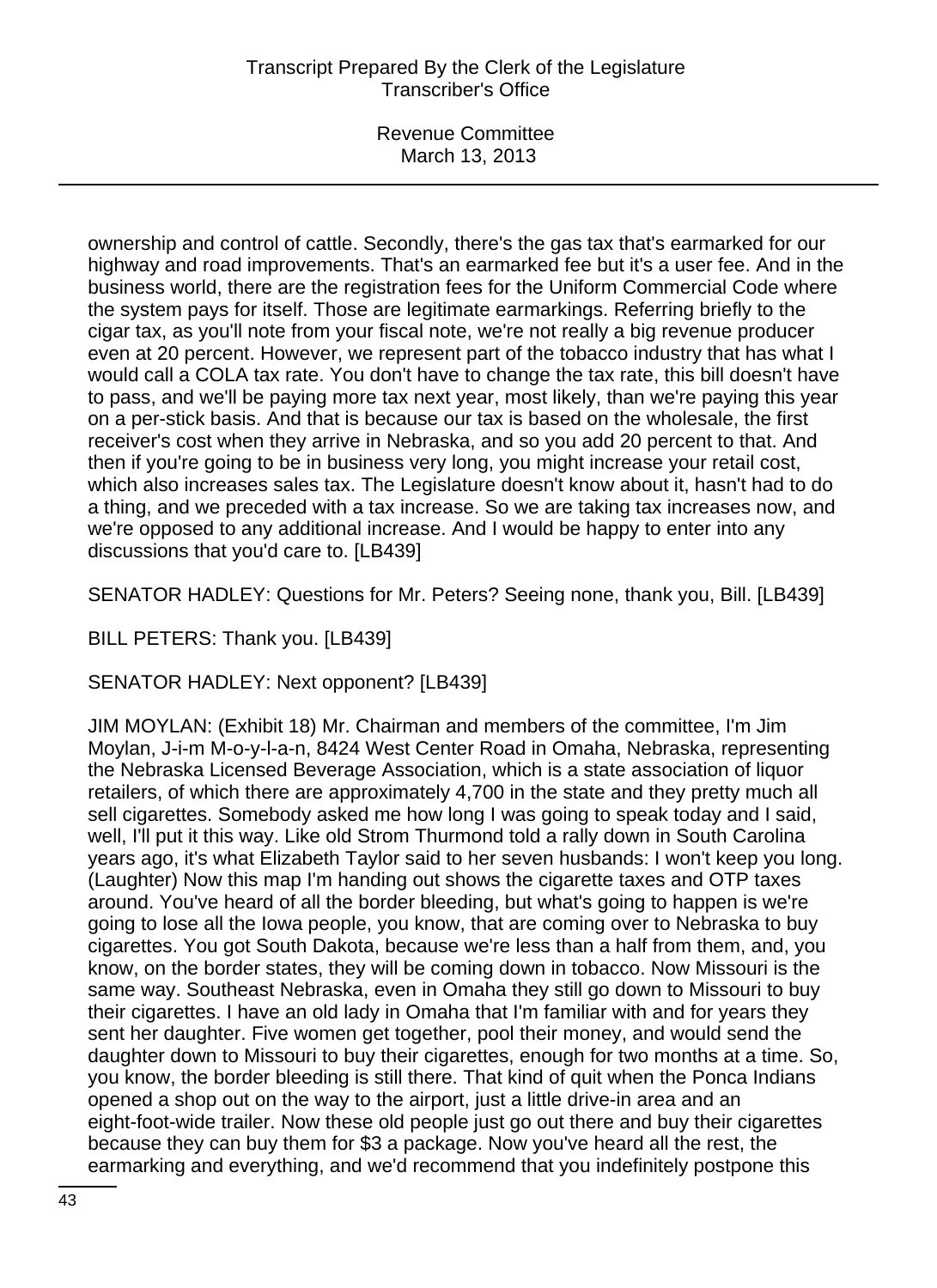legislative bill. If there's any questions, I'd be happy to try to answer them. [LB439]

SENATOR HADLEY: Are there questions for Mr. Moylan? Seeing none, thank you, Mr. Moylan. [LB439]

SENATOR HARR: Just quickly, I want to... [LB439]

SENATOR HADLEY: Oh, yes, I'm sorry. Senator Harr. [LB439]

SENATOR HARR: ...congratulate you for having your grandkids, your grandsons on the front page of the paper today, very nice. [LB439]

JIM MOYLAN: Oh, thank you very much. Thank you. [LB439]

SENATOR HARR: Yeah. [LB439]

JIM MOYLAN: It's quite an honor to have more grandsons. [LB439]

SENATOR HADLEY: The next opponent. [LB439]

MARK WHITEHEAD: Chairman Hadley, the rest of the members of the committee, my name is Mark Whitehead, that's W-h-i-t-e-h-e-a-d, just as it sounds. I'm representing the...I'm president of the board for the Nebraska Petroleum Marketers and Convenience Store Association. Just wanted to...and I will be brief as well. I just wanted to address a couple different concerns. Speaking specifically within our own organization, we've had the opportunity...we operate predominantly right here in Lincoln. We do have some experience, though, in western Iowa, in the Council Bluffs area specifically. We had five stores over there until just recently. We ended up selling the five stores in the third and fourth quarter of last year. The cigarette tax differential had a substantial impact. I wouldn't say that that's one of the main reasons that we ended up divesting the Iowa market, but in our particular industry, we understand retailing. We understand the effects of retailing and legislation on our retailing, and it is dramatic. Unfortunately and ironically, sin products represent over 50 percent of what we sell inside of our stores, specifically a little over 30 percent on cigarettes and over 20 percent for beer and the rest of that. And this sort of thing has a dramatic effect on us. It's incredibly price competitive, so much so that many, many years ago, long before I got involved with the industry, they had a minimum markup bill at 8 percent because people were giving them away for free and as loss leaders to get in. But even at that, 8 percent is not much money when you're talking about the kind of price per pack that we've got. It's an incredibly competitive business. We had testimony today on the health consequences of cigarettes. I've never smoked a cigarette in my life and I'm pretty confident I never will prior to my demise. But that doesn't mean that I will not protect the liberties of my customers and their rights as well. But, Senator Schumacher, one of the things that you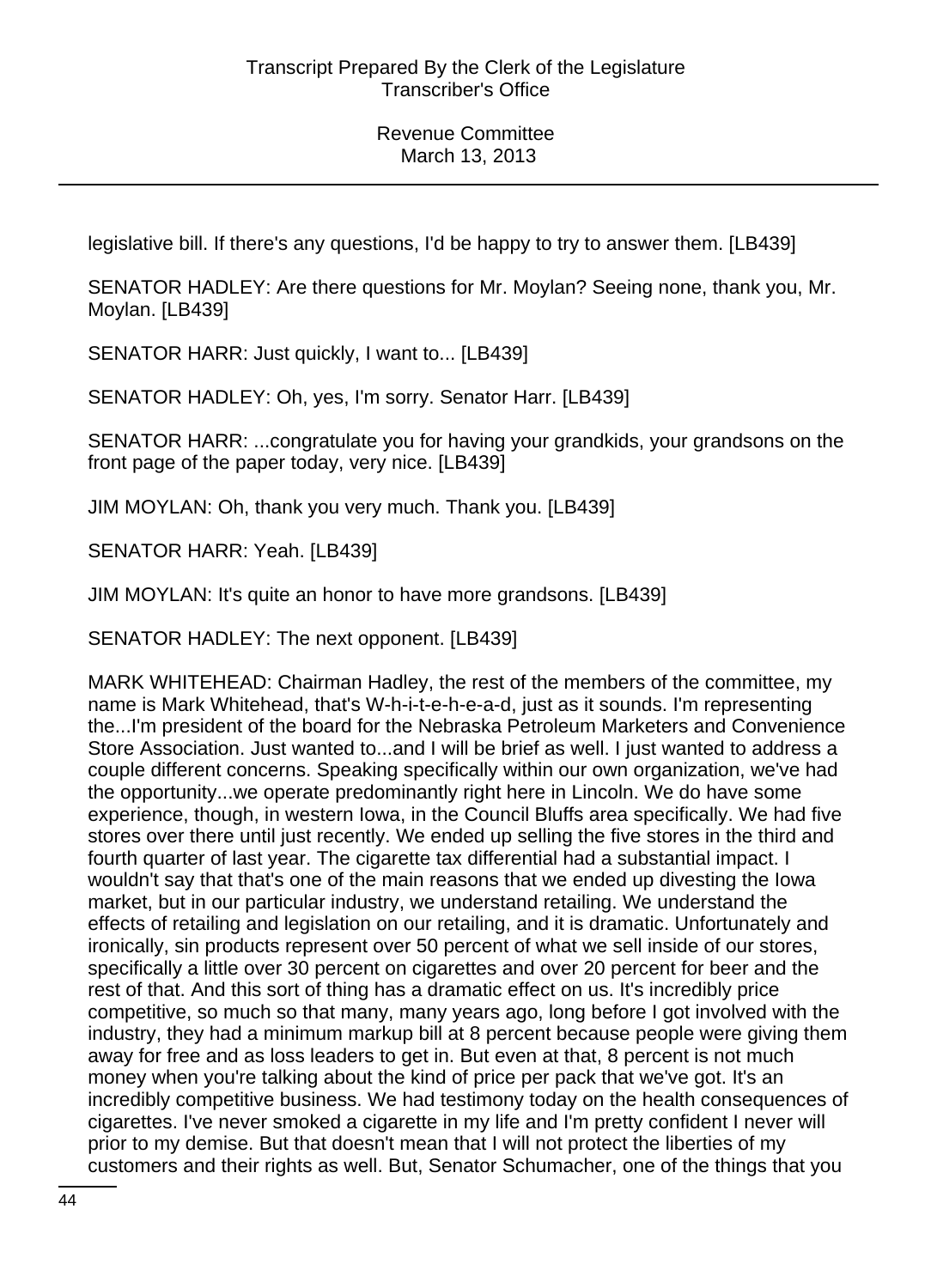had mentioned and I tend to agree on some of the questions that you had on how you positively affect the demand for young kids today on products such as alcohol and cigarettes. Limiting supply does not do that. You gave the example of...or one of the senators gave the example on alcohol, raising the drinking age to 21 years old. I spoke with the president of the National Brewers Association afterwards. That did not affect consumption of alcohol by 1 percent or even didn't affect it at all. In fact, he said you go back to Prohibition and anything, any policy has not affected consumption of alcohol. Likewise, it is impossible to really tell what the true effect of higher taxes on cigarettes are because of the different examples that you heard today of border bleed, of bootlegging, a whole variety of different ways and resourcefulness that people have, that are addicted to cigarettes, have to in fact get their product. It cannot be measured specifically on the sales within the states that the excise taxes are imposed on. I'd be glad to answer any kind of questions you might have. [LB439]

SENATOR HADLEY: Any questions for Mr. Whitehead? Seeing none, thank you, Mr. Whitehead. [LB439]

MARK WHITEHEAD: Thank you. [LB439]

SENATOR HADLEY: Appreciate you coming. Next opponent? Seeing no other opponents, are there people in the neutral? Seeing none in the neutral, Senator Gloor, would you like to close? [LB439]

SENATOR GLOOR: I would. Thank you, Senator Hadley. And thank you, committee members, for your patience in all this. There's been a lot of information thrown around, some factual, some not. It's always a head scratcher when you hear that this industry of tobacco sales is price competitive but, at the same time, price doesn't affect consumption at all. And so it becomes hard to understand fact from fiction. Or the billboards that line the roads headed here to Missouri, next time you make that trip do your own count. You'll count zero. There are no billboards. That's illegal, as is television advertising and some other things. So some of what you've heard I think is strong fiction, to be polite. But there's some realities of things that I know you're concerned about. Let me address some of those. Senator Schumacher's comment about people self-selecting themselves off of the public tax rolls, and that has come up before as I've talked to folks. But this is what I bring to this dialogue with my years in healthcare, knowing how many people in my hospital were there because of tobacco-related illnesses. And the unfortunate thing for people who have tobacco-related illness and disease is they don't just not wake up in the morning or drop dead walking down the street. They suffer from prolonged illness and disease, multiple hospitalizations, outpatient treatments, home care services at a much greater percentage, much, much greater percentage than the rest of the population. And therein lies the expense to society and the reason that we have this particular sin tax. A couple of years ago, I visited with a group of home health nurses and this subject came up. And so out of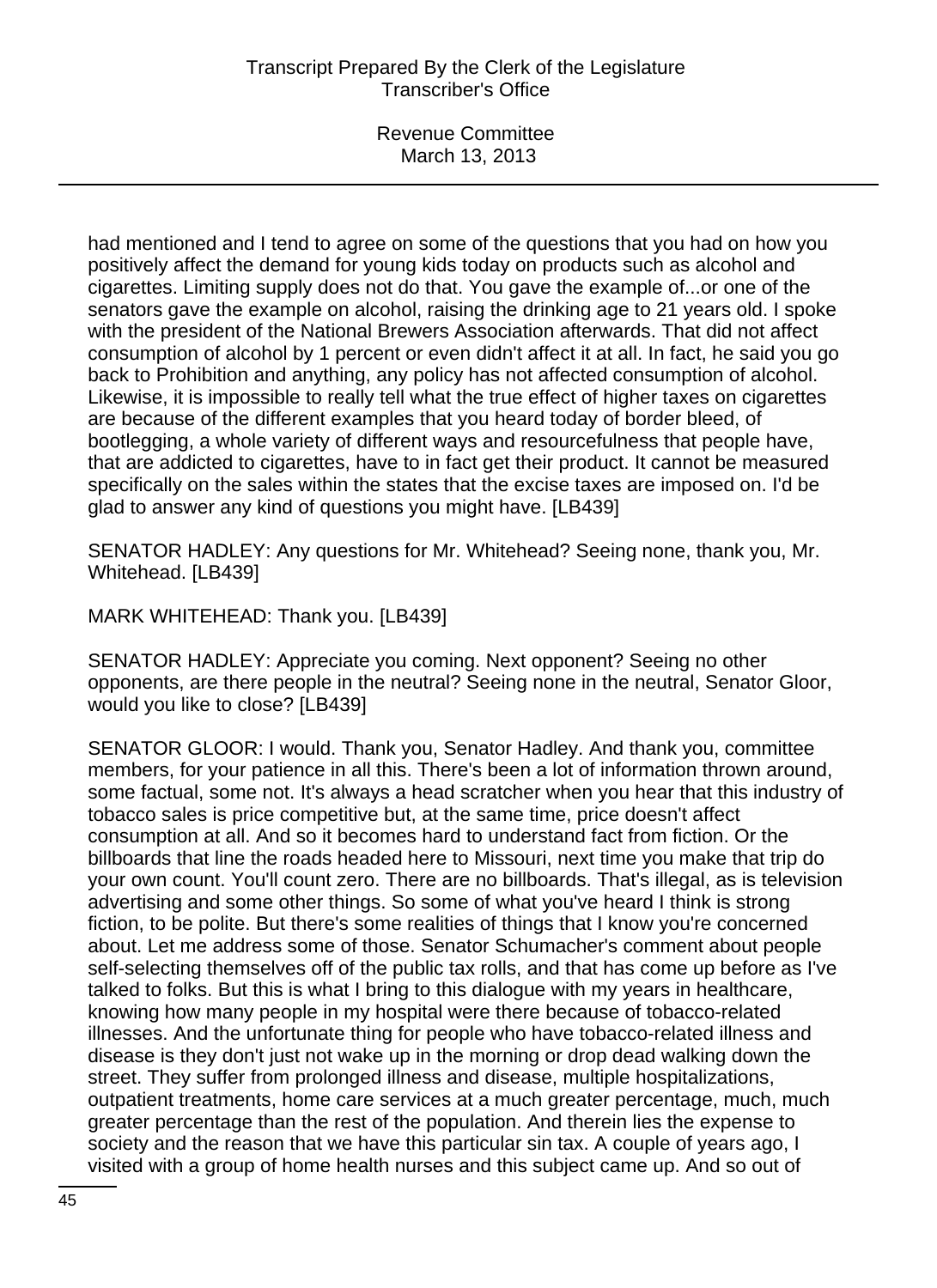Revenue Committee March 13, 2013

curiosity's sake I said, and it was a room of about 200 home health nurses: How many of you still take care of patients at home? And they almost all did and they were...this was a statewide meeting so they were there from across the state. I said, I'd be curious how many of you would say that of the patients that you care for, 25 percent require care because of the effects of long-term tobacco use in some capacity. And half the room put their hands up. (Laugh) Half the nurses said 25 percent of the patients they cared for were being cared for because of the long-term effects of tobacco-related illness. How many of those patients do you suppose were Medicaid patients? How many of those patients do you suppose drove up the healthcare bills and the healthcare insurance premiums of some of the very employers and distributors who talked here today? And yet they come to us and say, do something about exploding healthcare costs. Therein lies our challenge and our predicament. The issue of a regressive tax is an interesting policy issue for us to talk about or at least to ponder and think about. In recent years what we have done to that particular segment, lower-income segment of our population, is reduce a number of programs, from transportation to childcare to our educational opportunities and their access to acute care healthcare services. We have made all of those budget cuts in ways that affect that segment of the population dramatically, and yet what we're going to say to them as a policy decision is, but we kept your smokes affordable. Is that the message we're sending when we talk about it's a regressive tax; we don't want to do anything that makes life more difficult for those folks as relates to their smokes? And I've made that decision, which is the reason I've carried forward with that bill. The red meat tax, the alcohol tax, actually what I get quite a bit is why not increase the tax on alcohol, and the answer to that is straightforward. Vast majority of Nebraskans eat red meat and they eat it appropriately, and they eat it and it gets...they have a health benefit. The vast majority of Nebraskans use alcohol in a very appropriate manner, and we're even told a glass of wine every now and then is good for you. But there's no such thing as a good cigarette or a good chew. It's a carcinogen. It changes the DNA once it comes into contact with live cells. There's no such thing as good tobacco products. (Laugh) And that's our challenge and one of the reasons behind this bill. We even know that secondhand smoke is bad. In this state, the policy decision the legislative body made was to protect Nebraskans from even the secondhand effect of that. There's no secondhand red meat effect that I know of, other than a positive one. So there's some of the issues that I at least pondered in making the decision to come forward. And I understand the economic impact, but I don't think tobacco is an appropriate forum or cornerstone for economic development or jobs creation. And as we sink from 38th to 40th to 45th to the point of nuzzling up against Missouri, next to the very bottom as relates to our cigarette tax, do we say it's because it's a jobs bill for us; all the other issues are secondary? Thank you. [LB439]

SENATOR HADLEY: Senator Sullivan. [LB439]

SENATOR SULLIVAN: Thank you, Senator Hadley. And thank you, Senator Gloor. There were several things that came to mind, both in your closing remarks and a couple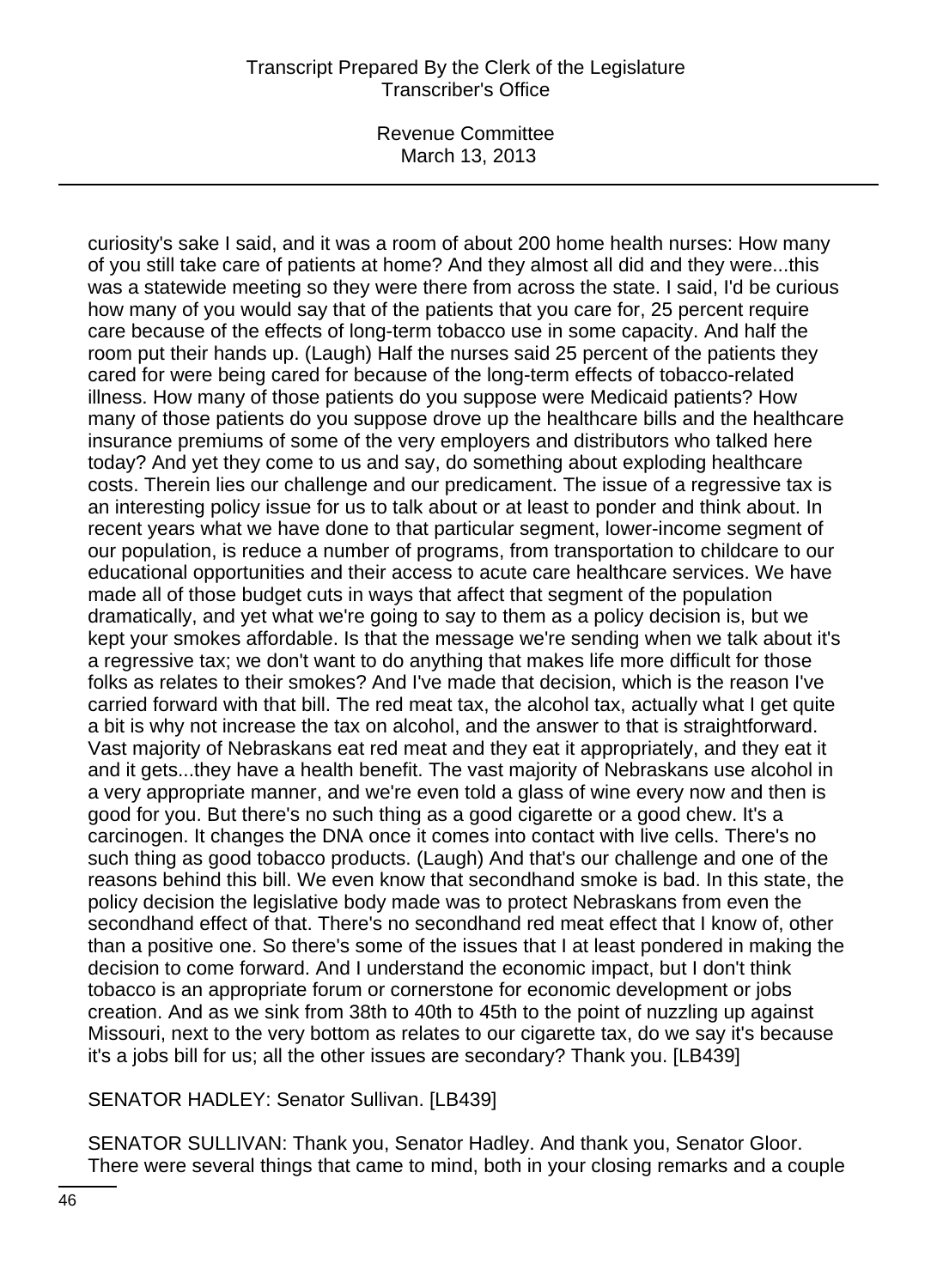things during testimony. I think you've...and you kind of alluded to this in your closing remarks, but in terms of the demographics of smokers mostly, can you tell me a little bit more? [LB439]

SENATOR GLOOR: Yeah. [LB439]

SENATOR SULLIVAN: Are there more low-income people? [LB439]

SENATOR GLOOR: Yeah, you're more likely to find people who are in the lower end of the income spectrums, yes, you are. [LB439]

SENATOR SULLIVAN: Okay. [LB439]

SENATOR GLOOR: The higher the educational level, the less likely somebody is to use tobacco products. [LB439]

SENATOR SULLIVAN: And then you heard my...or Mr. Rieker's comment when I asked him about the prioritization of some of the things, uses, that would be used with your additional income, and he indicated cessation programs. And I'd like your reaction to that and maybe some thoughts along...do we need to be, since we're using...this money comes from smokers, do we need to direct it more toward the results of smoking? And so cessation is one thing. But also your thoughts on the monies that would be directed to cancer research, should they be more specifically directed toward specific illnesses, cancer-related illnesses that are caused by smoking? [LB439]

SENATOR GLOOR: Actually, I think the answer to that is they are. We can get an absolute clarification on that, but this program is one that's already been established and has been in place for a number of years with a certain amount of dollars going to, in fact, those two tertiary research institutions and for that purpose in treating diseases related...or cancers related to tobacco use. We can get an absolute verification on that, but that's, in fact, where the dollars are supposed to go as it's currently established and would continue that way. The issue about smoking cessation, certainly can look at distributing more money in that capacity. The number we came up with was sitting down and visiting with advocacy groups about what they feel is a reasonable dollar amount to allocate this way. That's a number they came up with. [LB439]

SENATOR SULLIVAN: Uh-huh. [LB439]

SENATOR GLOOR: We didn't just pluck it out of the air. I'm sure they would be happy with more money, but up to a certain point I think we'd say now we're going to have to build a major infrastructure to support. Let's say the entire \$60 million went there. That may be more than can be handled in one fell swoop, but we'd certainly be glad to sit down and talk about that and adjust that dollar amount if you think it's higher, something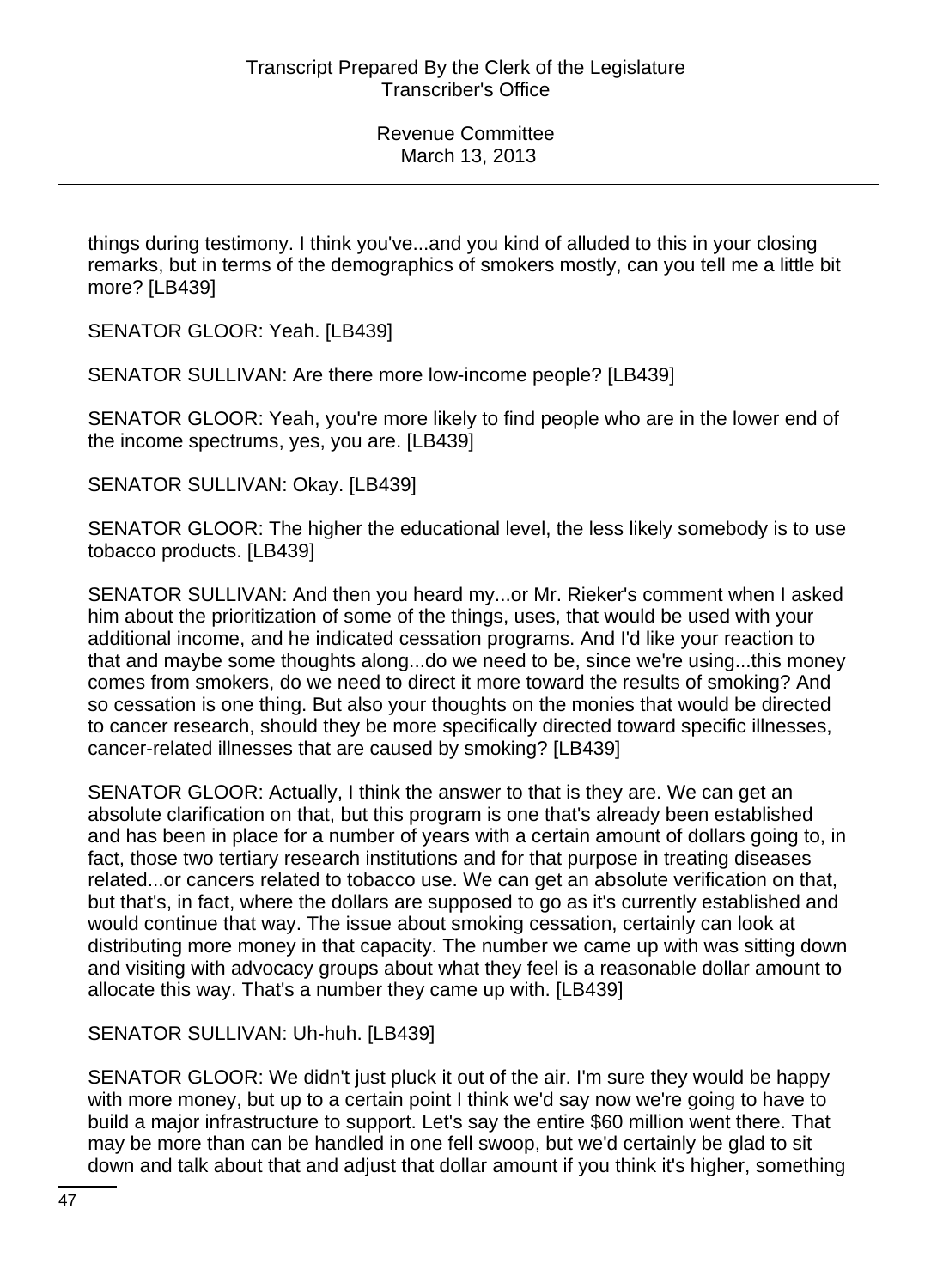we could talk about. [LB439]

SENATOR SULLIVAN: Yeah, we'd probably take some in education though, too. [LB439]

SENATOR GLOOR: Yeah, and in education. I'd put it all in the same area, you bet. Education is clearly a part of that. [LB439]

SENATOR HADLEY: Senator Gloor, I'd like to follow up on Senator Sullivan's question. I guess I look at this and, to me, it's a significant increase, 115 percent or whatever the increase is. And then I look at where it's going. And, you know, if our goal really is smoking cessation, do we want people to either not start smoking or not...or discontinue smoking if they are smoking, is there room that we could have a lower increase with all of the money going to some kind of smoker cessation program? I mean... [LB439]

SENATOR GLOOR: Well, remember one of the things the testifier said is for the increase to do any good, it's got to be a large enough increase, and that's going to be around the 50- to 55-cent range for it to have its effect, which is the best smoking cessation strategy is to increase the price. And so can it be decreased a little bit to make the committee more comfortable and allocate all of those monies toward some degree of smoking cessation? We could talk about it. But if we decrease that dollar amount too much, then we lose the major benefit of the bill, and that is the price increase itself is the best way that we get people to stop smoking, youth even more so than adults. [LB439]

SENATOR HADLEY: And the second question, and I asked Ms. Cofer from Mississippi, it seems to me that what we've heard is that this smoking for the young people can be as dangerous as alcohol and other things, yet it seems like we allow it at a younger age. We don't...maybe we don't have the penalties. I know in my district, for a while, I don't know if it still is, but it was common that a minor in possession got you a couple days in jail. So do we need to maybe also look at age limits and increasing the penalties, because stopping the person from starting smoking is probably one of the keys to stopping somebody who's 40 years old and smokes? [LB439]

SENATOR GLOOR: Great suggestion, something I'd be personally willing to take a look at during the interim and see whether and how we match up with other states. I've not had or been given nor seen on my own anything that runs up a red flag the way that our low tobacco tax does. So it's something I'm absolutely going to take a look at. [LB439]

SENATOR HADLEY: Okay. [LB439]

SENATOR GLOOR: I'm not sure that I'd be comfortable amending that on to the bill at this point in time but... [LB439]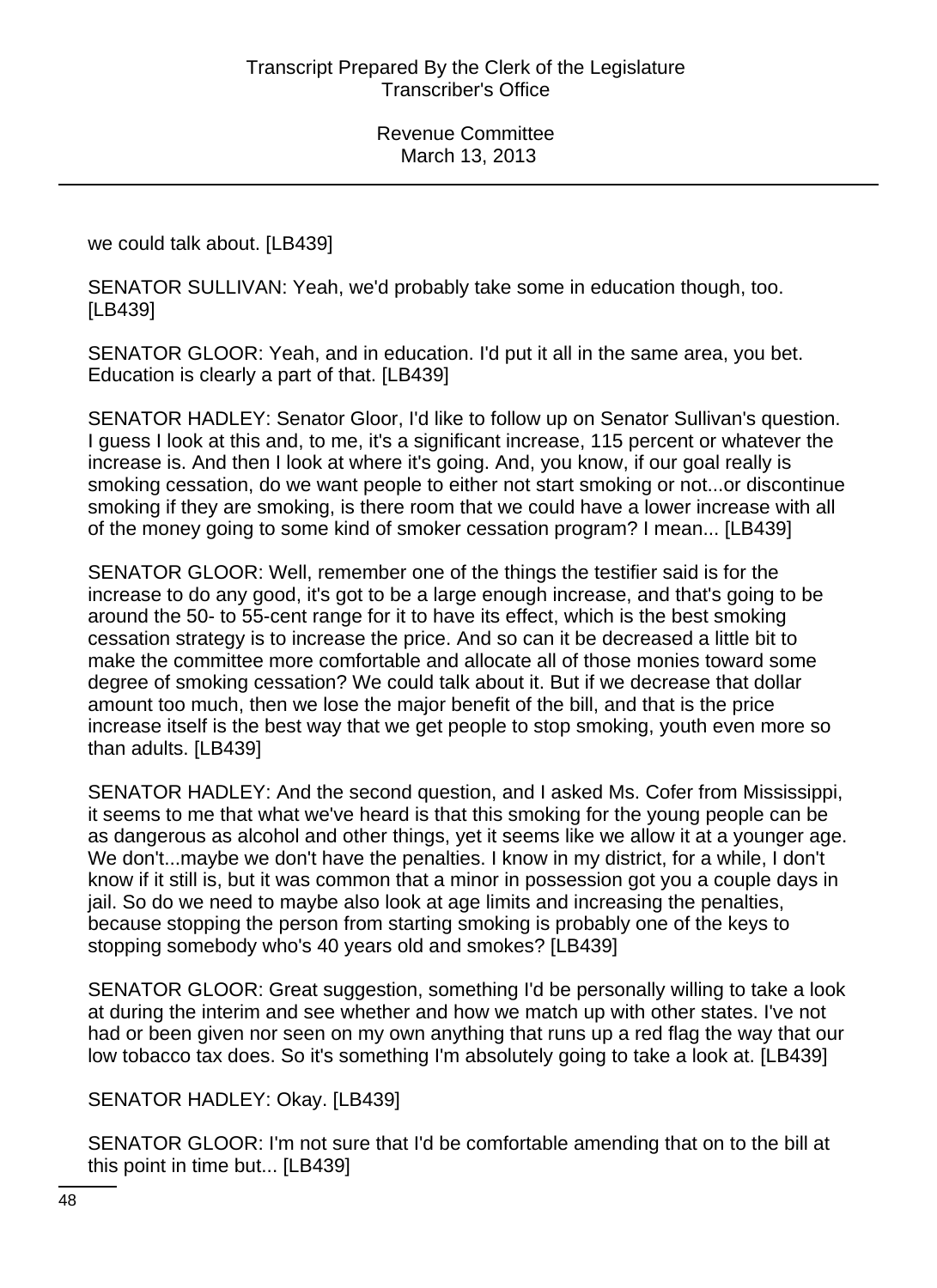SENATOR HADLEY: No, I understand that. But I just, you know...any other questions? Senator Janssen. [LB439]

SENATOR JANSSEN: Sorry, I may not have the last question but something just kind of popped up to me here. We're talking about social engineering with raising taxes, and stifling economic activity by doing so, raising taxes. And we're looking for...well, we're not, I'm not, looking for the right number to raise the tax to stop people from purchasing a certain product. So it makes me wonder at what point do we, when we raise taxes on other...income taxes, sales taxes, at what point do we stifle the economy? Do we...do you see where I'm getting at here with this? I mean it's really not a question. It's more of a philosophy, that which I prescribe to that I'm not a raising tax guy and I know you're not either,... [LB439]

SENATOR GLOOR: Sure. [LB439]

SENATOR JANSSEN: ...except in this particular instance, obviously. So aren't we sending a bad, in my case, conservative message that if we raise taxes enough we will stop free markets from working? [LB439]

SENATOR GLOOR: You know, as I've read about issues around tobacco tax and conservative coalitions, it's interesting. Scott Walker, who I think is considered, you know, a fairly conservative Governor in the state of Wisconsin, not willing to take on some tough issues in the interest of conservative governance, has proposed a budget to the Wisconsin Legislature this year that has a \$50 tax, call it what you want, a \$50 fee for every smoking employee that has insurance. So over the course of a year, they'll pay \$600 more for their health insurance. Now what the Wisconsin Legislature does with it we'll wait and see, but that's his proposal and it's because, as I read, he understands the significant cost that smoking Wisconsin employees bring to their insurance costs and this is a way that he hopes to reduce smokers within the employee body of state government in the state of Wisconsin. And I would say Scott Walker and I must look at this similarly. I've not had a personal dialogue with him ever. But I think from a standpoint of societal decisions that you have to make and recognitions of things that cost you money, even the government of this state, back in 1947, decided with its first 3-cent...first tax on tobacco was 3 cents back in 1947, must have wrestled with that same question and decided this isn't a business discussion; this is an issue of trying to recapture some of those dollars and discouraging people from using tobacco products. [LB439]

SENATOR JANSSEN: But in Wisconsin, it's on the insurance policy. I mean if I sign up for life insurance, I have to say whether I smoke, fly, any...parachute, any of the above. I mean that's...so I don't think that's apples to apples. So I'm just wondering if, in a roundabout way, we're stifling economic activity. I'm not promoting...I've never...I won't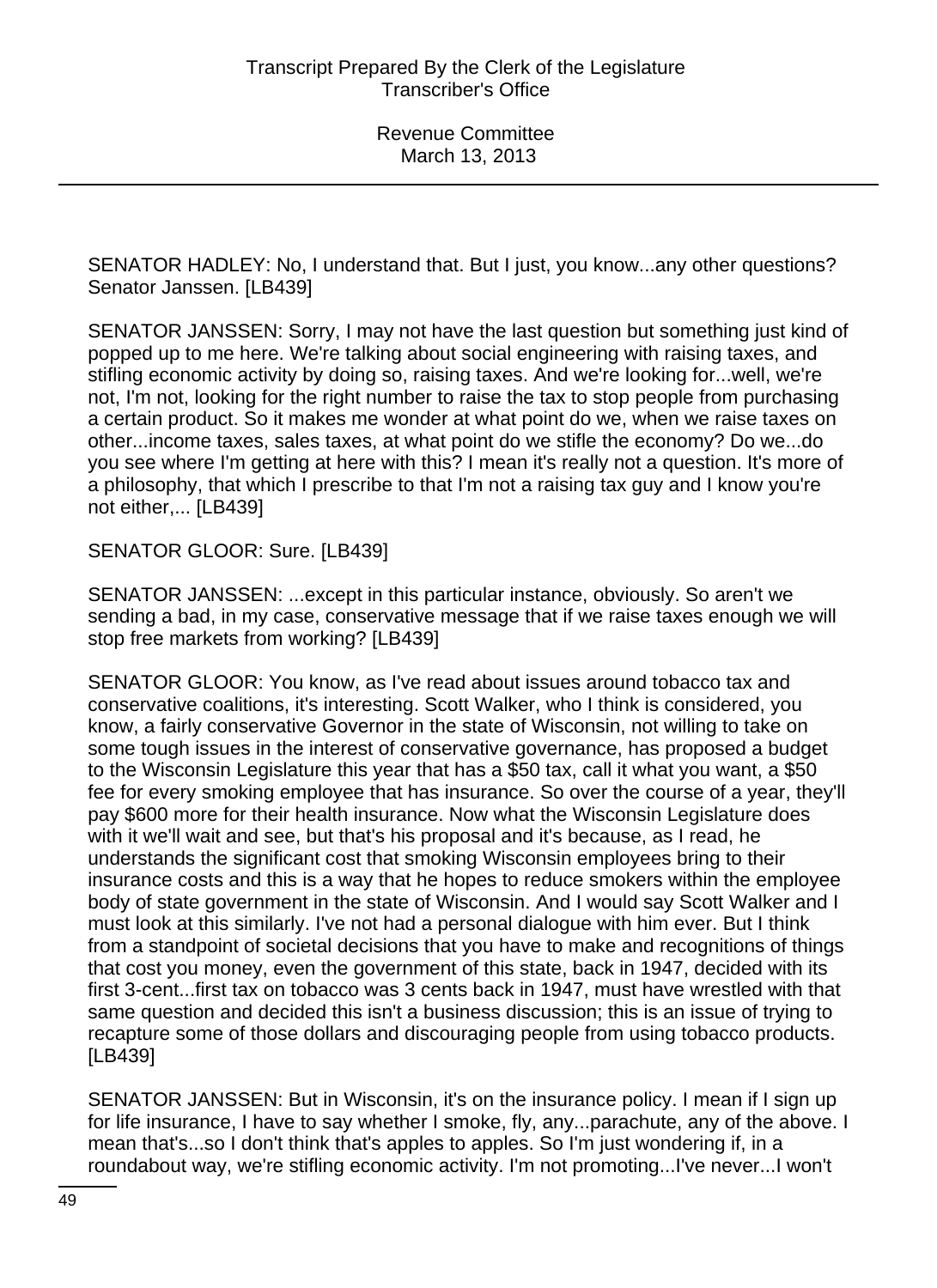say never, I don't smoke. I don't think anybody on this committee actually smokes, other than Senator Hadley who went out to have a cigarette at the break, but... [LB439]

SENATOR GLOOR: So we heard. So we heard. [LB439]

SENATOR JANSSEN: ...so Senator Schumacher said. So it's just more of a...and you don't need to reply to that. It's just more of a overencompassing comment. Thank you, Senator Gloor. [LB439]

SENATOR GLOOR: No, I understand. Thank you. [LB439]

SENATOR HADLEY: Let's see 1984, what is that, 29 years and 3 months and some odd days since I've had my last cigarette. [LB439]

SENATOR GLOOR: Well, I applaud you of giving... [LB439]

SENATOR HADLEY: When did I think about it last? Oh, when somebody was testifying I guess, so. (Laughter) [LB439]

SENATOR GLOOR: I applaud you for giving up before you got to age 30, so. [LB439]

SENATOR HADLEY: Thank you, Senator. Senator Gloor, thank you. With that, we'll close LB439. And, Senator Gloor, if you want to open on LB440. [LB439]

SENATOR GLOOR: I will. Much briefer. I'm Senator Mike Gloor, G-l-o-o-r. LB440 will create the Volunteer Emergency Responders Incentive Act. The act will create a \$500 refundable tax credit for volunteer emergency responders who meet stated criteria. LB440 uses a point system. This point system is already in place in most fire departments to track the level of involvement of volunteers. The city, village, or rural or suburban fire protection district will certify the list of those volunteers who have qualified as active emergency responders, active rescue squad members, or active firefighters. This list will be filed with the Department of Revenue. This act also adds a new section of the tax refund statutes to grant a refundable credit of \$500 for the tax year for which an individual volunteer qualifies as an active emergency responder, active rescue squad member, or active firefighter under the Volunteer Emergency Responders Incentive Act. Here's the reason I brought this bill forward. And Senator Dubas, by the way, had a similar bill several years ago. This is a healthcare issue as far as I'm concerned, or certainly a public safety issue, when you talk about firefighting. This is our first line of defense. When we're in a car accident or when we are having a heart attack, the first person that we usually see from the healthcare provider network isn't a cardiothoracic surgeon for our heart attack or isn't a trauma surgeon for our car accident. It's usually a first responder. And we're having problems finding first responders. This is our first line of defense when it comes to healthcare in almost all of our communities; yet I'm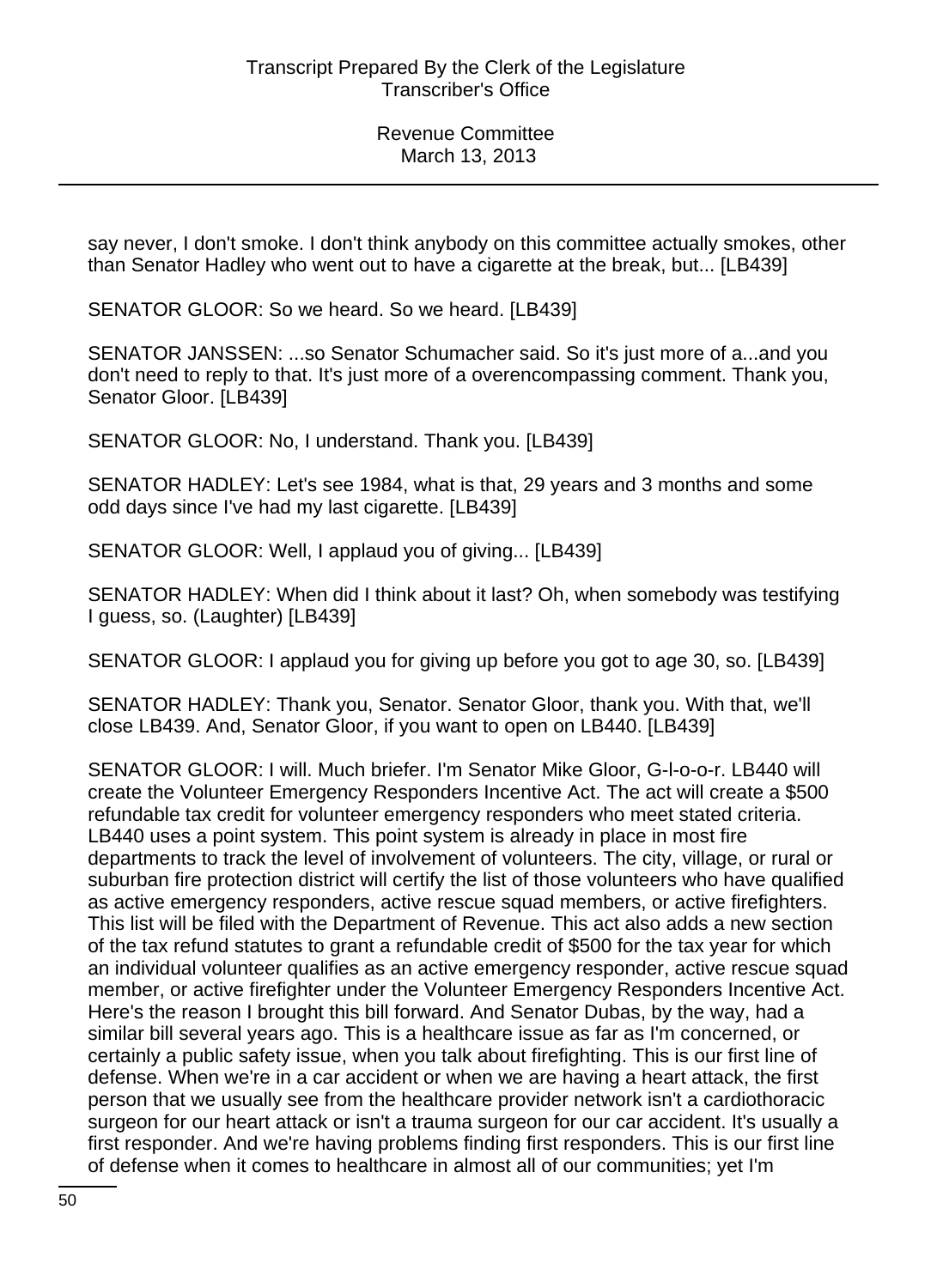Revenue Committee March 13, 2013

concerned that, slowly but surely, we're seeing these numbers dwindle. We'll have other folks behind me who will give their personal experiences, but some of the numbers that I came up with statewide the number of volunteer emergency responders from '04 to 2010, which were the only numbers I had available at the time, had not changed. It might have been slightly lower, but for all intents and purposes, with a growing state population, it hadn't changed. That takes into effect some larger communities. But even within some larger communities, North Platte, over a four-year period, as an example, has seen a decrease in its overall number of volunteer first responders. Crete has 50 slots available and at one time only had about 37 of those filled. Now we understand, as of today, that number is up to 40. But that still leaves 50 slots, only 40 of which are filled. I had a conversation a couple of weeks ago when we had a gathering of the first responders clan here--you may recall it. I got to talking with the firefighters of Linwood, and they put it in perspective. Once upon a time they had 25 slots. Now they only have 15. They only had 15 volunteers in Linwood. And they had a grass fire not that long ago. Five volunteer firefighters showed up. And it was a prairie fire, so they're lugging hoses across the prairie and whatnot. They're all over the age of 60. Now I'm over the age of 60 and I think I can lug a hose, but I know I can't lug it as long and as far as I could when I was 50 or 40. That's part of our problem is that those volunteers that we have are also an aging population. And so the problem isn't just one of numbers. The problem is also one of people who are going to age out of the system and we're not going to have anybody to replace them. I think an incentive, the \$500 credit, will help--so do they. That's the reason that I've introduced this bill. And because again I think the funding for the tobacco tax ought to go towards a variety of healthcare issues, I've selected this as one of the areas that we've raised dollars that we could use to pay for this tax credit. And that's my introduction. [LB440]

SENATOR HADLEY: Are there questions for Senator Gloor? Senator Schumacher. [LB440]

SENATOR SCHUMACHER: Thank you, Senator Hadley. Thank you for bringing this, Senator Gloor, because it raises some interesting issues, one of which is the legitimacy of using tax credits instead of going through the normal appropriations process and appropriating a \$500 grant or something that people who met qualifications could get. Whenever we do these tax credits, they're kind of off the books and we...they're out of the normal appropriations policy and really hard to control. Why a tax credit instead of a grant? [LB440]

SENATOR GLOOR: I think some of it was consistency of making sure those dollars were going to be there for a long period of time. Probably ease of implementation, because there is a system in place where the volunteer fire departments...the volunteer first responders keep track. And with their own point system, we'd have an accountability piece that was already in there, and that would then allow you to, within the Department of Revenue, get that \$500 tax credit. So I think some of it was just ease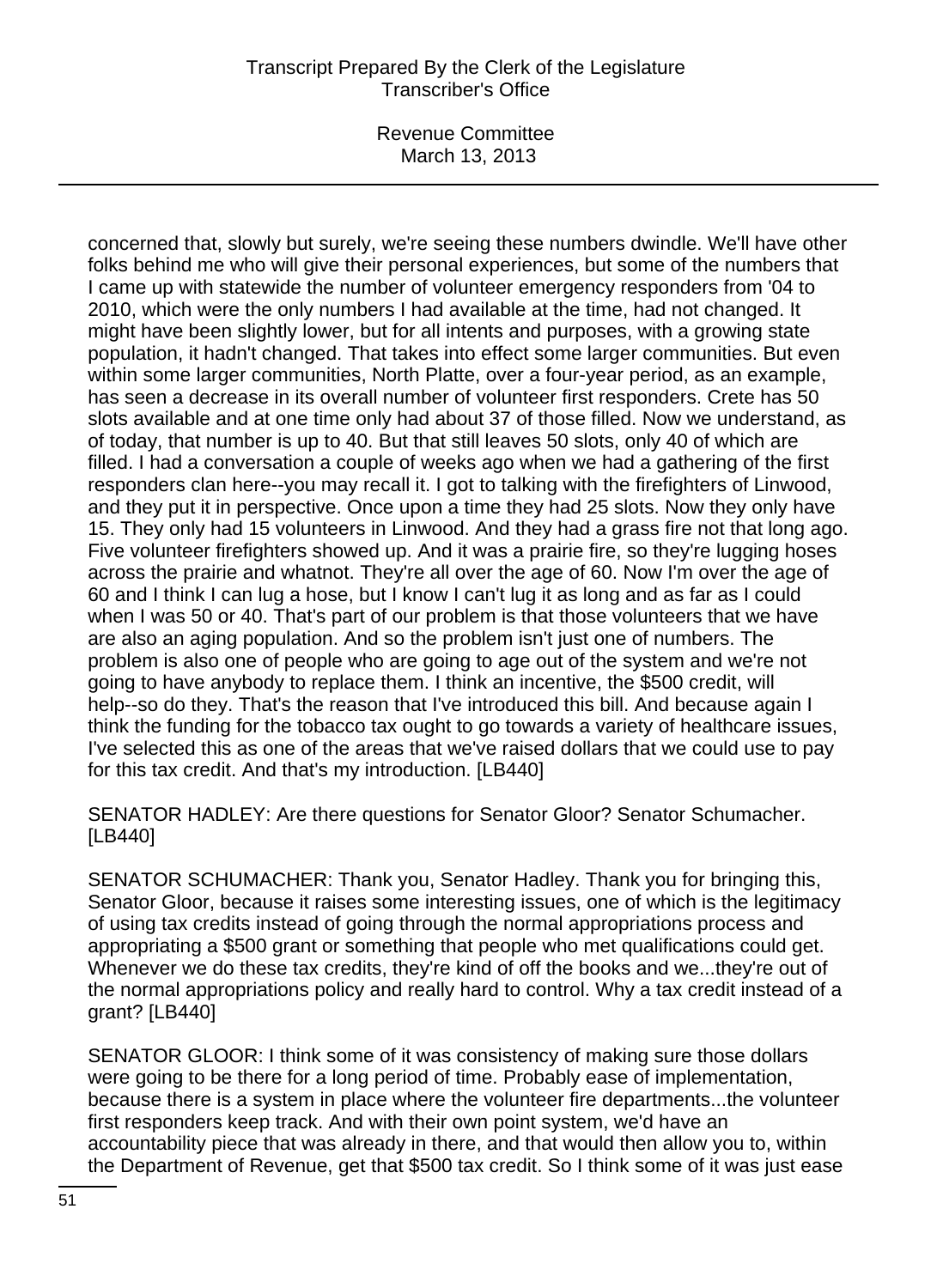of operation and verification and distribution of the dollars. [LB440]

SENATOR SCHUMACHER: Thank you, Senator. [LB440]

SENATOR HADLEY: Senator Harr. [LB440]

SENATOR HARR: Thank you, Chairman Hadley. Senator Gloor, the beauty of this or the need for this is also the downfall of this, meaning it has a very large fiscal note. Now \$6 million for the number of volunteer firefighters we have is a pretty good return on investment; but nevertheless, it is \$6.4 million. Can you address that issue? [LB440]

SENATOR GLOOR: Well, someone behind me will I think--not I think, I know--to take on the responsibility of explaining why the numbers are a nice dream when it comes to how many people will actually take advantage of this. Above and beyond that, the dollars are high enough so that it's the reason that I include the funding for it within my tobacco tax bill, so that as we've raised revenue through the tobacco tax, there are some dollars there--not earmarked--but there are dollars there that are added to the General Fund that can be used to pay for this. [LB440]

SENATOR HARR: Okay. Thank you. [LB440]

SENATOR HADLEY: Senator Gloor, and this is probably something you can't answer but somebody else might coming behind you, and we've heard a number of bills over the years dealing with volunteer firefighters and we know how important they are. But one thing that we seem to have heard every now and then is that it's harder now for some people who want to volunteer to get away from their work, because the employer is the one that ultimately has the say of whether they're going to be able to get away or not. And this bill really does nothing to solve that problem of an employer allowing a person to volunteer for EMT or the fire department. Would that be correct? [LB440]

SENATOR GLOOR: Yep, that's correct. This is an incentive bill or a reward bill, however you want to classify it. But it does not address a number of the other problems that volunteer firefighters, volunteer first responders run into. [LB440]

SENATOR HADLEY: Okay, thank you. Thank you, Senator Gloor. [LB440]

SENATOR GLOOR: Thank you. And... [LB440]

SENATOR HADLEY: First proponent. [LB440]

SENATOR GLOOR: ...I have another committee that's in Exec Session and so I will be here for a little while but I may have to run over and rescue some of my other bills in another committee, so thank you. [LB440]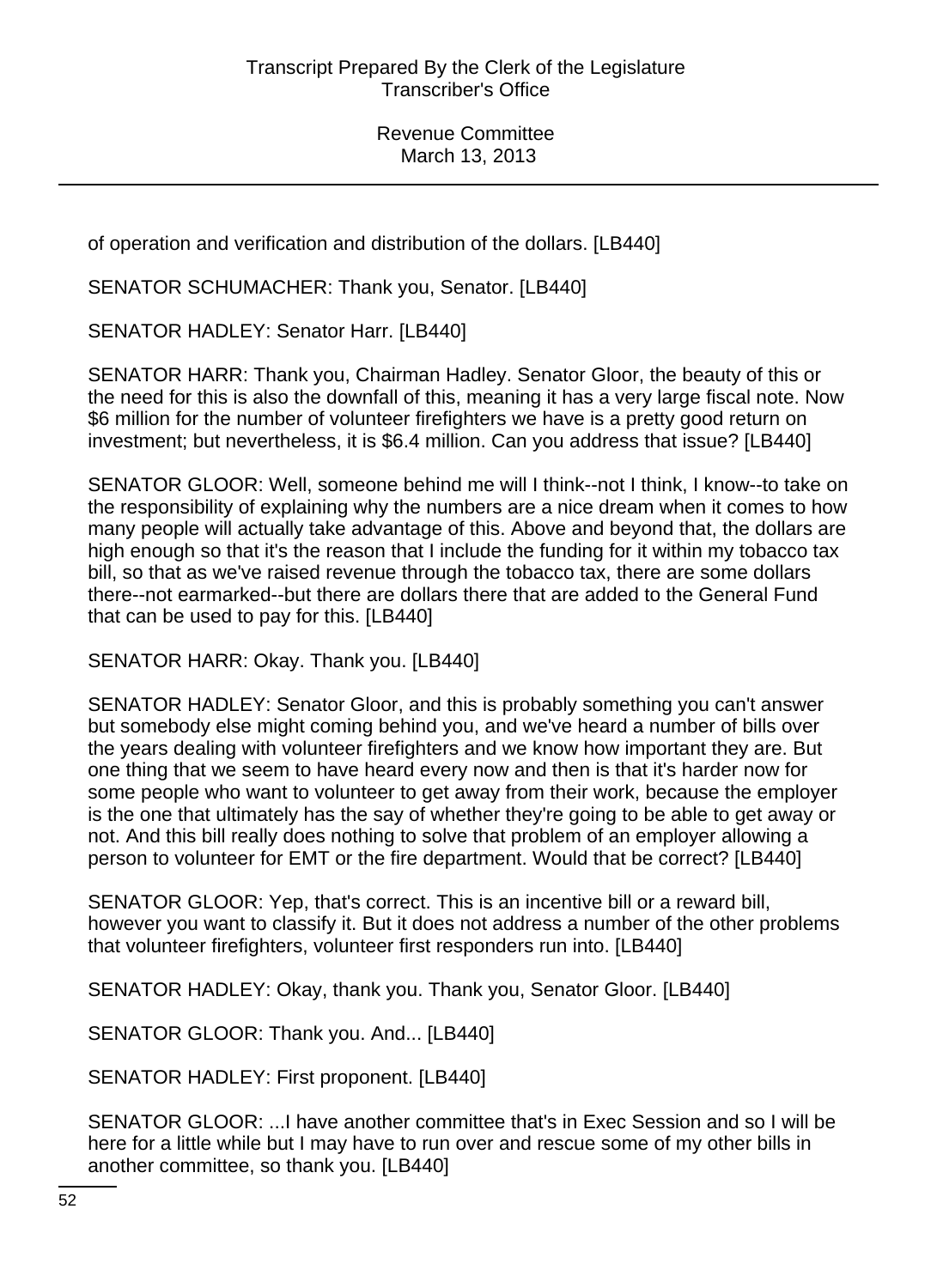SENATOR HADLEY: Okay, okay. Again, if you want to testify, there's nothing wrong with coming down to the front. Yes, sir; welcome to the Revenue Committee. [LB440]

BRIAN SCHLOTE: Thank you, and good afternoon, Mr. Chairman and members of the Revenue Committee. My name is Brian Schlote, S-c-h-l-o-t-e, and I'm a resident of Plainview which is in Pierce County, Senator Sullivan's district. I first got on volunteer EMT in April of 1991, a month before I graduated high school. I spent every Monday night, as a senior in high school, in the EMT class. Since then, when I first got on in Plainview, we had 40 firefighters and 18 EMTs. We are now down to 27 firefighters and 12 EMTs, six of which are on both. Thirty years ago we had a full 50-man roster with waiting lists. Not so any more. Some of this...going back to the last bill, LB439, the cigarettes: about 50 percent of our ambulance calls are related to the conditions that the doctor from the VA spoke about in the last issue, and about probably 25-50 percent of our fires. We had a fire one morning when a gentleman fell asleep smoking on his couch, woke up; and we had five firefighters, one of which was myself, on the call. Lower turnouts during the day. Can't leave work. We have some jobs up there, or the employers, second page for a fire they will let them go, for fourth page for EMTs they'll let them go. Some of our EMTs now during the daytime, especially if it's during the school year and with the lunch hour, if you get a call between 7 a.m. and 1 p.m., we're lucky if we have two EMTs show up for the ambulance call. And it's nice to have at least three. Luckily, our firemen are drivers and help lift and stuff. I was talking to Senator Gloor, in Chapman, last year, which is in Senator Dubas' district. The Pump and Pantry, they were remodeling and removing a sign that started on fire. The fire chief and one firefighter was all that was there, so they had to call mutual aid from Central City and Grand Island. A lot of towns around are doing automatic aid. During the daytime when the dispatcher pages one department out, they'll simultaneously page more. And I had talked to some individuals in Ponca Hills, which is on the north side of Omaha. Irvington had a fire. Ponca Hills, automatic aid. Four people showed up, the youngest of which was age 60. House fires...oh, you know, putting on the air bags, going in, you know, it's not a good...I lived in Oklahoma for two years after I got out of the army. They had a retirement system down there for the volunteers, which we've been struggling to get for the whole, you know, 20 years since I've been on here. This would be a step in that direction, I think, showing the volunteers that the state senators do have their backs and appreciate what they do. The last thing, going back with the cigarettes, the first- and secondhand smoke, and now they're talking about third-hand. When we go on EMS calls, we don't have our bunker gear on and air packs because we're going on a medical call, but the smokers that we go to pick up for their chronic diseases, the smoke is in the carpet, it's in the house, it's in the paint. So when we go in there, we're still exposed to that. So eventually most of the EMTs in this state will have long-term health effects even if they're not a smoker or not around smokers, just by doing the job that we do. So with that I will conclude. And if you have any questions, I will attempt to answer. [LB440]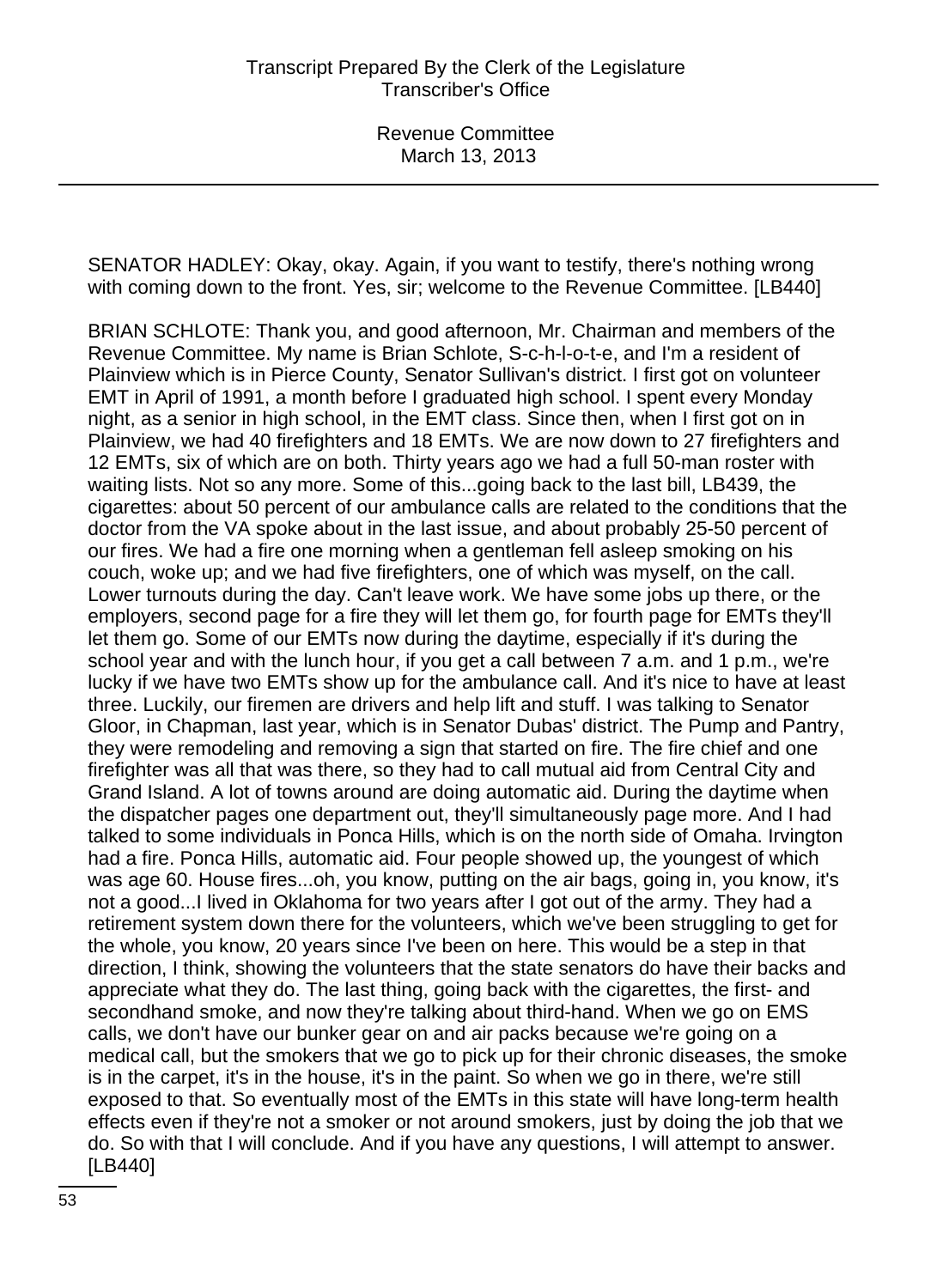SENATOR HADLEY: Are there any questions? Seeing none, thank you, sir. [LB440]

BRIAN SCHLOTE: Thank you. [LB440]

SENATOR HADLEY: We appreciate your volunteering for the fire department. Thank you. Would the next proponent come forward... [LB440]

MICHEAL DWYER: (Exhibit 19) I got bumped to the front of the line. Good afternoon. Thank you for the opportunity to testify. My name is Micheal Dwyer, M-i-c-h-e-a-l D-w-y-e-r, and I'm a member of the Nebraska State Volunteer Firefighters Association's legislative committee and a 29-year member of the Arlington Volunteer Fire Department. I'm here today to testify in support of LB440. Currently, over 70 percent of Nebraska is covered by volunteer fire and rescue services. Whether it's a house fire in Schuyler, a car accident near Nickerson, or a prairie fire in western Nebraska, the goals and the risks are the same. The men and women of Nebraska volunteer fire service leave family, leave dinner sitting on the table, leave the comfort of a warm bed in the middle of January, to risk their lives to protect the lives and property of Nebraskans. LB440 calls for a \$500 tax credit based on a point system which, in turn, is based on the individual firefighter's participation in meetings, drills, community fire prevention, and most importantly, response to emergency calls. As I understand it, each point under LB440 equates to roughly two hours of service with a minimum of 50 points needed to qualify for the credit. If you do the math, that's about \$5 an hour, which as I understand it, is even less than a state senator makes. Currently, our minimum wage is \$7.25 an hour for flipping hamburgers and sacking groceries, not that there is anything wrong with that, but what kind of a message does it send to the men and women who protect the lives and property of Nebraskans that we aren't willing to pay minimum wage to provide tax relief for those risking their lives to protect others. I have a friend in our department who has a t-shirt that says: You couldn't pay me enough to do this job. The culture in our state and our nation with respect to volunteerism is changing. Young people--and old people to a certain extent--are no longer as willing to sacrifice countless hours with family, with work, to risk lawsuits, injury, or worse, to fight fires and respond to EMS calls. Your vote on LB440, positively or negatively, will send a clear message to the people in Nebraska that you do or do not recognize and support the men and woman that protect the lives and property. We and they appreciate your support. I thank you and would welcome any questions. [LB440]

SENATOR HADLEY: Are there questions? Senator Sullivan. [LB440]

SENATOR SULLIVAN: Thank you, Senator Hadley. Thank you, Mr. Dwyer, for your comments. Can you tell me a little bit about how you are reacting to the logistics of the bill in terms of keeping track of all of these points? [LB440]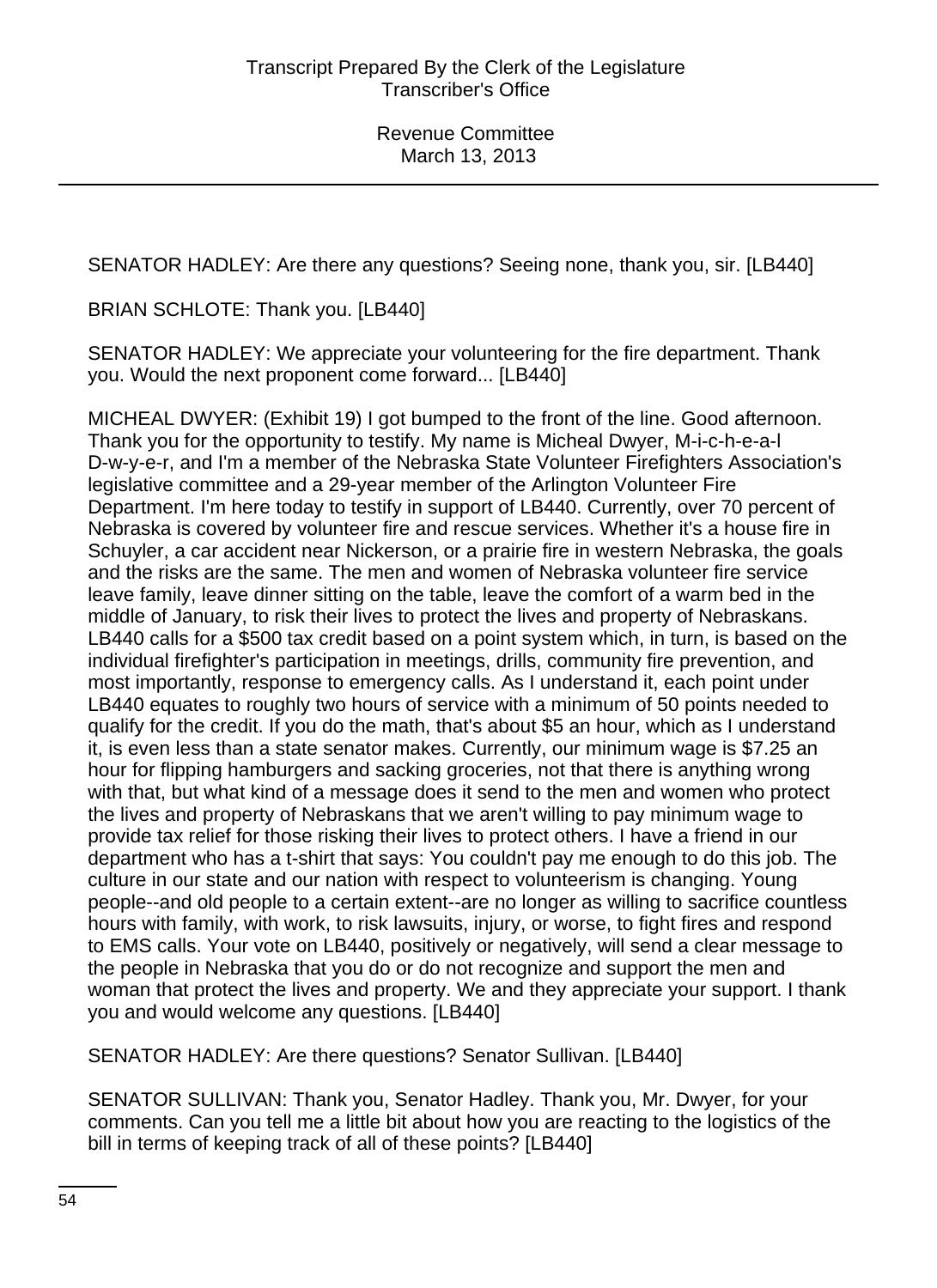MICHEAL DWYER: Most departments, ours included, keep track of call response, meeting attendance. Most of the time, bylaws or some kind of a points or promotion system area already is in place. So personally I think it's great. I'm all in favor of holding our members, and I think in a broader sense, to some kinds of standards, so at the very least we know who's making the calls and who isn't, who's contributing and who isn't. I think most departments that have some kind of a length of service program have a similar program already in place. So specifically I think it's a great program. I think it's balanced. I think all of the pieces that LB440 addresses I think are important. Arguably, it can be more heavily weighted with respect to calls, but I think the balance is good. I hope that answers your question. [LB440]

SENATOR SULLIVAN: Yes, it does. Thank you. [LB440]

SENATOR HADLEY: Mr. Dwyer, I guess I have a couple questions. One, what is the impact of employers on the...we heard earlier the declining numbers and we've heard it in previous years. Is that a significant problem? [LB440]

MICHEAL DWYER: I can only speak to my experience, and Mr. Cerny and I had just a brief comment just before testimony when I heard the senator speak to that. My boss is a jerk; I'm self-employed so he doesn't care if I leave. (Laughter) But I know that there are a number of other employers, and rightfully so, who are concerned when in the middle of a day, in the middle of an important production item perhaps, the pager goes off and somebody's got to leave. Mr. Cerny, I think can speak perhaps more specifically to that. I hope that he testifies. I know in our little corner of the world the people that are in town during the day generally have the freedom to respond. Now I will tell you that one of my...I'm squad captain. Our co-captain happens to be a bus driver for the school. I'm a school board member, as Senator Sullivan can relate to, and with that other hat on I know our superintendent is very concerned when Carrie's (phonetic) pager goes off at 3:00, because she's either got to let somebody go or try to find another bus driver. And that's a rock and a hard place she doesn't like to be in. I know that across the state there certainly are issues. I think they're specific, I think, to the locale and the area. In the broader picture, as a conservative, how would the Legislature trim that? That's a tough question, I think. I hope that helps. [LB440]

SENATOR HADLEY: That does. The second question I have, Mr. Dwyer, and this is something I guess we try to deal a lot in policy and I'll use Grand Island and Kearney as two opposites, because Kearney has an excellent volunteer fire department, you know, a number of members, does a great job; and Grand Island has a paid fire department. [LB440]

MICHEAL DWYER: Yep. [LB440]

SENATOR HADLEY: And the Grand Island paid fire department, their funding comes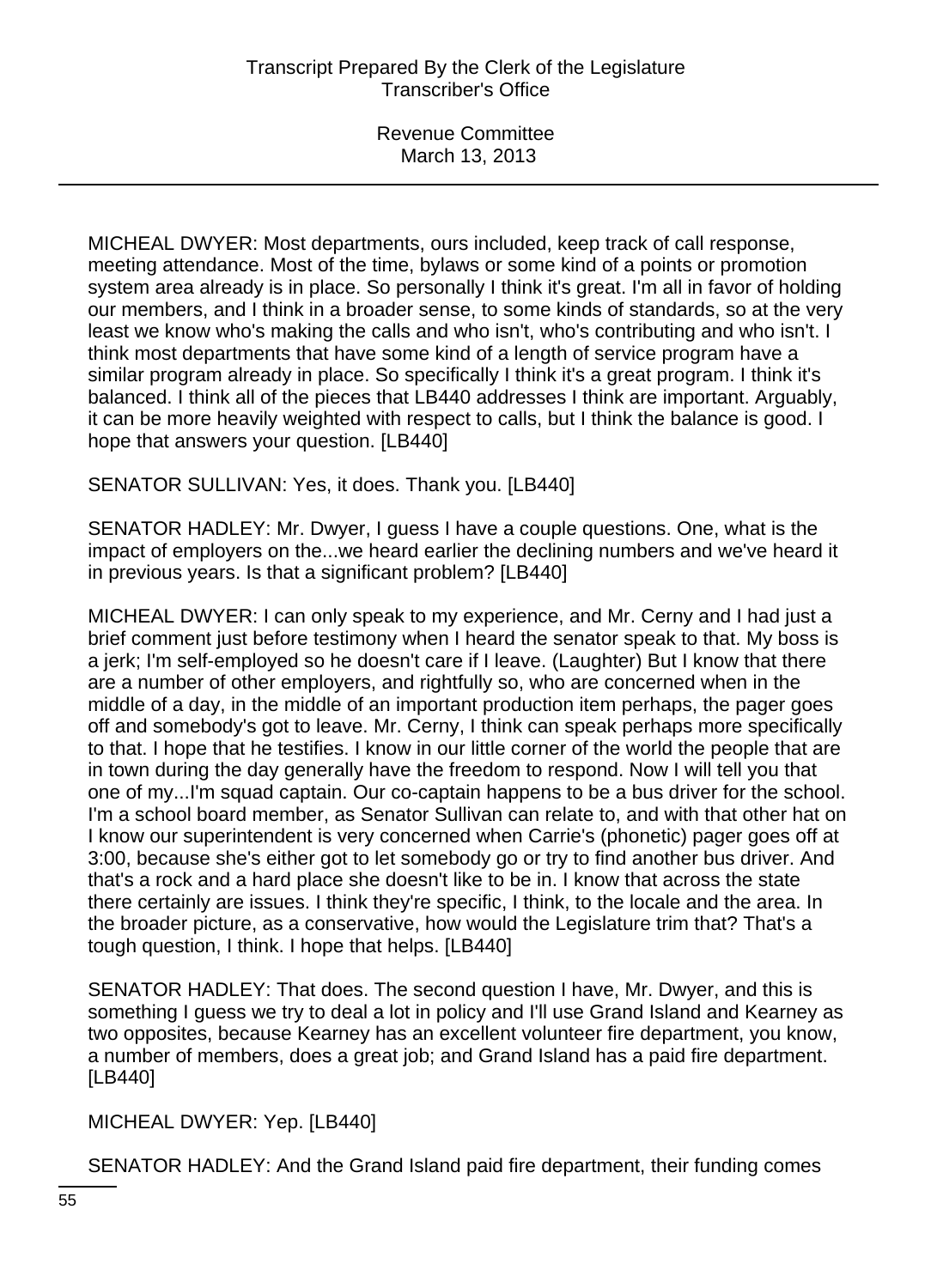from the local taxpayer in Grand Island. So why should...what's the rationale for the policy that the state should be working with the volunteer fire departments rather than Kearney who is...when I was the mayor and the city council we talked about saving \$2 million a year by having a volunteer fire department. Why shouldn't the city of Kearney be the one that's ponying up the money for a program like this? [LB440]

MICHEAL DWYER: Good question. And I know there are a number of efforts underway, particularly on the EMS side, in the state of Nebraska to identify who's got the ball, who's truly responsible not only from a fiscal perspective but from a regulatory perspective--who's in charge. And, I mean, quite frankly, as I sit here today, I don't know that I have a good answer for that. But to attempt to answer your question, I think that the easy answer for me is that a lot of fire districts, a lot of fire departments are segmented to a certain extent. We cover a city. We cover another village. We cover 2,200 residents in the county, I believe, if my numbers are correct. We could...the city could say that we're going to support the fire department, and I...don't quote me on this, but I believe they do to a certain extent. The county could say they were going to support the fire department, and I believe that...I know that they do, our fire district does. But those two entities, particularly from a tax perspective, don't always play in the same sandbox together super well. I could also make the case that this is, with all due respect to Senator Janssen's comments about fiscal conservativeness, and I'm right there in that same seat, but it would seem to me that this is an essential service that the state asks, and in many cases regulates what we provide; and consequently, the state has at least some small little barely minimum wage responsibility to support that, if they're in fact going to expect us to respond to accidents on state highways and fires and state grounds; and again, with all due respect to some of the testifiers in a moment, that are going to require us to--and most of that's good--to be regulated. Does that help? [LB440]

SENATOR HADLEY: Yeah. And maybe it's unfair to you, Kearney, because it is a large department, and the city does...you know, the equipment and the operators are all on the city payroll--and thank goodness, a lot of the volunteer firemen are city employees--that the city understands that they can get off work, so maybe that's not a fair comparison. But, you know, I just want to be able to...if I get a letter from somebody from Grand Island that says part of my taxes are going to support my fire department, so why are you going to give your firemen in Kearney \$500 each, a year--and you don't have to answer that. But that's one of the things that we're going to have to look at. [LB440]

MICHEAL DWYER: Sure. And my answer--obviously I'm not sitting in your position--my answer would be very quick: because they provide state-requested, state-necessary services in an essential way in the same way that so many other things that the state fund does. [LB440]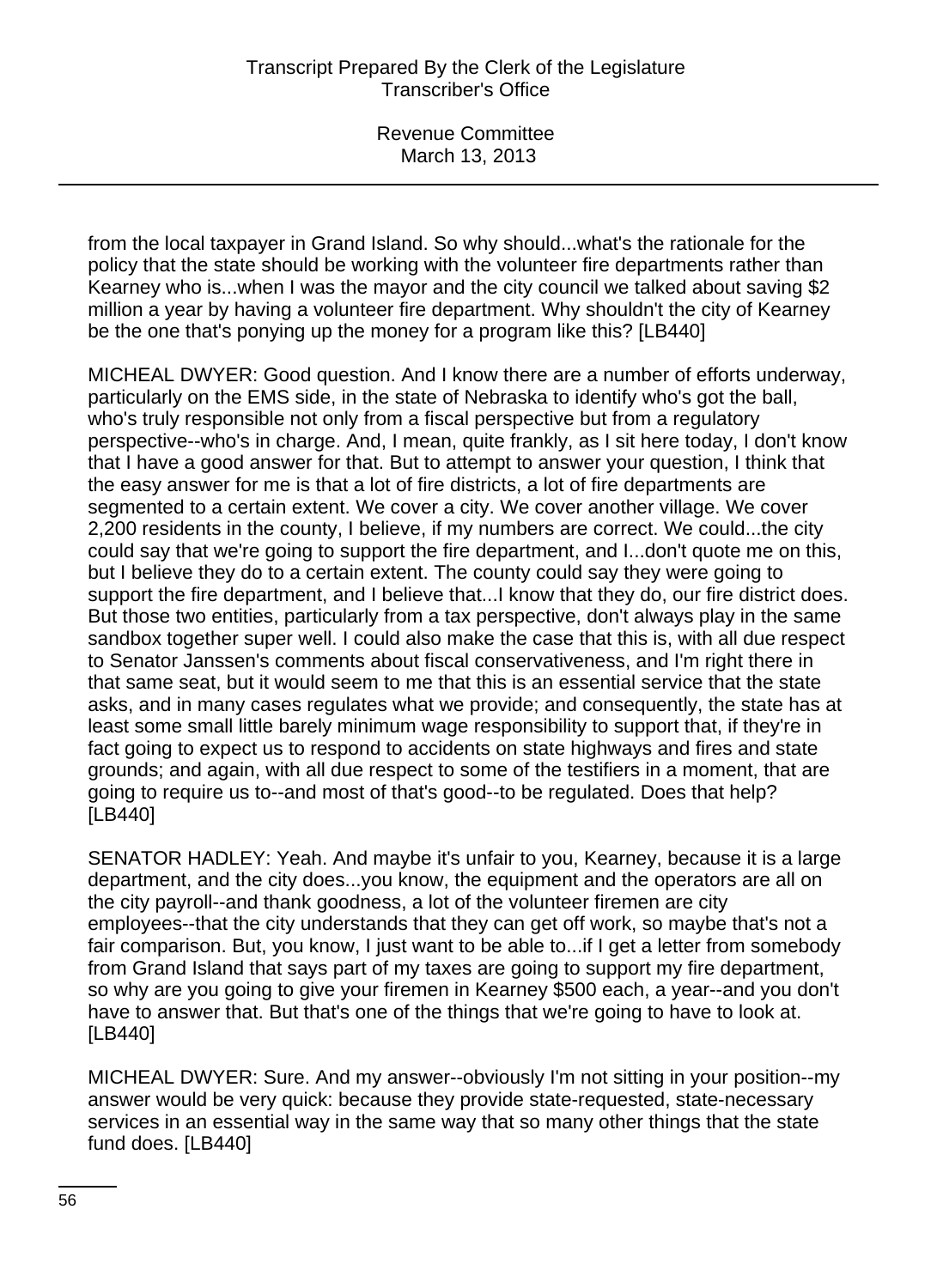SENATOR HADLEY: Okay. Thank you. Senator Schumacher. [LB440]

SENATOR SCHUMACHER: Thank you, Senator Hadley. And thank you for your testimony. One of the things we're struggling with this year is trying to develop a tax policy that's fair and equitable to everybody, and a few years ago we started down the road of granting, for businesses, exemptions and credits; and it started out well-meaning, a few things that looked like they really fit the bill. And pretty soon you almost have a line around the building of people being creative, thinking why they should have an exemption and a credit and get in line for some special program or another, or make up one. So if we start with this (inaudible) of credits for the local fire departments, where do we draw the line when next year the people who give volunteer services as a teacher's aid or in the library or the United Way food pantry or the guy in the small town who jumps on a tractor and cleans the streets in the snow because a small town doesn't have a grader that's up to par and running, where do we say, no, we're not going to give state tax credits to you and we've drawn the line here? [LB440]

MICHEAL DWYER: Well, I personally think that you should give tax credits to only two groups, and that's volunteer firefighters and school board members, (laughter) and that way I would get them and that would be good, and then draw the line right there and that would be just great. But I think the more appropriate answer to your question is that these are essential lifesaving services that are provided to, in many cases, state property, state highways, state lands. This is different, even as a school board member, the requirements to be a volunteer firefighter, to be an emergency medical technician, to take lives in your hands are significantly different and arguably much more important than the guy that we ask to jump on his tractor and scoop snow three or four times a year. Our pagers went off 107 times last year. For a long time, I was kind of the primary EMT in town. Thank God, we have six people that just completed a class, and I believe most of them will become active EMTs, a tremendous group. But it was intense for awhile, and I made I think 88 of those 107 calls while trying to serve on the school board and run a small business and take care of grandkids and all the other cool things in life. But I think it's pretty...obviously, I'm not objective, but I think it's pretty easy to make the case that these are essential lifesaving services provided across the state of Nebraska that I think it's pretty easy, for me, to make that case. You have the tough job. [LB440]

SENATOR SCHUMACHER: Thank you. [LB440]

SENATOR HADLEY: Mr. Dwyer, thank you. Yes, Senator Hansen, I'm sorry. [LB440]

SENATOR HANSEN: Thank you, Mr. Dwyer. I have some...a little bit more background questions that I have. How much training does it take to become an EMT? I know that's a sticky point. [LB440]

MICHEAL DWYER: Interesting different. When I took the class initially, many, many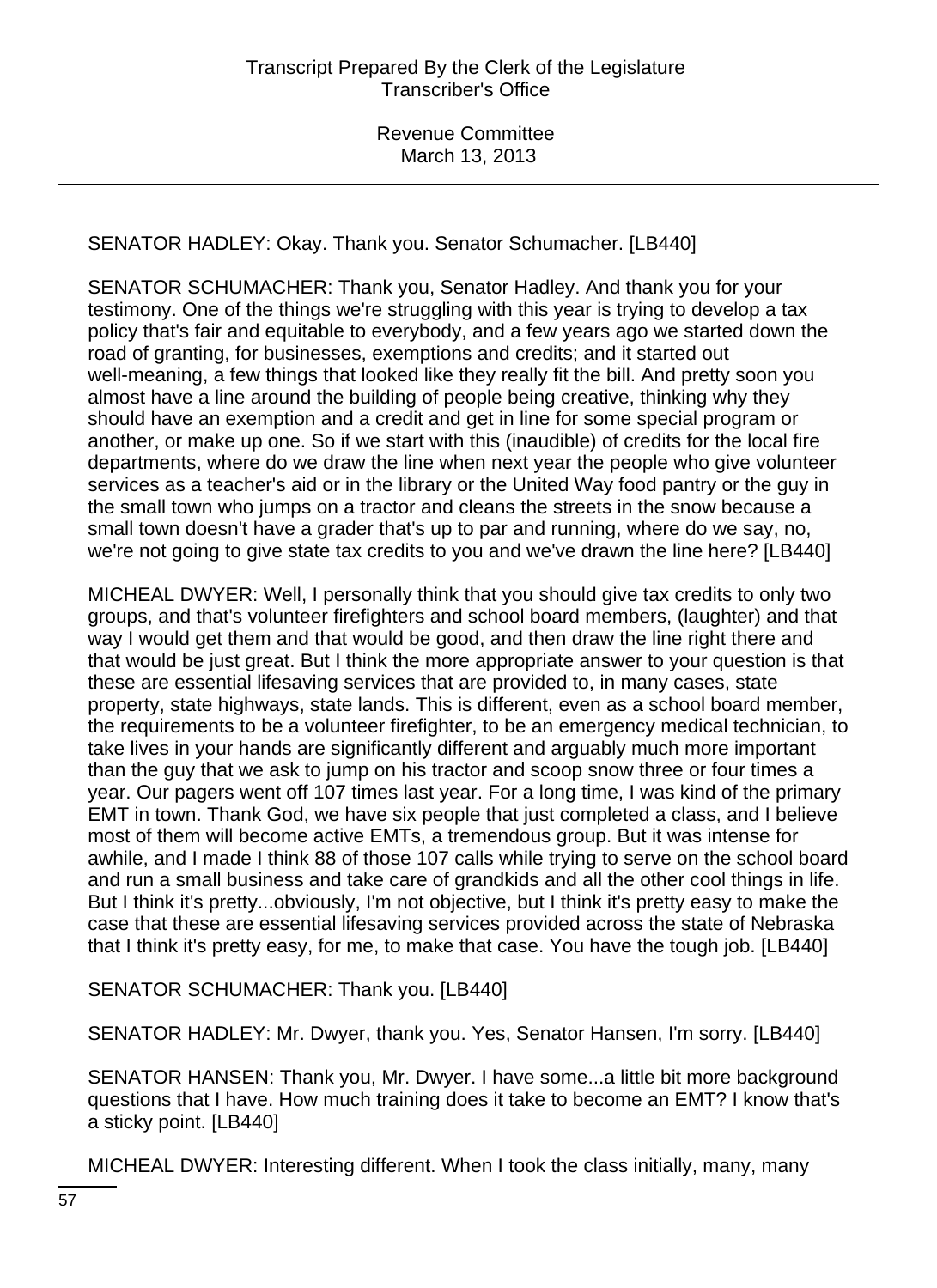moons ago, I believe my EMT class was 80 hours. We did ten hours...I think it was 80 hours, does that sound right? I think that sounds right. [LB440]

\_\_\_\_\_\_\_\_\_\_\_: Eighty-one. [LB440]

MICHEAL DWYER: Eighty-one. Eighty-one. And then we did ten hours of service in an emergency room to kind of get our skills up, and then we took a state-sponsored test and we were EMTs. And I've been serving for 29, it will be 30 years in a couple of weeks. Now the class that our six people are just going through now was, I think it's fair to say, well over 200 hours. They had more homework in a night than I had in, I think, my entire course, and a significant amount of skills training on top of that. And they are extremely well-trained when they come out of that class. I would trust my kid's life in their hands and that for me is the ultimate standard. [LB440]

SENATOR HANSEN: What about continuing education, yearly training for you and for these new ones that are coming up? [LB440]

MICHEAL DWYER: Yeah. In order for me to keep my license I have to do...again, somebody behind me correct me if I'm wrong. I believe it's ten hours a year of continuing education in order to keep my EMT license. It's higher if you're a higher level EMT. I think that's good. I think most of us do that anyway. The requirements for exactly what are included in that continuing ed are a little tighter than they used to be, but again I think that's good. I think the state has made great progress. One of the objectives clearly is, Senator Hansen, if you have a heart attack at 180th and Dodge or if you have a heart attack in Rose, Nebraska, we want the standard of care to be the same. And that's a laudable goal, no question. But the reality is that what we have, the resources that we have at 180th and Dodge and the resources that we have in Rose, Nebraska, are significantly different. And that's one of the reasons that perhaps LB440 at least helps with that, in that in Rose, Nebraska, somebody is going to have a little bit more of an incentive to go through those 200-plus hours of EMT training to leave your family and friends at 3:00 in the morning and climb out of a warm bed to try to go help your heart attack, which I hope you don't have. [LB440]

SENATOR HANSEN: What about the on-call hours? You said in one year you had 107 calls; you went to 88 calls. So is that two hours per call? Probably more than that. Do you have an average, average what a call...? [LB440]

MICHEAL DWYER: Including paperwork, it's two hours a call. [LB440]

SENATOR HANSEN: Two hours. That's an average? [LB440]

MICHEAL DWYER: Yeah. Our runs are only eight miles when we go to Fremont, so we have a relatively short run. Some departments, Blair for instance, is an extremely busy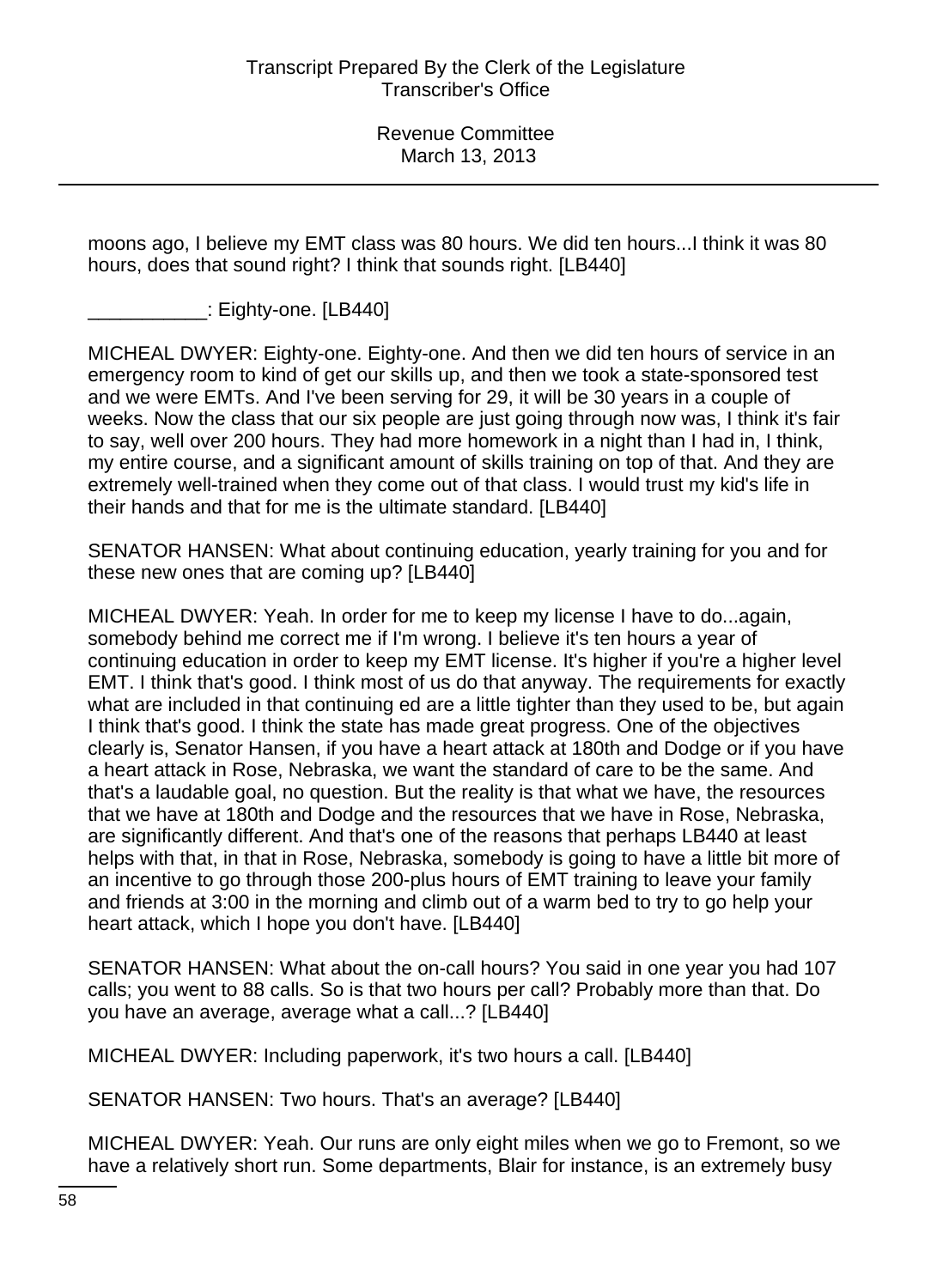department. It has a hospital in town, so their runs are a little bit shorter. Of course, there's departments in the western part of the state that runs are 60-70 miles in some cases. Once we get back, we have to complete an electronic form recording that run with a number of details. I'm pretty computer literate, I sit in front of one all day, but it still takes me pretty close to an hour to complete that form. So combine those two, and a run is about two hours for me if I'm the primary EMT. Now we may have five or six people on the call, and only one of us...one and a half of us maybe has to complete that e-NARSIS form. [LB440]

SENATOR HANSEN: Well, I realize...I live in rural Nebraska in rural Lincoln County, and I realize how hard it is to get new EMTs. It's really hard because people are busy. Our rural population is down. I mean, our gene pool is even smaller, so we've got to look for them. And I congratulate you on your department, finding six young people to do that. That's great. [LB440]

MICHEAL DWYER: A brief story. I hope I'm not out of order. A year ago we instituted a cadet program for young people that weren't quite available, specifically because we were at 18 people and really down to about four active EMTs. And through the grace of God, now I think we're up to 32, six new people going through class. So today when the tones go off we're in much better shape than we were a year...but we also recognize, just like call volume, it's cyclical and that's going to go up and down. We need to be able to plan for a longer-term solution to this short of just what's going to happen tomorrow when the pagers go off. [LB440]

SENATOR HANSEN: Right. Well, I appreciate the volunteer firemen of this state. I really do. [LB440]

MICHEAL DWYER: Thank you. [LB440]

: May I answer one of his questions? [LB440]

SENATOR HADLEY: No. No, you can't. When you come up to...if you want to come up to testify, you sure can. Thank you, Mr. Dwyer. I wanted to make one last comment, and I know I speak for the mayor of Kearney and the city council and the city manager. One of the nice things we have there is Good Samaritan Hospital that handles the ambulance system. And it sends cold shivers up and down the mayor and the city manager's spine when Good Sam, every now and then, will talk about whether or not they want to stay in that business, because that is truly a godsend to Kearney, because the cost would significantly go up if the city had to take over that responsibility. So thank you, Mr. Dwyer. We appreciate all your work and volunteerism, and thank you. [LB440]

MICHEAL DWYER: Thank you. [LB440]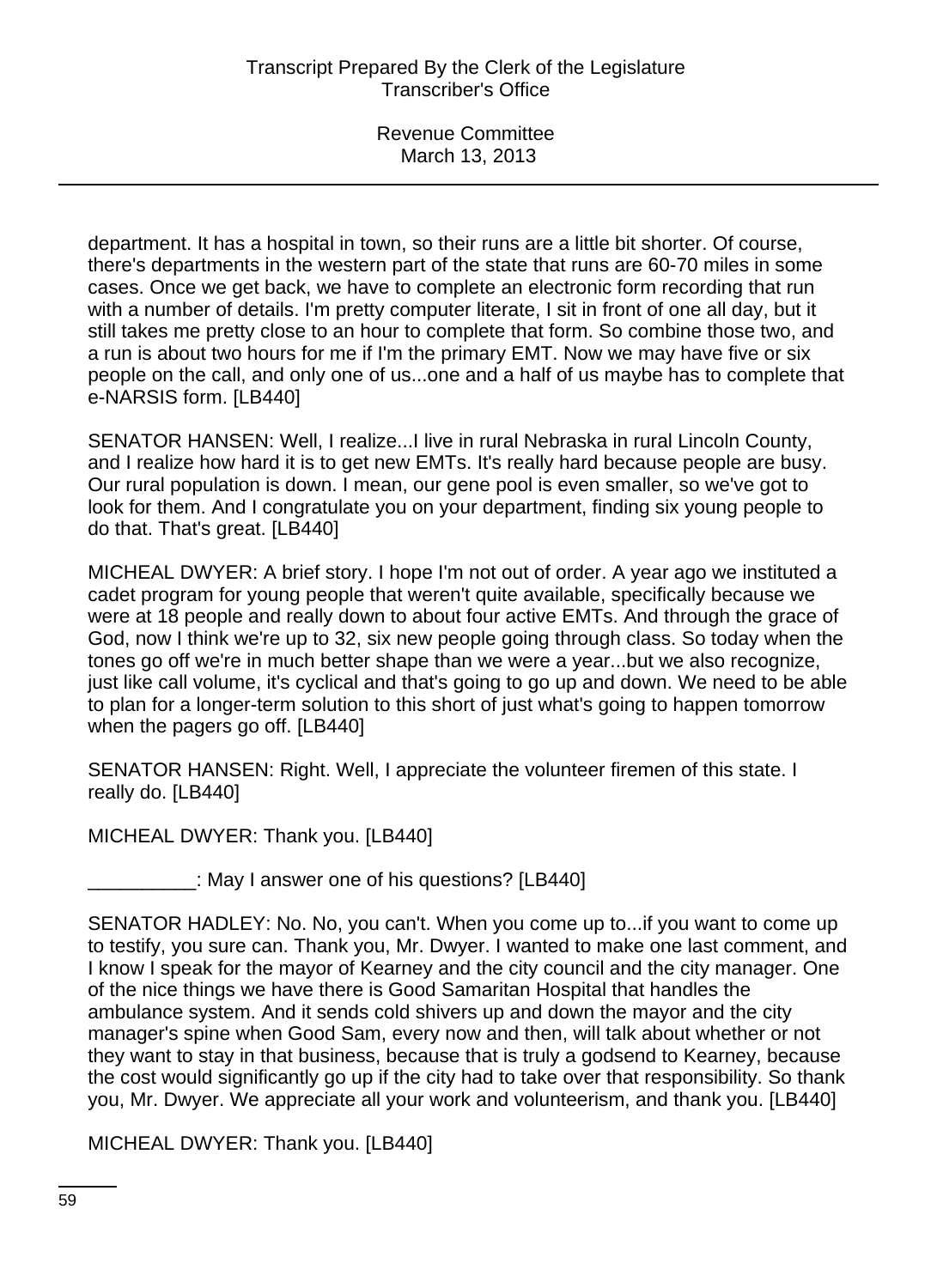# SENATOR HADLEY: The next proponent, please. [LB440]

PARRISH ABEL: (Exhibit 20) Good afternoon, Senators. My name is Parrish Abel, P-a-r-r-i-s-h A-b-e-l. I'm a lieutenant with the Gering Volunteer Fire Department. I have been with the Gering Volunteer Fire Department for 21 years. I also serve with the city of Scottsbluff Fire Department, which is a paid department, for the last 11 years. I am also the District 1 director for the Nebraska State Volunteer Firefighters Association. I'm here today to talk to you about LB440 and how the volunteers will have to work to get the 50 points to be allowed to get the \$500 tax credit. The Gering Volunteer Fire Department started a retirement program back in 2000 using the current point system that was passed by the Unicameral that year. The firefighters receive points by attending meetings, trainings, drills, and activities where the firefighters represent the fire department. The firefighters also receive points if they hold an office within the department and they make a total of 10 percent of the total calls for a year. It is not an easy task to get the 50 points but it is attainable. The first year this program was in place with the Gering Fire Department, we had half the department qualify for the retirement program. Ten years later we have had half of the department vested into the retirement program and the other half of the department is either qualified or getting vested into the program. If this bill is passed and made into law, the volunteers that make the 50 points will have earned this through their hard work. The second thing I'd like to talk about is some of the calls that we have ran on. Last year, we had the wildfires that ravaged the northwest. The Gering Volunteer Fire Department ran pretty much across the state of Nebraska assisting other departments. The two that pop out in my mind is the Niobrara River fire and the fire at Chadron State Park. The Chadron State Park fire we had two grass rigs, a tanker, and personnel respond up there on a Wednesday morning. Wednesday evening we made the call for additional personnel to relieve this crew. We went into 12-hour shifts and we worked till the end of the day shift on the following Sunday, leaving our vehicles there and just rotating people in and out. Chadron is a two-hour drive from Gering. So most of the guys would work a day shift, come home, rest in the evenings, and turn around and go back up to do another day shift. They were not getting a full 12 hours of sleep because you had to figure four hours of their 12 hours down time was spent on the road driving back and forth. While we were at Chadron, we also received a call for help from the Rushville Volunteer Fire Department to come up there. We had to turn them down because we had crews at Chadron with two of our trucks and a tanker. We only had one grass rig and one tanker left at the station. We had a grass rig blow a motor at the beginning of the fire season and we basically put a two -wheel drive pickup, threw the skid into it, and that's what we used to get us through the fire season. It is very time consuming. And one of the senators asked about jobs and everything. We are lucky we have individuals that work for employers that will give them eight hours a week on-call time. If we have a call, they can go. After eight hours, they have to use their vacation, sick leave, things like that. We are also lucky by having half...not quite half of the department works for the city of Gering, so they are told when they get hired on and they are members of the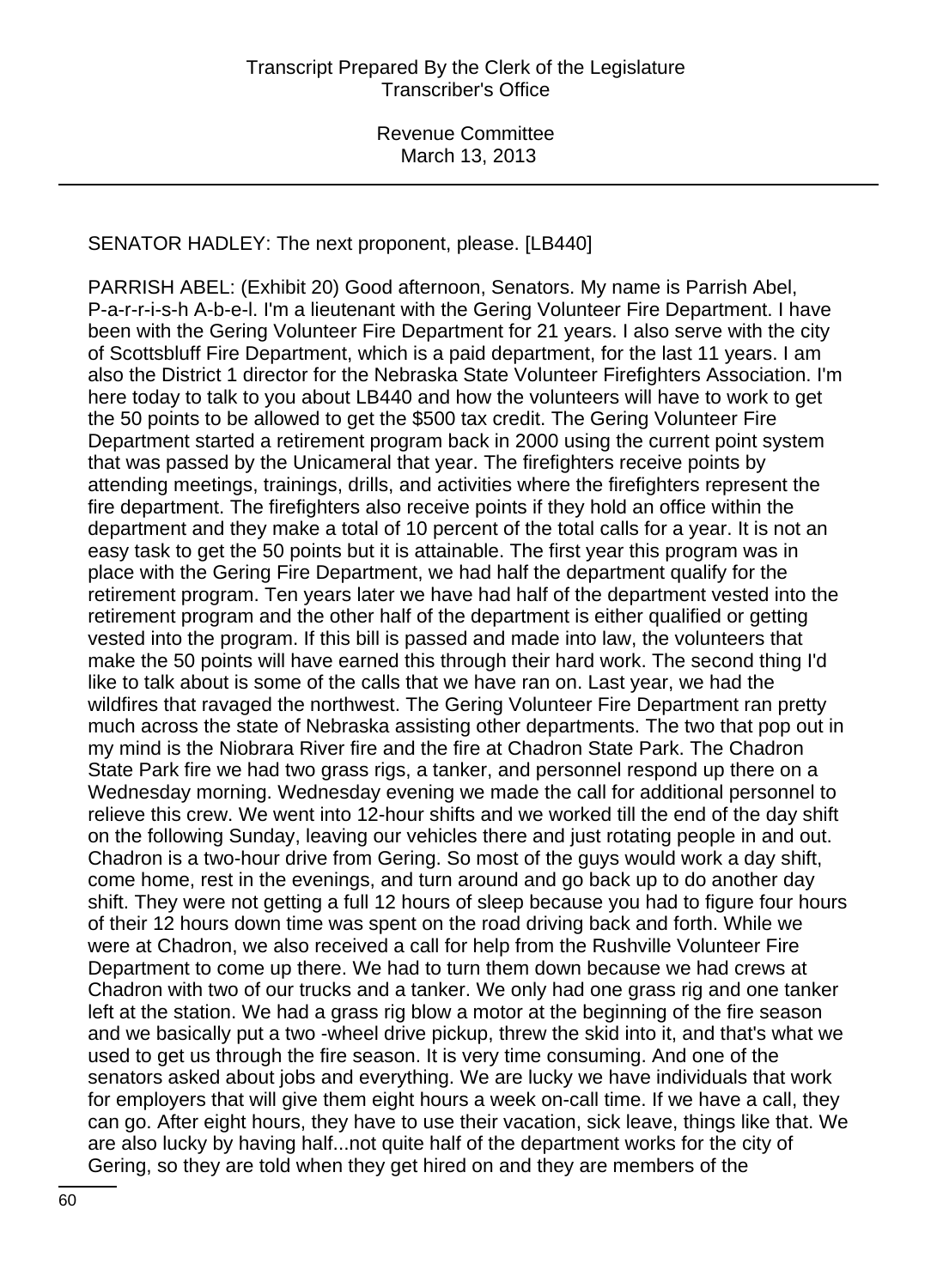department, they will respond to calls. So I have nothing further. I'd like to thank you for your time and I will answer any questions. [LB440]

SENATOR HADLEY: Are there questions for Mr. Abel? Thank you, Lieutenant. And I guess it's interesting that you are a full-time paid firefighter and a volunteer. [LB440]

PARRISH ABEL: Yes. [LB440]

SENATOR HADLEY: I have not met one of those, so thank you so much for doing that. [LB440]

PARRISH ABEL: Thank you. [LB440]

SENATOR HADLEY: The next proponent. [LB440]

DEB VON SEGGERN: Good afternoon, Chairman and committee. My name is Deb Von Seggern. That would be D-e-b V-o-n S-e-g-g-e-r-n. I am president of the Nebraska Emergency Medical Services Association, and I have been an EMS for almost 22 years. I have lived in the rural area, in Dodge County is where I live at, and reside in North Bend. We are one of ten rescue and fire departments. And when I was listening to some of the other testimony that was going on earlier, I wanted you guys to understand that fire and rescue isn't always together. Sometimes there are fire departments and sometimes there's rescue departments, and sometimes they are together and sometimes they're not. The case with my North Bend department, we are together. I'm a firefighter, a paramedic on that department; and prior to that I was on Uehling rescue, which is also in Dodge County, which operated in the same house but with totally different finances and totally different training requirements. And that happens a lot in the state of Nebraska and also on a national level. With that being said, 80 percent--they just had some new results come out--80 percent of our firefighters and EMTs are volunteers nationwide. And Nebraska is almost 85 percent of volunteerism with the EMS side and the fire side. The other thing I wanted to talk to you about is also when you have a fire and a rescue department that are together, approximately 80 percent of those calls that come out of those departments are EMS-related and not fire-related. That puts a lot of tax burden on our time and us being volunteers. With this incentive that we were looking at with LB440, I have been in leadership for 17 years and we have constantly looked over and over again how we can go ahead and we can encourage our young people and our older people to stay in. Recruitment and retention. One of the ways that does work is incentive. It does not work for everybody but it does entice some of them. With the Nebraska Emergency Medical Services Association, we have 2,800 members. And I have nine people on my board, and right now we have a conference going on and I'm here and I have about 30 people working very hard right now until we all get back, but that isn't the whole 2,800 aren't going to be going there. But I have had a chance to talk with some of them, and they are very excited about this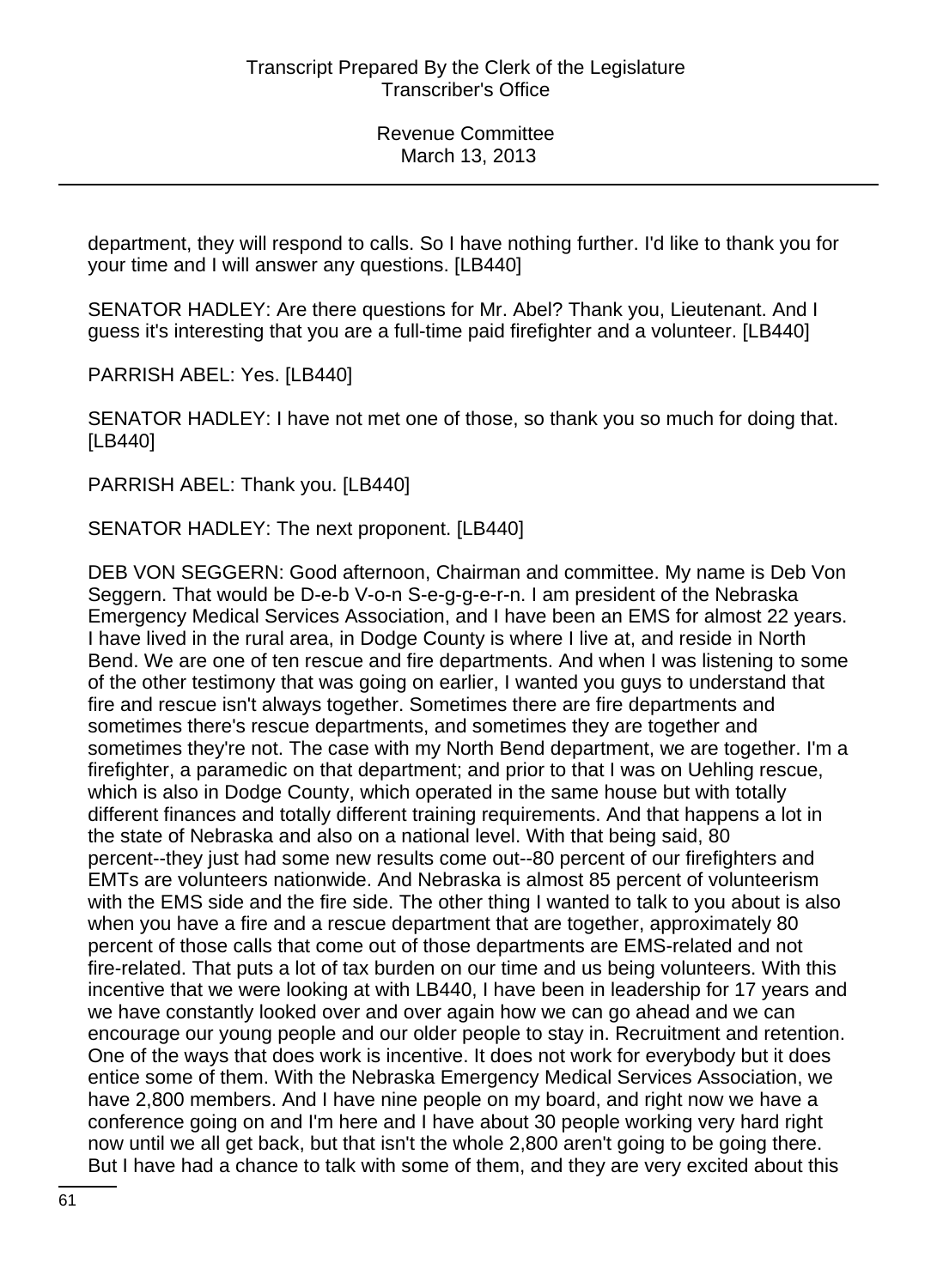Revenue Committee March 13, 2013

and they want to thank Senator Gloor for introducing this. They also want me to thank you for your time and listening to what we have to say and that it would be nice if it did pass because that would show my emergency medical providers and the firefighters that you care. And that's...and volunteerism always has one thing that they say is: Caring and volunteerism has a heart. And I always remember them saying that, and they do. And that's nationwide, that's not just in Nebraska. How many people do you know and how many healthcare providers do you know that will work sometimes 20 and 30 hours a week for free? My chief, who is sitting in the back, with our North Bend Fire Department we run approximately 300 calls a year. We have 30 slots on our roster and we have 13 people, six that are active. He is one of them and he doesn't even work in the town, in our town, and he made it to over 160 calls last year; and so he puts in a lot of hours. And I know a lot of other people that are just like him, similar, across the state and the United States that do the same things, just like every other uniformed person that's in this room right now. And so it's very important that this is recognized. And if you have any other questions. [LB440]

SENATOR HADLEY: Are there questions? Senator Schumacher. [LB440]

SENATOR SCHUMACHER: Thank you, Senator Hadley. And thank you for your testimony today. It seems to me that in the past there was some program where when you were accepted onto the fire department or something, by your town, you got, like, a \$5,000 life insurance policy or something like that? Do you know if that's still around? [LB440]

DEB VON SEGGERN: To my knowledge, we have a life insurance policy through our organizations, which would either be the Nebraska EMS Association or the Nebraska Volunteer Firefighters Association that we have life insurance through. [LB440]

SENATOR SCHUMACHER: I think there was, at least at one time, some other program. [LB440]

DEB VON SEGGERN: I am not aware of that. [LB440]

SENATOR SCHUMACHER: Okay, thank you. [LB440]

SENATOR HADLEY: Any other questions? Thank you so much. We appreciate all your service. Next proponent. Welcome. [LB440]

WILLIAM LUNDY: (Exhibit 21) Good afternoon, committee. My name...Senator Hadley and members of the Revenue Committee, my name is William "Bill" Lundy; William, W-i-l-l-i-a-m, Lundy, L-u-n-d-y, and I am secretary-treasurer of the Nebraska State Volunteer Firefighters Association, a 7,800-member organization that promotes and supports volunteer fire and rescue services in the state of Nebraska. I am also a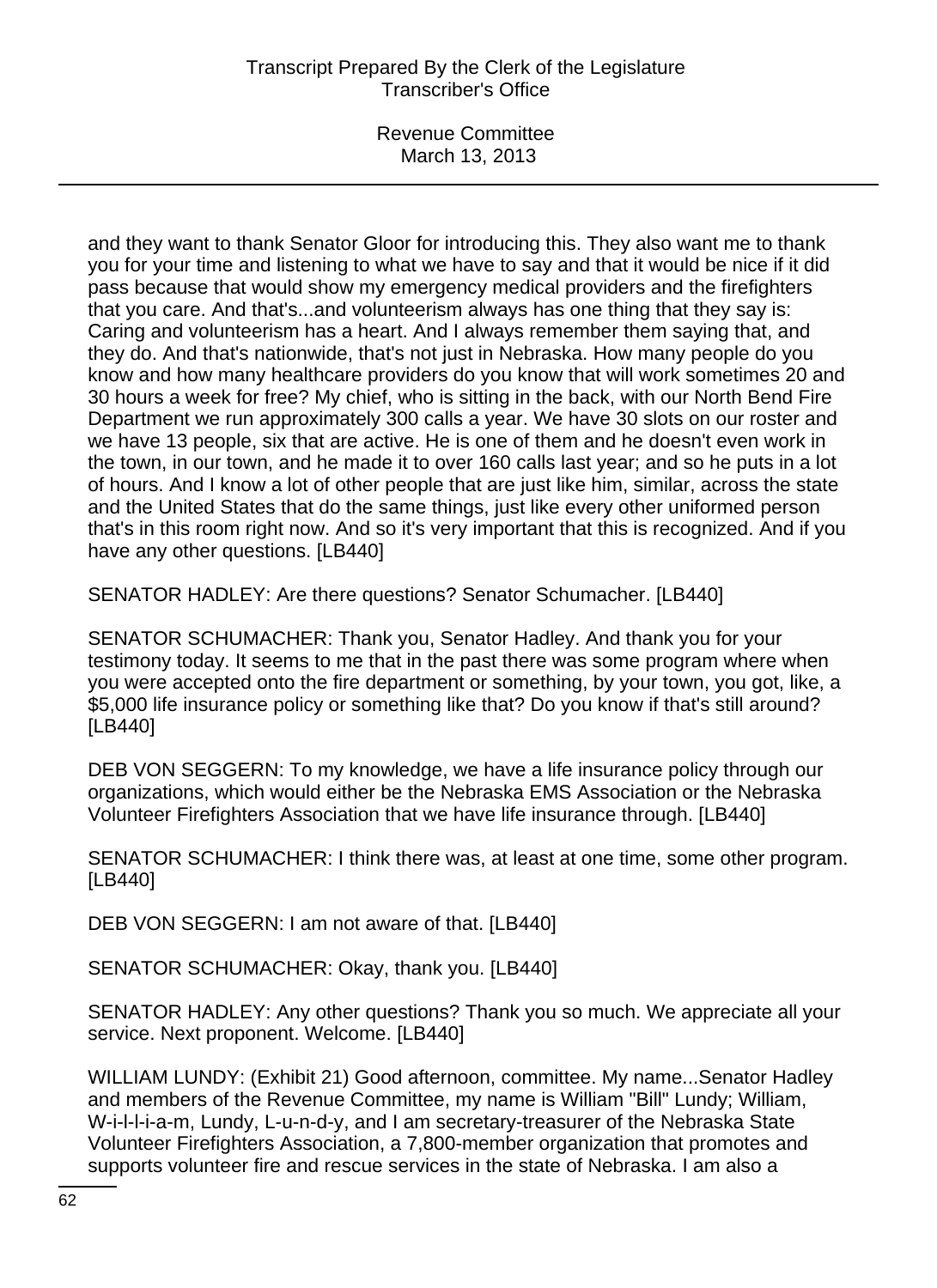Revenue Committee March 13, 2013

39-year volunteer member of the York Fire Department and third-generation volunteer firefighter. I come before you today in support of LB440, the Volunteer Emergency Responders Incentive Act. As you will be able to see from the study generated by the University of Nebraska that my fellow colleagues will talk about, volunteer fire and rescue services saves the citizens of Nebraska millions of dollars in tax revenue each year not paid in salaries and benefits. But the volunteer and fire rescue service is under attack from economic concerns, time and training commitments, and rules and regulations, many of them promoted by this body and other legislative bodies. The NSVFA, or the Nebraska State Volunteer Firefighters Association, is looking for tools to help stem the tide of reduction in volunteers and trending data that the current volunteer fire and rescue service is aging. You can look at me and see that. One tool we feel would help in this goal is a tax incentive that LB440 would provide to active members of the volunteer fire and rescue service. But it is not the only action that the NSVFA has pursued to promote volunteer recruitment and retention. The NSVFA, working with the Redden Consulting group, applied and was awarded a \$1.96 million federal grant to promote volunteer recruitment and retention in the state of Nebraska. The grant provides eight training sessions over the four years of the grant, with those in attendance having all expenses paid to attend the training. This training will instruct local volunteer firefighters on recruitment and retention issues and will be a how-to guide for recruitment and retention programs. The grant also funds an educational scholarship that provides 75 scholarships per year that provide up to \$4,400 tuition reimbursement with a maximum of two years of funding for the student or a student that an immediate family member is a volunteer fire or rescue member. The scholarship requires a two-year commitment to either remain an active volunteer or to serve two years as a volunteer fire/rescue department after award of the scholarship. I feel LB440 would provide the NSVFA and volunteer fire and rescue departments another method to attract new members and to retain members that they already have, as well as another tool to be added to our toolbox to help support volunteer fire and rescue services in the state of Nebraska. I ask each of you to think about what would happen if the volunteer fire and rescue service would go away in the state of Nebraska, what the economic impact would be to the state? What would occur because of the loss of services and what the response time of emergency services would be to small towns across Nebraska if they would have to wait to receive help from a larger community's emergency services? I ask you on behalf of the 12,000 volunteer fire and rescue members of the state of Nebraska and the 7,800 members of the Nebraska State Volunteer Firefighters Association to support this legislation. And Senator Schumacher, you asked about insurance. The state requires every rural fire district or every fire district to provide a \$5,000 accidental death and dismemberment policy to its members, and so that is regulated by state statutes. And I'd like to address just briefly the fiscal note. I'm sure there's going to be others talking about that. The fiscal note was very simple by the fiscal committee. They took 12,000 volunteers and they multiplied it by \$500 and they got to the magic number. But I want you to know that if you look at the number of volunteers, and if you heard earlier about the active people and the number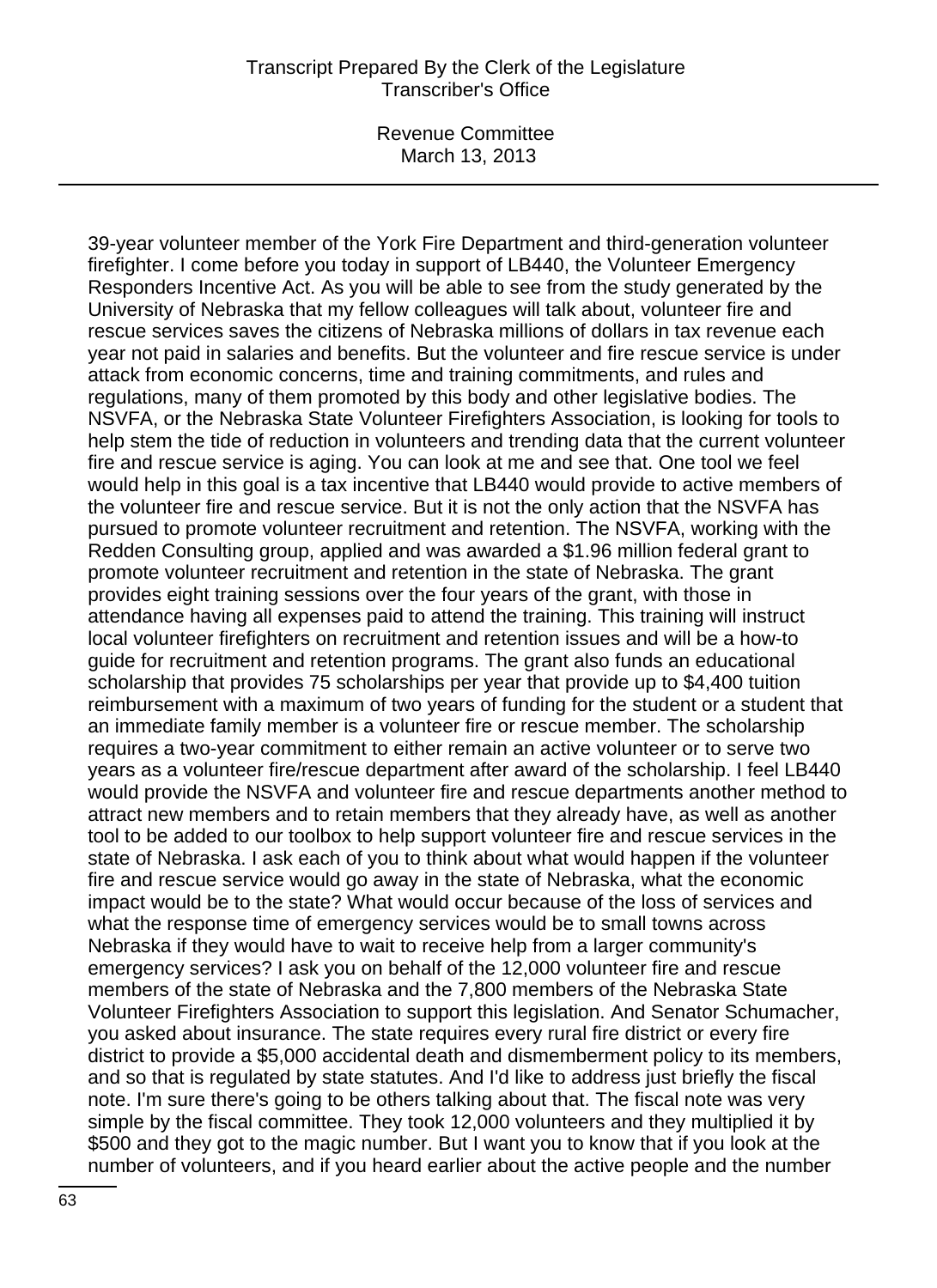of people that they have, you know they're indicating they have 14 members and only seven of them are active, I've got to believe that the fiscal note is misstated and that that number is going to be considerably lower. There are 454, approximately, fire departments in the state of Nebraska. The association has 254 of those departments that are members, and I'd like to consider those 254 as some of the most active departments in the state of Nebraska willing to go that extra step to fill out the paperwork to make sure their members meet the point criteria. Thank you very much for your time and I'd be willing to answer any questions that I can. [LB440]

SENATOR HADLEY: Are there any questions? Senator Schumacher. [LB440]

SENATOR SCHUMACHER: Thank you, Senator Hadley. And thank you for your testimony. What percentage of the bigger towns, Omaha, Lincoln, Bellevue, Grand Island's departments or fire and rescue are volunteer? [LB440]

WILLIAM LUNDY: Omaha...in the state of Nebraska, and I may miss...there's a large...in Omaha; Lincoln; Grand Island, the city of Grand Island--Grand Island rural is all volunteer; Beatrice; Scottsbluff, those towns are pretty much all career firefighters. Now there is a large number of towns that have combination departments, of which I'm one. And the city of York has 13 career firefighters and approximately 30 volunteer firefighters. And so of that 12,400 firefighters in the state of Nebraska, taking out Lincoln and Omaha, Grand Island, Scottsbluff, Beatrice areas, I'm guessing that there's probably closer to 11,000, potentially 11,500 volunteer firefighters of that 12,000 indicated in the State Fire Marshal's report. [LB440]

SENATOR SCHUMACHER: Well, one of the things we've got to struggle with is somehow being fair, and in those bigger towns which comprise probably close to a majority of the population of the state, they're paying for their own fire departments and their own...they're footing that bill. And with the use of this credit they would be footing at least some of the bill for the smaller communities. Would it...instead of using this credit mechanism, which makes the people in the bigger communities pay extra, would it be better to take something like that \$5,000 policy that's imposed on the local communities now, that they have to buy for their people, and use the incentive of making them provide a \$50,000 life insurance policy out of the local money? [LB440]

WILLIAM LUNDY: That would be a possibility. The other thing I think you need to consider from the committee though is, is that whether you are in Omaha, but if you're driving through York, Nebraska, and you're involved in a car accident, you're not being served by the Omaha; just as if I am in Omaha and I'm involved in a car accident, the Omaha taxpayers are paying the initial services that they provide to me. And so trying to make it equal I think would probably cause your hair to be pulled out. There are just so many services, you know. And so if we try to do that only based on, well, Omaha is all paid and so they shouldn't pay that; so when they are traveling through York the citizens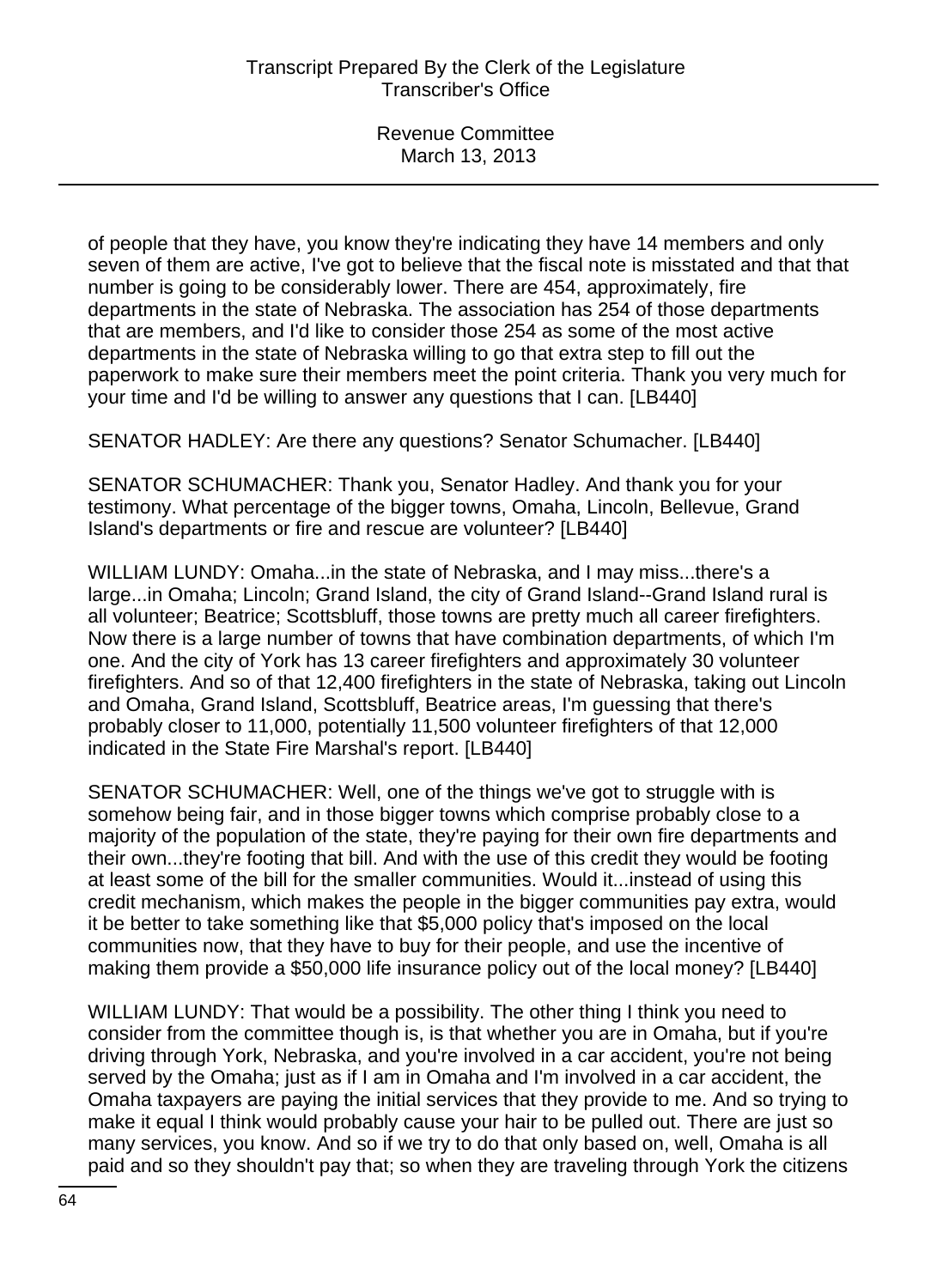from Omaha shouldn't have that responsibility also? I mean, if you really look at it, if you really wanted to be fair, then what we should do is have a charge for basis on any call. So if I'm in Omaha and I have a car fire, the expense of that fire truck coming out and those paid guys, I should bill me or my insurance company for that cost. And the same way if I'm from Omaha and I'm driving to York, and I have a car fire, then the expense for the York Fire Department coming out there and putting that fire out, if we really wanted to be fair...and then in the city of York we have the women's reformatory. So should the city of York bill the state of Nebraska every time we go to the women's reformatory? Or if you have a state park? [LB440]

SENATOR SCHUMACHER: Well, suppose the city of Omaha came to us and said, you know, you're doing this for other communities in the state; you're paying \$500 a credit toward the people who are serving as rescue people and fire people. You know, we're having a devil of a time with our budget here in Omaha and, you know, our people are looking for a raise, and gosh, we just can't quite swing it; state, why don't we treat everybody fair and you give each of our paid firefighters a \$500 tax credit, because you're giving, you know, the other communities a \$500 tax credit for their firefighters? [LB440]

WILLIAM LUNDY: Have you seen the Omaha firefighters retirement plan? [LB440]

SENATOR SCHUMACHER: Well, I have, but, you know, I am sure... [LB440]

WILLIAM LUNDY: (Laughter) I'm sorry. I'm sorry. I understand the question. And that is the difficulties that you're setting in this position making these hard choices. It is...the only thing I can say from that is, is that there is no, you can't pay me enough for this job. And so whether or not you give me the tax credit does not impact whether I'm going to serve my community from now on. But what is impacting this decision is, is what happens when volunteer fire services and rescue services disappear off the face of the earth in the state of Nebraska? Somewhere along the line somebody is going to have to pick that cost up, whether it's like Colorado where you have a county fire department and so the county forms one big fire department and they have a career staff located in a central spot. So in York, Nebraska, so if it's in York, Nebraska, is the central county fire department spot, my farthest town away or my farthest corner away from my county is 13 miles. And so if you have a heart attack from that centralized point, because that's how we're going to centralize and pay for not having volunteer fire services, I have wasted, at 60 miles an hour, 13 minutes to get to you. And brain death occurs approximately after 5 minutes. So if you call me and you're nonresponsive and nonpulse and nobody is doing CPR, instead of calling me you should call the local mortuary. And so that's my major concern. If you look at...and I think there's going to be other people that are testifying we are aging. The volunteer fire service and rescue service is aging. And unless you as senators or somebody does something to help bring that aging group down through incentives or paying or whatever it takes, I don't look for it to get better.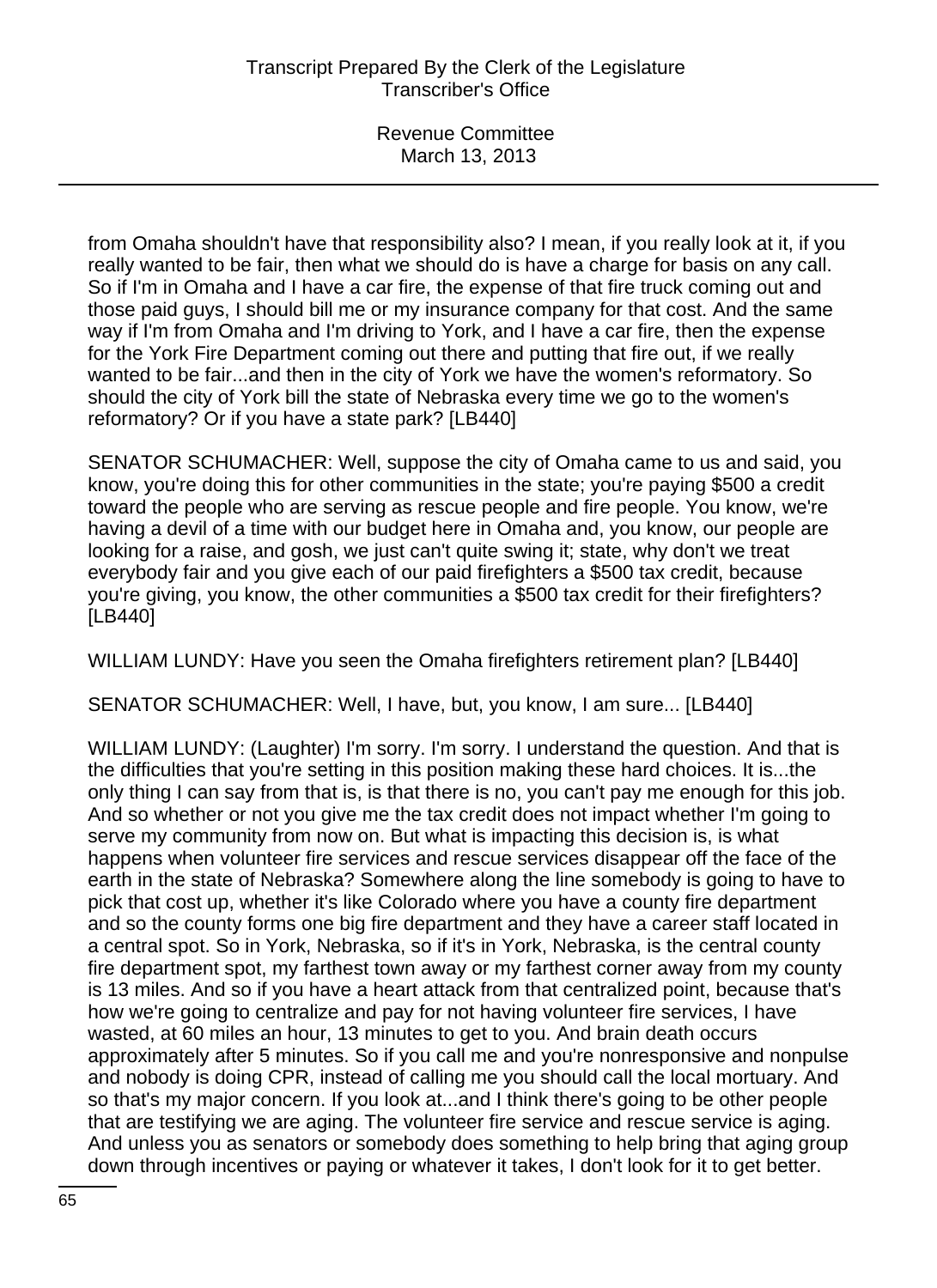And then the other economic issue is, Senator Hansen spoke about, what used to be if you had a quarter section of farm ground, you were a big farmer. Now we have farmers farming thousands of acres with just two or three hired guys. And so the farm with six kids has long gone away and so there's less people to draw from, so we need to have some sort of incentive to recruit these people into the service. [LB440]

SENATOR HADLEY: Thank you, Mr. Lundy. We appreciate your service. Thank you very much. Could I have a show of hands of how many more proponents there are? Okay, remember, there's nothing wrong with saying that we agree. Come on up. (Laughter) [LB440]

: You said midnight. (Laughter) [LB440]

SENATOR HADLEY: Thank you, sir. [LB440]

BILL DEREMER: Yes. My name is Bill Deremer, B-i-l-l D-e-r-e-m-e-r. I represent the Utica Volunteer Fire and Rescue Department. I've been on the Utica Fire Department for 44 years. Our rollcall is 28 members right now. We're allowed 35. And in the last two years we've went from 33 down to 28, and it don't look like it's getting any better. The deal with employers not letting the members go on calls, we don't really have that problem. We've got one employer that requires a second or a third call before his employer can go, but I've got one employer that has five employees and they can go whenever the call comes in. So that has not been a real problem for us. But the thing that is really my problem is I've got seven members of my department that are 70 years of age or older. Nine of them...nine that are 60-70 years of age. And guess where that falls on me? And so that don't leave me a lot of 50-, 40-, 30-, 20-year-olds, you know. And it's getting harder and harder to come up with the new members. We've...our department has spent about \$1,200 since the first of the year on recruitment and retention. We're going to do another push here in another two months or so, probably another \$1,200. And this money is all coming from money that we have made, or like street dances, fund-raisers; it's our own money. And we're trying to get people to join the department, that you don't pay them and you give them a half a chicken a year for the chicken barbecue feast--so that's great pay. And then you also require them, like it was on this past Sunday, we was in the middle of that big calamity out there on Interstate 80. There were four departments out there, and I think everybody had their maximum amount of people out there. You stood out there for...I think we were out there for three or four hours, something like that. And the traffic wouldn't slow down in the eastbound lane. The westbound, no problem. Too many trucks all cracked up there, so. It's real hard to ask somebody to come join the department, take 180 or so hours to be an EMT, plus every year you've got to keep your hours up. Then also if you're on the fire side of it, you've got to keep your hours up in the fire side. That is not that bad, but we require 12 hours a minimum a year, which is not that hard to get, but it's still 12 hours away from your family. And my young people don't have the time away from their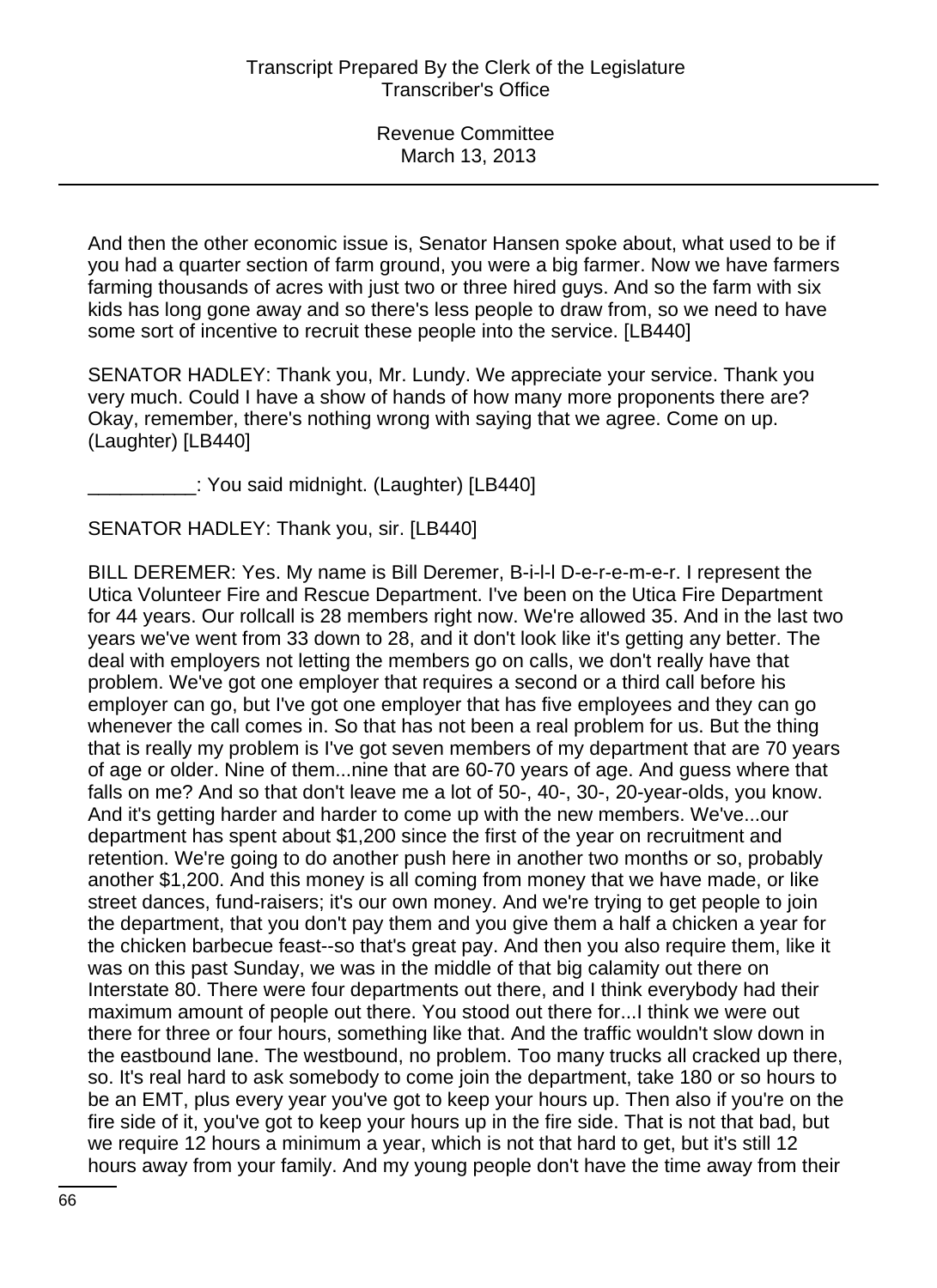families, and my old guys, they ain't going to do it. Any questions? [LB440]

SENATOR HADLEY: Any questions? Thank you so much. We appreciate all your help. [LB440]

BILL DEREMER: Thank you. [LB440]

SENATOR HADLEY: Next proponent. [LB440]

AUSTIN BRAKE: Good afternoon, Chairman Hadley and members of the Revenue Committee. My name is Austin Brake, A-u-s-t-i-n B-r-a-k-e. I am a firefighter paramedic for the city of La Vista, and currently hold the rank of lieutenant there. I also...I work as a paid paramedic for the city of Plattsmouth, Nebraska. I am here today to speak in support of LB440, and I do agree with all the previous testimony that has been presented today. A brief little background on the La Vista Fire Department. We are a 61-member department, one of the largest departments in the state of Nebraska. We currently do have a 10 percent call response for our line members and a 15 percent call response required for all of our officers, lieutenants, all two of our captains, our district chiefs and our assistant chiefs. We serve a population of a city of less than...just about 20,000 people. Over the past year, in 2012, we had 1,257 calls, and this year we're on track to serve just over 1,400 calls, which is about three to four calls per day. We require our volunteers to spend at least 12 hours per week at the station. We hold an ISO rating of 3, which I'll touch on just a little bit later. And an ISO rating of 3...about 3.6 percent of the nation's fire service holds that ISO rating, which stands for insurance service organization, and it's a rating of scale of 1-10, 1 being the best protection you can have for your city and 10 being no protection at all. Moving on, obviously, as has been stated before, recruitment and retention of volunteer firefighters, EMTs, and paramedics is a struggle across the country. And currently, many volunteer departments across the state, including mine, which is the La Vista Volunteer Fire Department, does not provide any incentives to their volunteers, such as compensation or financial incentives, at this time. The \$5,000 accidental death and dismemberment coverage that is mandated by the state, we can't cash in on unless we die. So unfortunately none of us really want to touch that. I'm here today as...for two different angles. One, I come from a suburban fire department which many of my colleagues here today are from rural departments, and I'm also quite a bit younger than all my colleagues here today as well. Sorry, boys. But, you know, I hate to say that the volunteer service is a dying breed; however, there needs to be more people like myself, and that is something that I am here today to speak with you, because that's something that you can take direct action today in changing. This...speaking along the lines of a suburban department, I'm also going to bounce around here a little bit and answer some of the questions that were previously presented. Within the Omaha metro area the suburban, the suburban departments that cover that area that are volunteer, include La Vista, Ralston, Gretna, Springfield, and Boys Town, just to name a few. And many of those cities do fall either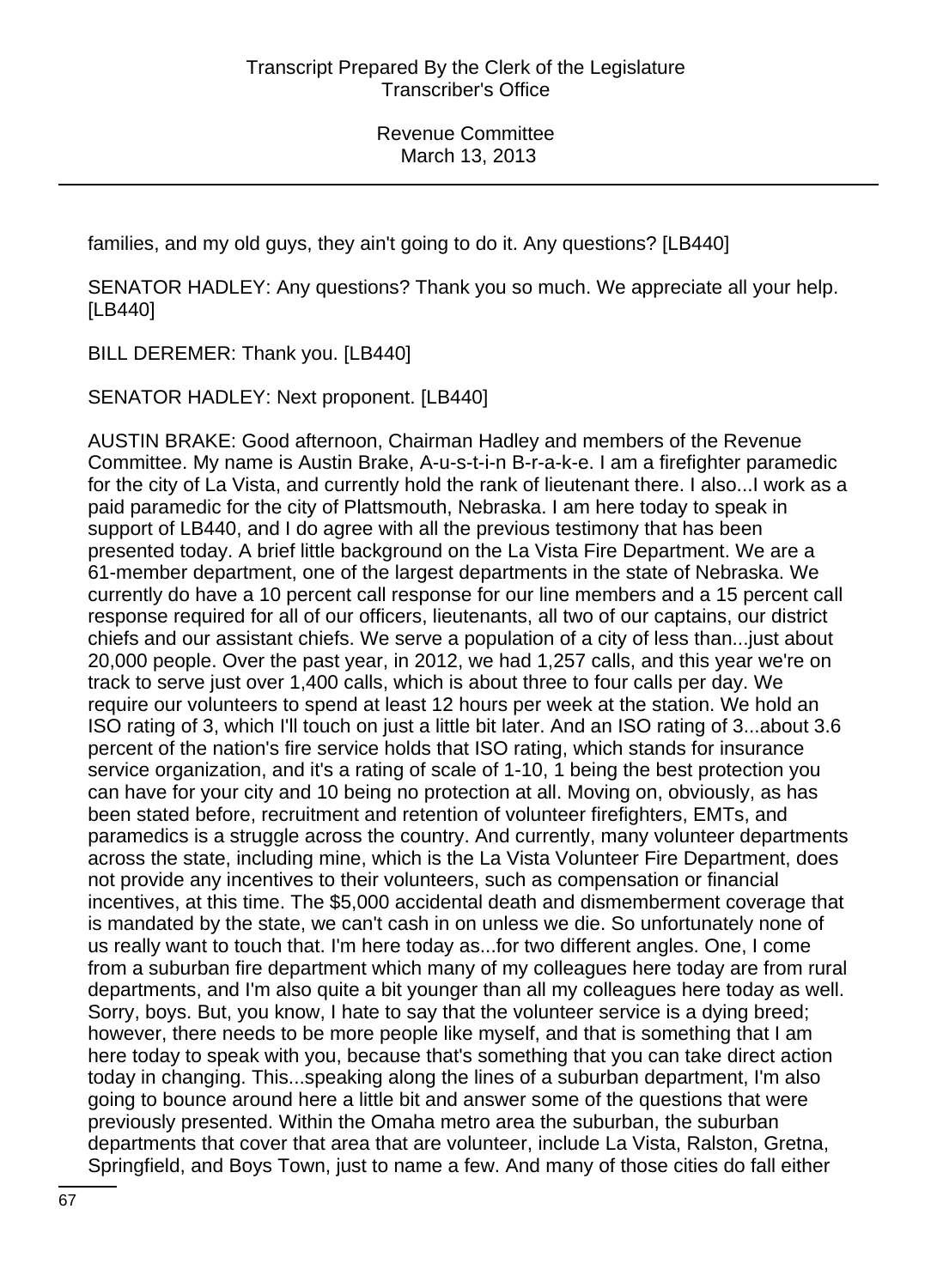Revenue Committee March 13, 2013

within Omaha, (inaudible) for Douglas County, one (inaudible) from Sarpy County. In many of those departments their mutual aid agreements do help out paid departments, such as Papillion, Bellevue, and Omaha, through mutual aid. So as a La Vista firefighter, you can see my engine or my ambulance within Omaha answering any calls that the need is required. So just because, as a resident of Omaha, it doesn't mean that I can't receive medical treatment from a volunteer firefighter that has the same training. A bill like this will also provide economic development. You're the Revenue Committee so this is something you'd like to hear. As a stronger volunteer department, it's appealing to businesses that are interested in moving into a city. Within the La Vista...with the city of La Vista, we have a couple Fortune 500 companies, including Cabela's, Yahoo, and PayPal. These companies move in to our city not only for many different reasons that I'm not going to waste your time here while I speak about it today, but one of them being, what is their protection going to be? They have to look out for, obviously, insurance reasons of what type of money are they going to be spending. And that all comes down to ISO ratings. Again, along these lines with economic development, an increase of volunteers and retention of those volunteers, either new or old, will aid in the process used to determine ISO, or insurance service organization, ratings. Going along those lines again with the way that the current LB440 is written, in order to get the maximum of 100 or a minimal 50 points required, it is increased training and increased responses which also help in the aid of raising one's insurance service organization rating, which is more appealing to businesses to move into a city and create more jobs. I also do want to answer a couple more questions here and then I'll yield the remainder of my time for any questions that we had. Senator Hansen, you did ask about required number of hours for classes. An EMT is currently required to spend 200 hours or six months in class; a paramedic is about 2,000-plus hours or one year of training; and a firefighter is about six months. Continuing education for an EMT is 24 hours per year and a paramedic is 60 hours. Runs usually in a suburban area can last anywhere from an hour to two as an EMS run. And fire calls, of course, can...you know, and no fire calls average, you can spend anywhere from a couple hours to, you know, up to eight or ten hours on a fire call depending upon what it is. And as far as Senator Schumacher, paid guys receiving a tax credit, as a paid paramedic for the city of Plattsmouth--and I will wrap up here as soon...as a paid guy for the city of Plattsmouth, there I can write off uniforms and other things of that nature. So just because paid guys already have tax credits that they have access to, it's a brotherhood that we have in fire service and they are going to be more and willing to see the volunteers survive in that brotherhood and receive a tax credit that they have. I'll answer any questions you guys do have. [LB440]

SENATOR HADLEY: Any questions? Seeing none, thank you so much. We appreciate your service. Next proponent. [LB440]

TOM HAMERNIK: (Exhibit 22) Good afternoon, Senator Hadley and the rest of the Revenue Committee. My name is Tom Hamernik, H-a-m-e-r-n-i-k. And I'm a volunteer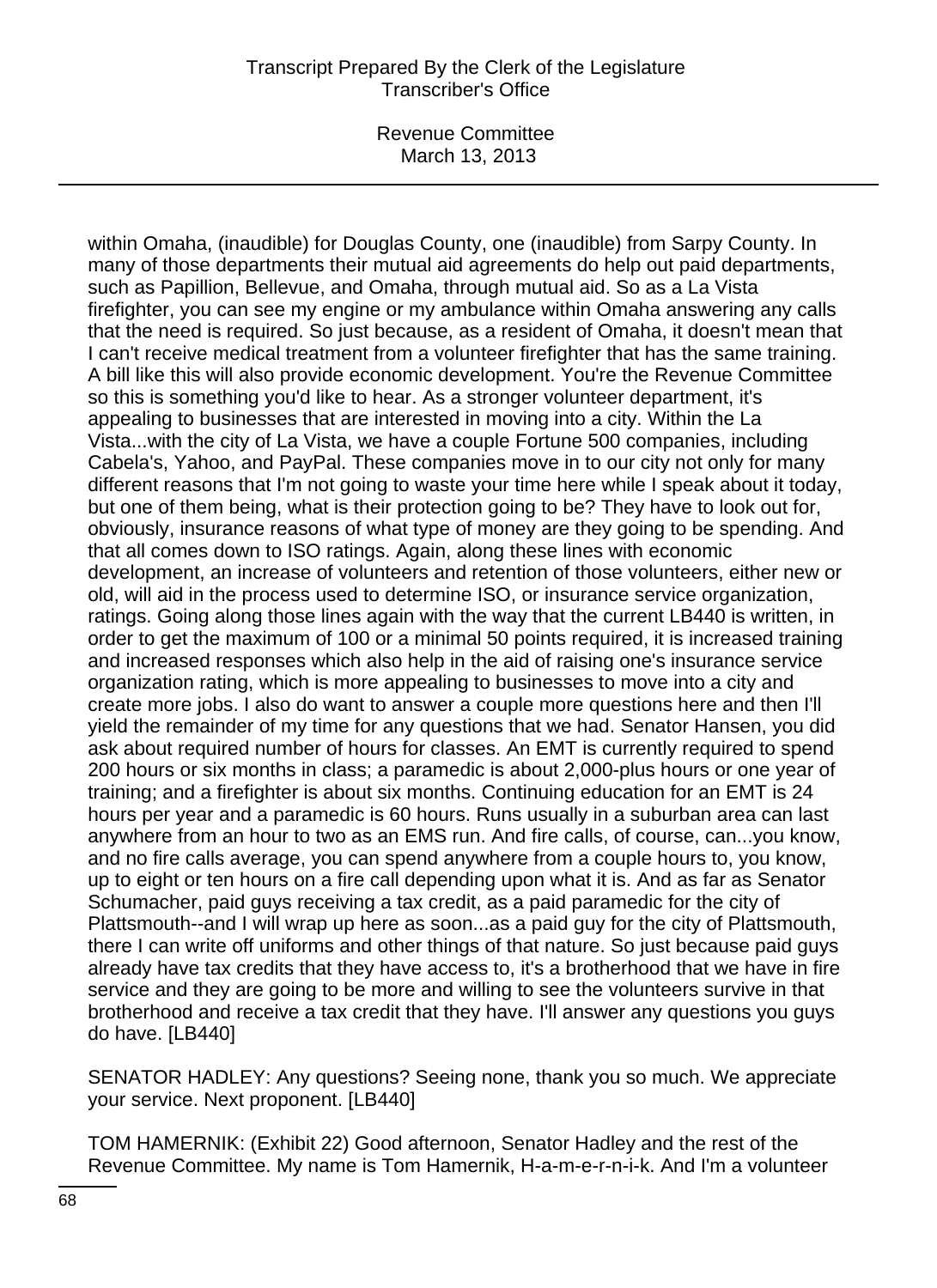Revenue Committee March 13, 2013

with the Clarkson Fire and Rescue, and I'm also a member of the Nebraska State Volunteer Firefighters Association's legislative committee. I will not read all of my testimony. Much of the things are repeated from the other speakers, but I will explain the acronym LEOP, L-E-O-P. It's the local emergency operations plan, and it is a state requirement to develop an emergency action plan for your county and requires the involvement of your fire and rescue services. I didn't explain that acronym. As a fire chief, recruitment and retention is near and dear to my heart. Currently, just to give an example, I have a new young man that just joined my fire department. Extremely sharp. He's an elementary ed graduate from Wayne State College. He's going to be getting married later this summer. I'm trying to get him involved. I'm trying to get him into a Firefighter I class, which is about 100 hours. I know he would love it. I know that he would do a great job for us. He's a real thinker, and so I know that he would be a great asset to our community. But I think he's wondering about that commitment, because he sees some of the active members of our department and what the cost is to them and their time. And so he's going to have to weigh that out and decide if that's right for him; but I'm sure hoping that I can convince him. And I spend a lot of time talking to people about the fire and rescue services, trying to get them to understand that it's a tremendous service to your community and there's nothing better than one could do within your community. The volunteer fire service in Nebraska is not a very strong lobby. We have a limited amount of money and even more limited time. Most of us, today here, paid our own expenses to get here and took time off of work to do it. So I think it's...we're not the same kind of a lobbying group than you're probably used to. I spent some time this past weekend reviewing our department secretary's attendance records. Only about one-fourth of our 42 members would qualify for the credit. Our department has always done a great job of recording attendance, recording leadership roles, recording who takes part in what fire prevention activities and training. And maintaining an accurate list for the point system would not be a problem. And as the fire chief, I would certainly take responsibility and I know my rural fire board would take responsibility for making sure that that point system is applied accurately. And I really believe that that is a genuine system. I think it puts emphasis where it needs to be, and I believe it would make a significant difference within our department for the people that are not active or as active as they could be. I do understand the precedence of granting a tax credit. There are other deserving folks. Where do you draw the line? Senator Schumacher is my senator and he asked the question: Where do you draw the line? Well, you're all leaders here. I've been a school board member for over 20 years in my local community; many of those years, president of my school board. I've been an assistant chief for 20 years. I've been a fire chief for four. You find a position that you can live with, that you can support. You take a stand on it. You listen to folks, and sometimes you take some heat. That's what being a leader is all about. You guys know that and ladies know that. And that...I think you can draw that line, and I'm comfortable that if you understand the situation, you understand what's at stake, you'll put the volunteer emergency responders on the right side of that line. I do sincerely appreciate all of your contributions to the state of Nebraska. I think the Unicameral is a very unique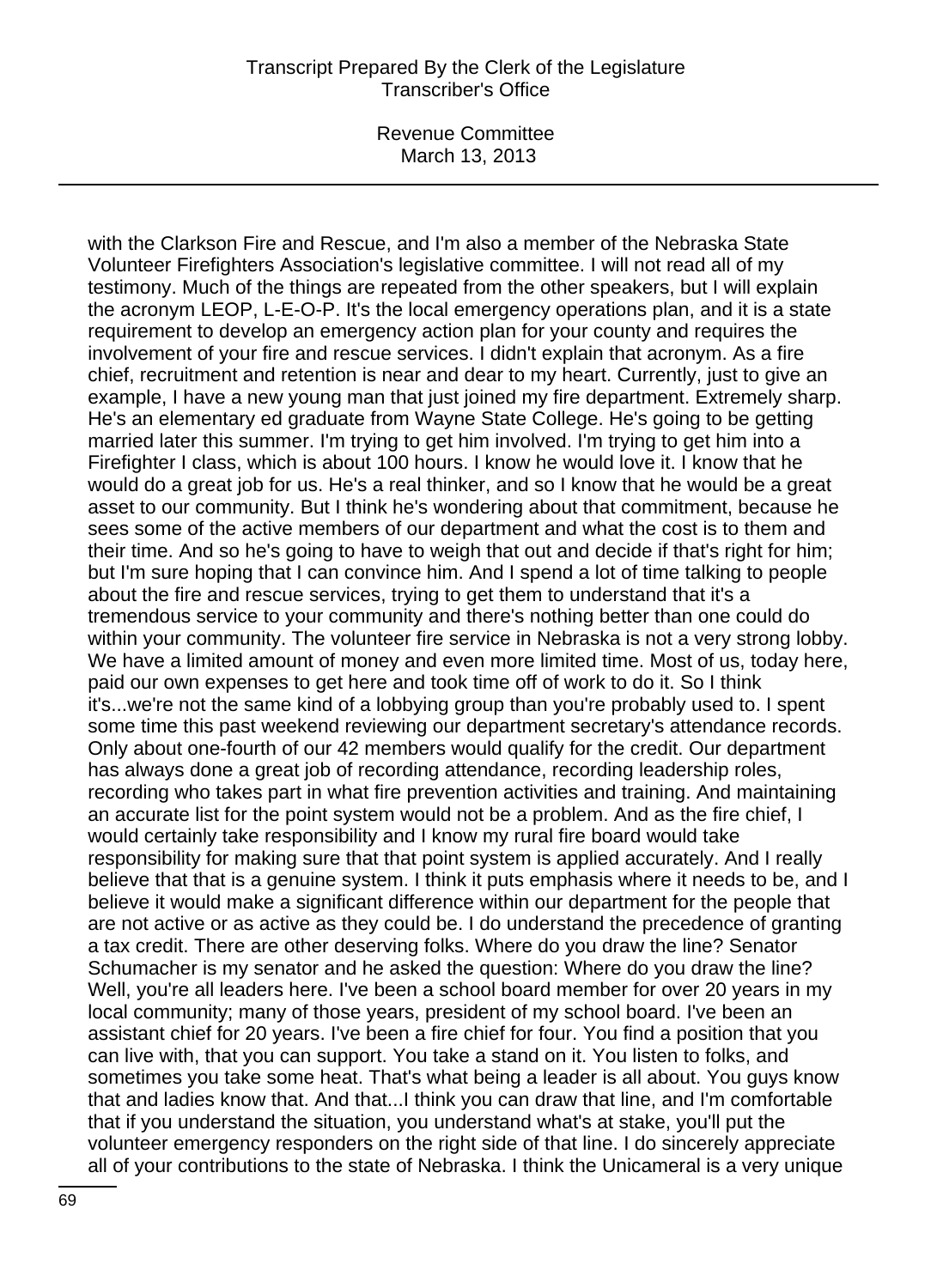system. It works well, and I sincerely appreciate your part of it. So with that I'll answer any questions that you might have. [LB440]

SENATOR HADLEY: Thank you, Mr. Hamernik. And are there questions? Senator Schumacher. [LB440]

SENATOR SCHUMACHER: Thank you, Senator Hadley; and thank you, Tom, for coming down today. Do you know how the \$500 number was arrived at? Why not \$250 or \$1,000? [LB440]

TOM HAMERNIK: I do not know, other...I've asked that same question, because in my mind is \$250 better than nothing? I'm not sure. It has to be a meaningful amount, and I know how many hours are donated. My son-in-law is our rescue captain. And our city, like Kearney, our little town of Clarkson, we have a tremendous amount of autonomy to run the fire and rescue service. Our city clerk doesn't want anything to do with it. Our rural fire board doesn't want anything to do with it. They want the service, they'll support us, but they do not want the hassle and they do not want the responsibility. And so not a single paid hour goes into running that department, including a rescue squad that answers 120 calls a year. And we do bill for our calls, and that money that we receive for those calls pays for our supplies, pays for our ambulance, covers our expenses. [LB440]

SENATOR SCHUMACHER: Thank you. [LB440]

SENATOR HADLEY: Any other questions? Senator Harr. [LB440]

SENATOR HARR: Thank you, Senator Hadley. I guess my question is if you do the fiscal note, \$6,300, \$6,400 (sic--\$6.3 million, \$6.4 million) and you divide that by \$500, and it works out to about \$12,500. You talked about half of your volunteers probably don't qualify for the \$500. Is it...I mean, don't have a feel for how many volunteer firefighters there are out there? [LB440]

TOM HAMERNIK: I think earlier we heard there are about 12,000 volunteers, and the easy way to figure the fiscal note was just multiply that times all of them. [LB440]

SENATOR HARR: Yeah. [LB440]

TOM HAMERNIK: And my experience is, is that that number is much lower. But I think Jerry... [LB440]

SENATOR HARR: Yeah, that's what I'm getting at. What do you think is probably a more accurate number, based on your experience and knowledge? [LB440]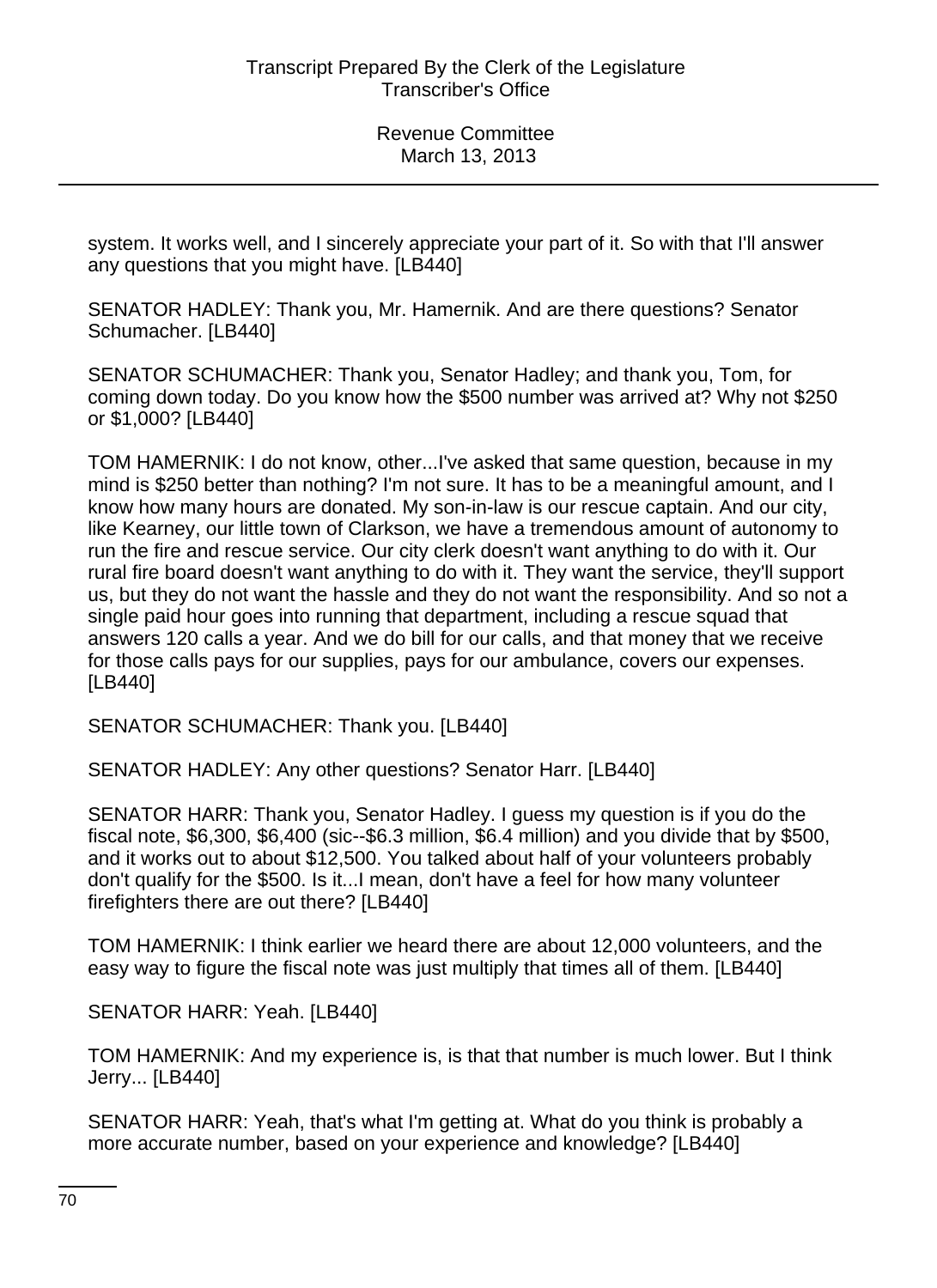TOM HAMERNIK: Sixty percent. [LB440]

SENATOR HARR: Sixty? Okay. [LB440]

TOM HAMERNIK: And we're going to hear from Jerry Stilmock a little bit later on trying to adjust those numbers a little bit. [LB440]

SENATOR HARR: Okay. Thank you. [LB440]

TOM HAMERNIK: The question of employers came up. My family's company owns Bluebird Nursery. My three brothers and I, or my two brothers and I and now a nephew, are all EMTs, and I have two firefighters that work for me that drive our ambulance for us. Last year, over half of the daytime rescue calls were all all-Bluebird crews. So that's pulling three people out of business, no matter if we're busy or not, making those calls, because those people who have that medical call deserve that timely response. That's a fact of life. And I'm fortunate that my father started this before me and created that level of commitment within our community. There's a tremendous amount of pride within the fire and rescue service that we take care of our community. Regardless of cost, we are going to take care of our community. [LB440]

SENATOR HADLEY: Thank you, Mr. Hamernik. Any other questions? Thank you. We appreciate all your volunteer work. The next proponent. [LB440]

JERRY STILMOCK: (Exhibits 23 and 24) Good afternoon, Senators. Jerry Stilmock, J-e-r-r-y, Stilmock, S-t-i-l-m-o-c-k, testifying on behalf of my clients, the Nebraska State Volunteer Firefighters Association and the Nebraska Fire Chiefs Association, in support of LB440. Three quick points. The fiscal note--the maker or breaker. If I may...thank you, sir...2007, LB264 fiscal note. Was it the number of volunteers that increased? No. It's still 12,500. We're still looking at that same number, somewhere between 12,000 and 13,000. Was it the amount of the tax credit? No. It was \$500 that was requested. It was Senator Dubas' bill. The fiscal note? Two million dollars. So why...why do we have a fiscal note that has 100 percent participation at a \$500 tax credit to blow the fiscal note out of the water at \$6.2 million, \$6.5 million? I don't know. But I wanted you to see, in addition to the testifiers, you have somebody else that prepared the fiscal note, Mr. Rippe, back in 2007: \$2.5 million. Fiscal notes, who knows the reason? Number two, the point system. The point system contained in this legislation, LB440...and I'd be remiss if...I know...I believe Senator Gloor has left the room, but thank you, Senator Gloor, for introducing this legislation. The point system was established by a statewide group. Legislation was adopted in 1999. It called for a nine-person board, members from each of the congressional districts. There were three hearings, one each in each of the congressional districts. The point system then was...during that interim study was reviewed, chewed up and looked at, and was finally put into legislation the following year in 2000. Actually in 1999 the study was conducted and then the point system was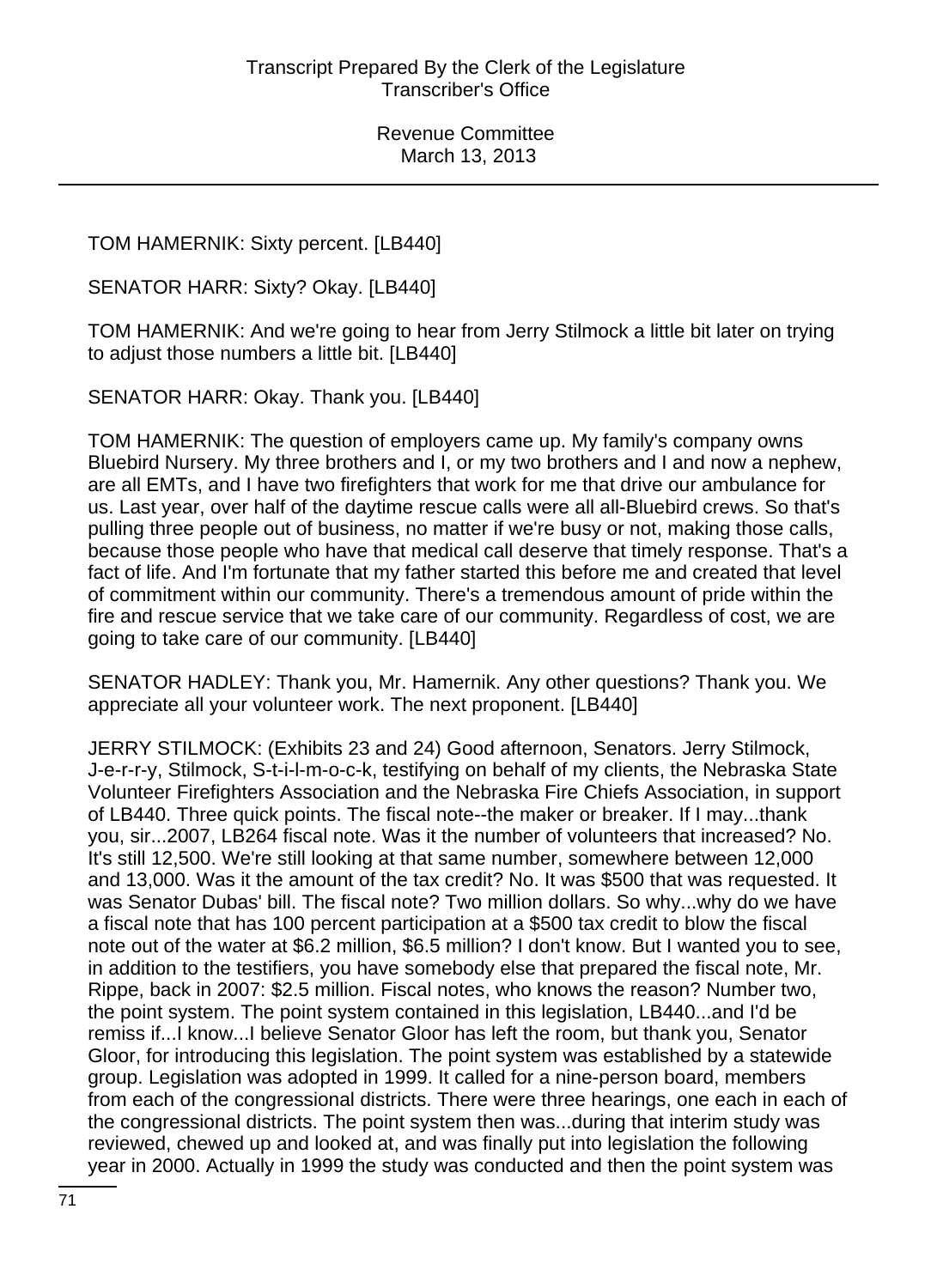Revenue Committee March 13, 2013

put in place. Why the point system? The idea was, at the time, to have a statewide retirement program, and so we built the point system. Their funding source fizzled. There was not the support by the...although we were pretty close...but upon the basis of the Governor's veto, the statewide retirement mechanism for the volunteer firefighters was set aside in terms of funding, and it was left up to the communities to do it. There's about six, seven communities in Nebraska that have actually retirements for their volunteers using this same point system. I believe those volunteers are easily going to be able to implement that system. The last item, item 3--page again, please--the Nebraska State Volunteer Firefighters Association contracted with the Consortium for Organizational Research and Evaluation at the University of Nebraska at Omaha. Mr. David Drozd is one participant in the team of three. The other two are Jerry Deichert and Professor--all professors--but Robert Blair. The other two gentlemen were here. They left for evening classes. Mr. Drozd is going to come up and try to testify, if there's time, in a neutral position. But the idea of presenting the study to you is to let you know the economical impact, the fiscal impact, by volunteers in the state. The low end...number one is the data. And Mr. Drozd showed up with the data. The data is based upon reports submitted by volunteer departments to the State Fire Marshal's Office. One of the things that jumps out is, is not all of the departments have reported. So he, Mr. Drozd, and the other two gentlemen, can only respond to the data that they have. On the short end of the spectrum, \$5 million annually contributed by volunteers. What does that really mean? All it is, is it's the number of hours that have been documented, kicked out at \$20 an hour. Is there any career firefighter/EMT person in our metro communities that would work for \$20 an hour? No. You have to add on benefits, vacation, multiple shifts, etcetera. So as you look at a number of the low end of the scale, \$5 million, the high end of the scale, about \$12 million annually supplied by volunteers, the defensible position that the gentleman put in the study was \$8.6 million annually supplied by volunteers. What was the one item also that jumped out in the study? Volunteer department, 76 percent fighting with the recruitment of new firefighters. And generically...I want to be clear to the committee, firefighters generically is a term that means both firefighters and rescue personnel. So when I say firefighters, please understand that I'm saying volunteer firefighters and volunteer EMTs, because in so many departments they go hand in hand. So many of the people that testified already, they may say firefighter but they're actually...they're doing both services. One final point...those are my three main points. One final point in terms of questions. Nebraska is one of the few states that does not have a paid fire department...a paid fire suppression. Where would those paid firefighters go? The state of South Dakota. I look at South Dakota as a smaller, less population, etcetera. They have 40 paid career firefighters that go out and stay...may I conclude? [LB440]

# SENATOR HADLEY: Yes. [LB440]

JERRY STILMOCK: Thank you, sir. They respond to state fires. We spend so much money in this state encouraging people to visit our state parks, visit Mahoney. Who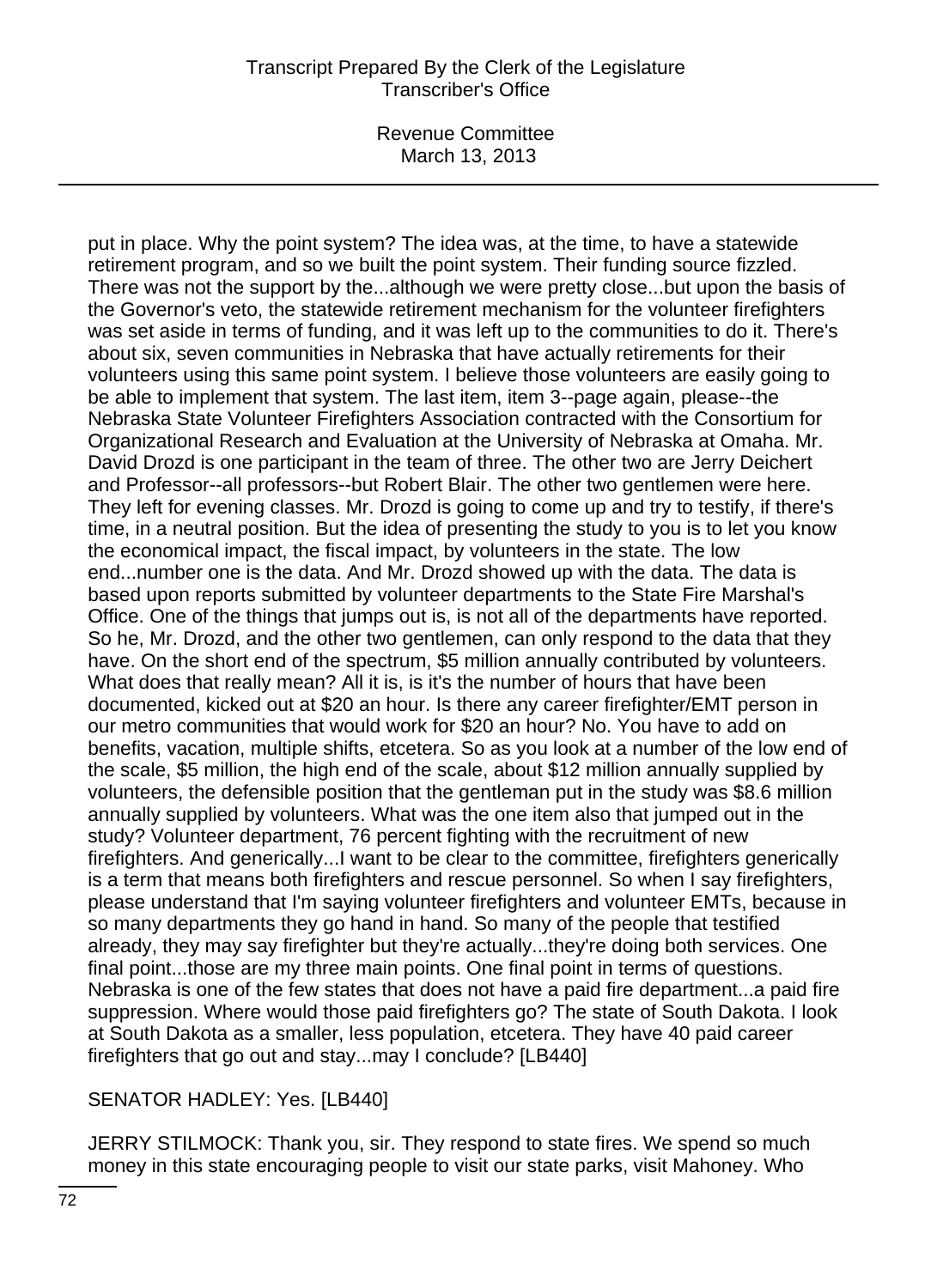responds to Mahoney? Ashland, a volunteer fire department. Who responds up and down I-80 from Omaha to Lincoln? Volunteers. Who responds to Chadron State Park, another state park? Volunteers. Who responds on the I-80 system from Lincoln out west? Volunteers. If the issue is the fiscal note, I'd ask you to consider what was presented to this committee in 2007, and that was \$2.5 million. Senators, thank you. [LB440]

SENATOR HADLEY: Questions for Mr. Stilmock? Mr. Stilmock, I...the one thing I guess I wrestle with, and it goes back to what's the role of the cities and counties in funding a volunteer fire department. Because that's...they're basically getting the benefit, right? The citizens of the counties that have volunteer fire departments, they're getting the benefit of that. So what should be the role of them versus the state in funding something like this? [LB440]

JERRY STILMOCK: One response, Senator, would be 500,000 acres of wildfires last year. That wasn't on one community. That impacted the breadth of Nebraska. Nebraska is being billed \$12 million in order to respond to those fires, and the communities put together the hub. The community's responsibility, we believe, are to put together the hub of the service. But beyond that is, does that mean then, outside the borders of Syracuse, where Highway 50 and Highway 2 go, it was looked upon that Highway 2 needed to be expanded to a 4-lane instead of a 2-lane in order to...the free flow of trucking and on and on and on. So who does that fall upon then when that happens? We have increased traffic. Increased traffic means increased accidents. Increased accidents mean increased fatalities and looking at gruesome things. And so we pull in the smallest of the departments responding to Highway 2 from Nebraska City to Lincoln. Sure, the community of Unadilla, the community of Bennet, the community of Palmyra, they put together the hub, but the hub expands beyond and goes on to the state highway system, the state park system, and these megafires that we're confronted with. So yeah, I think if the role of...if you look at the role of the state government to provide public safety, infrastructure, and governance--my priority listing, not yours perhaps--but this becomes a state issue, sir. [LB440]

SENATOR HADLEY: Okay thank you. Thank you. Other questions? Seeing none, thank you, Mr. Stilmock. [LB440]

JERRY STILMOCK: Thank you all. [LB440]

SENATOR HADLEY: Next proponent. [LB440]

BRUCE RIEKER: Senator Hadley, members of the Revenue Committee, my name is Bruce Rieker, B-r-u-c-e R-i-e-k-e-r, vice president of advocacy for the Nebraska Hospital Association here in support of LB440. I have learned a great deal from the testimony that proceeded, but I want to talk about the work force shortages. They've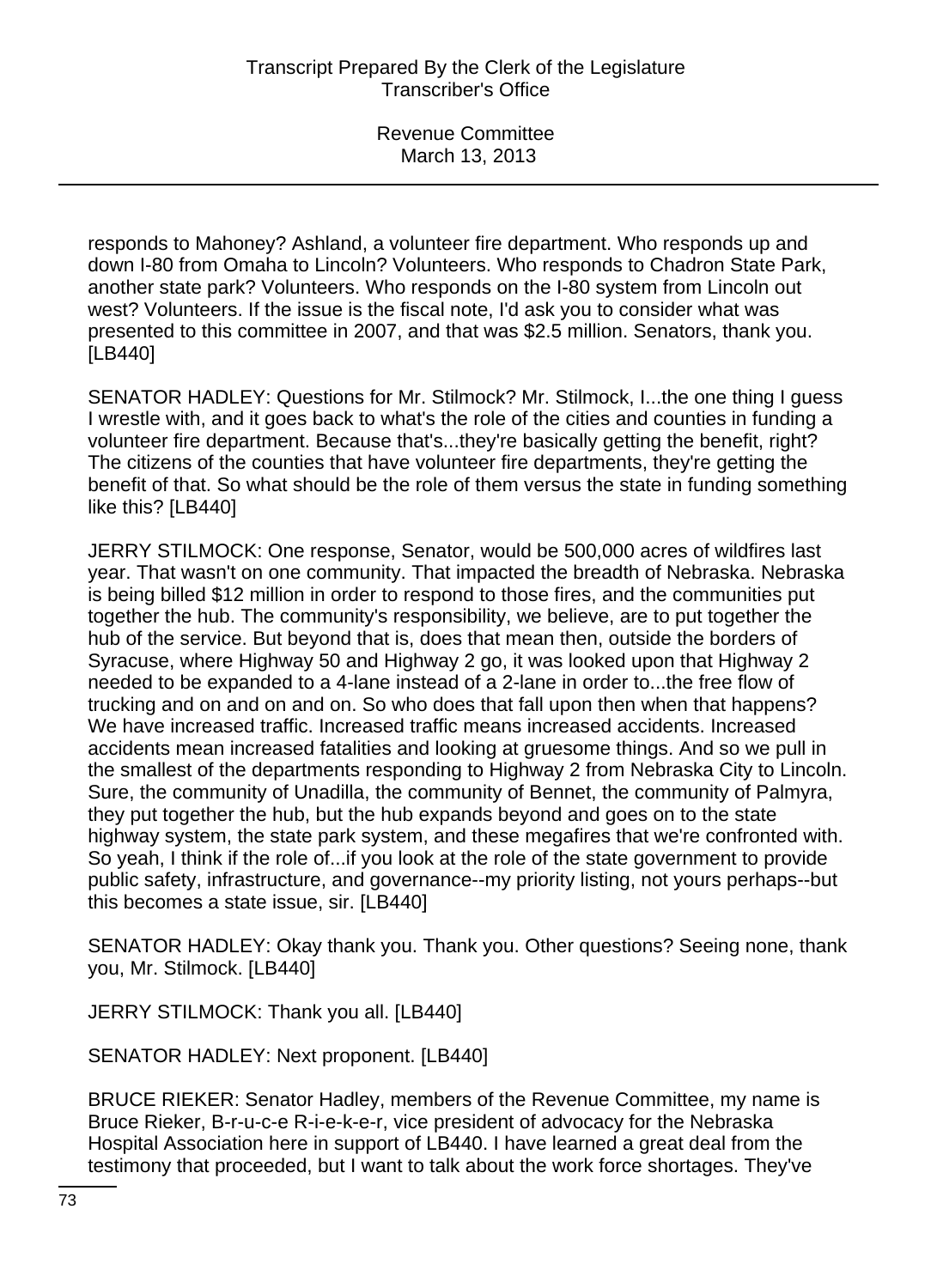Revenue Committee March 13, 2013

outlined the graying of the volunteer population that is providing this service, and those demands continue to grow as the demand for the services continues to grow with the graying of our population. This is about stabilizing our provider network and it's incenting...I appreciate the fact that this is an essential life service that we're talking about incenting. And when you look at the fiscal note, whatever it may be, and my hunch is that if it's 6,000 volunteer fire and rescue workers that qualify for the tax credit, then we have a \$3 million tax fiscal note. That is a small price or price for the state to pay in exchange for the volunteer services that they provide. If you look at those numbers and if the pressure were on the counties or the cities or even some suggest that this is the responsibility of the hospitals to absorb this, is that it becomes a service that our nonprofit community hospitals are supposed to provide. It puts increasing pressure. And Senator Hadley, I appreciate your comments about Good Samaritan in Kearney with the mounting financial pressures looking at the cuts that are coming from Washington, D.C. It's going to be harder. It's going to be more difficult all the time to provide some of these. I don't know what it would cost to replace that number of volunteers, looking at the work force requirements, if we paid them as one witness talked about at the level that the Omaha firefighters and rescue units are compensated. We'd probably be well over \$100 million to compensate those 6,000 people that would be earning these credits. But whether that pressure falls on hospitals, the counties, or cities, we urge the committee to take a serious look at this and advance this measure, because it truly is a small price to pay for the volunteer efforts of so many people, so many thousands of people across the state. So we want to support our partners in this particular effort. [LB440]

SENATOR HADLEY: Are there questions for Mr. Rieker? Senator Schumacher. [LB440]

SENATOR SCHUMACHER: Thank you, Senator Hadley. Again we see that the deal that we are trying to socialize the expense of these things and fund them out at the state level. To the extent that this is a part of a local health system, which is basically what it is, and to the extent that people may be incentivized by \$500, give or take, to participate, is there a way that local hospitals could give to somebody who is a certified volunteer the first \$500 worth of service, free? [LB440]

BRUCE RIEKER: Well, there's probably a way. But I'll share with you a couple of the financial pressures that are real already. Because of healthcare reform and the cuts that have come in Medicare since 2010, our hospitals, the 89 hospitals we represent, stand to lose--will lose, it's already in law--\$1.25 billion in Medicare reimbursements. And what that means is it's a little bit over 8 percent reduction in Medicare reimbursements. If we have hospitals that have a 4 percent margin, return on investment, that just erased it. And so we'll put more pressure on what areas of care we provide that are subsidized. There are only certain areas of care that we make money: cardiology, orthopedics, some of those things. But we subsidize trauma care, neonatal care, burn units, and to some extent for those of our hospitals that have paid EMT staff--and we do have some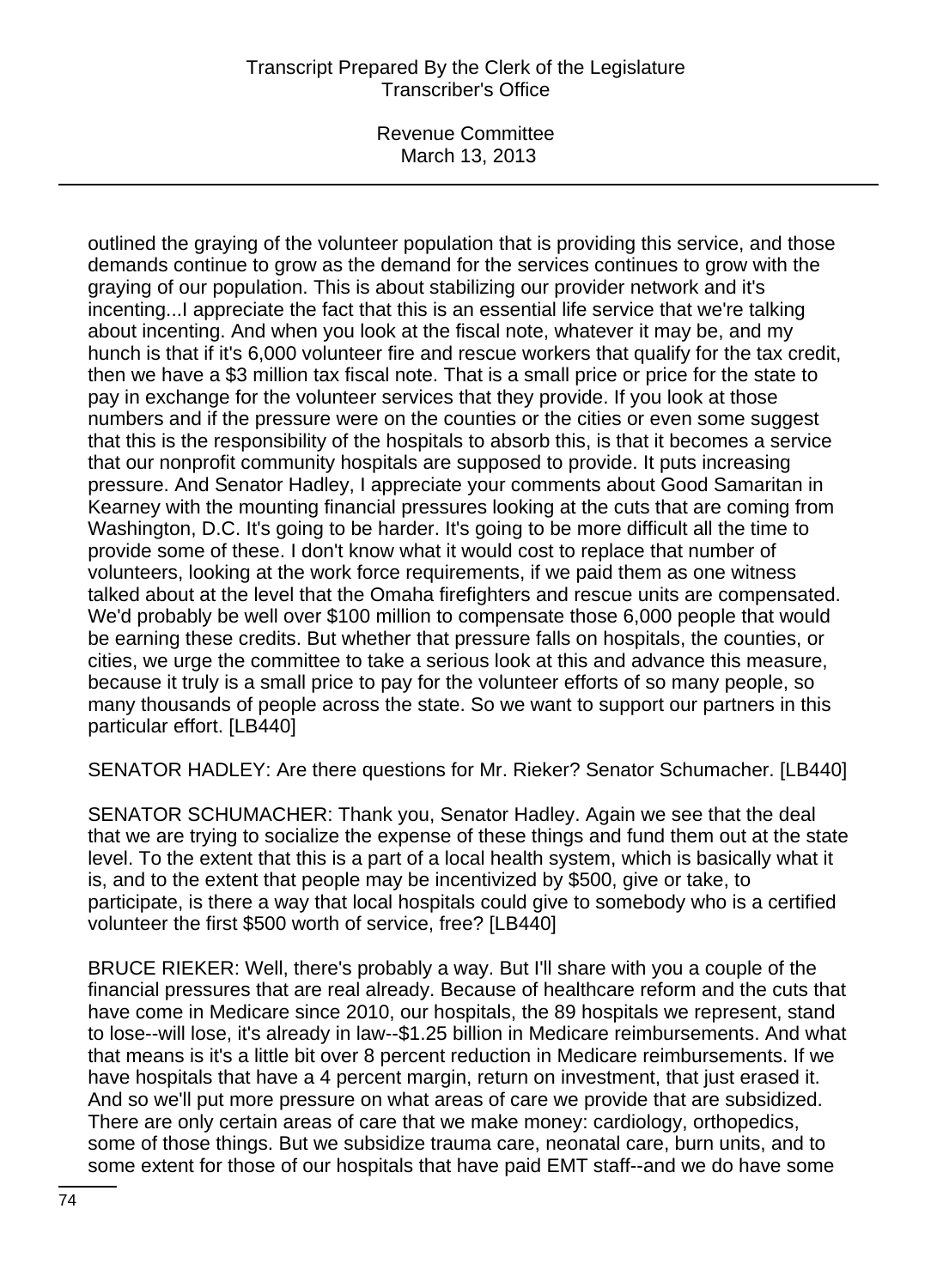Revenue Committee March 13, 2013

hospitals that have that because the responsibility has been put on them to do that. They're going to have to take a serious look at whether or not they're going to be able to continue to provide those services or to at what level. There are also, on top of those cuts, there are another \$672 million that Congress is considering right now, and that's just in the Medicare arena. So we could be looking at a reduction of somewhere in the neighborhood of 12 percent...11 or 12 percent in Medicare reductions per year, starting now. So the financial pressures exist there just as they exist on the states to fund all of the competing interests. We...some of our hospitals could do that. This is not something that we have testified to because we're not sure of the numbers yet and there's a lot of moving parts. But when you were considering LB405 and LB406, there were a few hospitals representatives that indicated that because of healthcare reform, one in six hospitals will close across the country. I'm not here to say that one in six in Nebraska will, but a significant number of our hospitals, unless they change what they're subsidizing, will be put in the red because of the cuts coming from the federal level. So the pressure is, it's going to be very hard for us to absorb this, but if this is what we need to do, and 30 of our hospitals...no, excuse me, 39 of our members are already municipally controlled, including Fremont. But there are 25 of them that are county hospitals, and the other 14 are either hospital districts or municipally controlled. They're going to turn around and they're going to be looking to their city, their county, or this hospital district to help them with that financial assistance. So that's a long answer to say it's...\$500 sounds small but it's a big deal. [LB440]

SENATOR SCHUMACHER: How much do the hospitals bill out a year in Nebraska? [LB440]

BRUCE RIEKER: How much do hospitals bill out? Our net patient revenue...what do you bill and what we're paid? [LB440]

SENATOR SCHUMACHER: Well, what you collect. [LB440]

BRUCE RIEKER: Okay. Our net patient revenues are \$4.7 billion. [LB440]

SENATOR SCHUMACHER: So a little bit more than what the state bills out. [LB440]

BRUCE RIEKER: True. We're a big fish. There's no doubt about it. But if you want me to go through what we provide in charity care, I'll be happy to do that, but that's \$1.1 billion per year that we absorb based upon what Medicare, Medicaid expect us to eat. We lose 26 cents on every dollar of care we provide for Medicaid. I can go into the list of what the state hands us for the bill, so. [LB440]

SENATOR SCHUMACHER: Thank you. [LB440]

SENATOR HADLEY: Any other questions for Mr. Rieker? Seeing none, thank you, Mr.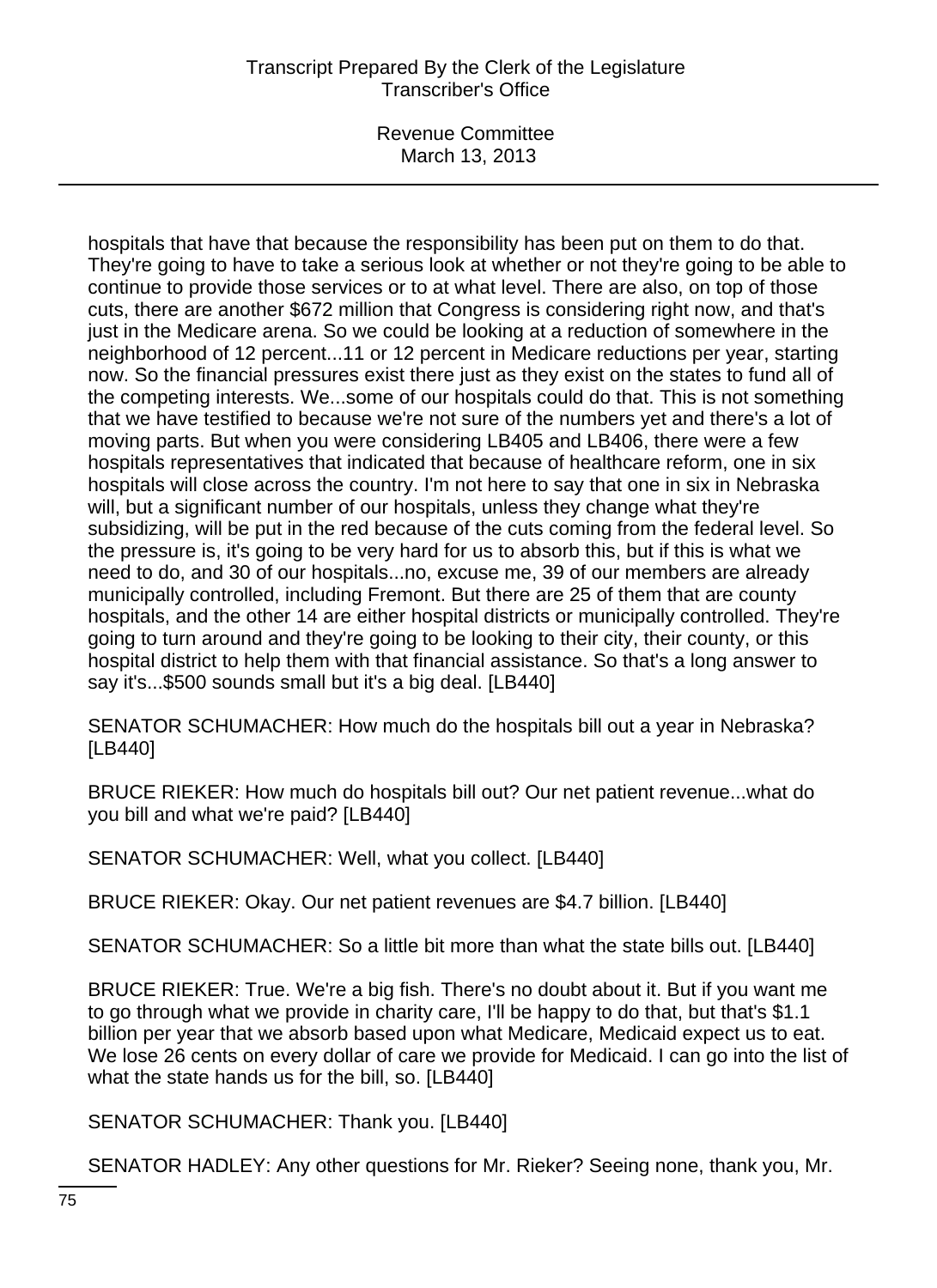Rieker. [LB440]

BRUCE RIEKER: Thank you. [LB440]

SENATOR HADLEY: Next proponent. First opponent? Neutral. Welcome. [LB440]

DAVID DROZD: Thank you, Senator Hadley and members of the committee. My name is David Drozd, D-a-v-i-d D-r-o-z-d, and I represent the University of Nebraska at Omaha who conducted the study for the State Volunteer Firefighters Association, and I'm here to testify in a neutral position and give you some of the details on that particular study. So the study had multiple parts. I'll hit the highlights. Part 1 was the economic impact. What we did is we utilized the last five years of departmental response data that was prepared and provided to us by the Nebraska State Fire Marshal's Office. They provided that specifically for departments that were listed as being comprised of mostly or all volunteers; so we were able to get specifically to the volunteer impact. We basically found the average number of events that they respond to in a given year, multiplied by the average number of man-hours that each event requires. We did separate and categorize these by types of events, such as structure fires, outside fires, EMS. We did that to be as accurate as possible regarding the number of man-hours needed and the number of events that would occur. So that led us to getting the value of the total hours provided on average annually, and that figure comes in at about 287,000 hours from volunteers. We utilized the standard \$20-an-hour rate based upon what we found from Bureau of Labor statistics for career firefighters regarding their salaries only, not benefits but salary, as well as a site that gave average volunteer time in a dollar value. It came out about \$20. So if you multiply that across the board what we can prove from the reporting is a \$5.7 million impact to the state. However, only about half of the volunteer departments provide their reports to the State Fire Marshal's Office. So therefore, we know that the impact is more than that. We could just simply double it up to \$11.5 million, but we backed that off in our official call, given that we want to be conservative. There could be differences between nonreporting and reporting departments, so we basically split the difference, averaged those two values, and came up with an \$8.6 million per year annual impact. The second part of the study was a survey that we did on-line for volunteer fire chiefs as well as city managers and administrators. We had 147 responses, which is a very good response from that, and that showed us some general items, such as more than 70 percent of respondents said that they needed to recruit new firefighters and that was having a large or very large impact upon their fire fighting responsibilities. There were a couple other things that I jotted down that came up in questioning. Secondly here, 20 percent of respondents specifically mentioned that they did not have enough daytime volunteers or that they were not able to leave work as a primary issue that they face regarding fire fighting. Okay, so that's 1 out of 5 participants there. When it came to the issues that they mentioned, almost half of those responses related to membership style issues such as aging, interest in volunteering on the decline, or a general lack of manpower. Regarding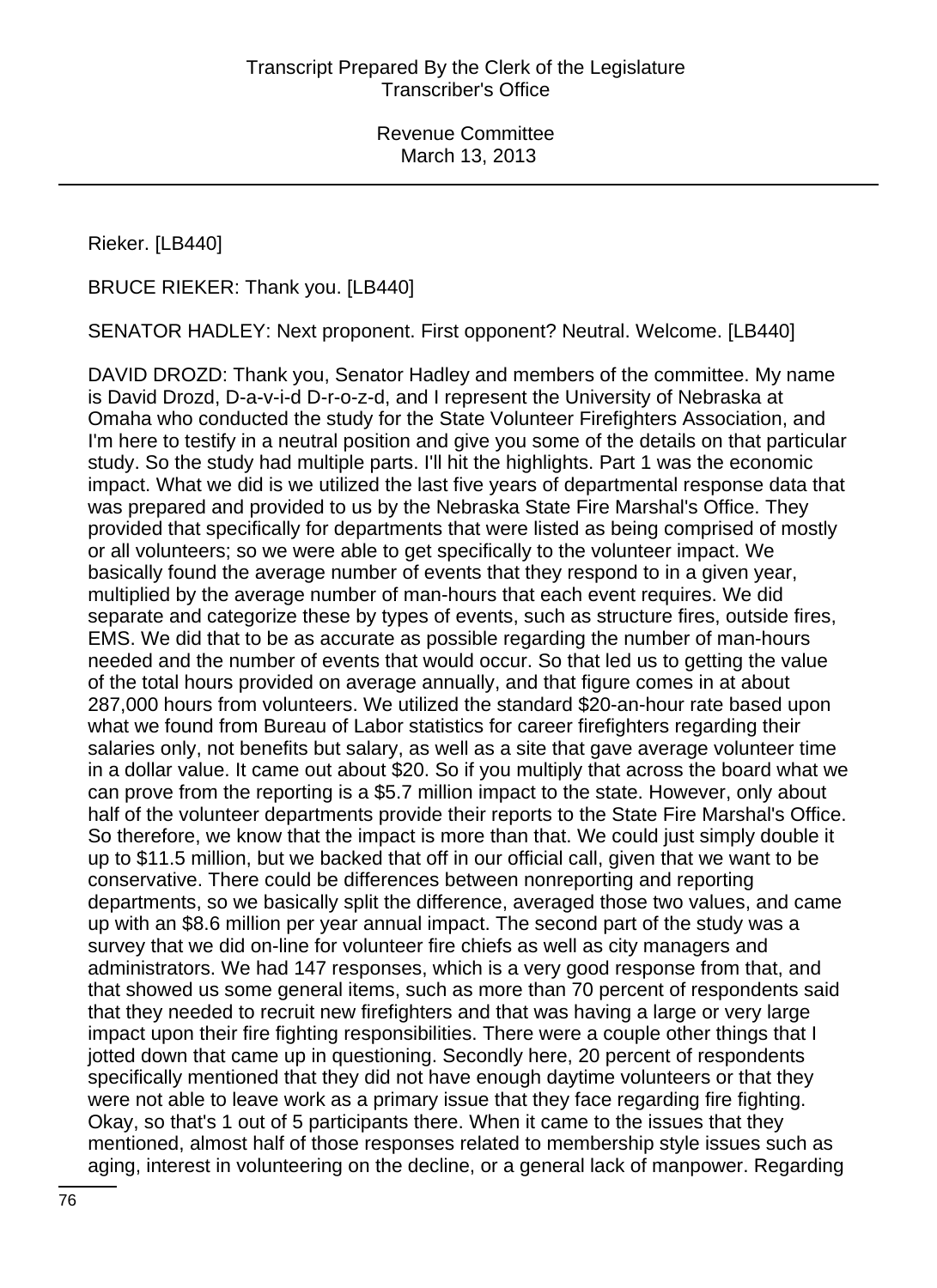Revenue Committee March 13, 2013

other burdens, 64 percent said that they had a high or very high burden to take off work to attend training. Okay. And then there was a third statement that we kind of asked about, and 78 percent of respondents agreed or strongly agreed with the statement that as the economy has generally weakened the last couple years, that volunteer firefighters have seemed less likely to take off work to attend volunteer activities. So those were some of the things that came out from the survey. And finally, as part of the survey, we also asked questions regarding the response to the 2012 wildland fires. We found that half of the departments who responded had a member or multiple members respond to the wildfires. Those that did send members to fight the wildfires, on average they sent half of their force. And most importantly, of those who responded, half were not fully compensated for their time; so they basically responded out of the dire need of the situation and out of the good of their heart. The questions allowed us to give a calculation for the dollar impact of the response to the 2012 wildfires. Utilizing the measures that came out at about 123,000 hours, and again using a \$20-per-hour rate, came up at about \$2.5 million, which, you know, if you have a major event like last year's wildfires, that would be in addition to the \$8.6 million that would kind of be the average year. So that gave us the 2012 volunteer wildfire response. And those are some of the main findings from the survey, so I'll open it up to your questions on that study. [LB440]

SENATOR HADLEY: I just have one and I obviously haven't had a chance to read it, but one number I guess really jumps out at me, that it's only valued at \$8.6 million and we have a bill that has a fiscal note of \$6.5 million. [LB440]

DAVID DROZD: Right. Well, again, several others have talked about the fiscal impact of the bill being perhaps a lot less for those who qualify. However, you know, that \$20, the nice thing about the study as you see it, if you add in benefits or have a way to find, well, what is the true overall value, if it's, you know, \$20 is I think can be accepted, it could be higher than that depending on the things that they want to promote, and, you know, life insurance is a benefit not included in that, and other types of...you know, if they truly had to be a paid force, I think that would be considerably...so you could multiply across and come up with a number. But that was our best shot at it. [LB440]

SENATOR HADLEY: Senator Schumacher. [LB440]

SENATOR SCHUMACHER: Thank you, Senator Hadley. And thank you for your testimony. In any of your surveys, whether this one or other things that you've done, the impact on volunteerism when you introduce an element of cash compensation, which is what this is, does volunteerism go up or down among the people who don't qualify for the cash? [LB440]

DAVID DROZD: Well, I would have to assume that any time that you have a financial incentive, that people will respond accordingly. So while there are some people who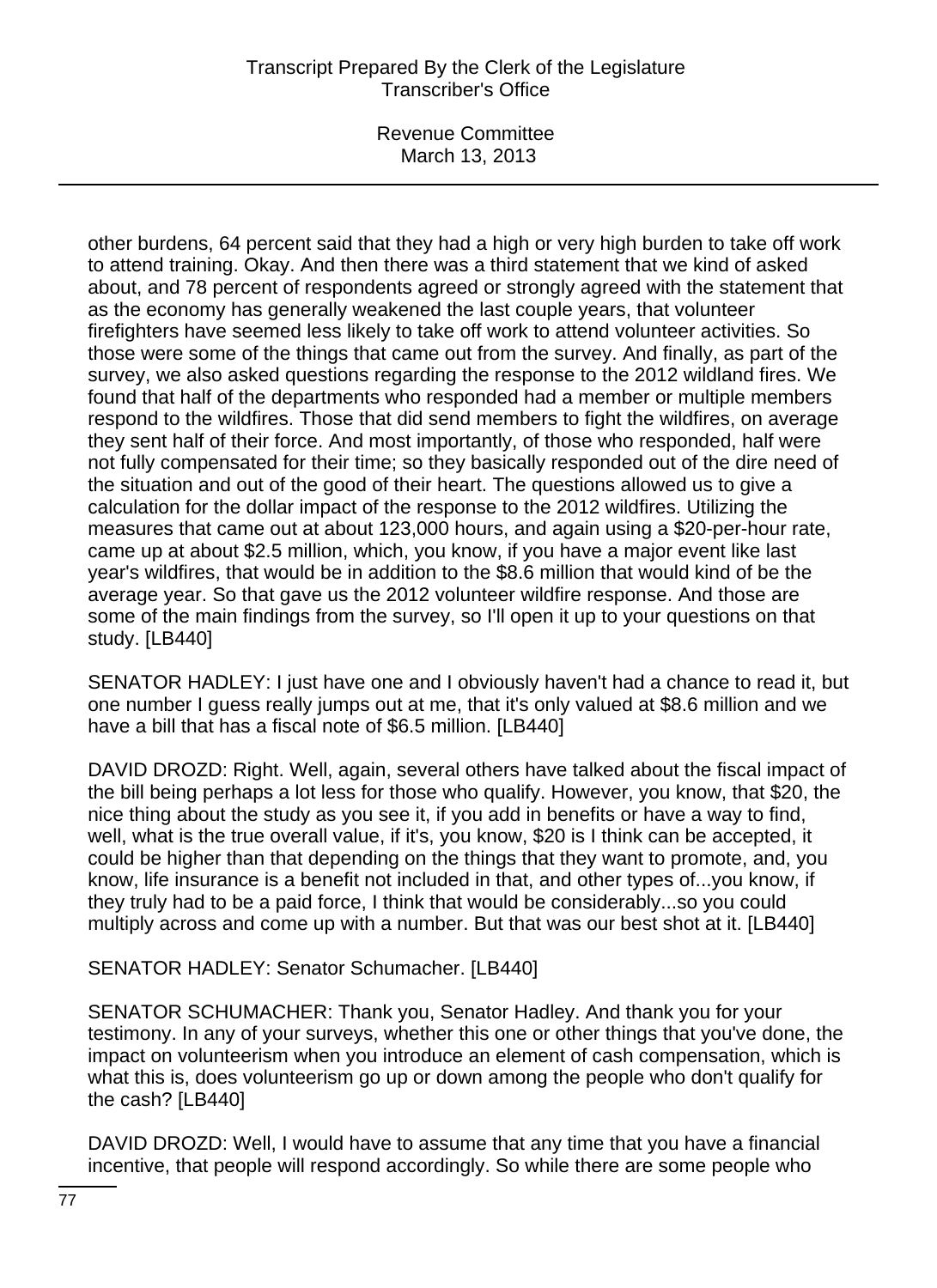might not have the level of points needed to qualify, an incentive might get them to attend a few more meetings or a few more trainings or, you know, find a way to get out of work so that they can respond to the event and provide that service as the situation requires. So, you know, people respond. We see it in other tax policies where, you know, changes in one thing, in one state, will lead to changes to people's migration decisions and whatnot. So people do respond to the incentives that are provided. [LB440]

SENATOR HADLEY: Thank you. Any other questions? Thank you. Again we always appreciate your statistical work and UNO. Thank you very much. [LB440]

DAVID DROZD: I hope you enjoy reading the survey and study. [LB440]

SENATOR HADLEY: Any others in the neutral? Senator Gloor, do you wish to close? He waives closing. Okay, with that, we bring LB440 to a close. And Senator Krist I believe is here. Is that correct? Senator Krist, welcome. [LB440]

SENATOR KRIST: Thank you, Senator Hadley. Do you want me to proceed? [LB474]

SENATOR HADLEY: Yes, please. [LB474]

SENATOR KRIST: Okay. [LB474]

SENATOR HADLEY: We'll get started, yes. [LB474]

SENATOR KRIST: (Exhibits 25-29) I had about five pages of prepared introduction, and I think in the interest of time and fairness to you, you've had a long day, I'm just going to cut to the chase of where I'm at. Good afternoon, Senator Hadley and members of the Revenue Committee. For the record, my name is Bob Krist, B-o-b K-r-i-s-t, and I represent the 10th Legislative District in northwest Omaha and the north-central portion of Douglas County, including the town of Bennington. I appear before you today in introduction and support of LB474 because the Legislature needs to further define what an occupational tax is and what it is not, how it should be used, and when it should require a vote of the people. I'll save you the details on how I got to this point, but I want to thank Senator Cornett for allowing me to use your Revenue Committee staff during the interim. I want to thank all the people that participated in four roundtable discussions trying to build this bill. I think we've done a lot of the work that probably the committee will end up following forward with, maybe next year during your study, as I understand your intention; and I fully support that. But this is a subject that needs to be addressed. Occupation taxes, in my opinion and in others' opinions during the roundtable discussions is not uniform across the state, being misused in very many places. And more importantly, I'm here representing the people that are tired of having taxes put on them without a vote. So I would just like to walk you through the bill, if you would,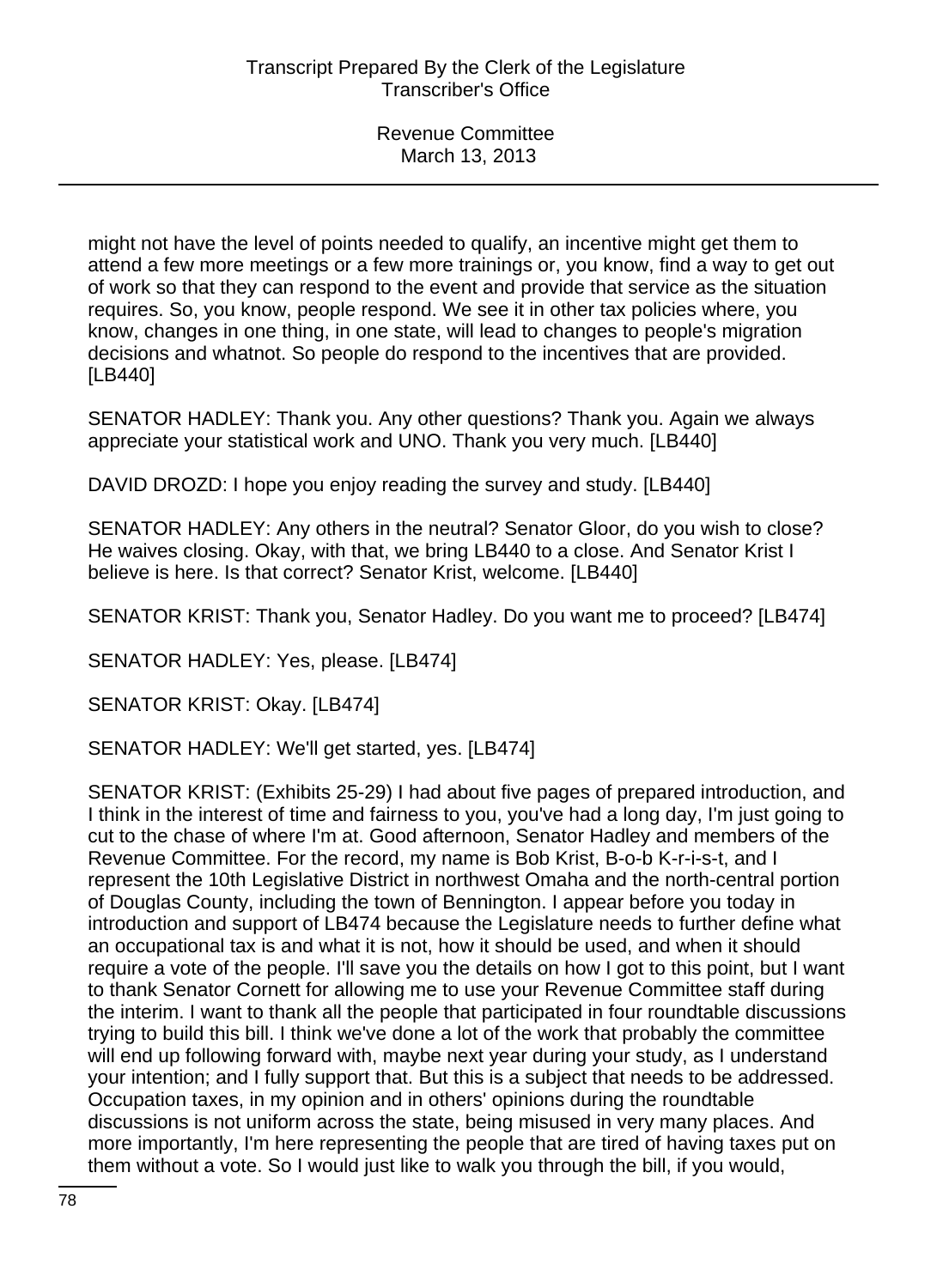Revenue Committee March 13, 2013

please. If you can...if you'd like to, you can refer to your green copy. Section 1 through 3 has to do with the NRDs. After further review, I have prepared for you an amendment to the proposed bill. It's AM593 and I would be happy to give you a copy for your look-see. This one eliminates, strikes Sections 1-3 of the green copy. We found, after a lot of discussion and a lot of investigation, that the NRDs are doing it right. We gave them the taxing authority. They're out there doing it right. They're collecting it right. And, of course, then the Supreme Court said on that particular issue the way that they're doing business, they're also doing it right in the court's opinion. Section 4 eliminates provisions in current law that will not apply. Section 5 clearly defines taxing authority other than occupation taxes, so it's looking at other possible tax authority. Section 6 adds back into the statute clearly, clearly defined operational tax provisions. It specifies that tobacco and alcohol are off the table for the political subdivisions. Alcohol already has in statute a limitation for maximum taxation of twice the state rate. So the political subdivisions can now put a tax rate on alcohol at twice whatever the state tax is. So if you have a \$300 tax to the state, the city can put on another additional \$600 for a total of \$900. At one point, one of our political subdivisions decided, well, that's what the statute says; I'm just going to call it a fee so I can add on whatever I want to. That's not the intent of the statute and this section clearly defines that that's not the intent of the statute. Any monies, fees, or taxes cannot exceed twice the state rate. Tobacco--off. It already has an excise tax on it. Section 6 also clearly defines and specifies there is no point of sale collection that should be made in accordance with an occupational tax. That's on page 10, lines 20-23. The definition of an occupation tax and how it is collected, according to Black's Law Dictionary: an occupation tax is an excise tax imposed for the privilege of carrying on a business, trade, or profession. For example, many states require lawyers to pay an occupation tax. So for the privilege of doing business, you are taxed. For the privilege of occupying a particular sewer system, hotel room, you are taxed. But this bill in Section 6 says that there will be no point of sale taxation. By that I mean when you look at your receipt when you walk out after you have eaten in the restaurant or stayed at the hotel, clearly, if they have taxed by city tax and they have taxed you with an occupation tax, guess what happens? When the state comes in and puts its tax on the bottom line, it's a tax on a tax. That's not the correct way to, in my opinion and in others' opinion, not the correct way to collect it. I've had discussions with many mayors in the roundtable discussions, and I think it's possible for them to collect the tax on a monthly basis, a quarterly basis, a semiannual basis, that would have to do with the occupation of said rooms or facilities. So it's a matter of collection not of the tax being inappropriate. Section 6 defines the mode of proposing taxes, and that's page 11, beginning with line 5. And it prescribes an election method that should be used in accordance with the Election Act. It seems to me like it's taxation without representation if you don't go back to the people and ask them, do you want to fund this project? Case in point: Lincoln did it right. They went to the vote of the people: We want to build a facility; we think it's the right thing to do. They voted on putting the bond in place, and with the bond they clearly defined how they're going to collect--and they are collecting at point of sale. But it was inferred and it is implied by the vote of the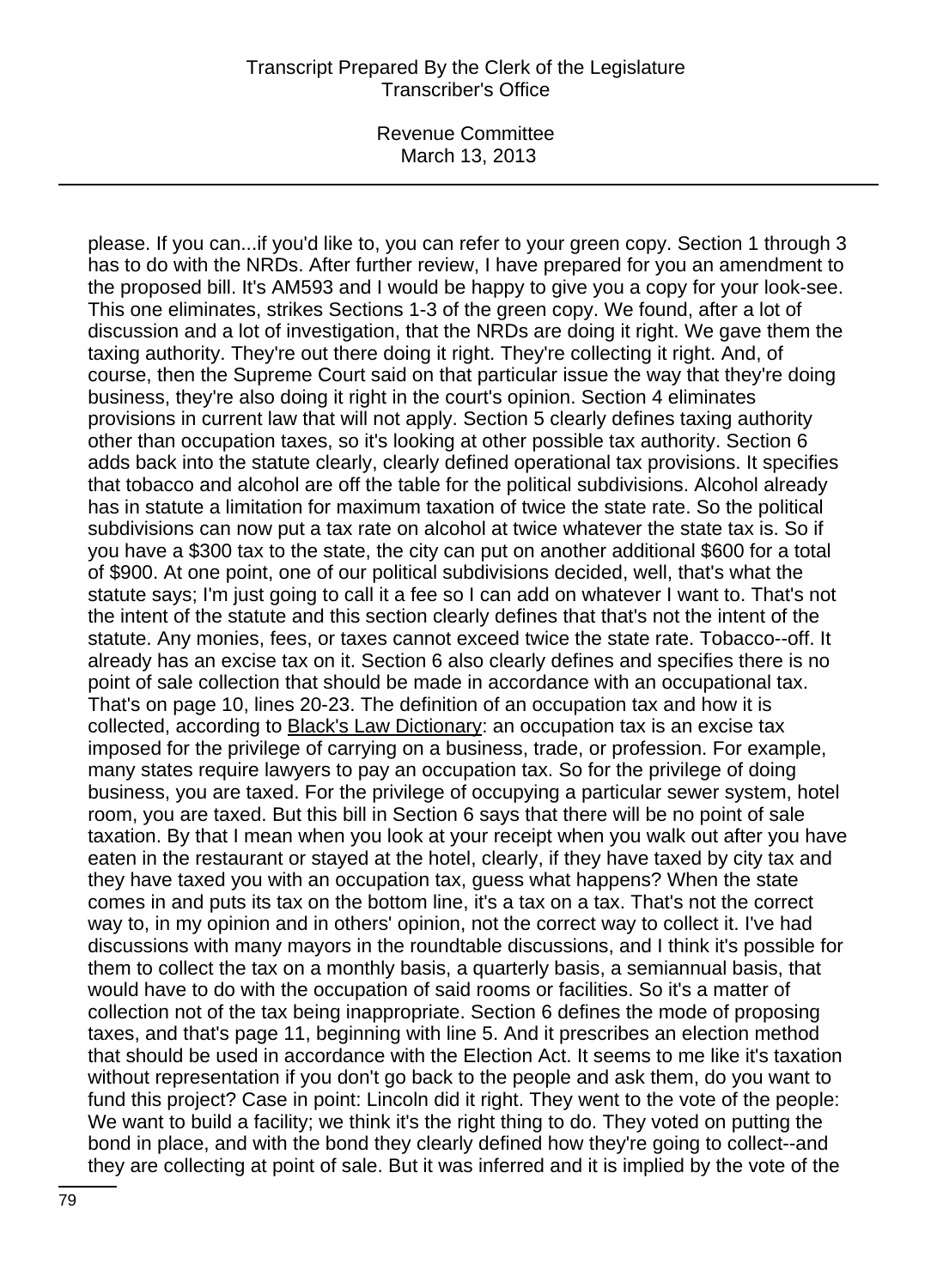Revenue Committee March 13, 2013

people that they wanted to do that. Any other way, just by a political subdivision's elected folks, it should not happen. This comes also from a point where Columbus, Grand Island, and Omaha have all gone to the vote of the people and they have refused to do what their elected officials want to, but the elected officials put the tax in place anyway--which I think is one of the reasons that I am here. If no election process reemphasizes the limits imposed, if you remember Senator Fischer's bill last year, LB745, if you don't go to a vote of the people, you clearly have to have a cap. In the case of Omaha, it's \$6 million. Section 6 also prescribes the need for an adjustment of the cap. If you get more than \$6 million the first year, you need to adjust for that in following years. So if your goal is to make \$36 million, then..and you get \$7 million the first year, in the second year you would adjust your taxation rate so that you wouldn't exceed that. Again, a specific purpose for a specific time and a \$6 million cap. That's on page 12, lines 15-21. The bill also gives phase-in parameters. That's on page 13. And I do have an amendment that talks to that, that I will talk to you about in just one second. The first amendment that I handed out to you needs to go on any action that we take in the Legislature. The NRDs are doing it right. So Sections 1-3 need to come out. I was prepared to give you an amendment today that would have changed the dates on page 13, lines 16-21, to allow for the city of Omaha to go out to 2020 in order to make their commitment good to UNMC. I specifically asked the council president, if they change the ordinance, amended the ordinance, I would put the amendment in and change it to allow them to do that. They refused. So I am here presenting this bill which would say that if you're doing anything that you're not supposed to be doing, you need to cease and desist by January 1, 2015. That gives the city and anybody else who is in a situation to do that about a year and a half to correct or find something else to tax without going to a vote of the people. Or better yet, 2013 is an election year; go to a vote of the people. That's it in a nutshell. I'd be happy to answer any questions. I appreciate your consideration. I know it's been a long day, and... [LB474]

SENATOR HADLEY: No, we're used to them. Senator Krist, we're used to long days here. Are there questions for Senator Krist? I have a question, Senator Krist. You know, I was involved, as we all were last year, when the occupation tax. We probably didn't do a very good job of specifying how they were going to arrive at their...how much was going to be raised by the tax. Is that a fair statement? [LB474]

SENATOR KRIST: There are two things we didn't do very well last year, and I would agree. One is they need to do their due diligence. The city of Omaha, for example, on tobacco tax, started out at 7 percent. It was the industry standard and others who came to testify to say if you go 7 percent you will exceed the \$6 million. The second thing we did wrong is we didn't say if you exceed that money on your cap, how do you make up for it with that period of time? And that is in this bill as well. [LB474]

SENATOR HADLEY: Okay. I would agree with that, because if...it's just kind of sticking your finger in the air and saying we think this is going to raise \$5,900,000, and it raise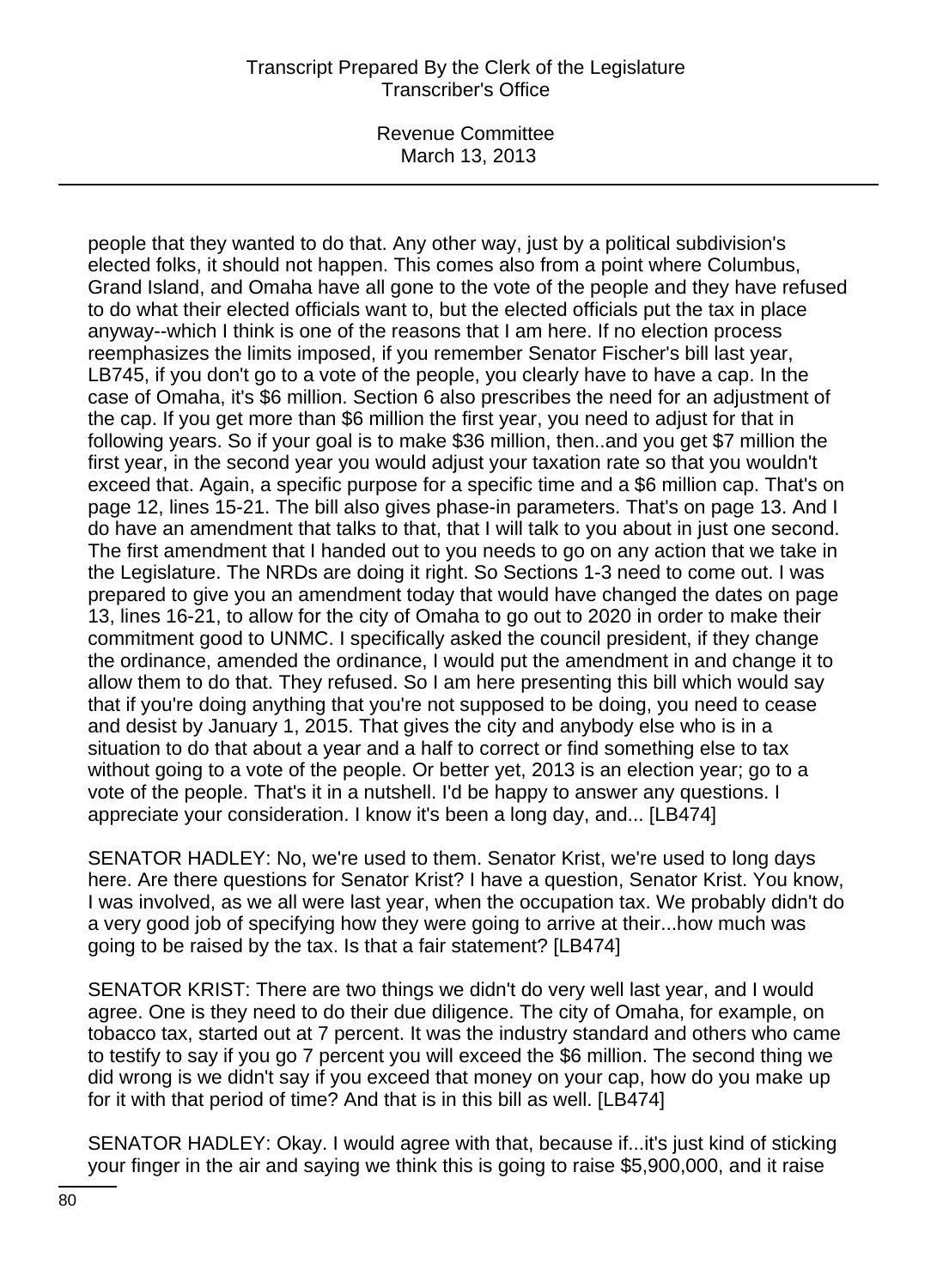\$12 million. It's a pretty good deal for the city that implemented that particular occupation tax. [LB474]

SENATOR KRIST: And there are some cities around this state who have made it a habit of putting a tax in place, getting more than what they intended to, and saying, oh goody, we have more money, so. [LB474]

SENATOR HADLEY: Other questions for Senator Krist? Thank you, Senator Krist. Are you going to stay for closing? [LB474]

SENATOR KRIST: Absolutely. [LB474]

SENATOR HADLEY: Okay. [LB474]

SENATOR KRIST: Thank you. [LB474]

SENATOR HADLEY: First proponent. If you are going to testify, you can move to the front. We don't bite much. [LB474]

SENATOR HARR: This isn't church. [LB474]

SENATOR HADLEY: The A students are always the one in front. Welcome. [LB474]

KATHY SIEFKEN: Good, not quite evening. I don't know if I'm doing this right, because I've never quite done it before. Jim Otto was intending to testify in support of LB474. He had to leave, so he gave me his green sheet. That's Jim, J-i-m O-t-t-o, in support of LB474, and he represents the Nebraska Restaurant Association and the Nebraska Retail Federation, and they would like to go on record as being in support of the bill. [LB474]

SENATOR HADLEY: And now you would like to...? [LB474]

KATHY SIEFKEN: And now I would like to testify. [LB474]

SENATOR HADLEY: You'd like to testify in support yourself, is that a fair statement? [LB474]

KATHY SIEFKEN: Yes, I really would. [LB474]

SENATOR HADLEY: Okay. We will certainly listen to you. [LB474]

KATHY SIEFKEN: So I hope that didn't eat into my five minutes. [LB474]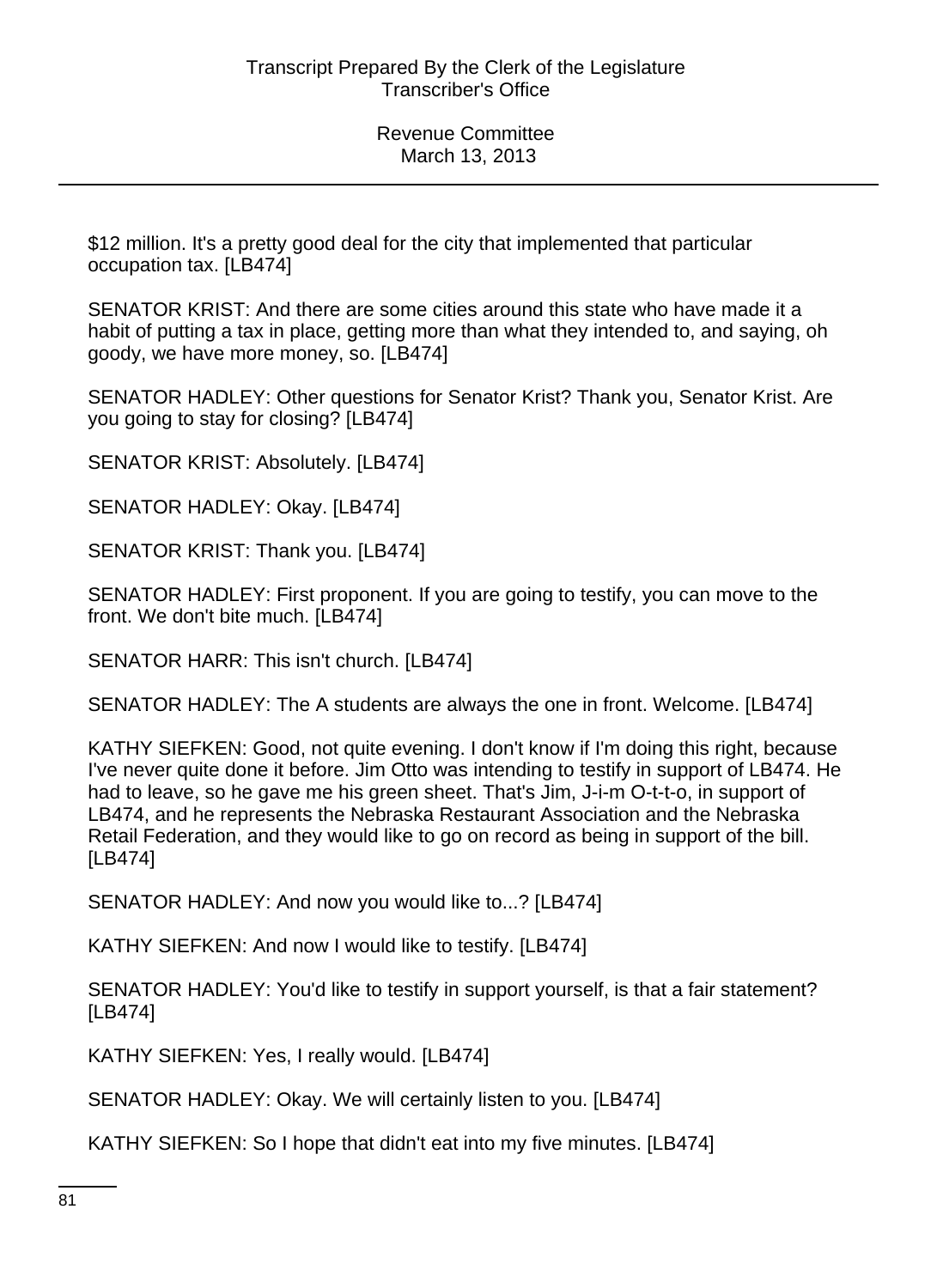# SENATOR HADLEY: Okay. [LB474]

### SENATOR HARR: Reset. [LB474]

KATHY SIEFKEN: Senator Hadley and members of the committee, my name is Kathy Siefken, K-a-t-h-y S-i-e-f-k-e-n, here today representing the Nebraska Grocery Industry Association in support of LB474. And we would like to thank Senator Krist for bringing this bill. As a matter of fact, we strongly encouraged him to bring this bill and we were part of the roundtable that he referred to earlier. When we met over the interim, it was the consensus of that organized group that we did not want to harm the communities that are currently using the occupation tax in an appropriate way, because the cities and the communities really do depend on the occupation tax. However, last summer, we ran into an issue where we believe the occupation tax was used improperly, and that's why it's so important that we address this issue. That improper use was taxing a product, not an occupation. And Senator Krist's bill comes back in and really defines how that can be used. This bill protects alcohol, tobacco, and motor fuels. It also addresses the issue of when revenue is exceeded and the fact that it has to be adjusted the next year or if revenue is exceeded in the last year. And we believe that when a project is proposed and there is an occupation that is assessed, that that occupation tax should go toward that project, and any excess revenue that is collected should not go into the General Fund for additional spending. So again, because this bill addresses that issue, we are very supportive of it. We do have a concern that not all products are addressed. As a matter of fact, there are items that are actually defined in the streamlined sales tax statutes that according to tax experts could also have the occupation tax assessed against them. And we're very concerned that Omaha may decide to go ahead and do that, because it would be another revenue stream. So as you discuss this bill, we would ask that you forward the bill to the floor for general discussion. If you decide to send it over to the Tax Modernization Committee, we would hope that you would take those additional concerns into consideration because we think that there are other things that are sort of left out there, and that as long as you're fixing the occupation tax issue they should be addressed. So with that, if you have any questions I'd be happy to try to answer them. [LB474]

SENATOR HADLEY: Senator Schumacher. [LB474]

SENATOR SCHUMACHER: Thank you, Senator Hadley. One of the things we've discussed is the possibility, for example, on the half-cent sales tax option, to just freeze, to do a moratorium of some kind while this study goes on so that no one tries to...to be consistent. Does that kind of concept serve any of your functions if we were to say, as to occupation taxes, all of them, a moratorium throughout the term of this study? [LB474]

KATHY SIEFKEN: That would be very helpful, yes. That would probably fix our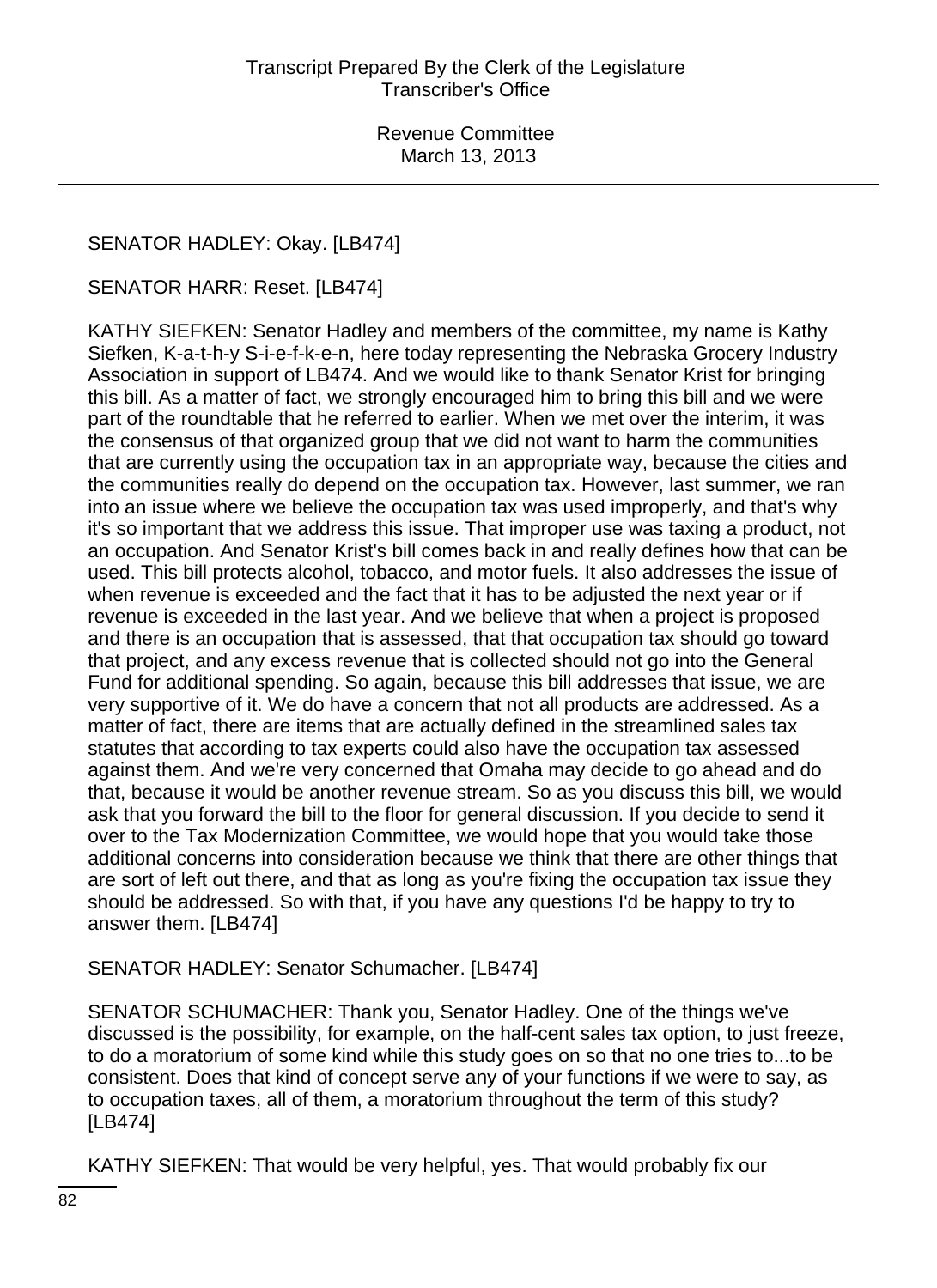immediate concerns, because Senator Krist is saying that he's giving communities time, the people that--well, the city of Omaha with tobacco occupation tax--he's giving them time to bring that to an end. And if no one else starts in the meantime, the moratorium would fix that, as long as all of the issues were addressed. [LB474]

SENATOR SCHUMACHER: Thank you. [LB474]

SENATOR HADLEY: I would just follow up with a statement supporting that concept, because I do have the worry that, as you know the system here with priority bills and getting bills on the floor, that we could have cities implementing numerous occupation taxes by a vote of the council... [LB474]

KATHY SIEFKEN: Exactly. [LB474]

SENATOR HADLEY: ...and doing that. So it is a concern. Thank you. [LB474]

KATHY SIEFKEN: Thanks. [LB474]

SENATOR HADLEY: The next proponent. [LB474]

TED STESSMAN: (Exhibit 30) Senator Hadley and the committee, Ted Stessman, T-e-d S-t-e-s-s-m-a-n. Your last question kind of is what I want to talk about. I don't have copies but I will leave this one. This is another tax map, and I'm not concerned about the excise tax in regards to cigarettes. But if you take a look at this and you look at all the different ways that moist tobacco is taxed or cigars are taxed, meaning...so with that, if the states have, for instance, you know, not just different rates. Some are by weight, some are by ad valorem rates, some are by, you know, a size stick is taxed at 15 cents, a larger stick is taxed at 22 cents--this, that, and the other. And then this past session, across the United States, cities and municipalities have went from introducing last year, in 2012, introducing something like 220 bills; now it's 417. And our fear is when you look at the communities that we have in Nebraska, some smaller communities, if you make it too burdensome for the reporting part, you know, for the wholesaler, which I work for, if it's different in each different location and somebody decides, well, we want to put tax stamps, you know, on cigars, which is just at this point would be very, very hard for any of us at the wholesale level to do, you would have, like the situation that's happening this Friday in Omaha just with the burden that there is right now for reporting. We have an Omaha wholesaler that's closing their doors on Friday. And my point is in addition to that I have a fear that, you know, wholesalers may take the stance that where it's, you know, still profitable to deliver in Omaha and Lincoln and Grand Island and Kearney, maybe they're not going to go to some of the smaller communities. And therefore, they will have very few options to get products. And with that I'd take questions. [LB474]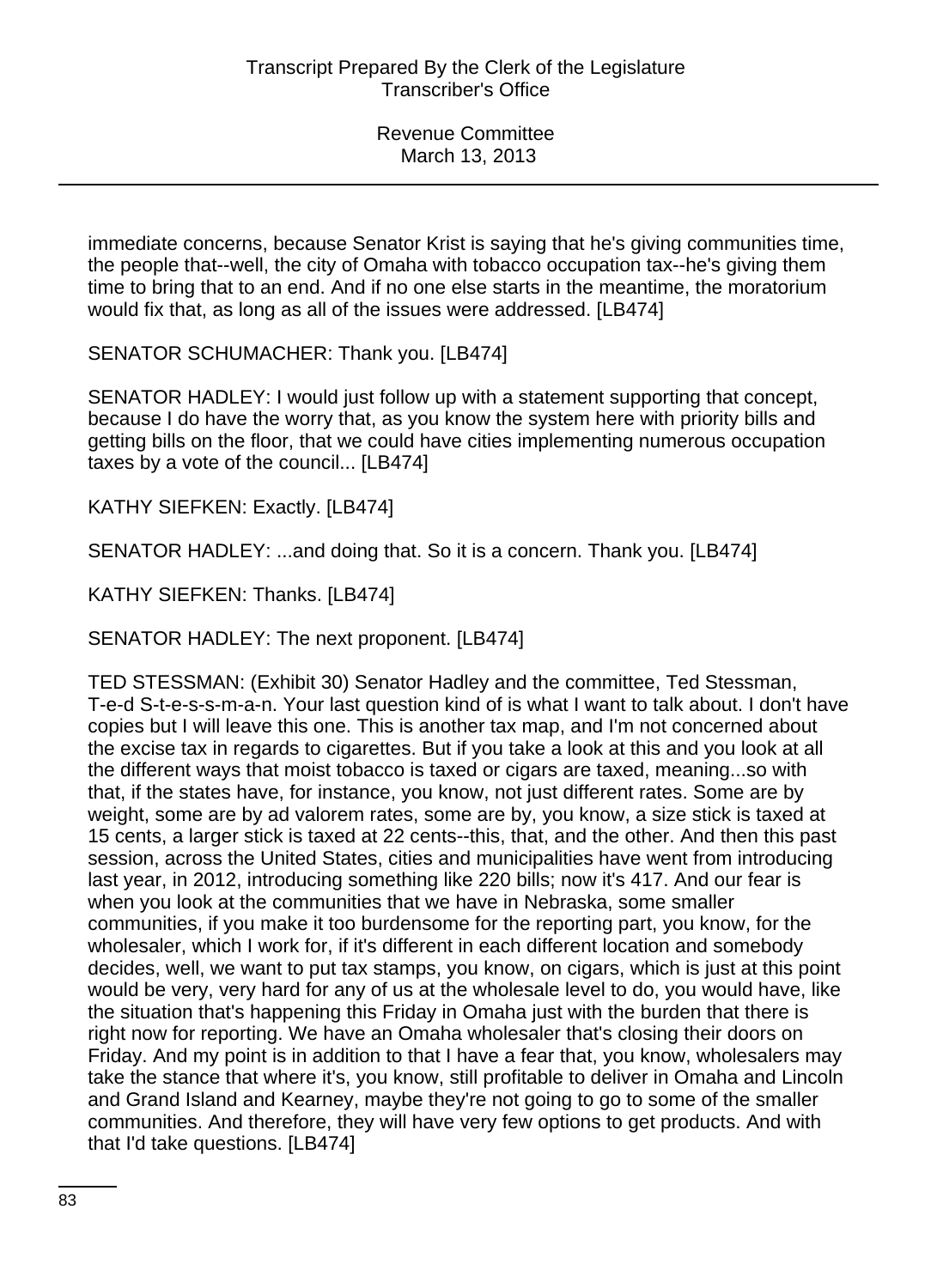SENATOR HADLEY: Okay. Just a quick question. On a previous bill, we talked about border bleed. We could actually have city bleed, right? [LB474]

TED STESSMAN: Yeah. [LB474]

SENATOR HADLEY: One side of the street you have one tax on... [LB474]

TED STESSMAN: It's been pretty early, you know, in the Omaha. But I'm sure that when you look at a situation in Ralston where you've got two stores right across each other and one of them is taxing at \$1.50 more than the other, it really puts them at a disadvantage. And the retailers, you know, are not...or not the retailers but the consumers are smart enough to see that and they're, you know, they're going to make their choice based on that. And that becomes difficult, you know, for business. [LB474]

SENATOR HADLEY: Okay. Thank you. We appreciate very much your coming in and staying with us today. [LB474]

TED STESSMAN: Thank you. [LB474]

SENATOR HADLEY: Next proponent. Could I see a show of hands of the number of people who are going to testify on this bill? Okay. [LB474]

JOHN DILSAVER: Senator Hadley and committee, John Dilsaver, J-o-h-n D-i-l-s-a-v-e-r, represent Rite Way Oil, Omaha, Nebraska, and also the Nebraska Petroleum Marketers and Convenience Store Association. Certainly support the bill that Senator Krist has put forward, support the study. You and Ted just had a conversation sort of about the...what's happened in Omaha since January with the occupation tax that was passed on cigarettes. We are that location that has a convenience store in Omaha across the street from a convenience store in Ralston, Nebraska, on the corner of 72nd and Q Street. Just what's happened since January. Our January sales were only down about 2 percent on cigarettes. People were figuring it out, you know. I guess they trusted us. They came in. They've been coming there for a while. So we only saw a 2 percent decline in January. February sales at that location on cigarettes dropped off 5.6 percent. And for the first week in March, that store's sales are down 9 percent for the comparative period for the year before. The only other item that I have is, ironically enough, the tax went in place January 1. We are required to report the tobacco tax, I believe, on the 20th of the following month. So we have only been required to file one tobacco tax return so far with the state. We have six locations...or with the city, we have six locations in the city of Omaha. Our tax remitted was approximately \$5,000 for the 3 percent just on those six locations. The ironic thing is I got a letter dated from the city of Omaha March 7 from the finance department that says they are going to conduct an audit on this tobacco tax already. You know, we're only nine weeks into it so it just sort of struck me as sort of an odd thing. So that's all my comments. If there's any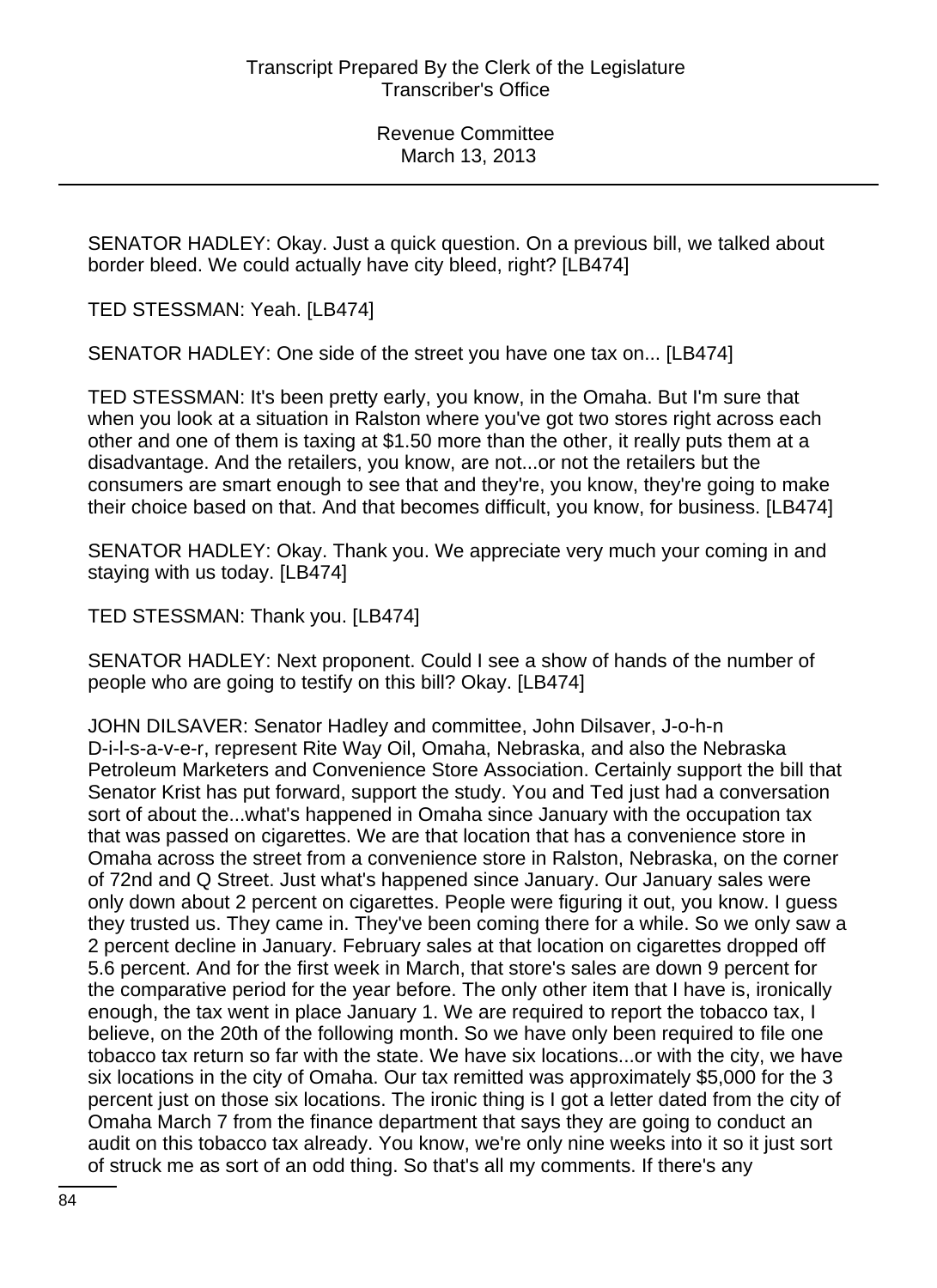questions... [LB474]

SENATOR HADLEY: Okay. Thank you. Questions? Seeing none, thank you. We appreciate you staying with us. Next proponent. Seeing none, first opponent. [LB474]

GARY KRUMLAND: Senator Hadley, members of the committee, my name is Gary Krumland, it's G-a-r-y K-r-u-m-l-a-n-d, representing the League of Nebraska Municipalities appearing in opposition to LB474. We're concerned generally about how the bill affects ability of cities and villages to raise revenue to provide services. I'm really not going to go in detail. There's other people from the cities here who are going to talk, and considering the lateness of the hour I'll let them address the details of this. I do want to mention even though we oppose the bill and we have some disagreements with Senator Krist, he did go out of his way. He appeared on...participated in several conference calls we've had with city officials on the bill. We've had a lot of discussions. He did make a couple of changes in response to some concerns. We still, though, have problems with the bill and so we're still in opposition. But I do appreciate his effort to work with us. But there are city officials from across the state. So rather than me talk, I'll let them talk and then we can talk later. [LB474]

SENATOR HADLEY: Questions for Mr. Krumland? I have one. Mr. Krumland, I think you remember the floor fight we had on the half cent ability for cities to... [LB474]

GARY KRUMLAND: Yeah, the additional half percent sales tax. [LB474]

SENATOR HADLEY: ...to increase their sales tax, right? And if you remember one of the primary arguments from the opposition was it was cutting into the state's ability later to raise their own sales tax and it was cutting into the tax base which limits the state's ability to raise taxes. And then we turn right around and we have a city that didn't...obviously didn't listen to that debate because that was very front...or forward that comment by many people that turns right around and goes and looks at putting a tax on an item that the state puts on excise tax. So somehow the message didn't get out on the half-cent sales tax. And I'd just make that comment. [LB474]

GARY KRUMLAND: Okay. [LB474]

SENATOR HADLEY: Anything else? Thank you, Mr. Krumland. [LB474]

DOUG KINDIG: (Exhibit 31) Good evening, Senators. I'm Mayor Douglas Kindig, K-i-n-d-i-g. I'm here today representing the United Cities of Sarpy County which include Papillion, Springfield, Gretna, and the city of La Vista. Because of the lateness of the day, I really wanted to testify on LB484 but since we're on LB474...or LB488, excuse me, on LB474, there's a few things I'm willing to point out. There's parts of this bill and, first of all, I want to thank Senator Christ...Krist for allowing us to sit at the table during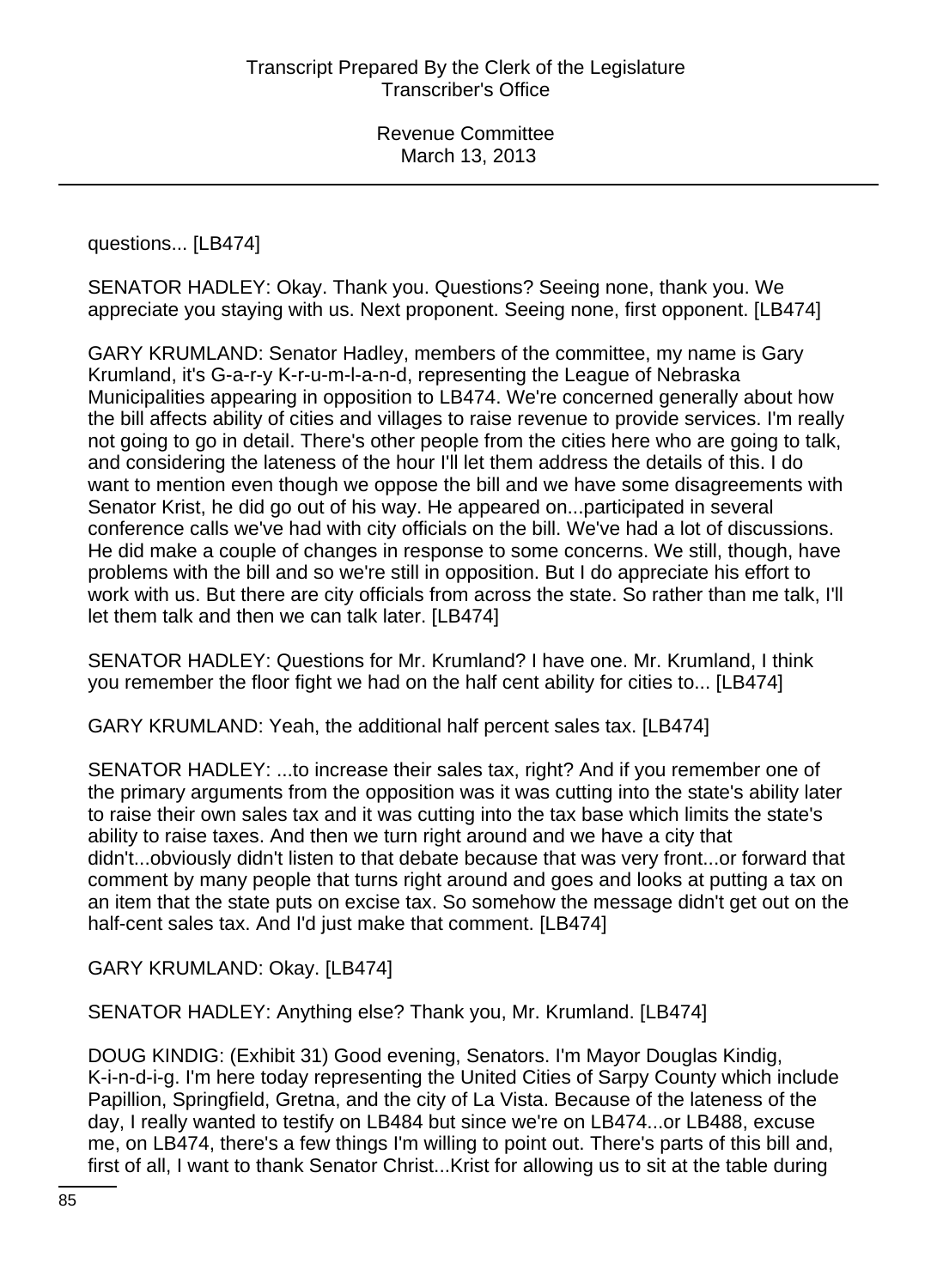Revenue Committee March 13, 2013

some of the preliminary discussion. Actually, some of the ideas in this bill were brought forth by us at the table. One of the points of the bill that I can probably agree with is the overpayment. If they collect more taxes than the \$6 million in Omaha's case, it should be given back in some way. So we can agree with that part of the bill. But there's one point of the bill especially that I just cannot agree with, and that would be the point of sale position. To give you an example, our conference center in La Vista is funded by hotel occupation tax. That is on the point of sale. First of all, all of our occupation taxes are occupation taxes on businesses and not an individual person. It's up to the business that has decided to put it as a point of sale. If they wanted to, they have the option of putting that a different way on their bill. So that would be one point that I can just not agree with. And I've heard a couple of things this morning and I can tell you guys that my city administrator, I'm winging it today, and she always writes very good testimony for me, so if she's watching, I'm sure she's wondering where I'm going with this. But I've heard about a moratorium on the occupation taxes. And, Senator Hadley, I believe you mentioned that cities might run out and start to pass occupation taxes so that we can get them in the books before the law would change and stuff. We shouldn't have to do that. We do a great job and there aren't that many cities in the state that don't do a good job with occupation taxes and we use them the correct way. They're used to pay for basic services in our city, but they're also used for economic development. And when you start putting moratoriums, and I will reference the sales tax since, Senator Schumacher, you did bring that up, you do a two-year moratorium on that when we're going to use that for economic development, you have scared those developers away. If we don't have a funding source that we can use, then our development could stop. So I would ask that you be very careful as you move forward with this bill and with some of the other bills that will face you this session. To know that the majority of our cities are using occupation taxes correctly, and that if there are a couple of the larger cities over the years that have not starting three years ago, the decisions that you make are affecting the other 98 percent of us that are using them the correct way. And I was here three years ago arguing this point that local control is still the best control, I was here last year, and I'm here again this year. So I ask your consideration that you really look at the long term. And at this time, I'll take some questions. I won't be able to stay for the next hearing, but we will be submitting testimony. [LB474]

SENATOR HADLEY: Are there questions for Mayor Kindig? Yes, Senator Schumacher. [LB474]

SENATOR SCHUMACHER: Thank you, Senator Hadley. Your statement that it would hurt your economic development, would that be the case if a moratorium only applied to the institution of new occupation taxes or the increasing rate of existing ones? If it was just a freeze, continue doing what you're doing exactly right now, but nothing new, no change. [LB474]

DOUG KINDIG: You know, last year...at least we would have a number that we would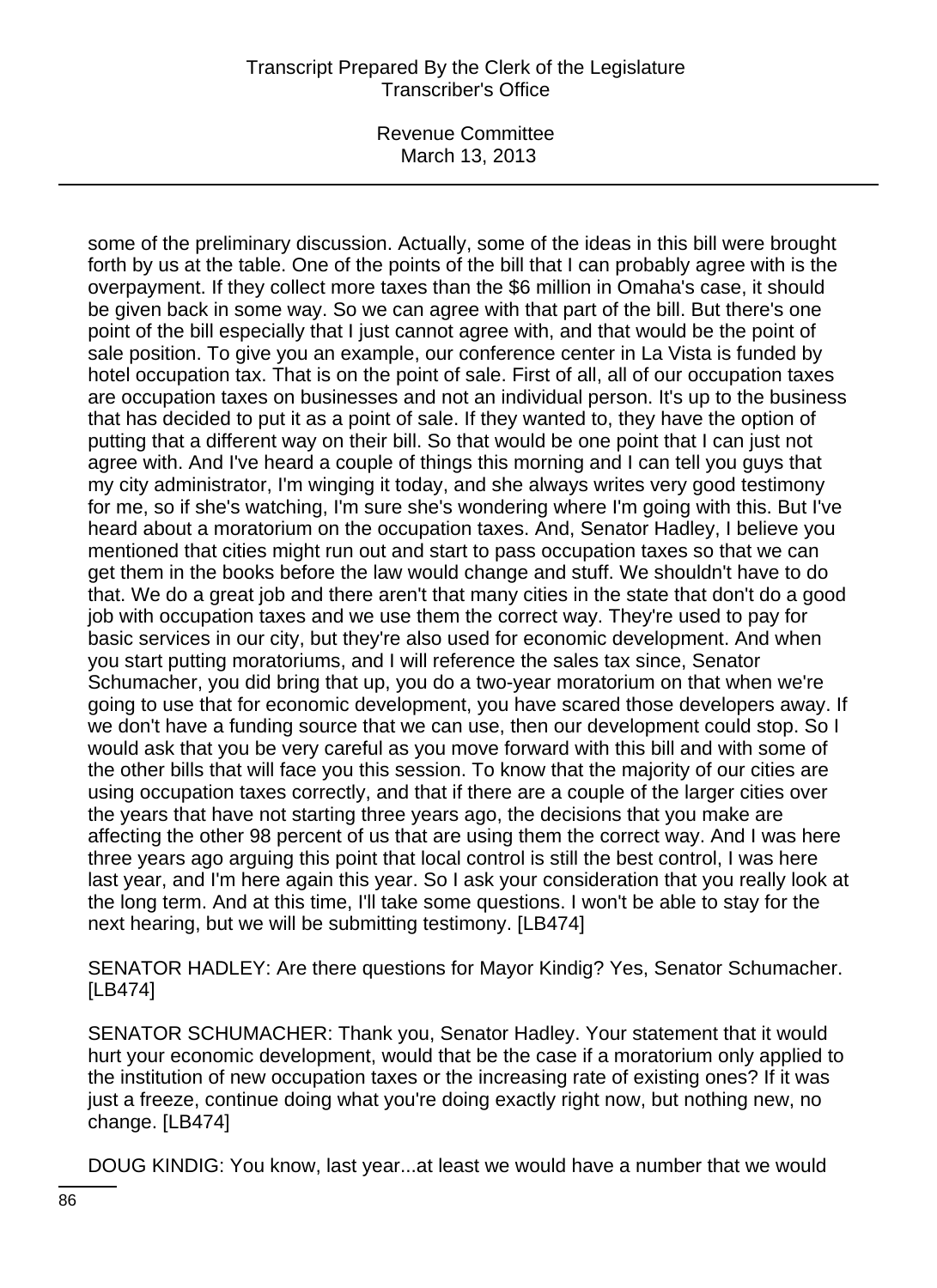know what was there. [LB474]

SENATOR SCHUMACHER: And I think that's what we were talking about when we used the term moratorium. Not stop collecting them, but stop expanding them. [LB474]

DOUG KINDIG: I will agree there will be a number there, but I will always argue that local control because I think we do one heck of a job in La Vista, and we've used revenue sources and we've had to be creative in our revenue sources. But we're definitely within the lines that have been given to us. But if it keeps changing, it's hard for us to plan. So I won't agree with the moratorium because I think it should be the local officials that have that control because I will say, 98 percent of us have done it the right way. [LB474]

SENATOR HADLEY: And, Mr. Kindig, I think I would agree with that statement of doing it the right way because I was involved with a city that uses occupation taxes. And obviously occupation taxes will...when we do our tax modernization study will be something that we need to look at, is how do we...what is the right way that allows cities to be...use local control but also be responsible in the use of that local control. So that's kind of where we're at on that. Any other questions? Senator Harr. [LB474]

SENATOR HARR: Thank you, Senator Hadley. I hear 98 percent are done right. What are...I'm still trying to figure out why we're here today. What is right? What is wrong? Who's done right and who's done wrong? You stated 98 percent have been done right. Give me the 2 percent that have done it wrong. [LB474]

DOUG KINDIG: I'm going to represent myself now and maybe not the United Cities because we talked as one voice and I haven't talked to them about this. I think this bill came about because the city of Omaha passed a cigarette tax. I think it offended some of our leaders in our state because the state had already pledged money. And because they didn't agree with that, they wanted to do something to correct that wrong. [LB474]

### SENATOR HARR: Okay. [LB474]

DOUG KINDIG: The trouble is, is because if they think Omaha did wrong, and I'm not saying that I think they did, it has affected the rest of us greatly. And that's the problem. The same thing was true three years ago, Senator, with Lincoln when they did the telephone charges. They started to make changes. It affects all of us. [LB474]

SENATOR HARR: What was wrong with UNMC? I mean, I guess my question is you stated this could affect economic development. The argument was made that UNMC is economic development. And, look, that's in my district and it's great for my district. It's great for the state of Nebraska. When UNMC does well, that's great. And so this is economic development. [LB474]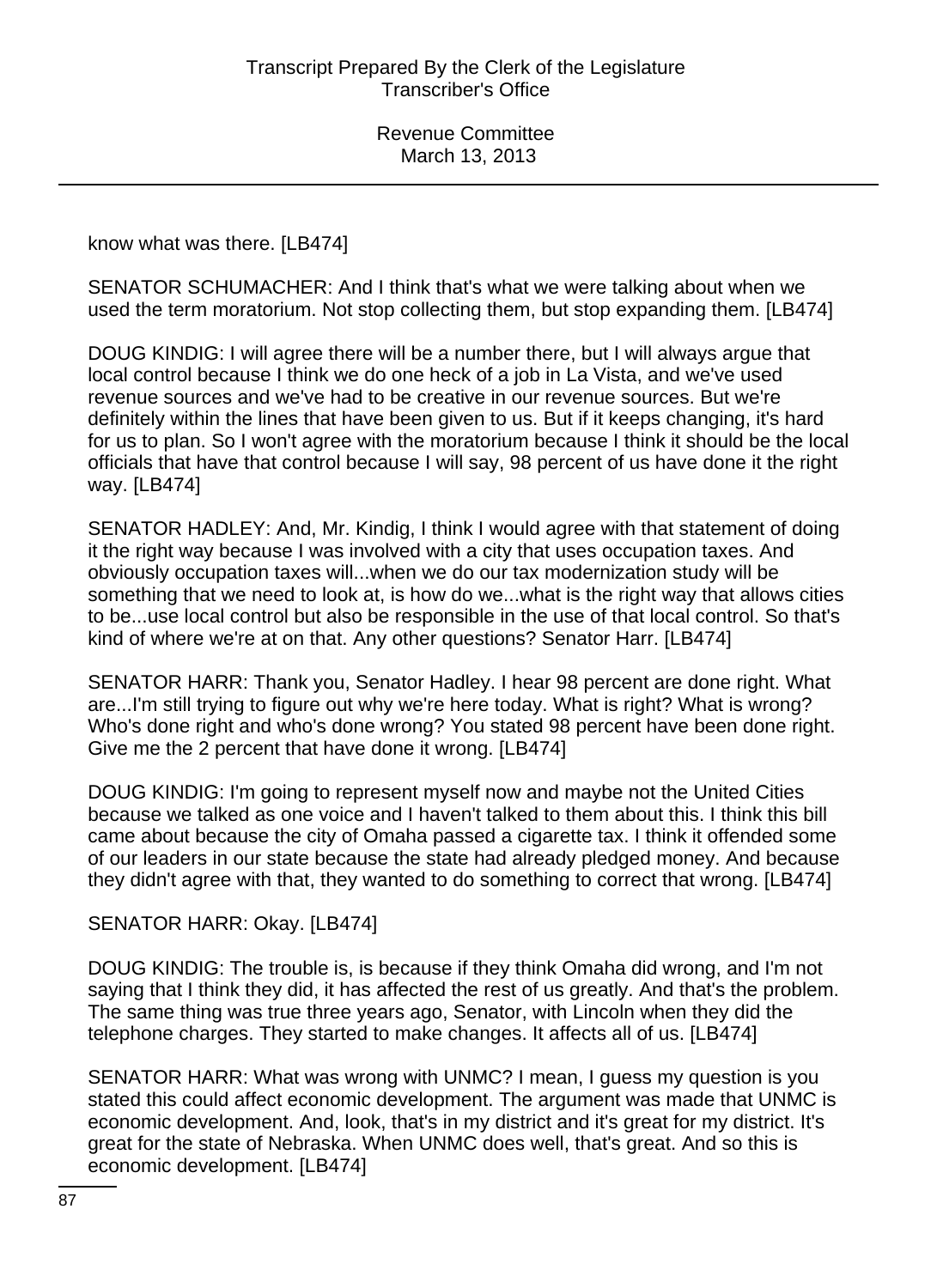# DOUG KINDIG: Right. [LB474]

SENATOR HARR: So is the problem that it's economic development? Is it the problem that there isn't tough...close enough correlation between the cost of cigarettes and the cost of medical expenses because we just heard a whole bunch of testimony? You've been here all day. You've heard the cost of, you know, smoking, it far outweighs the taxes we collect. So my question is, where is the problem? Is it that this was used for an economic development and UNMC shouldn't be economic development? Or is it that there wasn't tight enough correlation? Is it that there wasn't an election? I'm still...no one has really sold me on what the problem is or has clearly stated what they believe the problem is, and I'm still trying to figure that out. [LB474]

DOUG KINDIG: Well, first of all, Senator, I think Omaha did what they had the statutory right to do. And they made a local decision to implement an occupation tax under the threshold and, yes, there was some confusion on the amount that they were going to charge. So I think they did right and the local officials did it for economic development and to enhance the amenities in the city of Omaha. They did right. I never said they did wrong. [LB474]

SENATOR HARR: I'm still trying to figure...if that's the 2 percent though. Someone is saying it's wrong and someone needs to come up and be able to defend what the 2 percent wrong is that we need to change this legislation, because I'm not seeing it yet. [LB474]

DOUG KINDIG: I don't think you do need to change the legislation would be my point. [LB474]

SENATOR HARR: Yeah. [LB474]

DOUG KINDIG: Allow the local officials. You gave us some thresholds last year. That was a trade-off for sales tax. Now we're talking a two-year moratorium on sales tax and taking on the occupation taxes. Allow us at the local level to govern our cities in a responsible way, and most of us do it. There are very few cases. And I think Omaha governs their city and Lincoln governs their city in the right way. Just because some senators disagree with how they do it, don't change the laws that will affect the rest of us. [LB474]

SENATOR HARR: Okay. So you're making an argument for local control. [LB474]

DOUG KINDIG: Without a doubt. [LB474]

SENATOR HARR: Okay. Thank you. [LB474]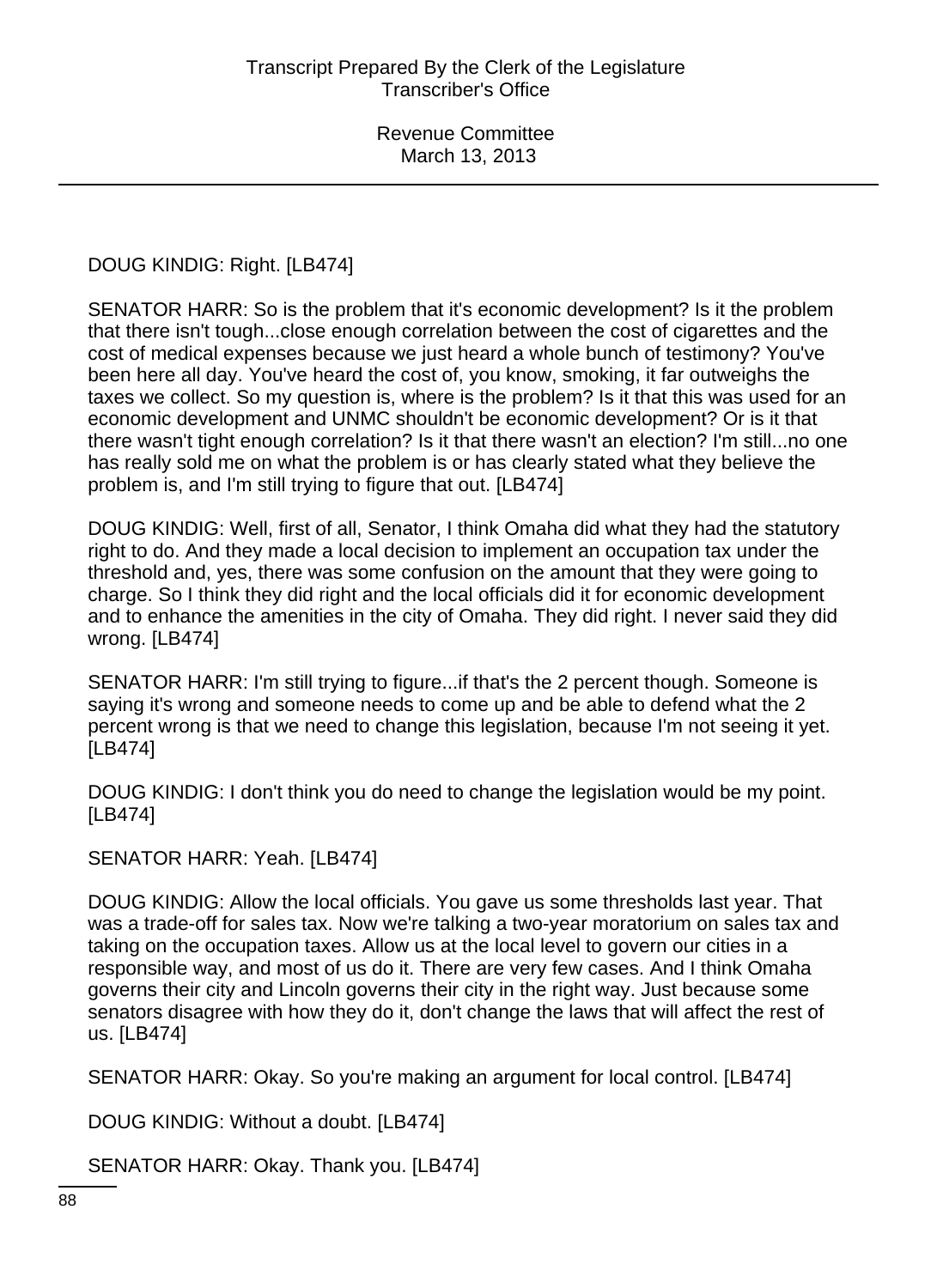DOUG KINDIG: There's parts of this bill...you know, if we go to the voters...and we don't have to go to the voters, but it's a \$6 million threshold and we go over \$7 million, I totally agree. You've got to make an adjustment to your percentage because that's what state statute says. I agree with that part of the bill. [LB474]

SENATOR HARR: Okay. [LB474]

DOUG KINDIG: The rest of it, it should be local control. [LB474]

SENATOR HARR: Now let me ask you this because you have been mayor for how long? [LB474]

DOUG KINDIG: Going on eight years, sir. [LB474]

SENATOR HARR: Okay. So you remember when you had state aid, right? [LB474]

DOUG KINDIG: Yes, I do. [LB474]

SENATOR HARR: And you no longer receive state aid. And that was the Legislature stepping in and doing that, correct? What forms of taxation do local...what forms of taxation do you have? Do you have property tax? [LB474]

DOUG KINDIG: Sales tax. [LB474]

SENATOR HARR: Sales tax. [LB474]

DOUG KINDIG: Occupation tax. Next we have our fees for rec programs. [LB474]

SENATOR HARR: The fees. [LB474]

DOUG KINDIG: Those are fees, but... [LB474]

SENATOR HARR: Those are fees, but taxation those are the only three you have. [LB474]

DOUG KINDIG: Taxation, that's... [LB474]

SENATOR HARR: So if we take away those, in essence what we're ending up doing is raising either sales tax or property tax. Is that correct? [LB474]

DOUG KINDIG: Correct. [LB474]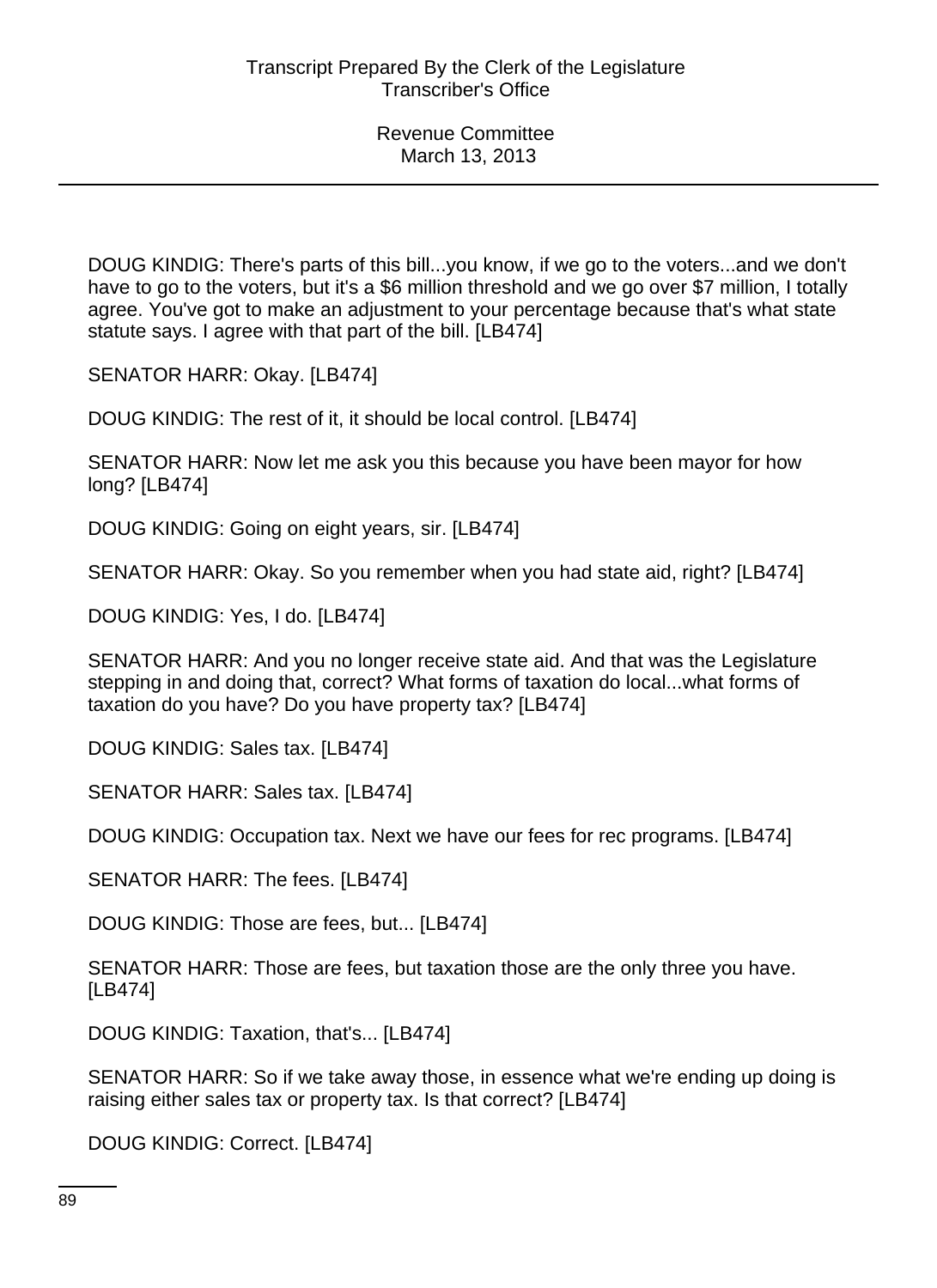### SENATOR HARR: Okay. [LB474]

DOUG KINDIG: And right now there's a lid on property tax, and a moratorium on sales tax will take that tool away from us. And if you touch occupation taxes, it takes that away from us. [LB474]

SENATOR HARR: Do you think the occupation tax needs to be more closely correlated to the actual occupation? Would that appease? I'm still trying to figure out the problem. Do you think that would appease whatever problem is out there? I'm just not... [LB474]

DOUG KINDIG: I'm going to quote...and, I'm sorry, I always forget his last name but the attorney for the revenue department, Bill. [LB474]

SENATOR HARR: Yes. Lock. [LB474]

DOUG KINDIG: Lock. Yes. Thank you. You know, he said this horse left the corral and is over the hill. And I think what he meant by that is that to define occupation taxes, it's extremely difficult because every time you throw something out there, there's an exception being used. And it doesn't mean that it's a bad thing. One of the things we talked about was that, well, maybe they couldn't partner with a nonprofit. Well, there are cities out there that are partnering with nonprofits that have...that are building art centers and public facilities. So do you want to damage them? So, again, I'm going to go back to the local control, Senator. Allow us...there are parameters already. The threshold is number one. And it should be to a vote of the people. But I've also been elected to run my city with the best of my knowledge. And if I have to run to the people every time I want a tax, you know it's not going to happen. That would be unfair to ask this body to every time you want to raise taxes, take it to the vote of the people. It should be the same here as it is in my city. [LB474]

SENATOR HARR: And if we raise taxes...well, if you raise taxes, you're still accountable to the voters at the next election. Is that correct? [LB474]

DOUG KINDIG: Correct. [LB474]

SENATOR HARR: Okay. Thank you. [LB474]

DOUG KINDIG: Thank you. [LB474]

SENATOR HADLEY: Any other questions? Thank you, Mayor Kindig. [LB474]

DOUG KINDIG: Thank you, Senators. [LB474]

SENATOR HADLEY: Next in opposition. [LB474]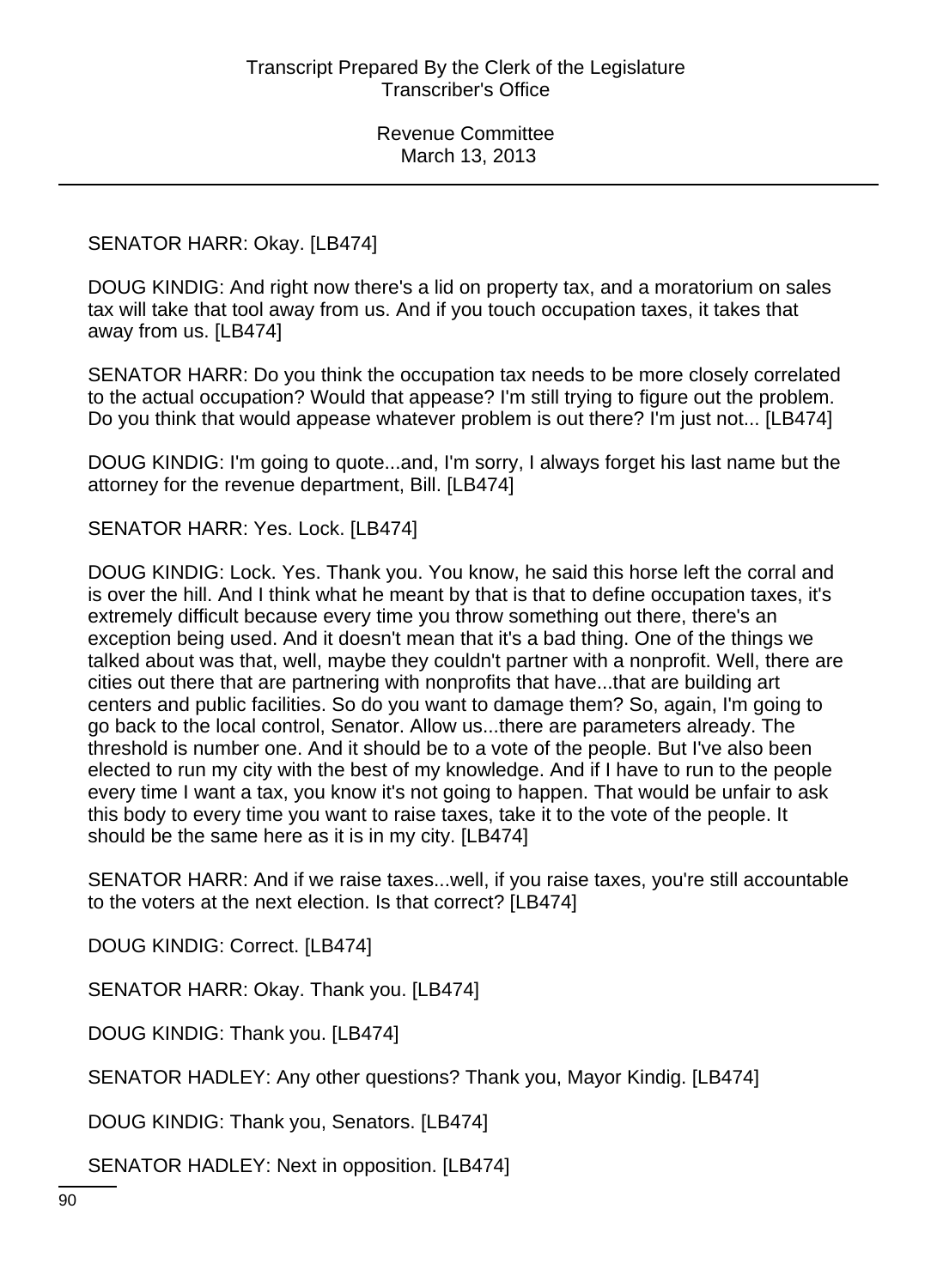RANDY GATES: (Exhibit 32) Good evening, I guess it is. I'm Randy Gates, R-a-n-d-y G-a-t-e-s, finance officer with the city of Norfolk. The page is passing out a handout that shows what the city of Norfolk levies for occupation tax. We have six different occupation taxes. The way we interpret LB474, I haven't seen the amendments, but the way we interpret LB474 as it was introduced is we do not think that would stop any of the current occupation taxes we have because they were imposed before July 19, 2012. But we think that would severely limit our flexibility going forward. Our city attorney has always told me that there is a lot of flexibility in what we can levy occupation taxes for. And that goes back a long time to the early 1900s at least, the authority for municipalities to levy occupation tax has been in statute. And if you look at what I just passed out to the committee, you'll see the city of Norfolk has been levying occupation taxes since the early sixties, so not quite half of that period of time, but for a long period of time. If we're interpret...and we're raising right now about \$2.25 million annually off of those occupation taxes, if we're interpreting LB474 rightly, correctly, only two of those, and they're the small ones totally about \$42,000 which are based on something other than receipts or volume, would be able to do after LB474 goes into effect. Two of the remaining occupation taxes date back to the 1960s. And I'd like to comment a little bit on those. These are old occupation taxes that have traditionally been passed on, on the bill like most people are doing their occupation taxes. One is a percentage of gross receipts which I believe would not be allowed under LB474, that's our 3 percent telecommunications tax. The other is per hundred cubic feet of gas sold through our system, and it's also put on the bill of the customer. It's, oh, depends on what class they are and it's adjusted for inflation. I think it's about 3 cents per 100 cubic feet. So if you used 100 cubic feet, you'd have 3 cents showing on your bill for that occupation tax. And the state is also sales taxing those items and the city is getting local sales tax on these. So I think the idea that cities shall have an occupation tax on something that the state has a sales tax on isn't how it's historically been done in the state of Nebraska going back many, many, many decades. They're two separate taxes. One is a tax on the business. Although if they have some way of relating that to the bill either through volume or through receipts, they tend to do that. But it is a tax on the business. It's not a tax on the particular item being sold. So they may treat it similar to sales tax, but it really is not a sales tax and traditionally municipalities have had these types of taxes that are separately stated on the bill and the state has sales taxed those items also. The other two on there are percentage of receipts, and these are for debt service on a voter-approved \$16.4 million recreation bond issue. Our understanding of LB474 is even if the voters would approve something like that because a percentage of receipts, we couldn't impose that if LB474 is in effect. And maybe we're not understanding the bill correctly. But those raised almost \$1.6 million for us. The voters didn't technically approve those, but they knew that's what the debt service on the bonds were just going to be paid from. So even though there wasn't a separate ballot issue for that, in effect they approved those. And if we took away, there's about \$1.9 million of occupation taxes we're currently levying, as you can see on that spreadsheet in the next to the far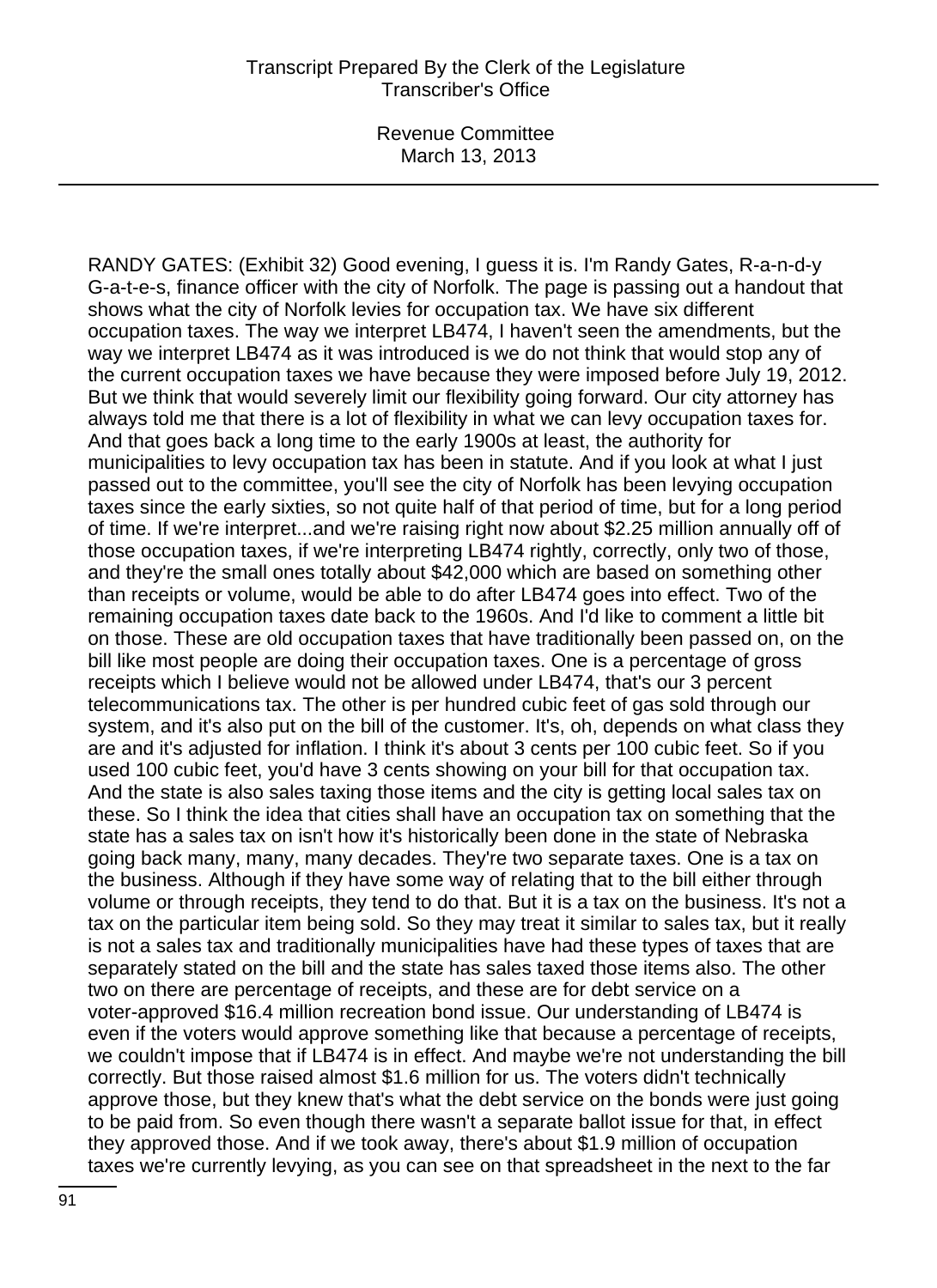Revenue Committee March 13, 2013

right column, that we think we wouldn't be able to levy without...with LB474 in effect. If we tried to replace those with property tax, we'd increase our property tax 73 percent or our levy rate would go up 17 cents or if you have \$100,000 home, that would be another \$170 of property tax. Our voters seem to have a real aversion to property tax. They prefer other kinds tax better. Back in 1984, they passed a 1 percent sales tax for property tax relief. They proved another .5 percent in 2002, half of which was for property tax relief. And we had a prior recreation bond issue a few years before this that failed that was based on property tax. This one passed pretty well and it was based on this occupation tax. So our voters and I think the voters in Nebraska in general don't like property taxes. They prefer some other kind of tax. And Section 18-1208 of state law currently limits the ability of a city council without going to the voters to impose a large occupation tax. In the case of first-class cities, it's over \$700,000. So to summarize since my yellow light is on, municipal occupation tax has been around for a long time. They've been traditionally based on receipts or volume. Norfolk has used them for not quite half that amount of time, and we think that should continue. We believe in the local-control issue, and we think our voters...and if we want to do another large one of these, they're going to have to prove it because of Section 18-1208, should retain that alternative for some revenue source other than property taxes if that's what they want. I'd be glad to answer any questions. [LB474]

SENATOR HADLEY: I have, I guess, a couple of questions and I'll try to make them quickly. It's interesting the natural gas occupation tax and telecommunications that go back to the sixties. At one time, one of the explanations given to me for an occupation tax dealt with those two areas because it was said that they...their lines and pipes occupied at times the city's right of way, and this was a tax kind of like a rental fee that they paid to use the city property. Is that... [LB474]

RANDY GATES: That would have been true of the telecommunications occupation tax when we adopted it in '61 because there wasn't all these wireless services that there are now. Now that's all communications occupation tax doesn't really have any tie in to the use of the right of way because you've got all these cell phone companies and other wireless telecommunication services, and they're paying this occupation tax. They're not using the city right of way. [LB474]

SENATOR HADLEY: And the other question, do you think that there should be certain taxes that are the province of the state, i.e., excise...the goods that we charge an excise tax on now that the taxation of those should be the province of the state? [LB474]

RANDY GATES: I don't think if the state taxes something it necessarily has to exclude some other entity from taxing it. You could have local tax, the state taxes, federal taxes on an item. I think you see that a lot in telecommunications and industry. The phone companies are always complaining about that. So I don't think that necessarily excludes that. There's in LB488, the bill we're not talking about now but this kind of dovetails into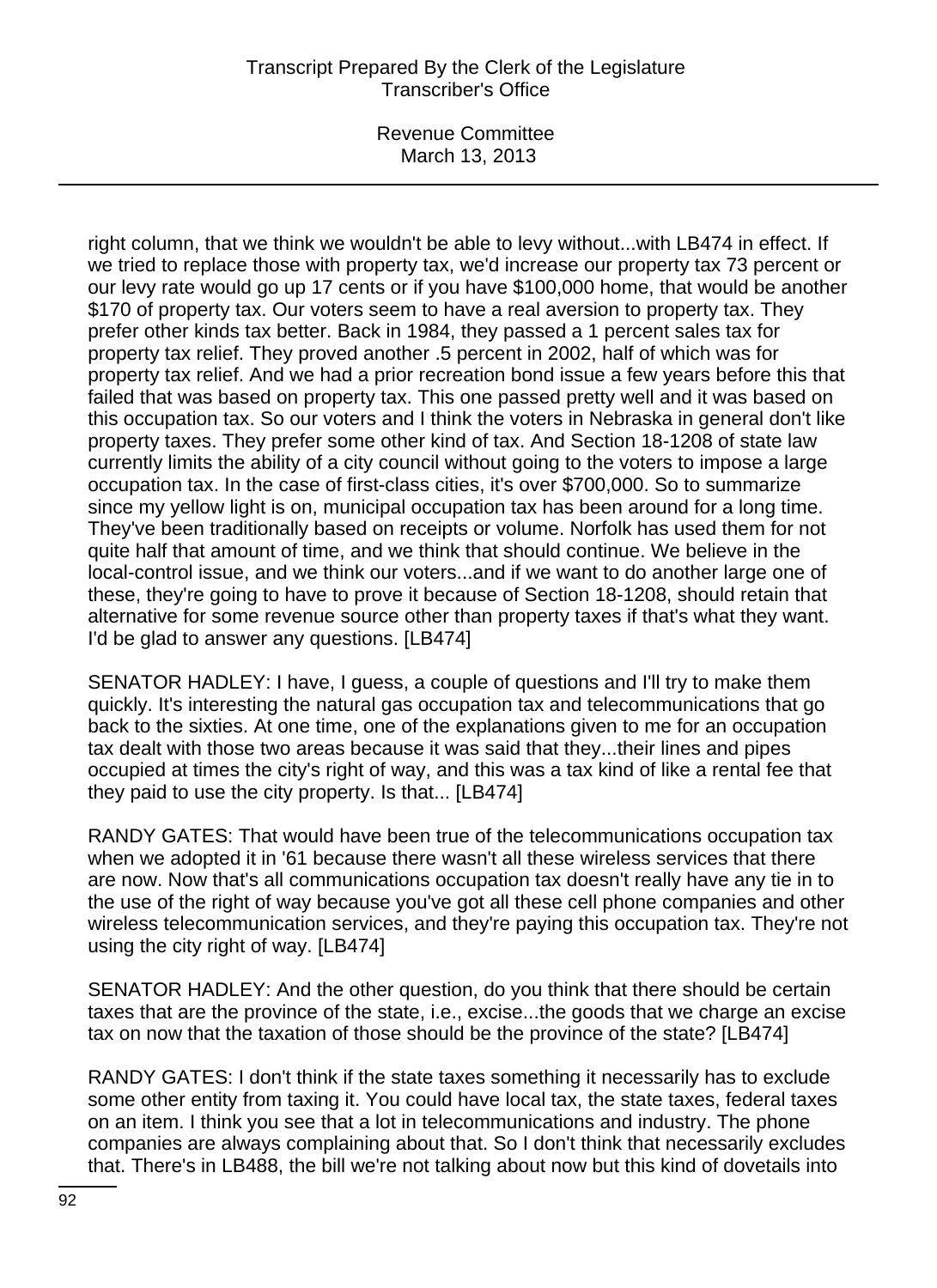Revenue Committee March 13, 2013

that, there's I think it's 53-160 that tax the state levies which is the tax on wholesaling or manufacturing of alcohol. It's a gallon-based tax. That specifically says in (6) of 53-160, I believe I got the right reference, I didn't bring up my stuff on LB488, but that specifically says that municipalities...all municipal occupation taxes, this is in addition to that. So when 53-160 was passed, clearly the Legislature was anticipating the ability of municipalities to levy an occupation tax on that same thing that the state was basically levying an occupation tax on. We can get into terminology of what's an excise tax, occupation tax, franchise tax, sales tax. But the state's tax was based on gallons or volume. And it specifically said all municipal occupation taxes can be levied in addition to that. So I think going back to the history of this, it hasn't ever been one or the other. If we tax it, you can't. It just hasn't been that way ever. And I don't think it necessarily needs to be that way now. [LB474]

SENATOR HADLEY: So are you basically saying the state has no reason to worry about us because the state giving up its taxing ability because cities have taken over that portion of what the limited amount people are willing to pay. [LB474]

RANDY GATES: That's not exactly what I'm saying because I think there's a point where, I mean, you heard that talk when they were talking about the bill related to tobacco taxes, there's a point where the tax gets so high people resist it and just don't want to pay it. You know, I think the cities look at that when they put on an occupation tax. How much in total is somebody going to pay when related to the purchase of that item? And that's a little bit of a misstatement because they're not paying it. It's not like a sales tax. It's never their responsibility to pay. It's the business's responsibility to pay since they've got an easy way to identify that tax and then parcel it out to the bill, whether it be on volume or whether it be on receipts that are doing that. They're still passing on their other taxes. Their payroll taxes and their income taxes is part of that bill. They got to be recovering that or they couldn't stay in business. But they don't have any easy way when you go buy a six-pack of beer or you go buy a Big Mac to say our payroll tax is X percent of your bill or this much per 100 cubic feet of gas. But they're passing those costs on all the same. They just don't have an...if they had an easy way to put that on the bill, I bet they would. They like to say...like to attribute those costs to somebody besides them. And I understand that. So if they've got an easy way to do it, they're going to show the sales tax on there. They're going to show the occupation tax on there, whether it's based on volume or whether it's based on receipts. And they would do the same thing I think if they could find out some way to tie their payroll taxes to it and their income taxes to it. But there's no easy way for them to do that. [LB474]

SENATOR HADLEY: Senator Schumacher. [LB474]

SENATOR SCHUMACHER: Thank you, Senator Hadley. And thank you for your testimony. Like this natural gas occupation tax, is that on residential natural gas usage? [LB474]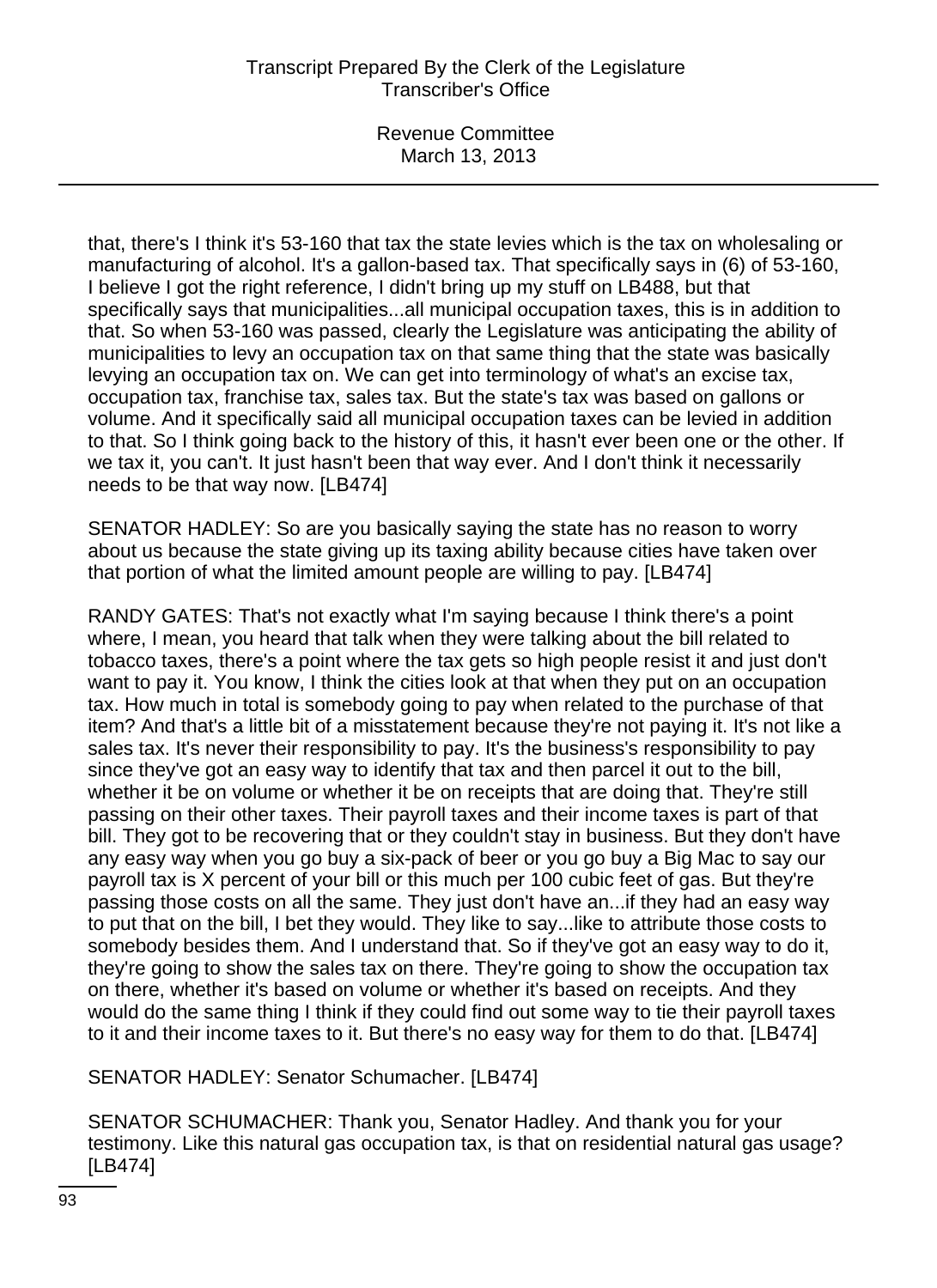RANDY GATES: We got three classifications of natural gas customers, and residential is one, commercial is one, and industrial is one. And they're all paying it. They're not all the same rate. [LB474]

SENATOR SCHUMACHER: Who pays the higher rate? [LB474]

RANDY GATES: Pardon? [LB474]

SENATOR SCHUMACHER: Who pays the highest rate? [LB474]

RANDY GATES: The residential and commercial I believe are the same rate if I remember correctly. Industrial is quite a bit cheaper than that. [LB474]

SENATOR SCHUMACHER: Okay. In looking at these, I mean, telecommunications tax, that has to hit the people who can't afford to pay hard. If the residential natural gas tax is the highest rate, that's got to hit those folks hard. If the folks who eat out at McDonald's and the fast food restaurants get hit by the food and beverage tax, it hits them hard. This whole list of occupation taxes looks like a terribly regressive taxing system. Why are we doing it besides the property tax... [LB474]

RANDY GATES: I mean, you could make the same argument for sales tax I think that it's a regressive tax if...and I think you could say some of these taxes probably are regressive. But are we going to do away with our sales tax because it tends to be a regressive tax? I mean, it gets back to tax policy. But, you know, if you wanted a nonregressive tax, you probably would try and focus in on income taxes, high income tax rates. And I think you need to tax sales. I think you need to tax income. I think you need to tax property. I think the tax base needs to be broad. [LB474]

SENATOR SCHUMACHER: But when we look at it, I mean, we had a proposal earlier this year to do away with the income tax and shift everything back toward basically the sales tax. And we look at the local government taxing scheme here, incredibly regressive with the property taxes and all these occupation taxes that are seemingly coming out of whatever creativity one can put into them. And they're of essentially a very regressive nature in who ends up paying the bill. How do we balance the system? [LB474]

RANDY GATES: I don't have a good answer for that. I hope the committee is going to be studying the tax policy for the state comes up with a good answer for that. I'm not going to argue with you that these aren't necessarily regressive tax. But a lot of the revenues that are collected by the states and local governments tend to be regressive. [LB474]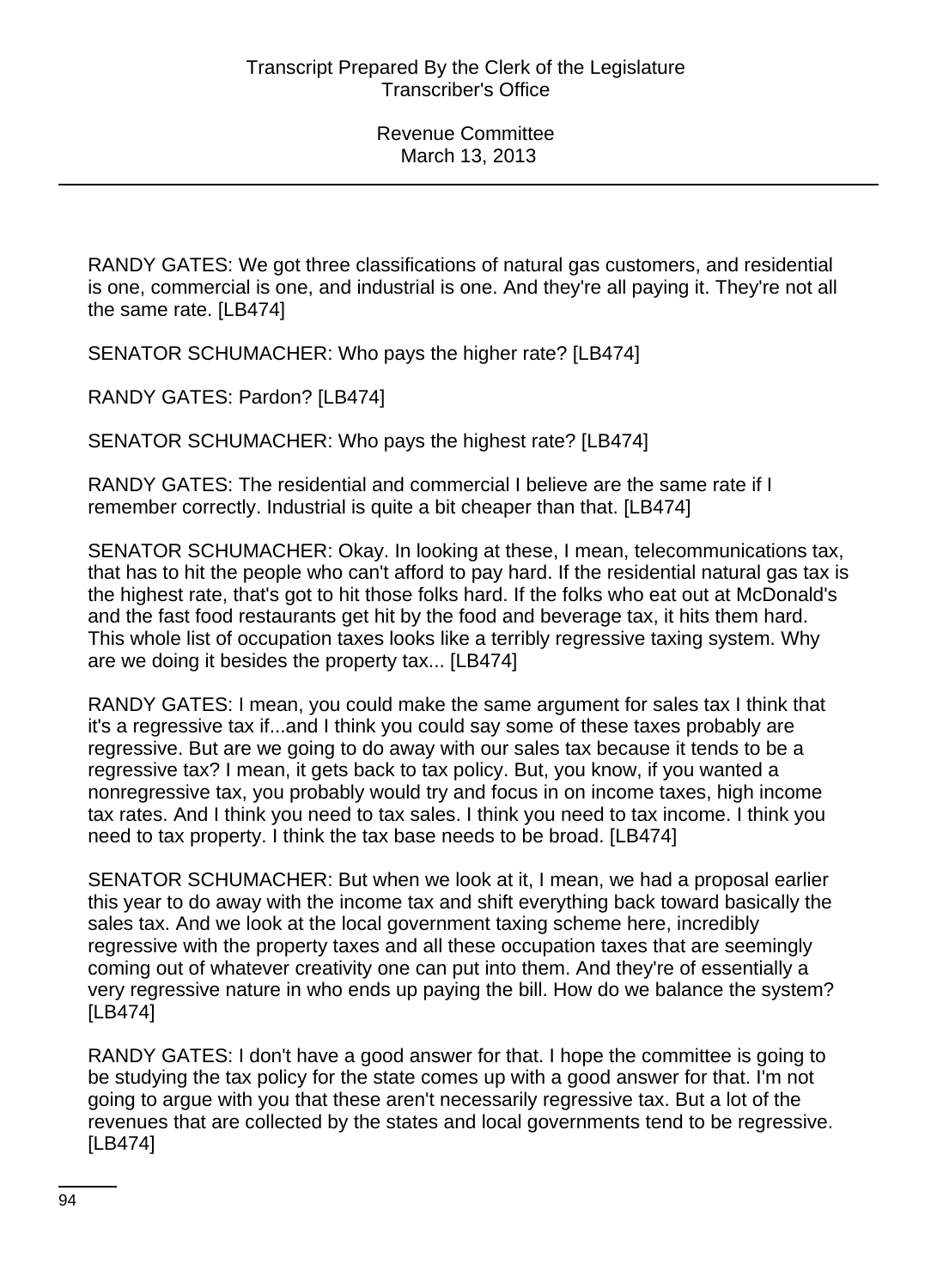SENATOR SCHUMACHER: Thank you. [LB474]

SENATOR HADLEY: Senator Pirsch. [LB474]

SENATOR PIRSCH: Thank you. I appreciate your testimony here today. I just wanted to ask a couple of questions, one of which you'd referenced and you had mentioned, you know, obviously the local control aspect and that you had to be approved, right, by voters. Is that right? [LB474]

RANDY GATES: None of these taxes you see on here were approved by the voters directly. The biggest two or, well, the top two which are going to pay for our recreation bonds were indirectly approved by the voters. [LB474]

SENATOR PIRSCH: Okay. [LB474]

RANDY GATES: After the effective date of 18-1208, which I think was last year, now significantly and in the case of first-class cities \$700,000 of occupation tax, if it gets over that, you have to have it approved by the voters. [LB474]

SENATOR PIRSCH: Say that again? If it's over? [LB474]

RANDY GATES: Seven-hundred thousand first-class cities. I forget what the number is for the other classes of cities. [LB474]

SENATOR PIRSCH: Okay. So no matter the...for Norfolk, which is a city of the first class, \$700,000... [LB474]

RANDY GATES: Correct. [LB474]

SENATOR PIRSCH: ...past that threshold you must have it voter approved, right? [LB474]

RANDY GATES: Yes. [LB474]

SENATOR PIRSCH: Okay. And that's what I'm getting at. And that applies equally at some number, although we don't know what...offhand what that number is for metropolitan...cities of the metropolitan class or primary class. [LB474]

RANDY GATES: And I don't know what those numbers are. They're a lot bigger than our number. [LB474]

SENATOR PIRSCH: Yeah. But there's that threshold under which or over which you'd have to take it to the voters, right? [LB474]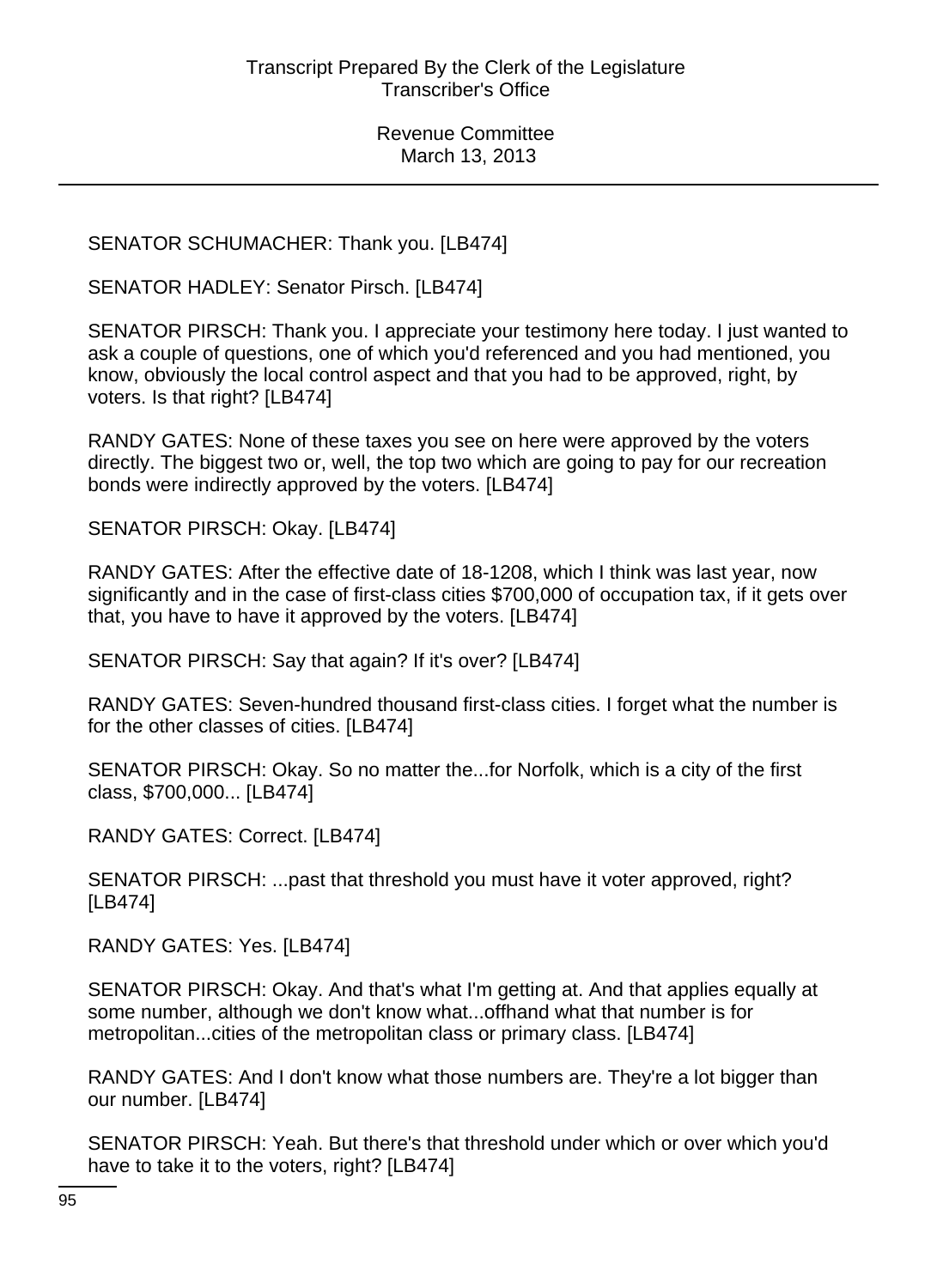RANDY GATES: Correct. [LB474]

SENATOR PIRSCH: Okay. So now with respect to that threshold then for you, and I'll just keep it confined with respect to Norfolk, but the \$700,000 threshold, would that apply in the aggregate? Well, obviously I guess the answer would be no. It would be... [LB474]

RANDY GATES: My understanding is, and I haven't... [LB474]

SENATOR PIRSCH: ...per occupation tax, right? [LB474]

RANDY GATES: My understanding is, and I haven't really had to deal with it because we haven't had any new occupation taxes since that went into effect, but I would think...I thought that was by tax. So it would be...it would apply to the biggest one you see on here, our food and beverage occupation tax. It would not apply to the other occupation taxes. [LB474]

SENATOR PIRSCH: So each one of the six different taxes then would each have the \$700,000 limit, but in the...they're not aggregated in the sense that six... [LB474]

RANDY GATES: I don't believe they're aggregated. But, like I say, I haven't really looked at that too hard since we haven't passed any occupation taxes since that went into effect. [LB474]

SENATOR PIRSCH: I see. Okay. And then with respect to...and I guess this conversation, and maybe I hopefully have grasped it, but essentially with respect to the argument, let me ask you this. Is there a substantive difference in your mind, you had mentioned one...or maybe it was a previous testifier who said one substantively deals with the business, right? Historically I think the Chairman had mentioned maybe that was based in...rooted in history about utilizing under the streets, the pipes or whatnot. It was an occupation tax is rooted in the concept you're taxing the business. And the other one is rooted in the taxation of the individual units of a business, the sales. Correct? And... [LB474]

RANDY GATES: I think they're two very different taxes. One tax is owed by the person. In the case of the sales tax, it's owed by the person buying that item. So if you go and order a \$100 camera on the Internet and you're buying that from somebody that's outside of the state, like all good Nebraska citizens you pay your \$7 use tax on that camera when you buy it. And business does the same thing. That's a tax owed by you. If you go out in Norfolk and buy a Big Mac, that's a tax owed by the person that's running that restaurant. It's not owed by you anymore than you owe their income tax or you owe their payroll tax. But since there's an easy way for them to put that on the bill,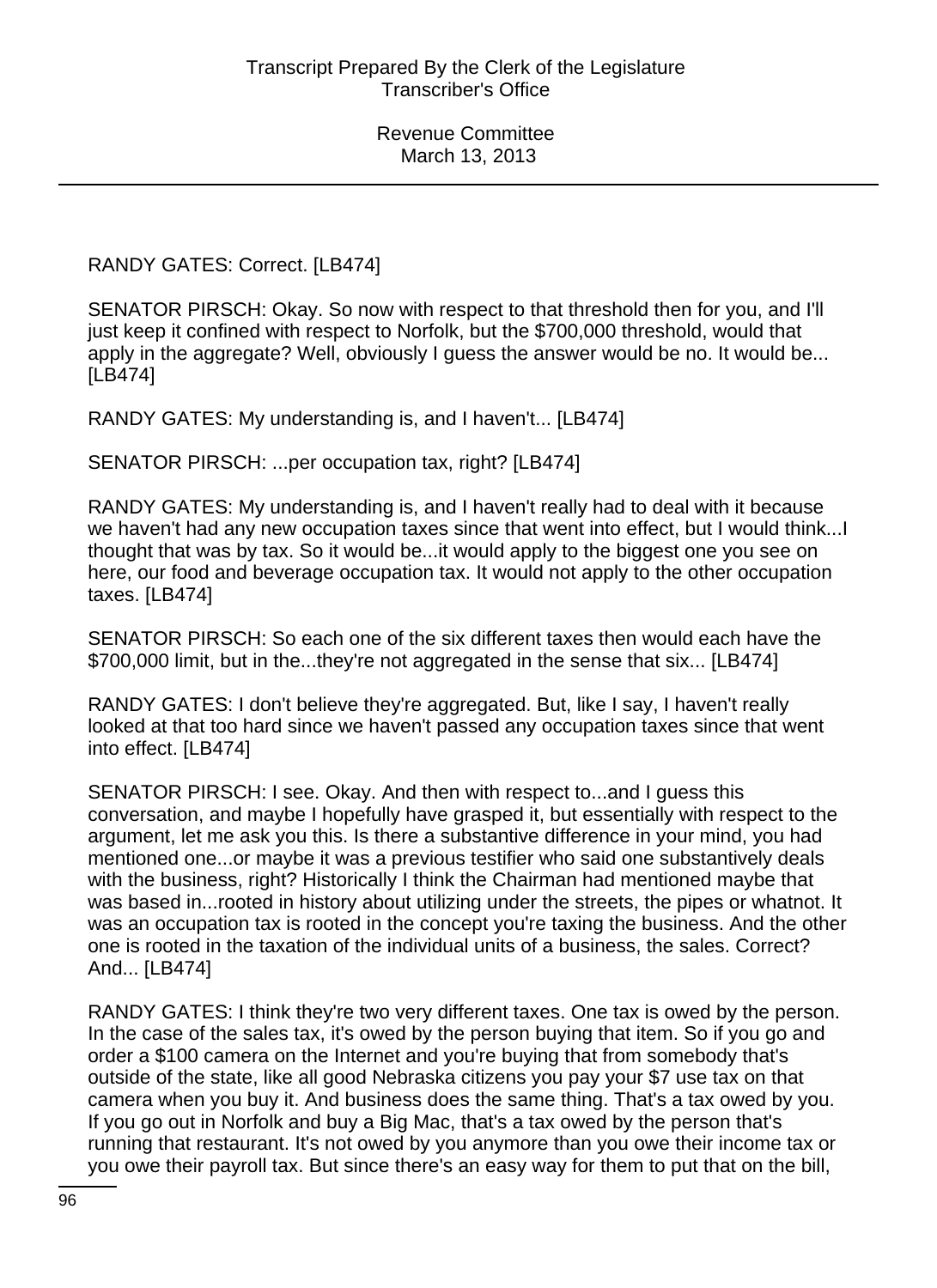they put that on the bill because it's a percent of revenue is what our food and beverage occupation tax is based on. Not all of them are doing it but most of them are doing it. It's owed by the business. It's got to be passed on to the consumer just like their income tax does, just like their payroll tax does, just like their property tax does or you're not going to stay in business. But there's no easy way for those to put that on the bill. But there is an easy way for them to put this on the bill; most but not all do. [LB474]

SENATOR PIRSCH: Okay. Well, and that... [LB474]

RANDY GATES: But it's owed by the business. This other one is owed by you. The business is just a collecting agent for you. And if you buy from some business that doesn't have a nexus in Nebraska, you still owe that tax. You still have to pay it. The business doesn't collect it for the state anymore, but you're responsible to file that use tax return to pay it. So very different taxes. [LB474]

SENATOR PIRSCH: The way it's imposed on the business, right, and we're talking the occupation tax, is that typically or in all cases measured in terms of units, say, units of sales are sold? [LB474]

RANDY GATES: Not in all cases. I mean, we've got two that aren't. We've got our fireworks occupation tax which is just \$200 per fireworks permit. And we've got our liquor occupation tax which is based on license class. [LB474]

SENATOR PIRSCH: Those are the two oldest ones, right? The '61 and '82. [LB474]

RANDY GATES: I think they are the two. Nope, the fire occupation tax was in 1982. So it's one of our newer ones. The liquor occupation tax is one of our older ones. [LB474]

SENATOR PIRSCH: I see. Okay. And so that's essential...you know, the I guess conversation that I'd like to have is that or the salient point, are we just talking semantics here or are there substantive types of... [LB474]

RANDY GATES: I think there's very substantive differences. When you go out and buy your hamburger, it may look pretty close the same to you. But that's simply because of the way the business is breaking that out on the bill. I mean, if they had some way to do it, they could do that for their property tax and they could do it for their income tax because they have to be collecting those from their customers or they're not going to stay in business long term. [LB474]

SENATOR PIRSCH: Okay. Thank you for your testimony. [LB474]

SENATOR HADLEY: Any other questions? Thank you. We appreciate it. Next opponent. [LB474]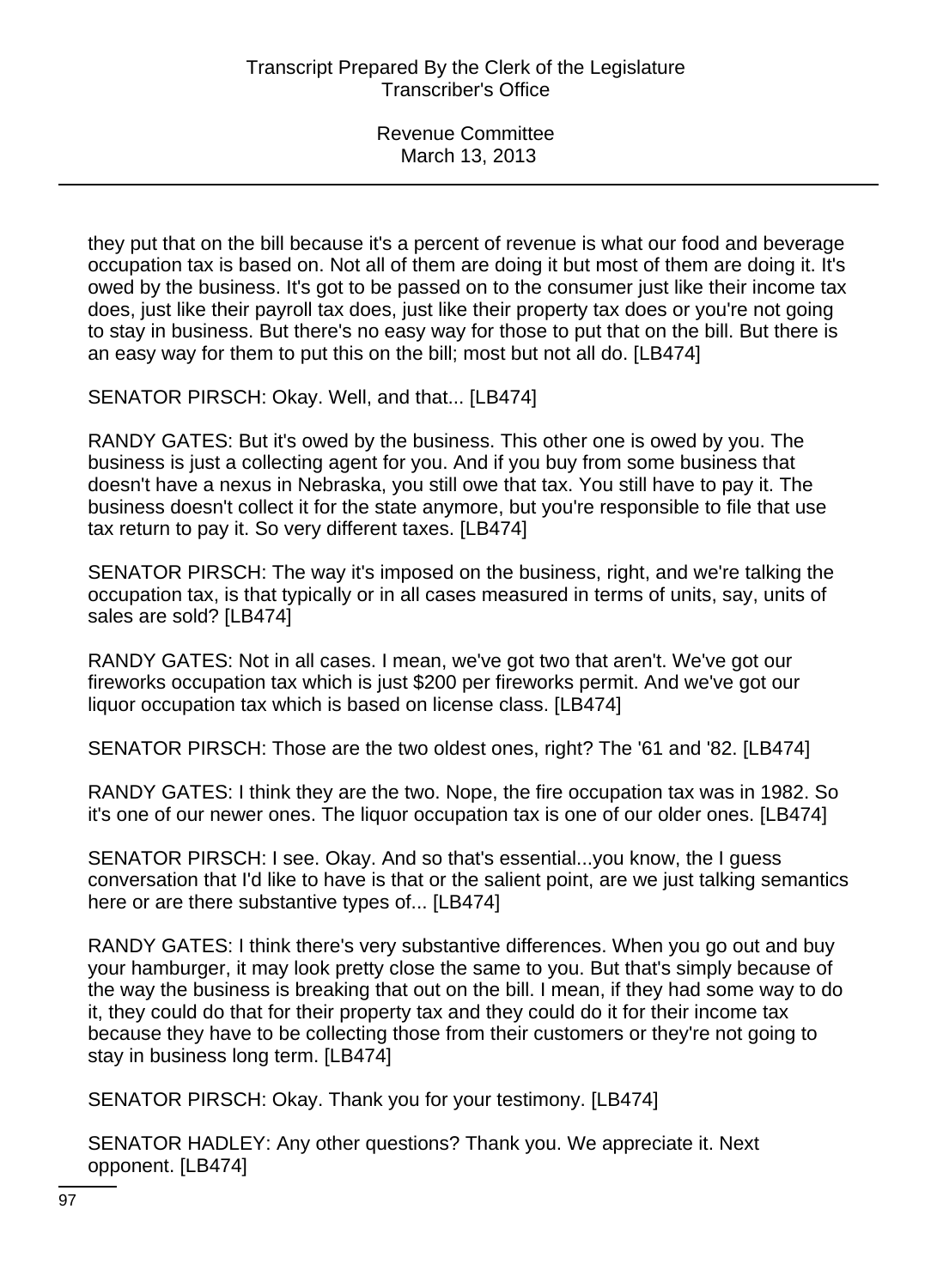LOWELL JOHNSON: (Exhibit 33) Senator Hadley and committee, members, thank you for this opportunity. It's late. I can do this in two minutes. And there are some factual things on here that I'll just let you read at your own discretion. I speak on behalf...I'm Lowell Johnson from the city of Wayne. I'm the city administrator. Lowell is L-o-w-e-l-l, Johnson is J-o-h-n-s-o-n. I speak on behalf of the mayor of Wayne in general opposition to LB474. The 2010 U.S. Census population of Wayne is 5,600 people and 2,200 of those are resident students at Wayne State College. When we prepare our city budget, our priorities are, first, to reduce the cost to deliver core public services and, second, to allocate those costs as fairly as possible. Since 2003, we have reduced our city mill levy from a total 55 cents to a total of 45 cents, and 36 cents of that is subject to the lid. So we have tried to stay well under the lid. We've reduced our level of nonessential public services, as a relative term, and cut our full-time staff positions by 25 percent from 54 positions to 39. One-third of our budget is for law enforcement. We have lost the state municipal infrastructure funding for cities. It disappeared in 2003. Federal and state transportation funding for cities is now disappearing quickly as those agencies are on their own survival mode and with lower...have lower revenues from gas taxes. Most of the Wayne State College students don't own property in Wayne, but they use our utilities and our law enforcement services. As we go through time, we're reducing full-time city staff positions through accretion until we verify that critical work cannot get done. We have downsized our police department from nine full-time officers to seven. Consistently when we talk to the Wayne voters and ask, they prefer fees and occupation taxes to property tax and have approved three local option sales tax elections. We use these revenue sources to allocate the cost of government over the broader population. And, Senator Schumacher, this kind of addresses a little bit the regressive issue. And this is a philosophy that the council has used. They believe cities provide opportunities of population density that are efficient for businesses to serve and to be profitable. And we believe that an occupation tax based on the volume of the business is a fair way to help provide revenue to operate the city that provides this population density. Below that is listed some of our occupation taxes. If you know...there are five of those that are occupation taxes on private entities. The middle three are...the middle two are city utilities that we charge occupation taxes on. If you take out the city utility portion, our total occupation taxes on private entities is about \$220,000. Our property tax revenues last year were \$650,000. We'll keep on reducing our cost to deliver services. That's our main priority and broadening the base of revenues, but we need some local options for our residents to continue to do this. We thank you for the opportunities to use the local option sales tax and occupation taxes with voter approval, and we ask that you keep this in mind in the process. And you guys have a tough job ahead. And thank you and I'll take any questions. [LB474]

SENATOR HADLEY: Any questions? Seeing none, thank you. We appreciate your coming in. Next in opposition. [LB474]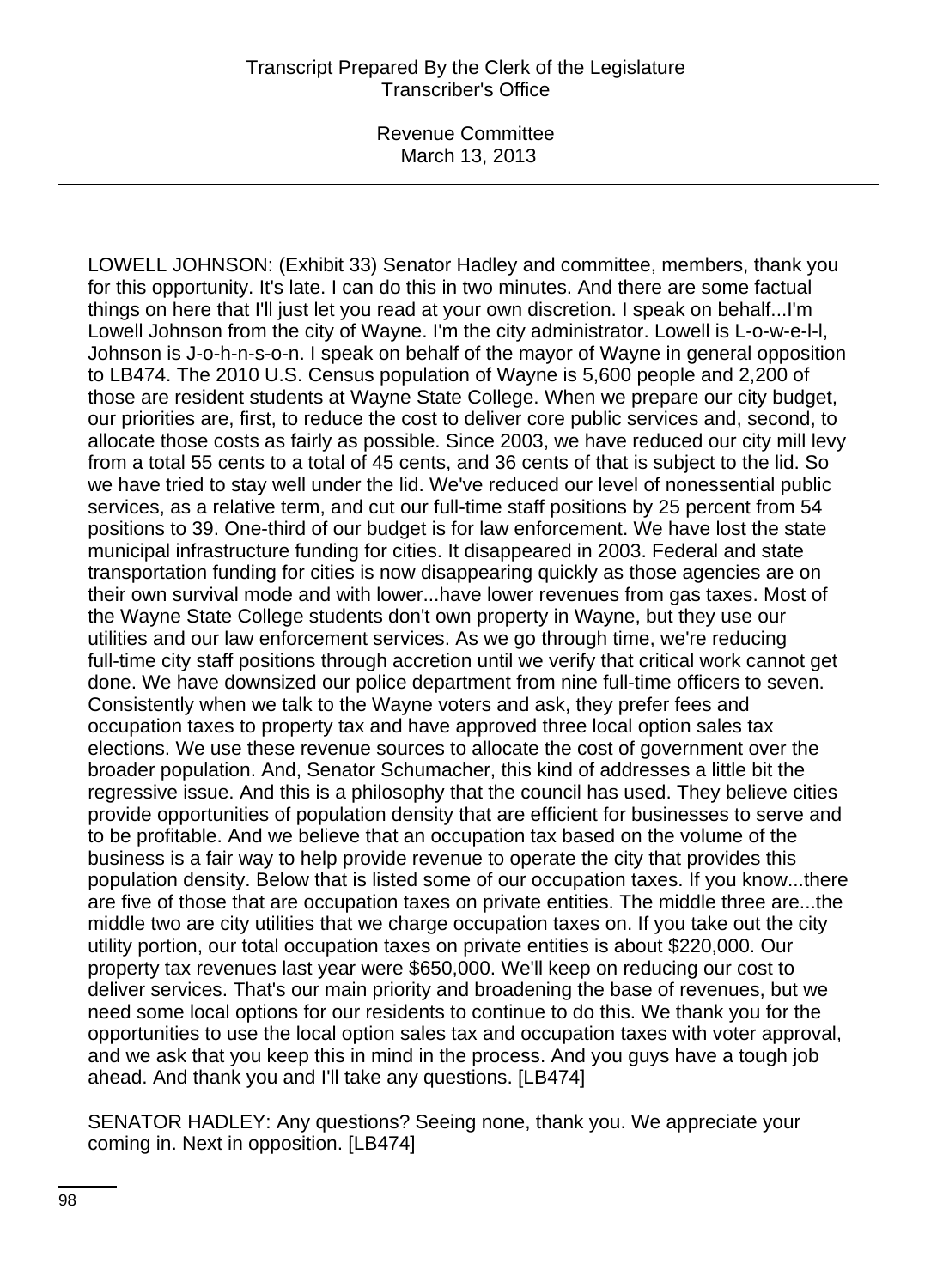Revenue Committee March 13, 2013

STEVE HUBKA: (Exhibit 34) Chairman Hadley and members of the Revenue Committee, I'm Steve Hubka, it's S-t-e-v-e H-u-b-k-a, finance director for the city of Lincoln. I'm here today in opposition to LB474, and I'd like to thank you for the opportunity to comment. I'd also like to acknowledge Senator Krist for his kind words about how Lincoln implemented the occupation taxes that are building the Pinnacle Bank Arena. There's also some language in the bill that is obviously addressing the circumstances similar to what we have here in Lincoln regarding the west Haymarket project. The city of Lincoln is opposed to further restrictions on municipality's authority to level occupation taxes. Lincoln recently adopted a new telecommunications tax ordinance effective January 1, 2013, to comply with changes in state law made by the Legislature two years ago. Due to the lag in collection time, it is still unclear how much revenue we will lose but it could be substantial. Further restrictions on a municipality's authority to levy occupation taxes can only cause further pressure on other revenue sources such as property taxes or cause reductions in government services. The provisions of Section 6 of LB474 do not apply to taxes imposed prior to July 19, 2012, therefore do not impact our current occupation taxes in Lincoln. Our objections to LB474 center on the provision in the bill requiring that occupation taxes be imposed not on gross receipts but be "uniform in respect to the class upon which they are imposed". It is vague as to whether it is referring to the rate of taxation or that the same dollar amount of tax is to be imposed on all businesses in that class. How a business is classified could easily be disputed. The prohibition in LB474 of imposing an occupation tax is a percentage of gross receipts eliminates what we believe is the fairest way of levying occupation tax and the way most of Lincoln's occupation taxes are imposed. Lincoln collects occupation taxes on telephone companies that do tens of millions of dollars of business down to companies that only do a few thousand dollars of business. We believe that taxation by gross receipts is by far the fairest method of imposing an occupation tax. With that, I'd be happy to answer any questions. [LB474]

SENATOR HADLEY: Questions for Mr. Hubka? Senator Pirsch. [LB474]

SENATOR PIRSCH: I'll just pose to you the same question. I think you do bring up a good point in your closing there that imposing this taxation by gross receipts is perhaps a fairer method because you have larger and smaller companies. But does that then...substantively what's the difference between that and, say, a sales tax? And I understand that in theory or concept you're imposing one on a... [LB474]

STEVE HUBKA: Company. [LB474]

SENATOR PIRSCH: ...business entity and one on the transactional processes. But since you're, you know, breaking down the...I mean, it's pretty clear that the business is going to be passing those costs along to customers and their being actually even imposed on those transactional units. Is there...I mean, is that...can you address that? [LB474]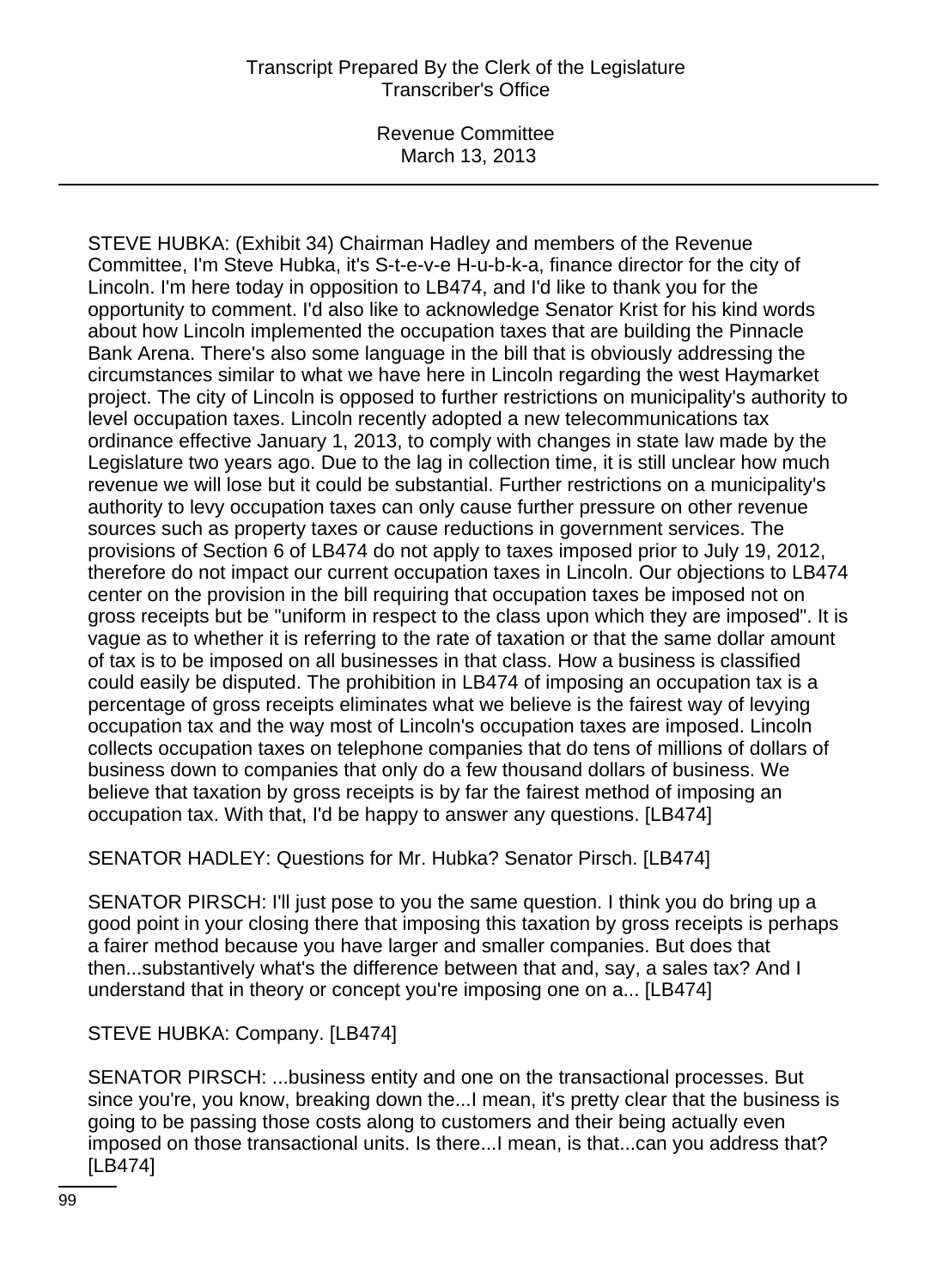STEVE HUBKA: Oh, there are certainly similarities between the tax on gross receipts versus sales tax. But in our case the tax base is of the items that are specifically taxed are somewhat different. Telecommunications tax, for example, equipment was eliminated in that bill a couple of years ago. And so there's some big exclusions from the occupation tax and there are not the same tax base. [LB474]

SENATOR PIRSCH: Okay. Thank you. [LB474]

SENATOR HADLEY: Any other questions for Mr. Hubka? Thank you so much. [LB474]

STEVE HUBKA: Thank you. [LB474]

SENATOR HADLEY: Next opponent. [LB474]

J.D. COX: (Exhibit 35) Hello. Good afternoon. Good evening I guess it is. My name is J.D. Cox. I'm the city manager for the city of Alliance. And I don't know how you folks do it. What a long day and I see a lot of tired, tired eyes around, including mine. I'm going to skip the first page of my testimony and kind of draw your attention to the bottom. I do have a couple of comments from some questions that were raised a little bit earlier today. And I thought I would address those. Again, my name J.D. Cox, the last name is spelled C-o-x. In addition to being city manager, I also serve as the secretary of the Nebraska City Managers Association. A lot of comments have been made today and I thought what I would focus in on in addition to what's been said already, kind of ditto to some of the comments made earlier, especially regarding the local control. That's a really big tenet of things that we talk about in Alliance with our city council. And I'd like to draw your attention to the bottom of the first page. I would like to visit with you about our...what we have started this last year. We are reinventing our tourism industry in Alliance and Box Butte County. We implemented a 6...we were at 2 percent and we went to a 6 percent hotel/motel occupation tax. We went through the normal process. We had a public hearing. We had ordinances where had three readings and accepted public input and implemented. And we have raised...in this past year, we raised \$149,000. That's not a lot by a lot of city's standards that have a lot of tourism industry, but we're just getting started. So we're off to a good start. What is important about that is that that...two things, I guess. One is that it's well under the \$700,000 cap that's been well talked about today. The other thing...we are a first-class city by the way, the other thing is that it allowed us sufficient money to be able to start a visitors bureau. We hired a full-time visitor's director. He's doing a fantastic job. We've developed programs, signage, promotion, and we're well on our way with tourism and we've got more things in the works. So it is a method of economic development. I heard that question was asked a little bit earlier today. I also came today to thank you really for all the tools that this state gives our cities. I came to Nebraska two years ago and came to Alliance, and it's...we're doing well with our economic development tools that we have in place. The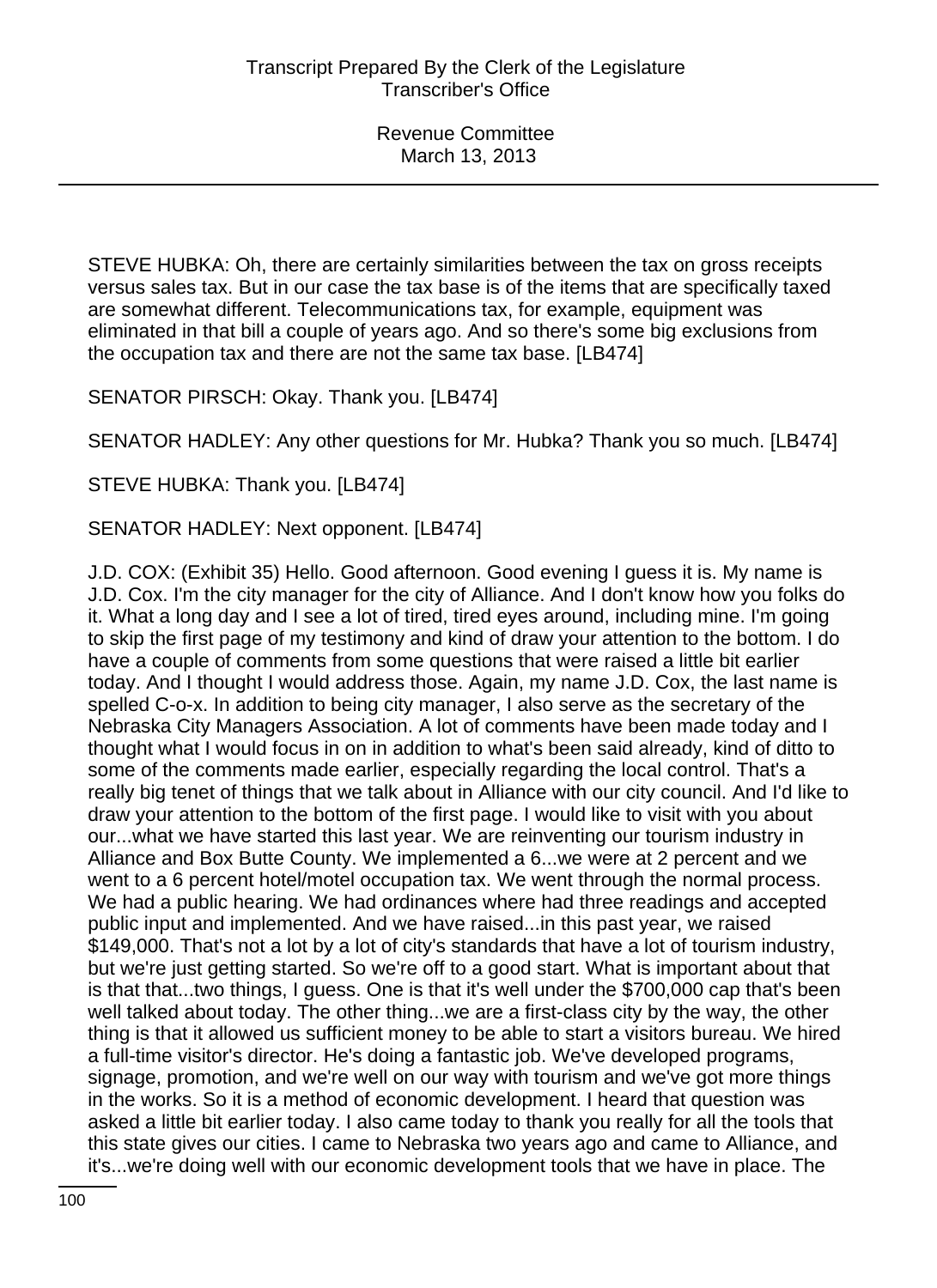Revenue Committee March 13, 2013

LB840 tool is very good and we appreciate being able to do that, and we do have the 1.5 cent local option sales tax that came about as a result of that. We also appreciate being able to TIF projects. I know there's a constitutional amendment to change some language on that, outside the Revenue Committee's purview perhaps. But so we appreciate those tools. Also wanted to thank you for LB357 that was added this last year. There was some discussion earlier. I think, Senator Hadley, I think you mentioned about some floor discussion that went on. Well, I will confess, I'm not aware of...I'm not in the loop on the conversation that went on, so I don't know on that. What I can address though and I'd be happy to is what we're doing in Alliance, and I think we're doing a very good job with what we have. LB357, we did not run out and throw an item on the ballot to see how it would go, but it is really nice to know that's in our toolbox. As we start our community visioning process this coming year or, I'm sorry, this coming month, we're going to be having town hall meetings and talking about where we're we're going in the future and what kinds of things we can do. It's nice to know that we've got the LB357 local option sales tax additional .5 percent that's waiting in the wings in case our community, out citizens choose to utilize that. I would like to talk about the one-size-fits-all concept. I don't think it does. I think we have a state full of cities that are diverse and unique, and I think the taxing policies that each city sets is up to those local cities. And I think they know best what...you know, whether we call it regressive, progressive, whatever you want to call it. The local folks can decide what really fits best in those communities. Maybe a community would like to have higher property taxes. I don't know a lot of them, but there could be those. Maybe some would prefer an income tax. Maybe some would prefer sales tax option. The point is, the local folks are going to know what mix really works best. Whether they're a border community. They're in the middle of the state. They're on the western side like we are in Alliance. So I'd like to just share with that...share that with you and respectfully ask that you consider setting this aside or at least setting it back for further discussion and that the issue of the moratorium, I would really hope...I'll wrap up, I would really hope that you would consider not doing the moratorium, especially the local option sales tax. I don't understand that at all. And I apologize. I have not been in Lincoln until today, so I don't know what happened that drove that. But I don't understand it actually. It's the local option sales tax would be voted by the voters anyway. So, I mean, they would be the ones deciding they wanted to have the tax. So I apologize it went long. [LB474]

SENATOR HADLEY: Sometimes late at night you make comments that you may not...I may not like, but just so everybody knows, you're within one vote on this committee of having that .5 cent back out on the floor to have it rescinded. And as you remember last year, it took an override of the Governor's veto on it. So I'm just telling you where you're at, at that point in time on that .5 cent. [LB474]

J.D. COX: Well, I'm not sure how to answer that. [LB474]

SENATOR HADLEY: Yeah, and I'm not...I'm just...no, I...that... [LB474]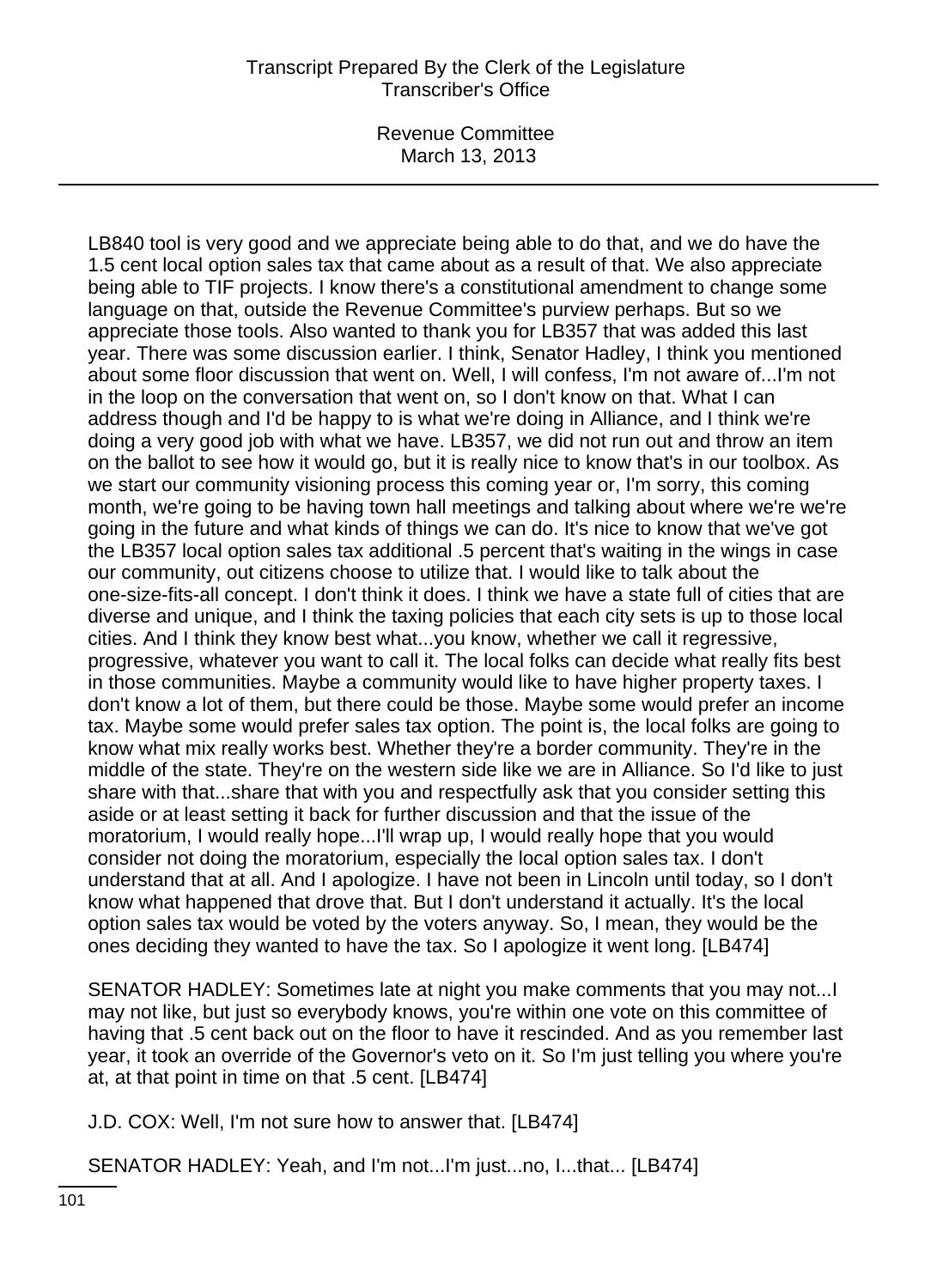J.D. COX: We appreciate having it. Yeah. [LB474]

SENATOR HADLEY: That's just information that's public information. [LB474]

J.D. COX: And that would be too bad if that happened because it's really nice to have that tool in our toolbox. And, you know, I think a comment was made a little bit earlier about, well, the equalization of funding has gone down and so, you know, communities struggle to figure out what makes the most sense for those communities. And that is a tool in the toolbox. You don't have to use it. The voters don't want it, you're not going to use it. But if they do, it's nice to have. [LB474]

SENATOR HADLEY: Okay. Thank you. Seeing no other questions, we very much appreciate you making the long drive from Alliance here. [LB474]

J.D. COX: Thank you. [LB474]

SENATOR HADLEY: And you're free to leave if you want. (Laughter) [LB474]

J.D. COX: Okay. Oh, may I enter my testimony on LB488? [LB474]

SENATOR HADLEY: Yes, yes. We're not really going to go anyplace with LB488 tonight, so. [LB474]

RON WITHEM: Senator Hadley, members of the Revenue Committee, I am Ron Withem, it's R-o-n W-i-t-h-e-m, representing the University of Nebraska. I'll attempt to be as brief as I can, but I thought it's important that we at least put ourselves on the record as showing our concern with the bill as drafted. We do not have a position on the issues you've been discussing here earlier with other witnesses about the philosophical position of what makes a good local tax and what does not. We are here because the bill as currently drafted with the retroactive provision indicating that any tax imposed after July 19, 2010, must comply with the new statute. It would negate an action that was taken in the city of Omaha last summer to make the city of Omaha a partner, full partner, in helping fund the cancer center that is to be located at the University of Nebraska Medical Center. As you know and most of you participated last year with funding of this project, it is a massive project. It would put Omaha, Nebraska, on the map as the cancer treatment center, a comprehensive cancer treatment center. The \$370-million project overall, the state funded \$50 million of it last year; \$60 million dollars of the...and cancer research tower which is a subportion of the project is being funded by private contributions. There will be bonds that will be paid off through patient revenues. And we also have made the city of Omaha and the County of Douglas, Douglas County, full partners in the funding of this. This was anticipated when the project came before the Legislature last year that we would be doing private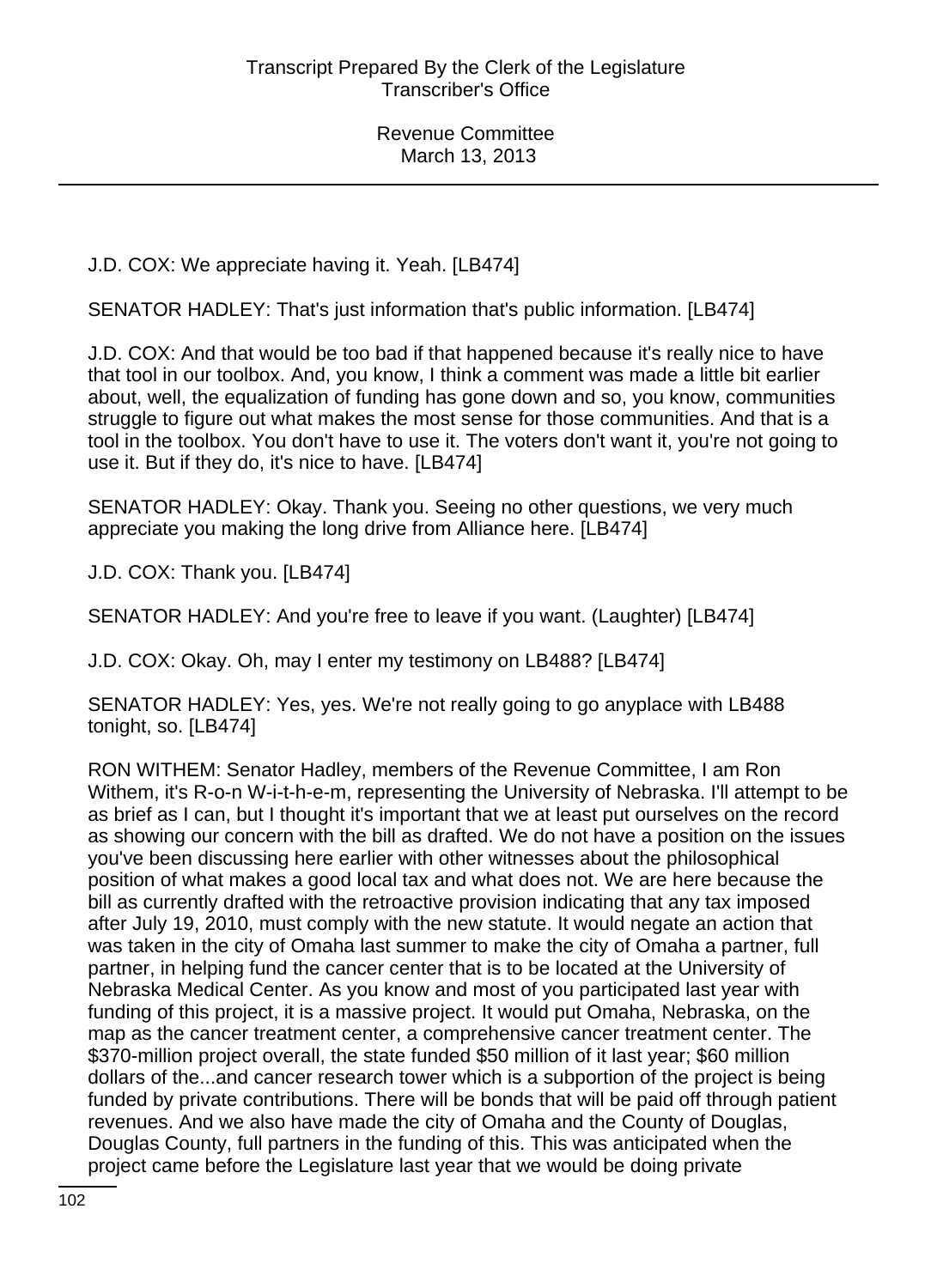fund-raising and going to other subdivisions. We, at that time, didn't know how we were going to do that. And I will admit we didn't talk about occupation taxes funding this project last year. But during the summer, the private fund-raisers working for the University Foundation, the city of Omaha, and people from the University of Nebraska came together with a plan to fund the city portion of the comprehensive cancer center. And this particular bill as drafted would negate funding for that. I know Senator Krist has tried to work with a number of different people to find a way in which we can move forward on this, and we appreciate his working on that. But at this point, we just want...needed to make our concerns known to the committee and what the impact of this bill might be. And I would respond to any questions, but I won't feel offended if you don't have a lot of them. [LB474]

SENATOR HADLEY: Are there questions for Senator Withem? Seeing none, thank you. [LB474]

RON WITHEM: Thank you very much. [LB474]

SENATOR HADLEY: Further opponents. [LB474]

TOM MUMGAARD: Good evening, Mr. Chairman, members of the committee. My name is Tom Mumgaard. I'm deputy city attorney for the city of Omaha and I'm here today on behalf of the city of Omaha to oppose LB474. I would start with the historical basis. Occupation taxes are nothing new. They have been, as pointed out, in state statutes for many, many years. You can go back and...Omaha...the statutes controlling Omaha as a metropolitan-class city has authorized Omaha to impose occupation taxes pretty much since Omaha was first established, and Omaha has done that. We have had...we have occupation taxes that go back decades. We have currently, oh, about 15 or so different occupation taxes. It's just been recently that they've caught some people's attention. Certainly they have not over the years stymied economic growth and business growth in Omaha. They've been a very solid, ordinary, regular source of revenue to help run the city. I'll address...the Supreme Court has looked at one of our occupation taxes, what I call the restaurant occupation tax, and they defined an occupation tax as a tax on the privilege of engaging in a business or an occupation in a city. Now that recognizes that there is a special benefit in engaging in business in a city. That's where your customers are. And your customers are there because the city services are there. So a business that is...or an occupation that is engaged in, in the city, receives a special benefit. And so the theory is that they...it is fair for that business to pay an extra tax to compensate the city for those services that that business is benefiting from. And that's all an occupation tax does. It's a way for that business to support the activity that supports their customers and allows that business to make money. Now recently I guess, over...there's been quite a lot of discussion about the point of sale or the percentage of sale or sales volume measure, and that certainly is prohibited by this bill. That would cause us a great deal of problems, and we see that as probably bad policy. To begin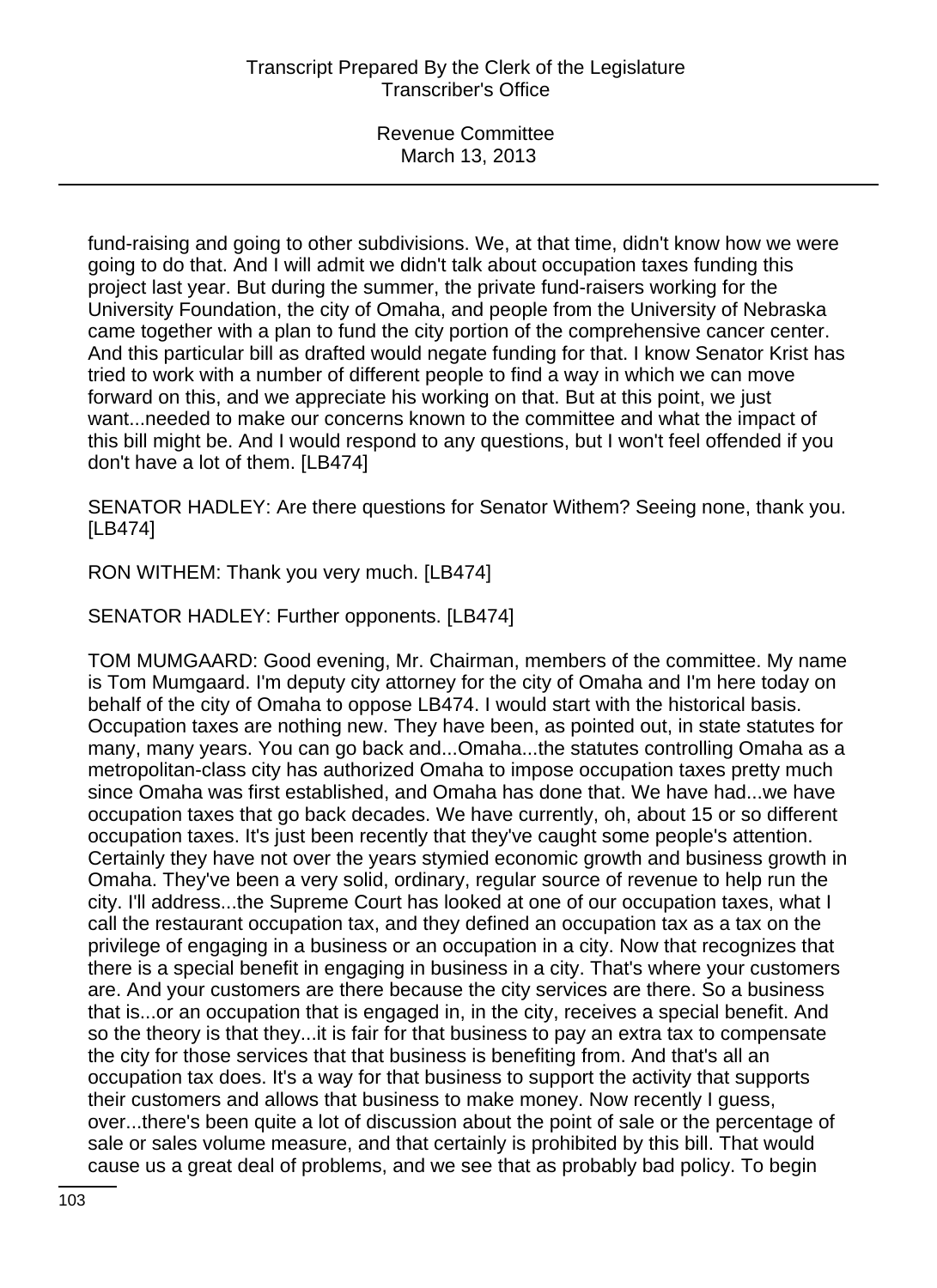Revenue Committee March 13, 2013

with, that also is a longstanding historical basis. Our primary example is our telephone occupation tax which exists in almost every city in the state. That is a percentage of sales. That has been in place many, many years. That was examined two years ago, two sessions ago, by the Legislature, and the percentage of sales measure was left in there as a specific type of measuring the business. We read that as being at least implicitly blessing percentage of sales as a measure that can be used for occupation taxes. And I use that word measure because really what we're talking about here is measuring the amount of business that that company or that business is doing in that city. It's the fairest way, as has been pointed out, because it separates the Mom and Pop shop from the mega store. You have small restaurants that pay a percentage of their sales and big restaurants that pay a percentage of their sales. With the tobacco tax, the Mom and Pop shop pays a smaller amount than Walmart does because they're doing different amounts of business. So it's very equitable. It's not regressive. It's very equitable way of addressing it. It's been mentioned that, well, that's a tax on a tax. The Supreme Court in the restaurant tax, very clear restaurant tax case very clearly identified that that is not the same as a sales tax and it is legally significant who pays the tax or who the tax base is. With the sales tax, the tax base is the customer. The occupation, the tax base is the business. The Supreme Court said that's legally significant and you can't mix them up even though certainly the business gets all of its revenue from its customers. The tobacco tax, I was the guy who drafted the tobacco tax. And so if you have any questions, I'd be glad to answer them for you. I probably know more about that than anybody else in detail. Again, it was an economic development tool to gain resources. We tried to very carefully craft it so that it would follow the guidelines that the Legislature set out last session in setting a dollar limitation. I can tell you how we got that. We didn't stick our finger in the air. We tried to go along with the direction that the Legislature has given us, both with the telephone taxes and with the bill last year, and now we find that we're being criticized and being called we did it wrong. When I sat there and I read the bill, I read the statute, we worked very hard to make sure that we were doing what the Legislature seemed to be directing us to do. So, you know, its unfortunate we find ourselves now defending in some fashion that tax because of the effort that we put in to try to agree...try to go along with the direction that had been given to us. All that we would suggest is that's enough. You don't need to change it. Let it be. Give it a few years, see if that works out. I'd be glad to answer any of your questions. [LB474]

SENATOR HADLEY: Mr. Mumgaard, would you...you talked about the press doing a lot of things. To your knowledge, has any city in the state of Nebraska put an occupation tax on a tax that the state has an excise tax on? [LB474]

TOM MUMGAARD: Certainly. As was pointed out earlier, several of the statutes actual envision that. That's public policy of Nebraska, and I'll take liquor for example. The liquor statutes certainly have taxes, state taxes on liquor. And the statute specifically says that cities can have occupation taxes. And that was addressed last year at our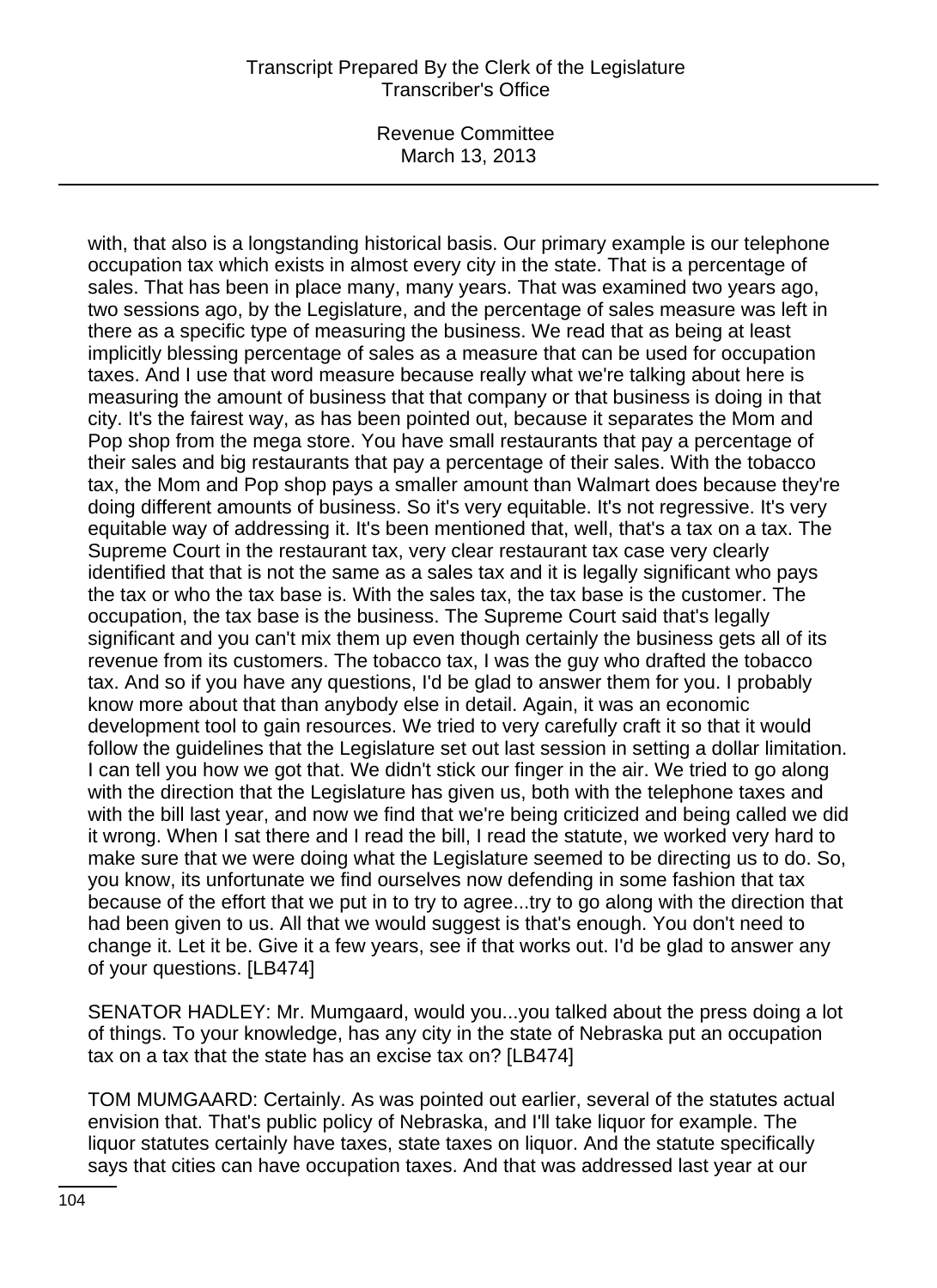Revenue Committee March 13, 2013

restaurant tax case. And the Supreme Court said, well, if the Legislature didn't think that there would be occupation taxes on this same product that was being taxed by the state, why would they say that? And we agree. We look at that and say, well, that's been the policy of Nebraska. The sales tax, for example. Ever since the sales tax was first enacted, it says that the sales tax is calculated on the sale price plus any occupation taxes or other excise taxes. State law has always said in the sales tax statutes that it's okay to have an occupation tax as part of the base of the sales tax. The state of Nebraska has been taxing on a tax ever since they first adopted the sales tax. It's in the regulations. We had to follow it when we implemented the restaurant tax. That was one of the complaints that we heard from the restaurant tax. And the Supreme Court says, well, it's in the statute. How can it be wrong to do it that way when the Legislature has specifically written that into the statutes and the Department of Revenue passes regulations that say this is how you calculate the sales tax? And the Supreme Court says, no, that's not...there's nothing wrong with that so-called tax on a tax. That's the declared policy of the state of Nebraska. And so that's all we've done is follow that. And, you know, if that's wrong, then eliminating the occupation tax is not the answer. You go back and you say that, well, when the sales tax is calculated, you don't include an occupation tax. You just do it on that product price. Then you eliminate the tax on a tax. [LB474]

SENATOR HADLEY: Senator Pirsch. [LB474]

SENATOR PIRSCH: Just for kind of background because I know you probably know. The, I guess, gentleman from Alliance, Mr. Cox, had testified for cities of his size that it was a \$700,000 ceiling per occupation tax before you have to bring it to the voters. Are you familiar with what the categories would be below that and above that? For instance, above it would be cities of the primary class and metropolitan of which Omaha would be. [LB474]

TOM MUMGAARD: Well, I can speak only specifically about the metropolitan class. The statute that was passed last year says that if you have an occupation tax that it's going to raise over \$6 million, you have to go to the ballot. Now we read that as saying that it's okay to adopt an occupation tax under \$6 million without going to the ballot. So any complaint that we didn't go to the ballot leaves us perplexed. The Legislature specifically said by implication, I guess, that it's okay to go up to \$6 million without going to the ballot. So when we began looking at the tobacco tax, the Legislature hadn't told us how to calculate that expected amount. And we did start with the 7 percent projection for our tobacco tax. As we gathered more information, we began to ratchet that down. We went to...the state of Nebraska keeps...Revenue Department keeps track of the packages of cigarettes that are sold because you collect tax per package. So we went to the Revenue Department and found out how many packages of cigarettes are being sold. But they can't spit that out or at least they won't tell us how many comes from Omaha. So we had to do some guesswork there. We went to various statistical databases and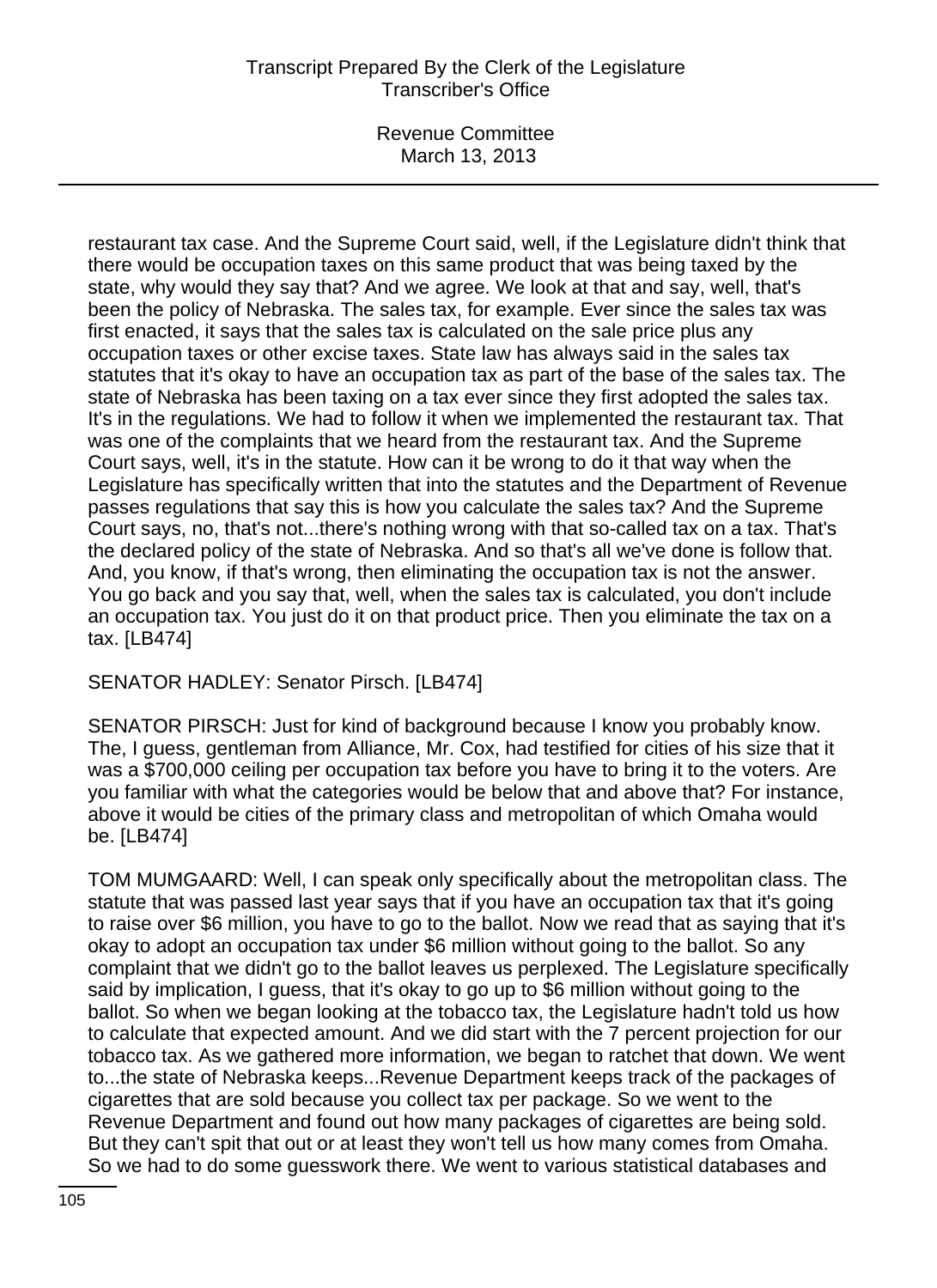Revenue Committee March 13, 2013

came up with some percentages of smokers who are likely to be residents of Omaha. So we took that state figure and calculated what percentage of that is likely to have come from Omaha, and we used that. We went actually from I think 7 percent to 5 percent. Well, then as we held our public hearings, we started hearing from the industry. And the industry, the retailers who sell cigarettes, were telling us, oh, no, for various reasons our numbers were off and that we were going to collect over the \$6 million. But, once again, we were trying to comply with the direction of the Legislature and we didn't want to collect over the \$6 million. We basically wanted to only collect enough to meet the obligation of the...to the medical center. So we ratcheted it down again to the current 3 percent. We didn't stick our finger in the air. We tried to follow what seemed to be the direction of the Legislature and we tried to use whatever, you know, valid information we could get. We were kind of up against the wall. We couldn't get a whole lot. But then ultimately we heard from the people who are supposed to know what they're talking about, the people who sell cigarettes. And they told us we had to go down, so we went down. [LB474]

SENATOR HADLEY: Any other questions for Mr. Mumgaard? Seeing none, thank you. [LB474]

TOM MUMGAARD: Thank you. [LB474]

SENATOR HADLEY: Further opponents. [LB474]

JACK CHELOHA: Good evening, Senator Hadley, members of the Revenue Committee. My name is Jack Cheloha, the last name is spelled C-h-e-l-o-h-a. I'm the registered lobbyist for the city of Omaha. I was just going to stand on Tom Mumgaard's testimony, but I did want to cover a couple of other points if I could. And I wanted to thank Senator Krist. As he introduced this bill, he was very open with us with his intention. He reached out to us numerous times to talk, to see what was going on, to...if you will, even negotiate a type of amendment which he talked about. It is true though that we did have to reject his offer, and the reason for that is we just started implementing this occupation tax in January of this year. And typically our financial numbers are at least two months behind, so we have even as of this date on March 13, we still don't know any numbers definitively for what it was going to bring in. So it would have been very difficult for us to try and either amend the ordinance or to even to give him something in writing as to our intent. But I can assure you that our intent is to only utilize this occupation tax for the purposes of economic development to help fund the Nebraska Medical Center's cancer research center. And once we meet our \$35 million obligation, that will be the end of it. So I just wanted to let you know that. [LB474]

SENATOR HADLEY: But right now there's nothing in the statute that would keep you from keeping that tax going forever, is that correct? [LB474]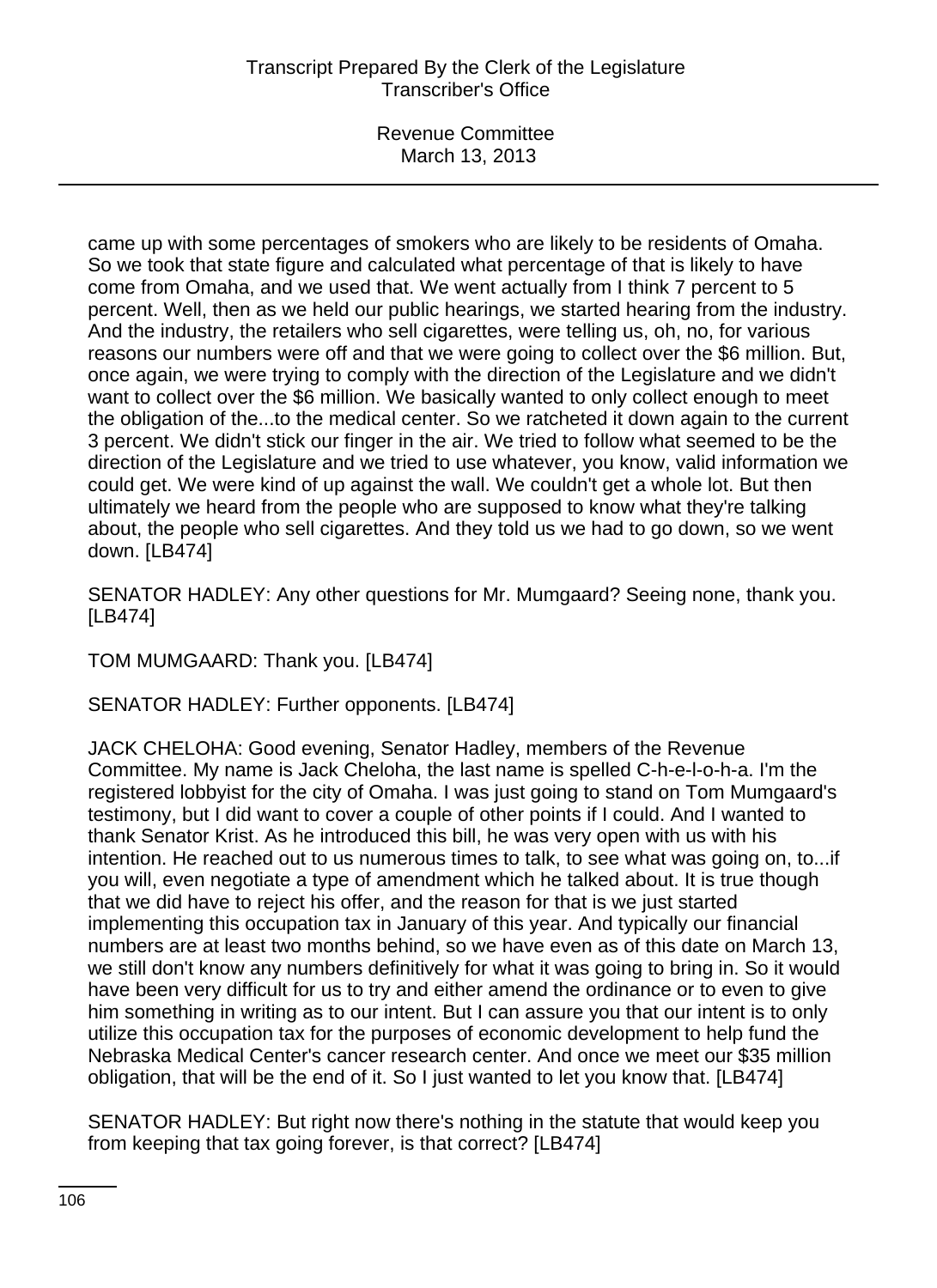JACK CHELOHA: Right now there is nothing in the statute, but we've been through this discussion for the last couple of years dealing with occupation taxes. And as Mr. Mumgaard pointed out, we're trying to follow the law and that's what we want to do. [LB474]

SENATOR HADLEY: But there's nothing...you say you want to end it after the payment is made. [LB474]

JACK CHELOHA: Right. [LB474]

SENATOR HADLEY: But there's nothing in the statute that requires you to do that. So some future council in Omaha could say... [LB474]

JACK CHELOHA: Right. Not in state statute but in our city ordinance we do have a December 31, 2022, ending date for this occupation tax. [LB474]

SENATOR HADLEY: 2022. [LB474]

JACK CHELOHA: And that's on our books. [LB474]

SENATOR HADLEY: Okay. Senator Schumacher. [LB474]

SENATOR SCHUMACHER: And did you...when you overestimated the amount of revenue to bring in, what's been done with the amount over, of the overage? Has that been applied to credit somebody else's taxes now? [LB474]

JACK CHELOHA: No. As we had our public hearings and kept lowering the rate, now it's ultimately set at 3 percent, that's the amount, and it's set in an enterprise fund only for the specific purposes of meeting our contractual obligations with the med center. And that's the only purpose it will be use for. Did I understand your question? [LB474]

SENATOR SCHUMACHER: But it won't go over the limit when you have the election. [LB474]

JACK CHELOHA: Oh, the \$6 million? Once again I cannot say with definitive answer because we don't know what it's producing yet. [LB474]

SENATOR SCHUMACHER: But if it does, what's your intention? [LB474]

JACK CHELOHA: I believe our intention would be to revisit the ordinance and lower the rate so we would be in compliance without having to have a vote of the people. But of course there is no statutory guidance as to what happens if you do go over it. [LB474]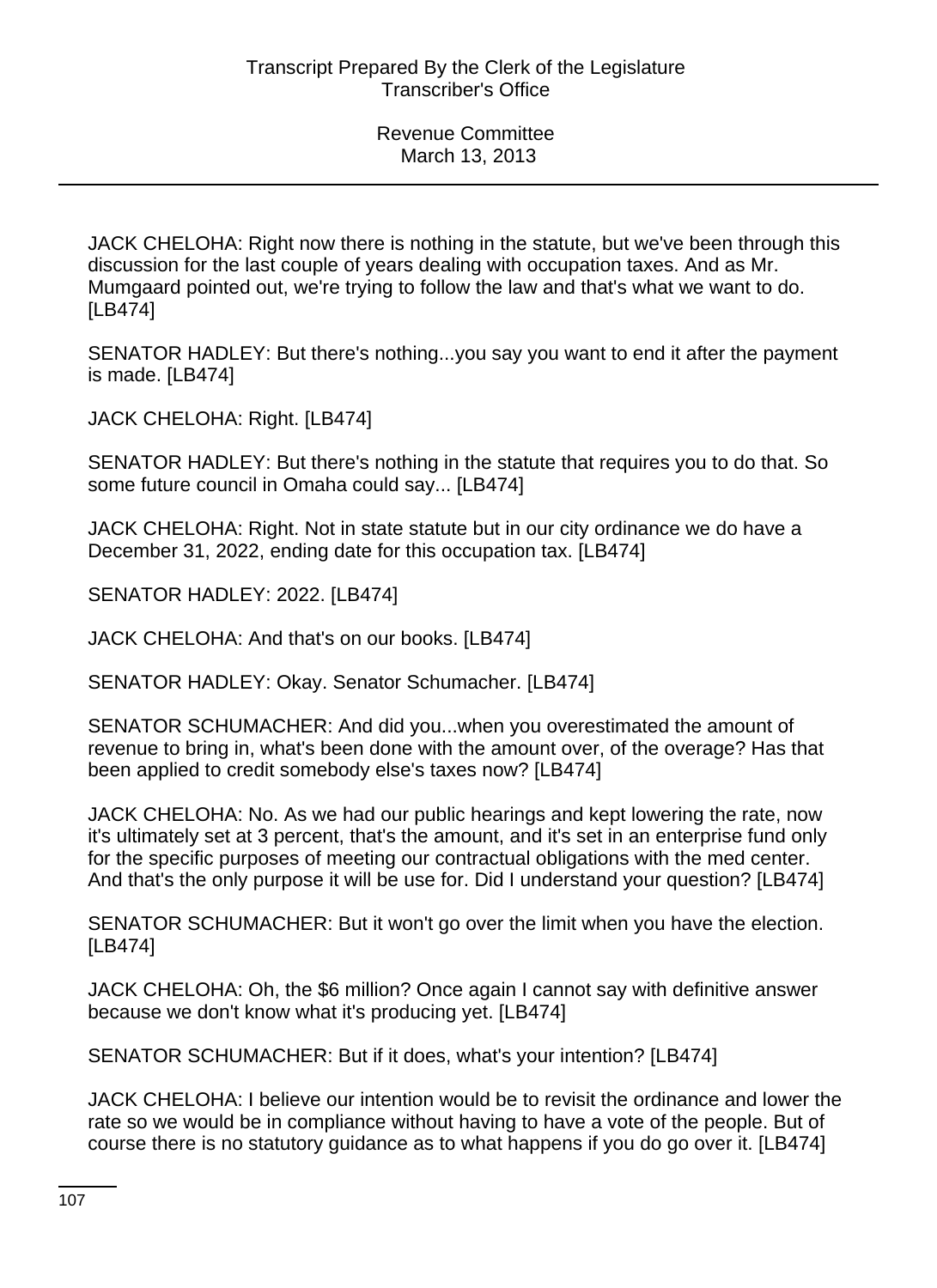SENATOR SCHUMACHER: So if you went over by a million but the next year you go under it, you fix the rate so you'd be under by a million? [LB474]

JACK CHELOHA: I can see that potentially happening, yes, Senator. [LB474]

SENATOR SCHUMACHER: Thank you. [LB474]

SENATOR HADLEY: I think tonight I'm going to quit talking. Thank you, Mr. Cheloha. [LB474]

JACK CHELOHA: Thank you. [LB474]

SENATOR HADLEY: Other opponents? Neutral? [LB474]

NATE JENKINS: Good evening, Chairman Hadley and members of the Revenue Committee. My name is Nate Jenkins, that's N-a-t-e J-e-n-k-i-n-s. I'm assistant manager for the Upper Republican NRD in Imperial presenting testimony today in a neutral position on LB474 on behalf of the Nebraska Association of Resources Districts. My testimony today will only focus on the occupation tax on irrigated lands by the NRDs. I'd like to preface my remarks by thanking Senator Krist for offering the amendment to LB474 which eliminates the changes in occupation taxes for NRDs. We do not want to interfere with his effort to make a policy change in occupation taxes regarding retail sales. However, if we would be included in this bill, the local water funding programs for state compacts and agreements could be in jeopardy. The NRDs have worked closely with the Nebraska Department of Natural Resources and the Nebraska Attorney General's Office to defend the use of occupation taxes on irrigated lands for water programs since they were authorized by the Legislature via LB701 in 2007 and modified in 2010 by LB862. When the tax was passed in 2007, the use of the tax was suspended when a lawsuit was filed in the fall of 2007. It took four years to get the final decision from the Nebraska Supreme Court that the tax was constitutional. The court case was important to the use of the occupation tax in several areas, primarily that the tax is constitutional and it is a valuable tool to manage water resources to keep Nebraska in compliance with compacts, decrees, and agreements. Also important to note in the case are the court preferences made how the occupation tax protects taxpayers and provides an important tool to manage the water, not just groundwater, within the basin. This sets some important foundation for funding water programs in fully and overappropriated areas. We would anticipate that a change in the definition would result in a new lawsuit being filed, again, challenging the constitutionality of the occupation tax. We do not want to risk going through the court process again that may result in another lengthy suspension of the use of the tax. As you may be aware, the Nebraska Department of Natural Resources has declared a water-short year for 2013, making the use of the tax even more important. The NRDs in the basin are utilizing the occupation tax to pay for augmentation projects and temporary water retirement programs to keep Nebraska in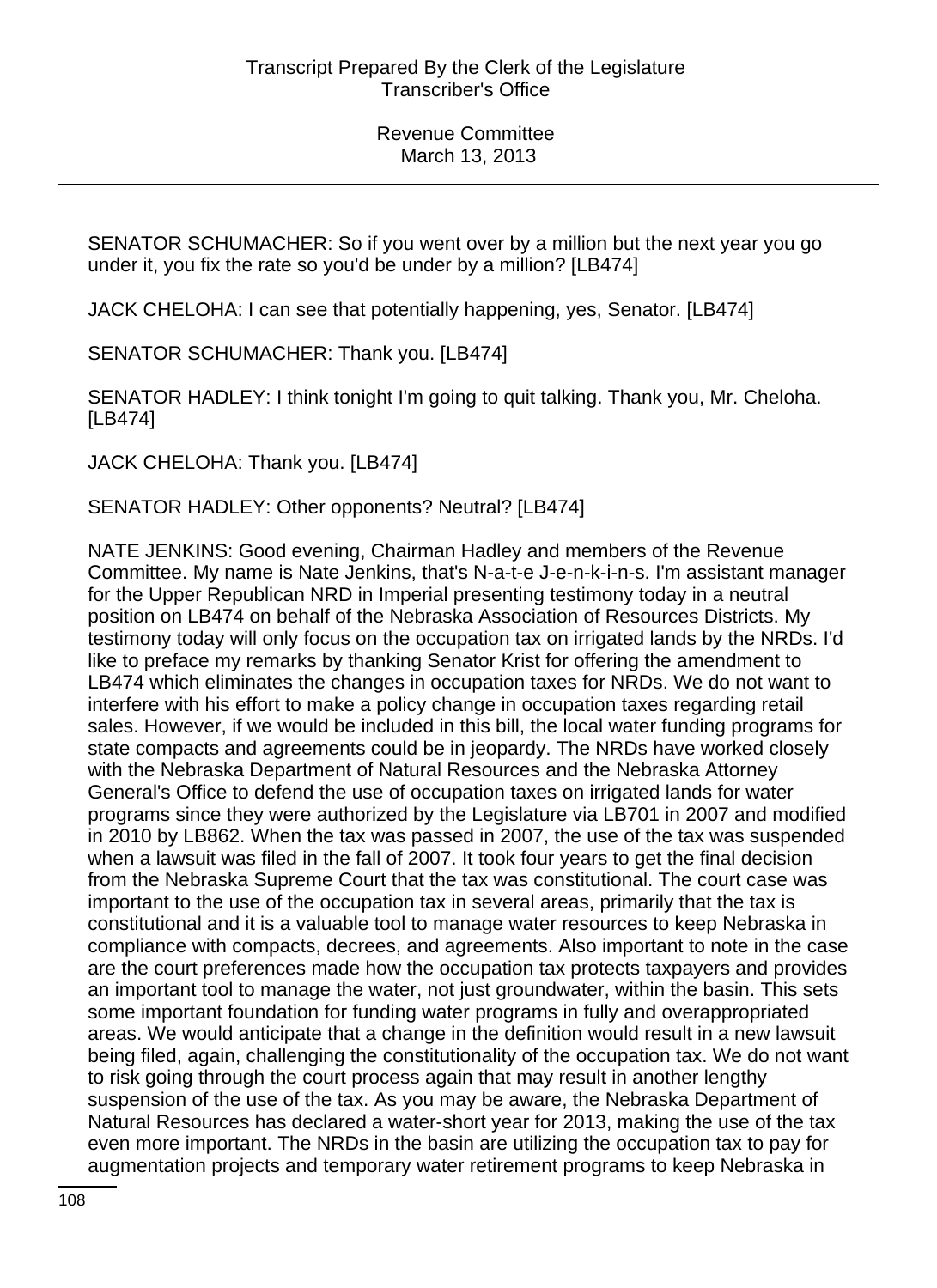compliance in the Republican River Basin. The NRDs would prefer to provide local funding for water use reduction programs from all irrigators to provide solutions to the issues rather than mandating regulations without compensation. Again, I would like to thank Senator Krist for his willingness to work with the NRDs by offering his amendment to LB474, and I'm available to answer any questions you might have. [LB474]

SENATOR HADLEY: Any questions for Mr. Jenkins? Seeing none, thank you for coming in. [LB474]

NATE JENKINS: Thank you. [LB474]

SENATOR HADLEY: We appreciate it. Any other neutral? Senator Krist, would you like to close? [LB474]

SENATOR KRIST: Yes, sir, I would. Mr. Mumgaard is the kind of lawyer that you want on your side but you never want to face because he craftily drafted the piece of legislation to do exactly what it did and he used every opportunity to stay inside of a gray area to make sure that they were there. I won't argue with that. His quoting of the Supreme Court ruling I'm not sure has any bearing here. We're making policy decisions going forward on the use of occupation taxes and trying to bring something into control. Senator Harr, my answer is this. What's broken? Tomorrow they're going to put an occupation tax on lawyers. And the next day they're going to put an occupation tax on soda. And the next day they're going to put it on...and I don't want to get into an argument, but you understand what I mean. You live in Omaha. There's something about talking about somebody else's mother. You never talk about somebody else, but you can talk about your own. This is my city. And when they continue to put taxes after taxes on things and try to work with their unfunded requirements for fire and police, and then donate the money to UNMC, I have an issue. I think the citizens of the city of Omaha might have voted to support this. They might have used that .5 percent that we gave them to do what they needed to do. You're going to have a tough job ahead of you. I know on the Exec Board we're prioritizing Senator McCoy's...prioritize that bill. We're going to put that super subcommittee together, and this needs to be part of the discussion. I'd like to say in response to all the mayors and all the folks who came forward, thank you for participating in the discussion. However, tobacco and alcohol should be a state excise tax authority. And to counter the things that were said about the alcohol I will tell you this. There is a statute in the Liquor Commission--I wish Mr. Rupe would have stayed around--will tell you they were allowed to tax only at twice the rate. So it wasn't inferred that you could occupy or put an occupation tax on anything you wanted to even though we had an excise tax on it. It was we're going to give you the authority to go twice the rate because you have some unique problems with implementing those licenses and maintaining control of the liquor, and they understood that. So that's a little fallacy I think. It's one of those days. I just believe that we did the right thing in funding UNMC and voting that money out. I think we've done the right thing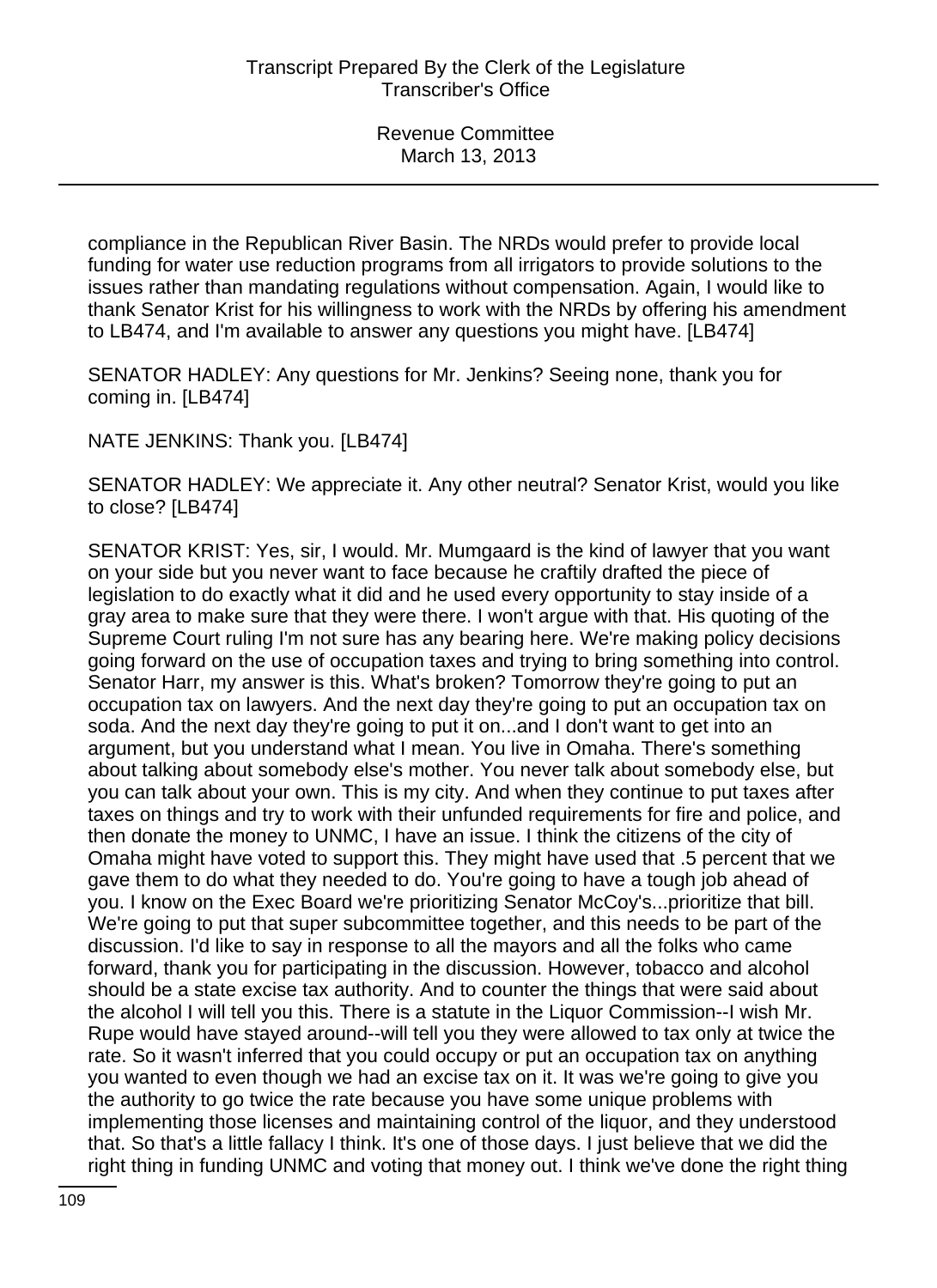and would have done the right thing if the university would have come back to us and asked us for more money. I'll leave that conversation right there. I think the city of Omaha could have done a number of things to fund their portion. They chose to tax tobacco. It's a regressive tax. And I would hope that within the discussion as we go forward we'll have a discussion about what occupation tax is and is not. One final comment. It doesn't make any difference whether your cause is noble or not. If you're building a hospital for Mother Teresa or you're building a house of ill repute, if you're using the wrong tax base to build it and you're giving away the taxpayer's money and bypassing a vote of the people, I think it's wrong. So we need to clearly define in policy what our intentions are, and I'm sure this committee and all the other committee chairs will join you to make that decision. Thanks for your time. [LB474]

SENATOR HADLEY: Questions for Senator Krist? Seeing none, thank you, Senator Krist. [LB474]

SENATOR KRIST: Thank you. [LB474]

SENATOR HADLEY: With that, we will close LB474. And I will open LB488 and turn the gavel over to Senator Schumacher. [LB474]

SENATOR SCHUMACHER: Welcome to your committee, Senator Hadley. [LB488]

SENATOR HADLEY: Good afternoon, evening, whatever it might be. My name is Galen Hadley, G-a-l-e-n H-a-d-l-e-y. LB488 is a Revenue Committee bill. It was signed on by five members of the Revenue Committee. And basically it was put in because we didn't know where the discussion was going to go on the other occupation tax bill. But I think it is something that we're going to have to look at in our study committee because it basically says very simply that you cannot put an occupation tax on a tax or an excise tax that the state is implementing. You cannot put an occupation tax on alcohol, motor fuels, or tobacco products. And I think there is some justification for that. Those are areas that we have carved out for special taxation, the excise tax, as well as charging sales tax. And I do believe that we can run into concerns about giving away the state's tax base. And I think I would just use motor fuels. What would be to stop a city from deciding to put a 5 cent a gallon tax on motor fuels? They can do it now. Call it an occupation tax. I think this is something that we will certainly look at in our tax study, the whole area of occupation taxes. I think we had a bill last year. We worked hard on that bill, had a lot of discussion on the floor, tried to put some limits in to have the concern of taking the bill to...the amounts to the vote of the people. Remember, that was a key part of that legislation last year was the taking over a certain limit to a vote of the people. I think that's still a very important part of these occupation taxes. Lastly, I will say we've heard a lot about it's a tax on the business, not a tax on the individual. You better explain that to the citizens of Nebraska because that is not how they see it. That may be the fancy definition of it. That may be the legal definition of it, but that isn't the way they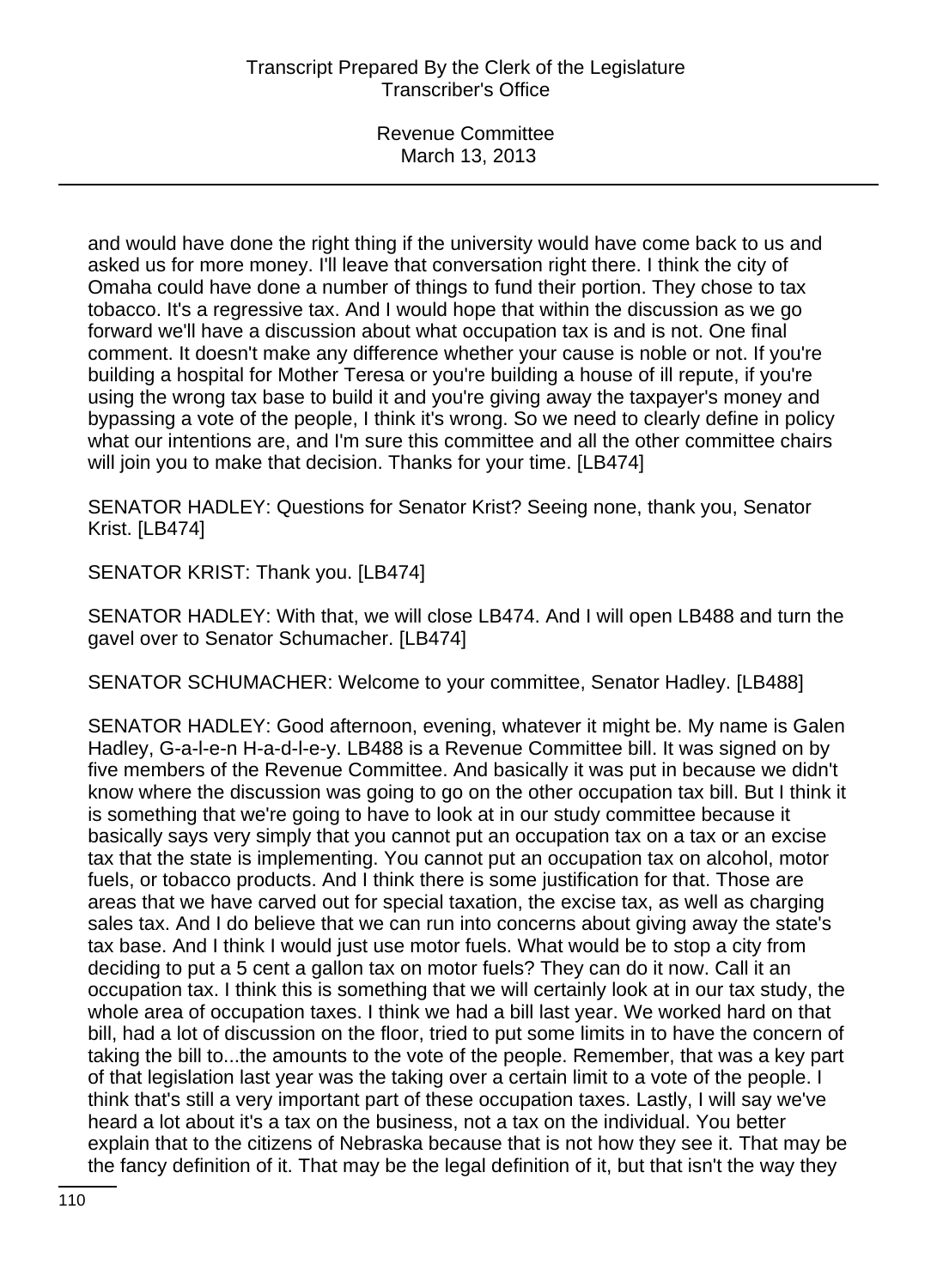see it because they go to the hotel and they look down in Kearney, Nebraska, and they see a line that says occupation tax. You go to a restaurant in Omaha, 90...I don't know, I can't tell you what percentage but a lot of them there's a line that's called occupation tax. So you can say that it's a tax on the business but businesses, their goal in life is to transfer that tax to their customer and I think that's what they're doing. With that, I would be happy to answer any questions. I really don't see this bill going anyplace right now because I think it needs to be part of the study. But I do have...I would say that I just do have a concern that we leave the door open for the next year...let me put it this way. If cities decide in the next year while we're doing our tax study that they want to have taxes on these kinds of things on occupation tax, they better be ready to rescind them later. Any questions? [LB488]

SENATOR SCHUMACHER: Questions for Senator Hadley? Seeing none, thank you, Senator Hadley. Any proponents? Welcome to Revenue Committee. [LB488]

RON SEDLACEK: Thank you. Good evening, Senator Schumacher and members of the Revenue Committee. For the record, my name is Ron Sedlacek, and that's spelled S-e-d-l-a-c-e-k. I'm here on behalf of the Nebraska Chamber of Commerce. I'll be brief in comments of the chamber, particularly considering the time. Our tax council did review the occupation tax bills. We decided to take a neutral position on LB474; had some concerns in regard to retroactivity in that regard; it's already been testified to. However, we do support the policy changes, the directions represented in LB488, also the clarifying language in that bill, and would echo the comments as to addressing this policy that were previously stated by Chairman Hadley. And with that, I'll close. [LB488]

SENATOR SCHUMACHER: Questions from members of the committee? Seeing none, thank you for your testimony. [LB488]

RON SEDLACEK: Thank you. [LB488]

SENATOR SCHUMACHER: Further proponents. [LB488]

JOHN DILSAVER: John Dilsaver, J-o-h-n D-i-l-s-a-v-e-r. I have no additional comments other than we are a proponent of this bill and no other additional comments than I had on LB474. If there's' any questions... [LB488]

SENATOR SCHUMACHER: Who do you represent? [LB488]

JOHN DILSAVER: Rite Way Oil and Gas and the Nebraska Petroleum Marketers. [LB488]

SENATOR SCHUMACHER: Any questions? Thank you for your testimony. [LB488]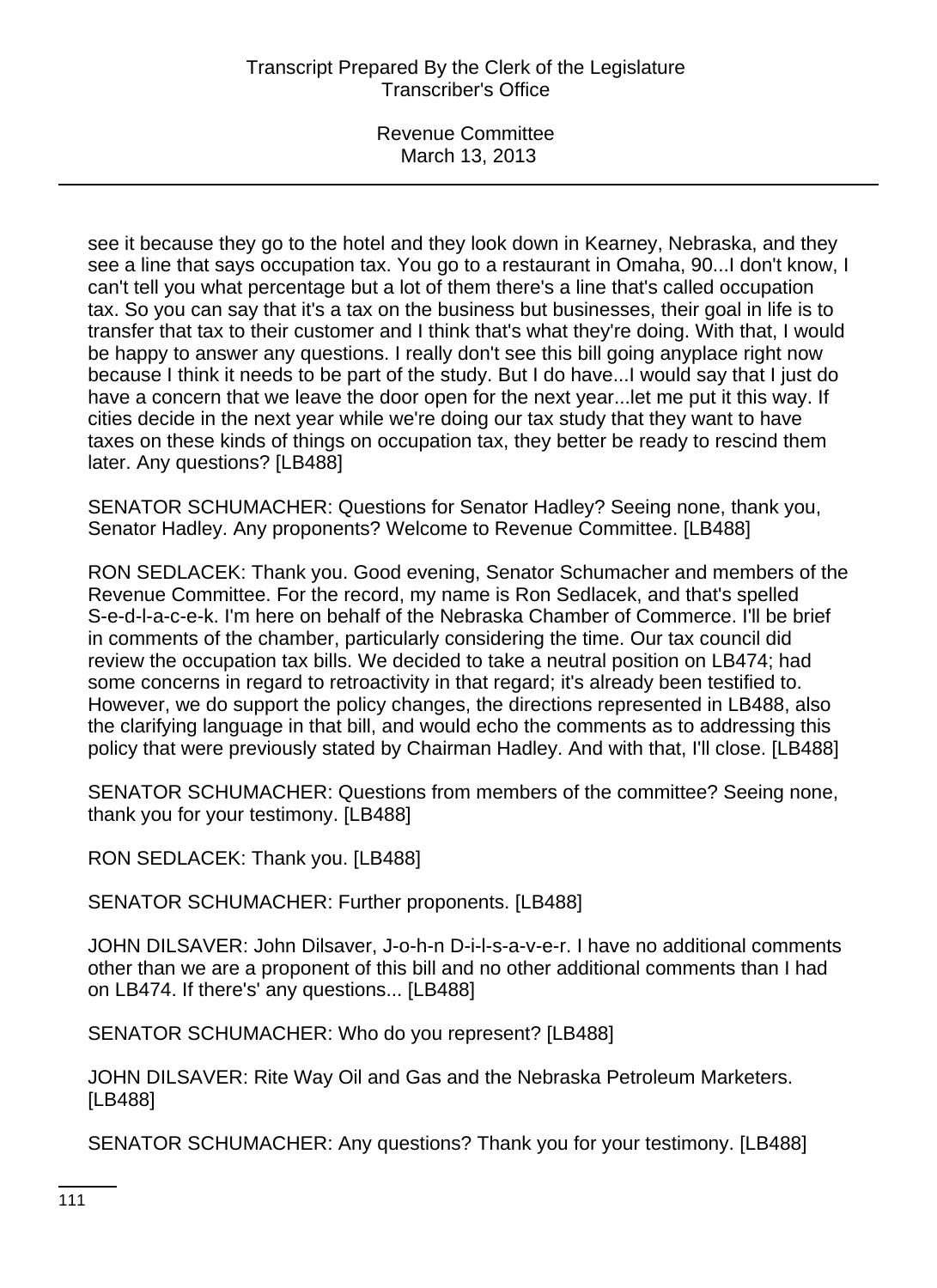KATHY SIEFKEN: Good evening. Kathy Siefken, K-a-t-h-y S-i-e-f-k-e-n, representing the Nebraska Grocery Industry Association, and we are also here in support of this legislation. We liked Senator Krist's bill because it had a little bit more detail in it, but we need help. And it's all about taxing products instead of occupations. So if you have any questions, I'd be happy to try to answer them. [LB488]

SENATOR SCHUMACHER: Any questions from the committee for Kathy? Thank you, Kathy, for your testimony. [LB488]

KATHY SIEFKEN: Thank you. [LB488]

SENATOR SCHUMACHER: Any more proponents? Seeing none, opponents. [LB488]

TOM MUMGAARD: Good evening, Tom Mumgaard, deputy city attorney for the city of Omaha. That's T-o-m M-u-m-g-a-a-r-d. The city of Omaha opposes LB488. My comments I made for LB474 also apply here in large respect. I would just simply say that these are your, the excluded businesses here, are businesses that benefit greatly from being within a city. They add to the cost of the city operation and it is fair for the city to be able to impose an occupation tax directly on them to recover revenue to pay for those costs. And that's good policy. It's been policy that's been expressed in many ways in the statutes throughout the years, and I would encourage you to stay with that policy. I'd answer any questions. [LB488]

SENATOR SCHUMACHER: Any questions for Mr. Mumford (sic--Mumgaard)? Thank you. Next opponent. [LB488]

RANDY GATES: Randy Gates, R-a-n-d-y G-a-t-e-s, finance officer with the city of Norfolk, here to oppose LB488. Most of my testimony that related to LB474 would apply to this bill. I'm not going to go over that again. I just want to reiterate we feel local control is important. We think if we continue to pull away cities' taxing ability, which I agree is pretty broad now under the occupation tax authority, you're going to continue to put pressure on what taxes are left, which are basically property taxes, because most cities are getting up toward their 1.5 percent limit on the general sales tax. LB488 would prohibit local occupation tax on motor fuels, tobacco products; and we may not be reading the part about alcoholic beverages the same. It specifically identifies 53-160, and 53-160 is a tax on manufacturers and wholesalers of alcohol beverages. It's not a tax on a retailer of alcoholic beverages. And once again this is an occupation tax, and our occupation tax in on the retailers; so we feel that LB488 would allow what we are currently doing with our occupation tax on retailers. Other than that, we don't tax any of these items and we don't feel the Legislature, however, should restrict our flexibility in the future. We don't foresee going there at this point. But once again, if we have it in the hands of the voters with 18-1208, we have to put it in the hands of the voters if it's a major tax. And we feel that's appropriate to keep that level of control locally. And I'd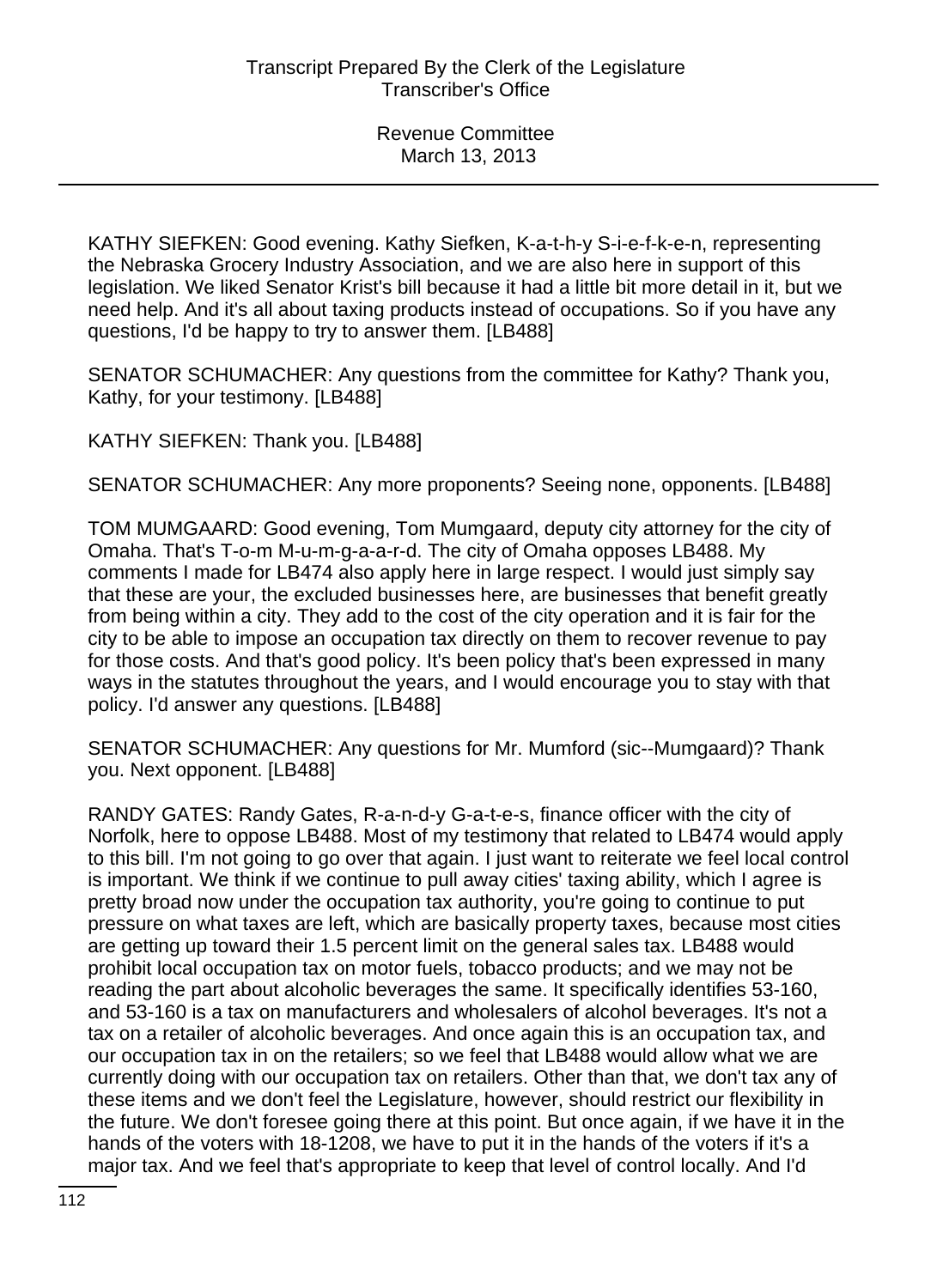#### answer any questions. [LB488]

SENATOR SCHUMACHER: Any questions from members of the committee? Seeing none, thank you for your testimony. Next opponent. [LB488]

GARY KRUMLAND: Senator Schumacher, members of the committee, my name is Gary Krumland, G-a-r-y K-r-u-m-l-a-n-d, representing the League of Nebraska Municipalities, appearing in opposition to LB488. I won't be repetitive. But just to answer a couple of questions that did come up, cities do have certain sources of revenue: property tax; sales tax; fees, for example, for programs and for utilities, those sorts of things; and some state funds--the major part of that is the highway allocation funds; state aid was eliminated two years so that's done; and the occupation tax. So there is a very limited source. If you eliminate one, you either eliminate the services or you put the burden on the other, and the property tax seems to be the one that most people have concerns about. There was a question earlier about the bill that was passed last year and what the thresholds were. For metro class cities, that's Omaha, it's \$6 million; for primary class cities, which is Lincoln, it's \$3 million; for cities of the first class, which are those cities between 5,000 and 100,000, it's \$700,000; and for second-class cities and villages, those are basically everything below 5,000, it's \$300,000. That's the threshold at which a city would need to go to a vote of the people in order to impose an occupation tax, if that was what the income was. And then just also it's been mentioned before, the current law right now, Section 53-132, does allow the city to impose an occupation tax on a liquor license holder, and it does limit it though to twice the amount of what the license is. So whatever the license fee that the license holder pays to the state, the city can impose an occupation tax of twice that amount. I'd be happy to answer questions. [LB488]

SENATOR SCHUMACHER: Any questions of Mr. Krumland? Seeing none, thank you for our testimony. Further opponents. [LB488]

STEVE HUBKA: (Exhibit 36) Steve Hubka, finance director for the city of Lincoln. It's S-t-e-v-e H-u-b-k-a. Just in addition to the comments I made earlier on LB474, if it's okay with the committee I'd just like to turn in our written testimony, which is just one further comment on this subject. [LB488]

SENATOR SCHUMACHER: You couldn't read out the whole thing to us? (Laughter) It's okay with the committee. [LB488]

STEVE HUBKA: All right. Thought it might be. [LB488]

SENATOR SCHUMACHER: Any other opponents? Any folks in the neutral capacity? Senator Hadley. [LB488]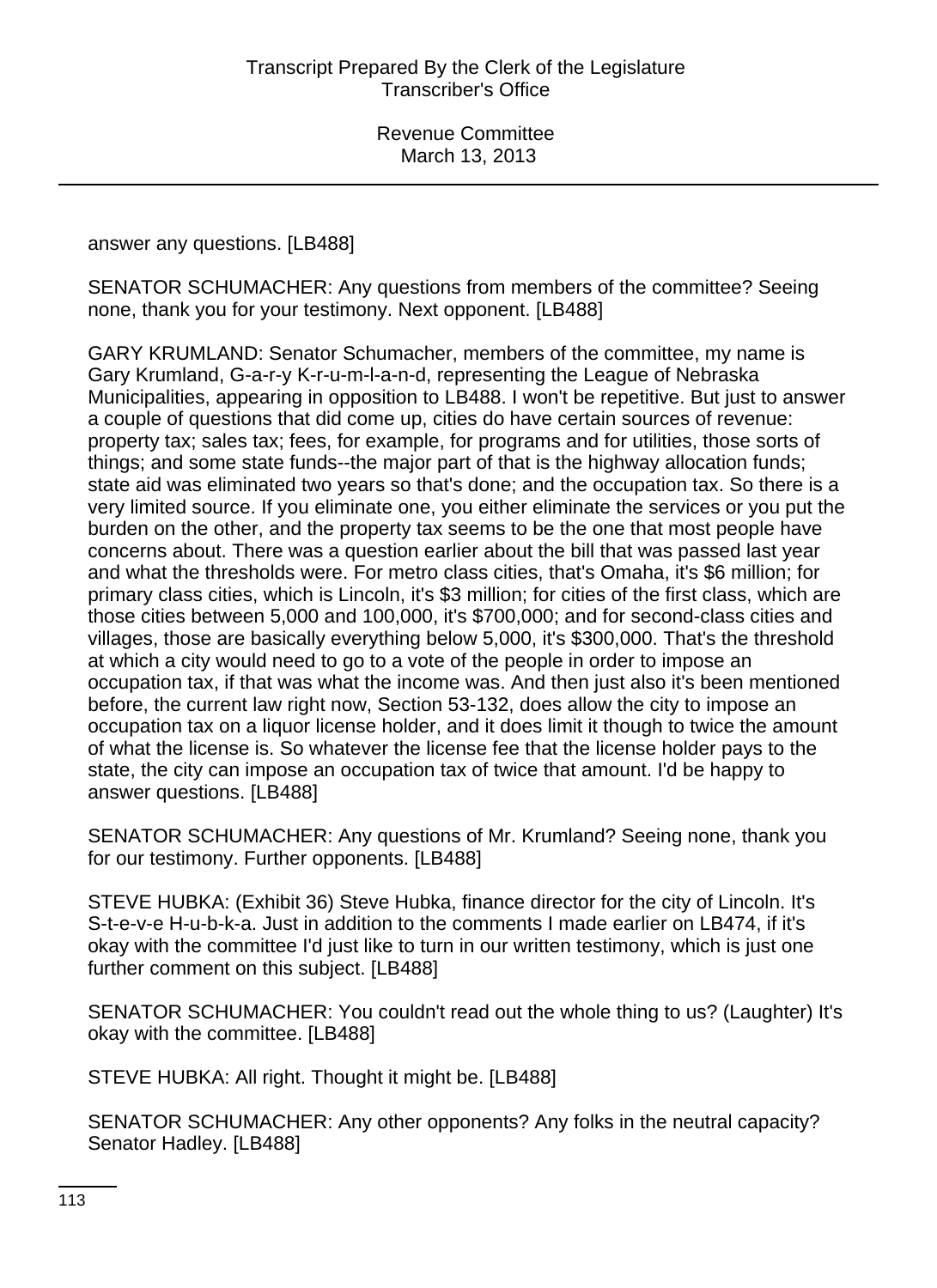SENATOR HADLEY: My 20-minute closing is a little long, so I will waive. [LB488]

SENATOR SCHUMACHER: Senator Hadley waives closing. That concludes the hearing on LB488. Senator Nordquist, welcome to the Revenue Committee, opening the hearing on LB150. [LB488]

SENATOR NORDQUIST: (Exhibits 37-39) Thank you, Senator Schumacher and members of the Revenue Committee. For the record, my name is Jeremy Nordquist. I represent District 7 in downtown and south Omaha. I'm here today with LB150, which will level the playing field between compressed natural gas as a vehicular fuel and gasoline and diesel fuels. It will encourage the use of CNG as a viable, affordable, and clean alternative for vehicles. Compressed natural gas can help our state and our country become more energy independent. Natural gas is abundant and a domestically available resource. In recent years, 80-90 percent of natural gas used in the United States is produced at home. We know that our constituents would greatly benefit from alternatives to gasoline, given the volatility of those prices. And CNG, on average, has been about 40-45 percent less per gallon than unleaded gasoline over the past 15 years. There are two components of the bill and then an amendment that's being passed out. I'll go through those two components of the underlying bill. First, Section 1 and 2 provides an exemption from a 2 percent statutorily required payment to municipalities for natural gas, for water and natural gas inside Omaha. Currently, MUD pays 2 percent of their annual gross revenue derived from the retail sales of gas and water. This provision was placed on the books, it's my understanding, in lieu of property taxes. And some folks after me can talk about maybe that agreement in more detail. But when the law was enacted, the use of compressed natural gas, certainly as a vehicular fuel, was not contemplated at that time. So the proposed 2 percent exemption would only apply to the retail sale of CNG as a fuel for vehicles. The 2 percent statutory payment to cities remains for the sale of water and natural gas used in homes. In 2012, the city of Omaha received \$3.6 million under this 2 percent municipal tax. Of that, only \$6,400 was related to CNG as a vehicle fuel. So the city of Omaha submitted two letters in support of this legislation, which I distributed, stating that as they understand it also, the 2 percent tax was never intended to cover CNG. And it's an important step to help level the playing field for CNG. The second component of the bill is found in Section 3. It provides for an exemption from the sales tax on energy used to produce CNG for vehicles. The Department of Revenue issued an opinion denying MUD's request for a sales tax exemption for energy used to produce compressed natural gas. The state statute and current department regulations provides for a sales and use tax exemption for energy used for processing, manufacturing, and refining. The CNG fuel purchased by MUD is not in a viable form for vehicle use and requires processing before it can be used as a vehicle fuel. It would take hours for a CNG customer to fill up their vehicle in the original form MUD receives the CNG fuel before it's processed, refined, or compressed for public consumption. So a statutory change will clarify that the electricity used to compress the fuel would be exempt. Then the amendment I'm also bringing to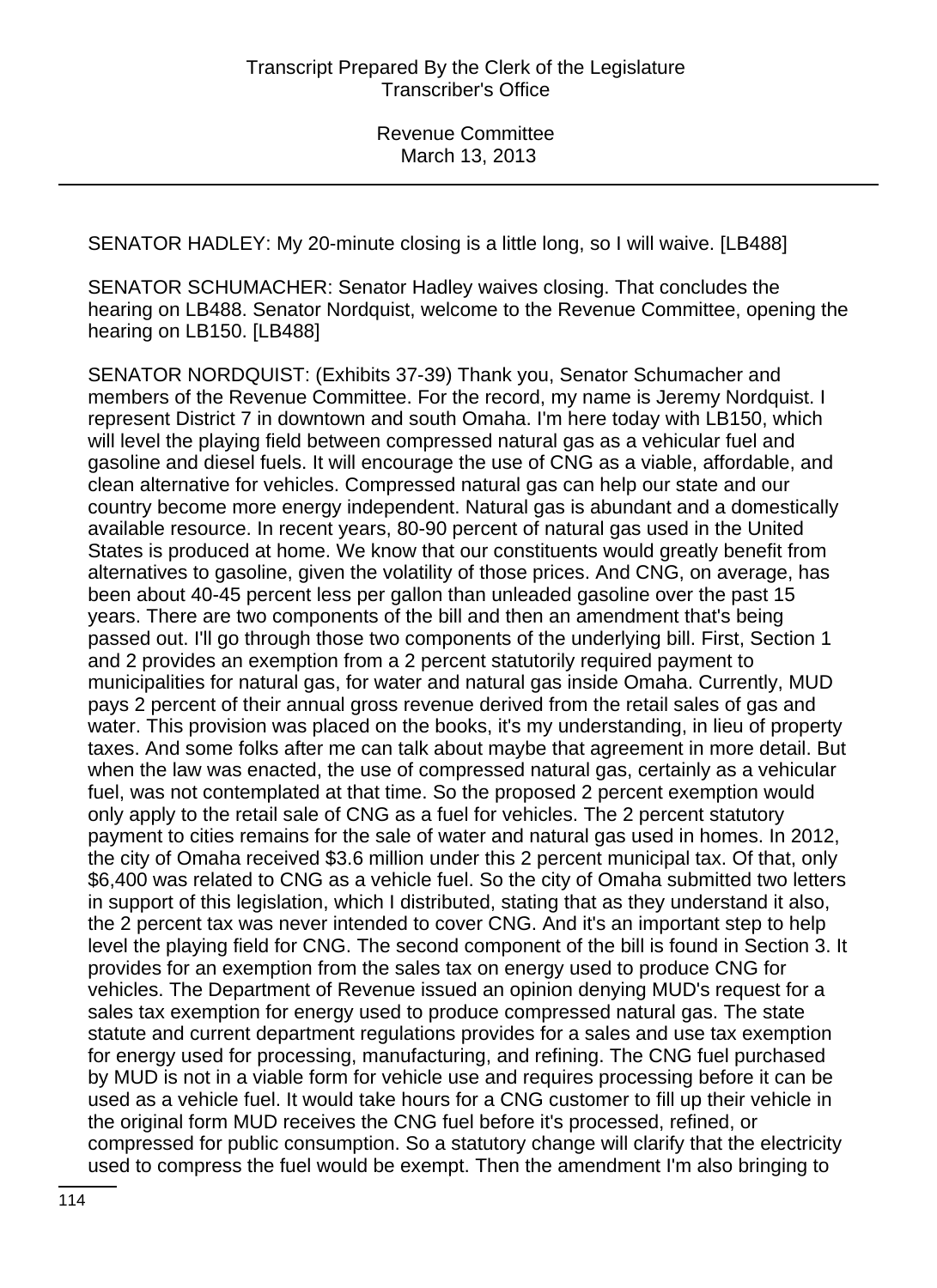# Transcript Prepared By the Clerk of the Legislature Transcriber's Office

Revenue Committee March 13, 2013

the committee and would suggest adding would also level the playing field when it comes to liquefied natural gas. Currently, Nebraska's motor vehicle excise tax as it relates to natural gas is based on gasoline. It takes about 5.66 pounds of compressed natural gas to equal the same amount of energy as in 1 gallon of gasoline. Therefore, every 5.66 pounds of CNG is taxed the same as 1 gallon of gasoline. Nebraska is ahead of the game in this area supporting CNG and defining CNG this way to ensure that it's not being overtaxed. However, there is an issue when it comes to liquefied natural gas. Liquefied natural gas displaces diesel and not gasoline, and there is more energy in 1 gallon of diesel than there is in 1 gallon of gasoline. So essentially it's an equation including British thermal units that's described. It would just treat LNG a little more favorably. Because there is no LNG filling in the state, there would be no fiscal impact on that. The other two provisions of the bill are the first provision the 2 percent tax, the city tax has an impact on Omaha, as I said, of only \$6,000. And then the other provision, because CNG is not used readily, that would be a very small fiscal impact also. After me are two individuals, Rick Kubat, from MUD, who will speak to the two provisions of the bill; and then Spencer Richley, from Clean Energy, will speak to the amendment. And with that, I'd be happy to take any questions. [LB150]

SENATOR HADLEY: And questions for Senator...yes. [LB150]

SENATOR HARR: Natural gas to compressed natural gas. [LB150]

SENATOR NORDQUIST: Yes. [LB150]

SENATOR HARR: I don't understand that process. [LB150]

SENATOR NORDQUIST: It's compressing. It's just pressurizing, it is essentially... [LB150]

SENATOR HARR: So it's pressurizing it. Okay. And what's taxed? I don't... [LB150]

SENATOR NORDQUIST: The energy of the compressing of it. [LB150]

SENATOR HARR: Okay. And how much is that? [LB150]

SENATOR NORDQUIST: Maybe the folks from MUD could probably speak to that. I don't know exactly. But that was a recent Department of Revenue ruling that it should...they are considering that it should be taxed (inaudible). [LB150]

SENATOR HARR: And there's no fiscal note, though, with that? [LB150]

SENATOR NORDQUIST: Because the utilization of CNG is so small at this time. But as the utilization of CNG grows, as it's expected to both in Nebraska and around the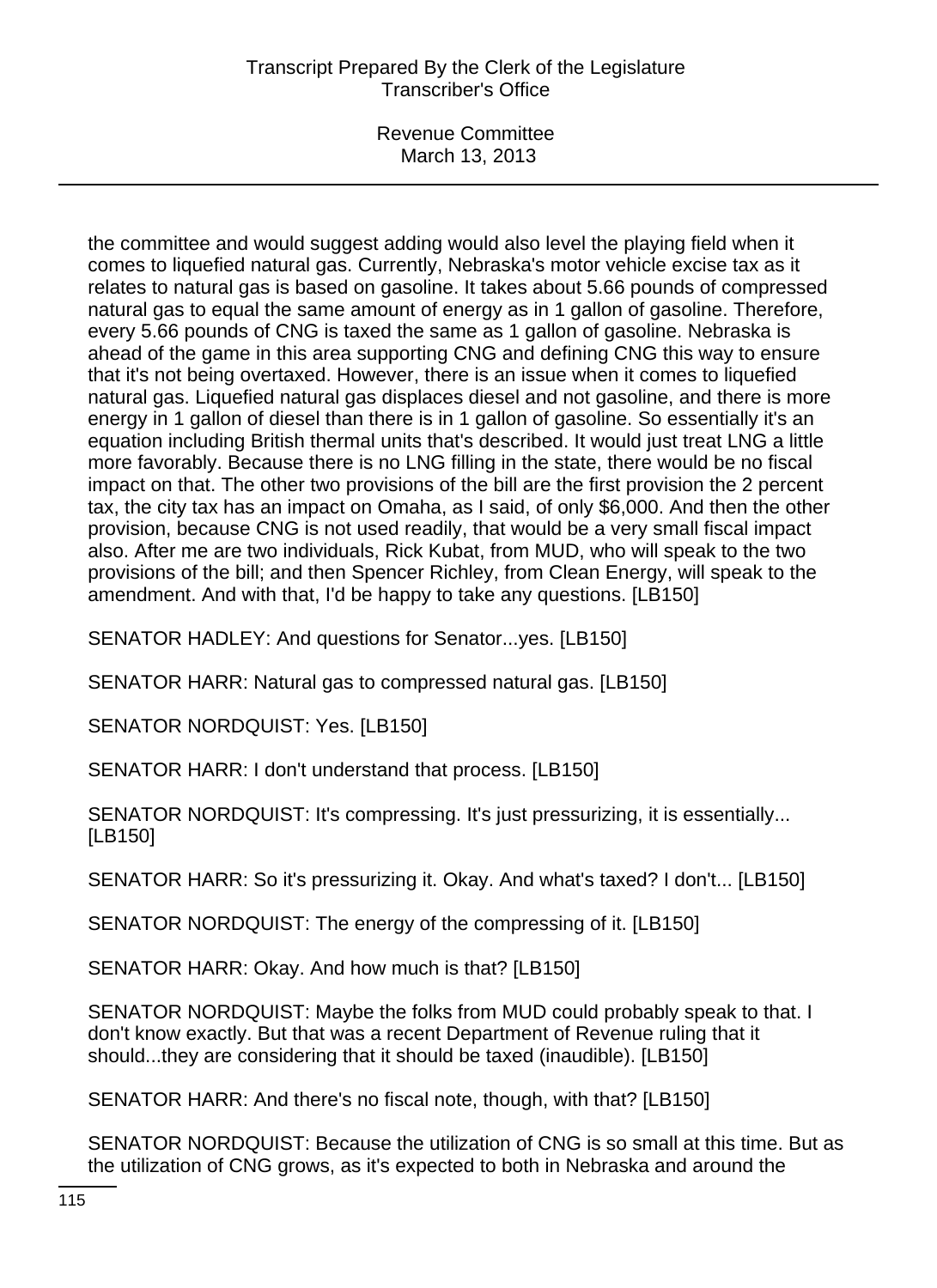country, that component would grow. But MUD could speak. At this time I think it's nominal, but it will grow. [LB150]

SENATOR HARR: What's nominal? [LB150]

SENATOR NORDQUIST: I don't know. Sorry. [LB150]

SENATOR HARR: Okay. [LB150]

SENATOR HADLEY: Any other questions? [LB150]

SENATOR NORDQUIST: Exactly. Thank you. [LB150]

SENATOR HADLEY: Are you going to stick around for closing or are you going to head... [LB150]

SENATOR NORDQUIST: Yes, I'll be here. [LB150]

SENATOR HADLEY: First proponent. [LB150]

RICK KUBAT: (Exhibits 40-41) Good evening, Chair Hadley, members of the Revenue Committee. My name is Rick, R-i-c-k, Kubat, K-u-b-a-t. I'm a government affairs attorney working for the Metropolitan Utilities District. It's late nights like these that remind me why I voted for the pay raise. [LB150]

SENATOR HADLEY: Oh. [LB150]

SENATOR HARR: (Inaudible) suck up. No. [LB150]

RICK KUBAT: I did... [LB150]

SENATOR HADLEY: You know, I have never...I haven't met anybody who voted against that. I don't understand it. (Laughter) [LB150]

RICK KUBAT: I did strike some of my testimony and I'll try and be very brief. This last year, all of us endured a rather polarizing presidential election where commonality on the issues seemed to be the exception to the rule. But there was one issue that both candidates were united behind, and that is that it's imperative for America to reduce its dependence on foreign oil. Natural gas is abundant in the United States with approximately 90 percent of America's consumption being produced right here at home. Just as important, compressed natural gas for vehicular use is far cleaner. It emits far less greenhouse gases than gas or diesel, and it comes in at close to half the price. Most importantly, it can significantly lower the cost of transporting goods. LB150 is a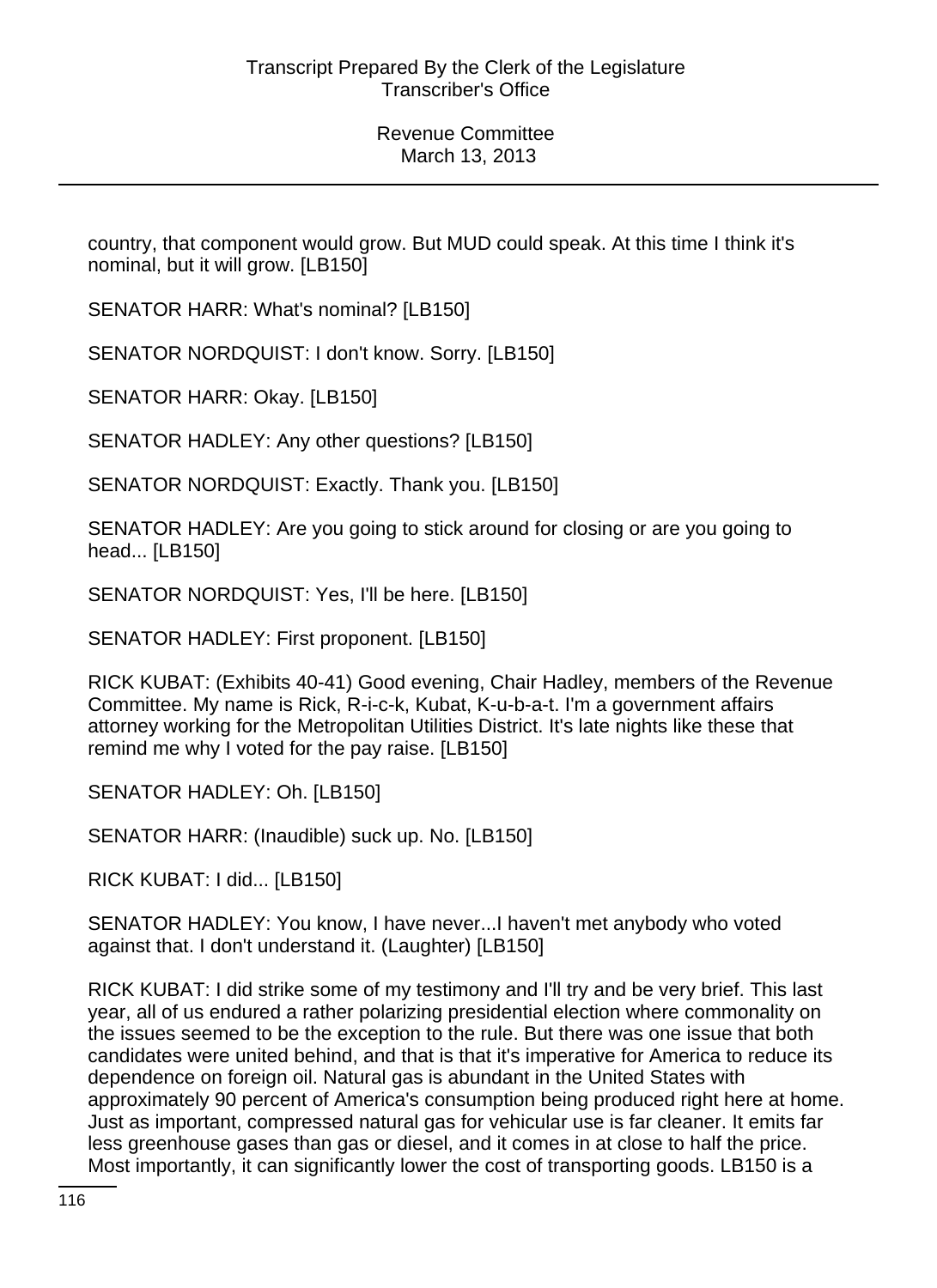## Transcript Prepared By the Clerk of the Legislature Transcriber's Office

Revenue Committee March 13, 2013

simple bill with two aspects, and I'm going to speak to those first two aspects. There's a gentleman behind me with Clean Energy that will speak to the amendment. LB150 has two parts. Part 1, it addresses a municipal tax which is only applied to compressed natural gas as it relates to the Metropolitan Utilities District. The second aspect of the bill is it provides compressed natural gas a state sales tax exemption for energy used in industry, which is currently provided to other fuels. In the 1960s, this Nebraska Legislature passed a law requiring the district to pay municipalities in which it serves 2 percent of its annual gross sales of gas and water. At that juncture, compressed natural gas as a vehicular fuel was not contemplated. If this bill were to be passed, the 2 percent would still remain on normal gas and water sales. It would only exempt compressed natural gas as a vehicular fuel. This is a tax that is currently not paid by gas, diesel, or any other fuel. If the 2 percent municipal tax is eliminated, the cost of compressed natural gas at the pump will be lowered by 3.9 cents. That may not seem like a big number but it is a big number for fleet operators that are considering conversion. I want to stress as it relates to this first aspect of the bill, compressed natural gas will be paying the same exact state and federal excise tax; thus there is zero fiscal impact to the state treasury on the first half of the bill and there will never be a fiscal impact. It is only applied to compressed natural gas in the Omaha metropolitan area to be paid to the municipalities in which the district serves. Omaha supports this legislation primarily because it's going to assist them with their pollution mitigation efforts. The second aspect of the bill relates to the sales tax exemption for energy used in industry. LB150 would provide clarity on current state law that provides an energy exemption. Current law in Nebraska 77-2704 provides for an exemption from sales tax when more than 50 percent of energy is used for processing, refining, and manufacturing. The Department of Revenue recently issued an opinion that the district does not qualify for this because the natural gas is not changing forms and it's not becoming a different product. What MUD does, we take the gas off the pipe, we dry the gas to remove moisture, we filter it nine times to remove particulate matter. And I handed out what I kind of look at as a ridiculous picture, but what we're primarily using the electricity for is we're compressing it from 45 pounds per square inch to 3,600 pounds per square inch. This is a bus, I assume someplace in China, that shows what the product would look like without our compression process. And this is a bus that uses a fuel storage tank produced right here in Lincoln, Nebraska, by Lincoln Composites. LB150 would provide clarity on this issue and it would provide the same energy exemption to the district's processing of natural gas that would be provided to oil and gas refining in the processing of other fuels. This is my last point: The fiscal impact to the state from MUD's part of it would be a mere \$1,900. But what it would allow us to do is again reduce the cost at the pump by an additional 1 cent. Collectively, these two aspects would allow us to lower the price at the pump by 5 cents. MUD...if this bill is passed, MUD will not gain financially because of this. All we are looking to do here is to lower the price of compressed natural gas and make it a more viable alternative fuel. [LB150]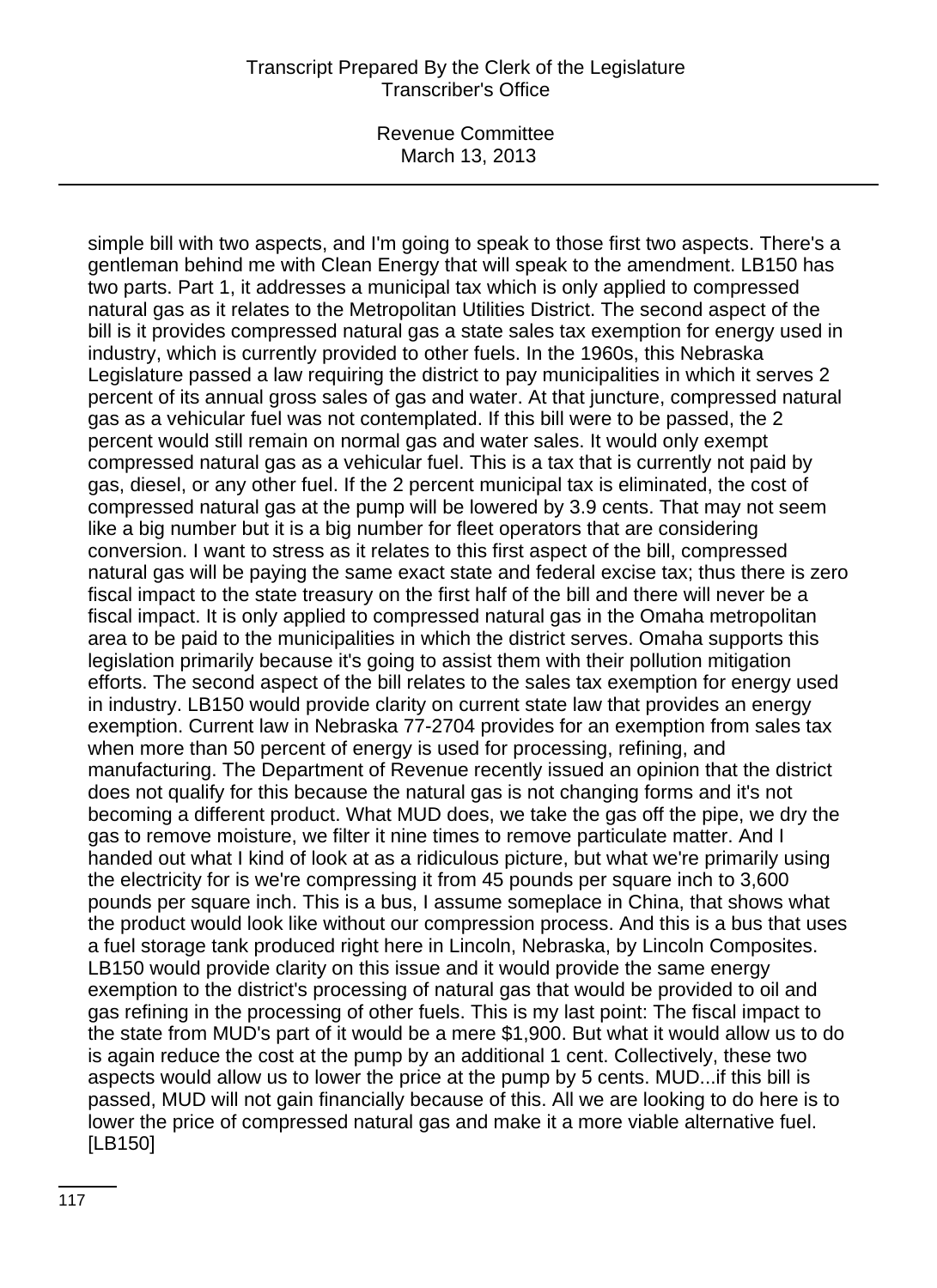SENATOR HADLEY: Good. [LB150]

RICK KUBAT: Thank you. [LB150]

SENATOR HADLEY: Questions? Senator Schumacher. [LB150]

SENATOR SCHUMACHER: Now do you compress it? It's still in gas form once you compressed it, and then further compression gets it into liquid form? [LB150]

RICK KUBAT: That's correct. And again, you know, it's further compression, and I believe that it's cooled to roughly 260 degrees below zero. And again, the gentleman behind me that can talk about the LNG process and he's a little bit more sophisticated than I am on that front. [LB150]

SENATOR SCHUMACHER: Thank you. [LB150]

SENATOR HADLEY: Senator Harr. [LB150]

SENATOR HARR: Thank you, Chairman Hadley. And just to clarify the record, MUD agreed to that 2 percent tax back in the '60s, and the reason is because you guys are a public entity? [LB150]

RICK KUBAT: A political subdivision exempt from property taxes. [LB150]

SENATOR HARR: And so this the equivalent of paying property tax, that 2 percent. [LB150]

RICK KUBAT: That's exactly right. [LB150]

SENATOR HARR: Okay, thank you. [LB150]

SENATOR HADLEY: I just have one quick question. It looks to me like the person in the third window in that bus from China looks like Senator Harr. Senator Harr, would you like to explain to us what you were doing on that bus in China? (Laughter) Thank you so much. Wait. Senator McCoy. [LB150]

SENATOR HARR: I wish I were outside right now. [LB150]

SENATOR McCOY: Thank you. Thank you, Chairman, and thank you, Mr. Kubat. Just back on the 2 percent tax for a moment. I understand we're looking at .1 percent utilization now, if I'm understanding the information before us correctly. However, in light of everything else that's been talked about today, and I'm not asking you to comment on any other bills--however, I know you are here to represent MUD--has there been any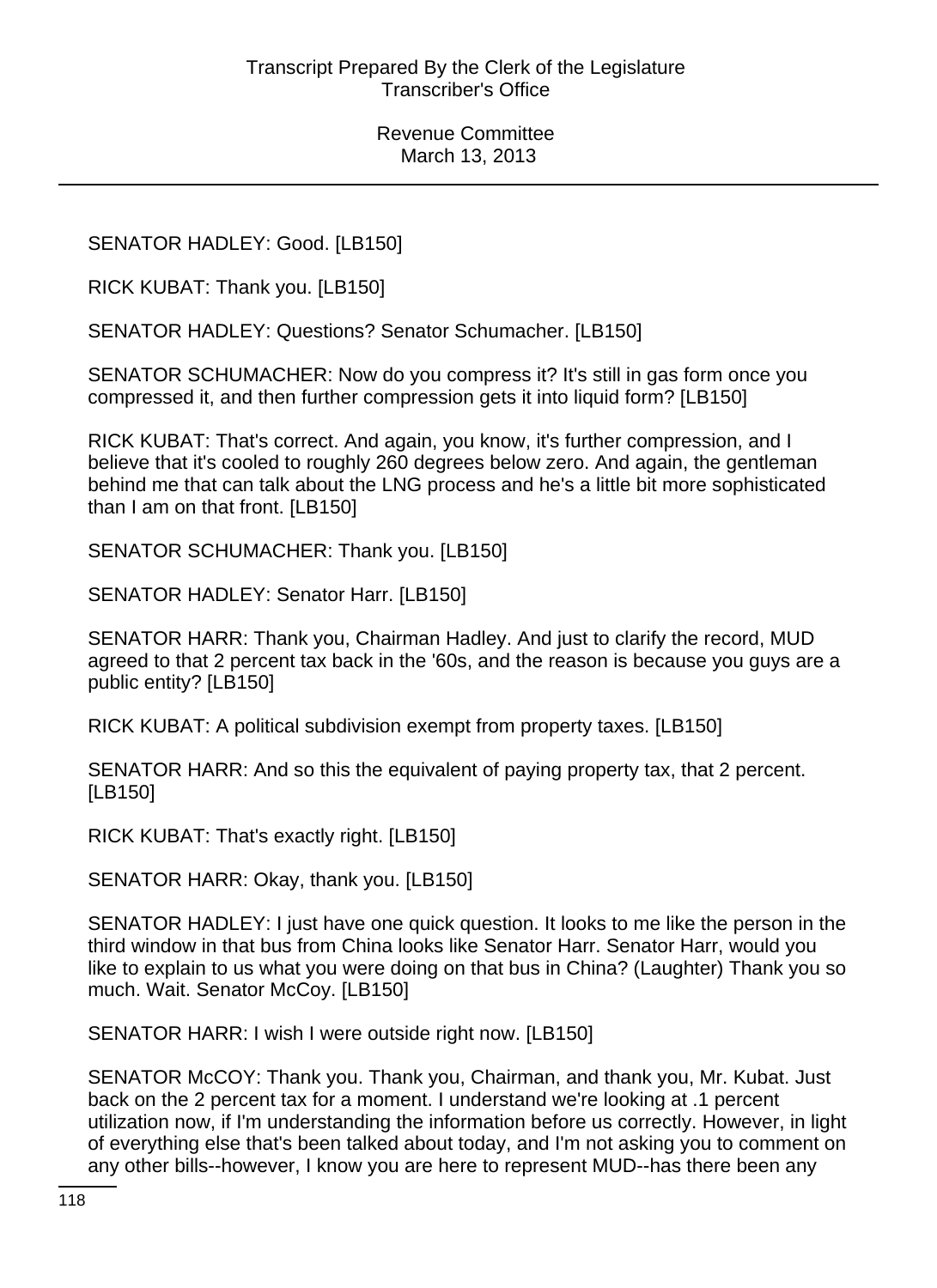conversations with the city of Omaha as to 20 years from now that 2 percent might be a huge sum of money. Hopefully it would be, with the utilization of CNG. I understand they are both written...provided testimony in support today. Have there been any conversations between MUD and the city of Omaha as to down the road is there going to be a point where the city is going to come back and say, remember that 2 percent we took out? We really would like to have that back. [LB150]

RICK KUBAT: To be honest with you, Senator, we did meet with officials from the city of Omaha and, you know, they understand that we want to grow this. What we emphasized to them and what they understood is pollution mitigation is going to be a big deal for the city of Omaha not only today but going down the road. And I think they also understand that this 2 percent is a 2 percent that is only on compressed natural gas and it's not being paid for gas and diesel sales. So, you know, to answer your question, no, we didn't talk about what it was going to look like in 20 years. And you know, my hopes would be we wouldn't be back here. I don't believe we will because of the fact that it burns much cleaner and I think that outweighs the cost concerns for the city of Omaha. [LB150]

SENATOR McCOY: Okay. Thank you. [LB150]

SENATOR HADLEY: Any other questions? Thank you. [LB150]

RICK KUBAT: Thank you for your time. [LB150]

SENATOR HADLEY: Further proponents. [LB150]

SPENCER RICHLEY: Chair Hadley and members of the Revenue Committee, my name is Spencer Richley, S-p-e-n-c-e-r R-i-c-h-l-e-y. I am the policy and regulatory associate at Clean Energy, and I'm here in support for LB150 as well as the amendment. Clean Energy is North America's leading provider of natural gas as vehicle fuel, and currently we are building what we call American's natural gas highway, which is 150 stations that stretch across the United States. And the purpose of that is so that for the first time the goods movement sector can use natural gas to get across the country. And two of those stations fall in Nebraska, one in Gretna and one in North Platte. And we have jointly located those stations at Pilot Flying J truck stops. What we found in building this 150-station network is that the motor fuels tax code in many states, including Nebraska, is based on an old system. And because liquefied natural gas is such a new fuel, it's not in the tax code; and this is leading to overtaxation of liquefied natural gas because liquefied natural gas has a lower energy content that gasoline and diesel, and therefore, it takes more of it to equal the same energy content. Thus it's being overtaxed. It takes 1.7 gallons of liquefied natural gas to equal the same energy content that's in 1 gallon of diesel. Basically, this cleaner domestic cheaper fuel is being penalized over a foreign fuel, like gasoline and diesel that's also dirtier. So this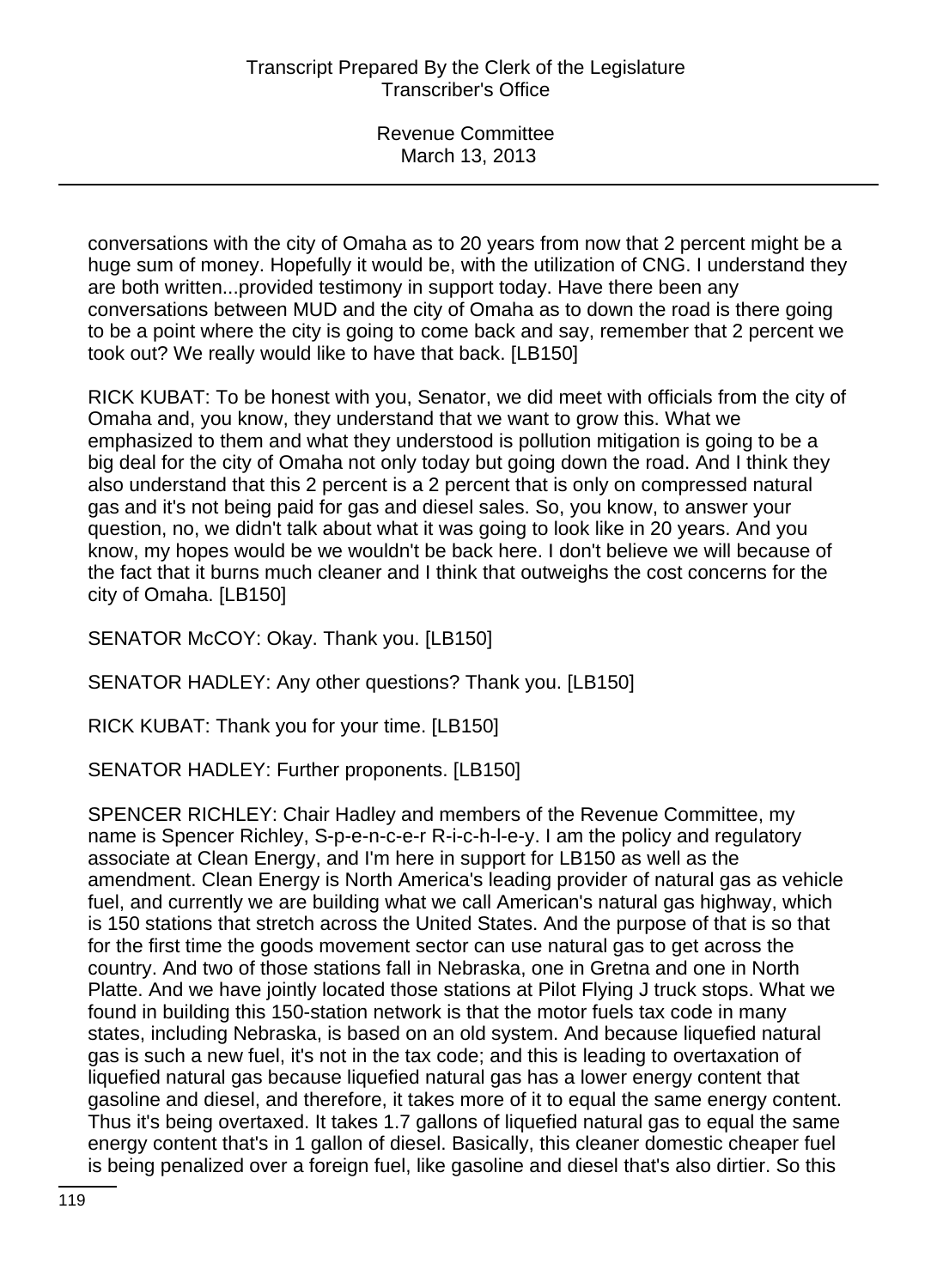is a very simple amendment. And simply what the amendment does is includes a definition for what a...how liquefied natural gas will be taxed in the tax code. And the purpose of this is just so that it can be taxed equally to diesel. I want to stress it is not an incentive for natural gas. This is simply to put it in the tax code so that it can be taxed on an equivalent basis to diesel. And the fiscal note on the amendment is zero because our two stations right now are not flowing any gas because the network will not be completed until the end of this year, and we can't open those two stations until the entire network is finished. So with that, thank you, and I'm open to any questions. [LB150]

SENATOR HADLEY: Questions? Senator Schumacher. [LB150]

SENATOR SCHUMACHER: Just briefly. Thank you, Senator Hadley. If I were to drive 100 miles in a vehicle, what would my bill for liquid natural gas--forget about the taxes for a moment, at least the state taxes or these taxes--compare with my cost if I were just using gasoline? [LB150]

SPENCER RICHLEY: Well, compressed natural gas displaces gasoline. Liquefied natural gas displaces diesel. So that's, first of all... [LB150]

SENATOR SCHUMACHER: Let's say it's my car. I'm the compressed guy. [LB150]

SPENCER RICHLEY: Okay. Well, we sell it, and as well as other fuel providers sell our fuel on...with compressed natural gas, we sell it on a gasoline gallon equivalent, so that consumers know that when they fill up their tank with, say, 5 gasoline gallon equivalents, that is the same as filling their tank up with 5 gallons of gasoline. So you would get exactly the same. [LB150]

SENATOR SCHUMACHER: So how much will 5 gallons of gas cost me as compared to 5 gallons of gallons equivalent of natural gas cost me? [LB150]

SPENCER RICHLEY: It's \$1.50 cheaper with the gasoline gallon equivalent. [LB150]

SENATOR SCHUMACHER: So with or without this tax, why wouldn't people use compressed natural gas if they have the ability to do it? [LB150]

SPENCER RICHLEY: I agree. I mean, well... [LB150]

SENATOR SCHUMACHER: I mean, why do we have to incentivize them by reducing the taxes on it? [LB150]

SPENCER RICHLEY: Well, this isn't an incentive. And compressed natural gas...to just be clear, compressed natural gas is in the tax code currently. It's 5.66 pounds of compressed natural gas equals 1 gallon of gasoline. Liquefied natural gas, which is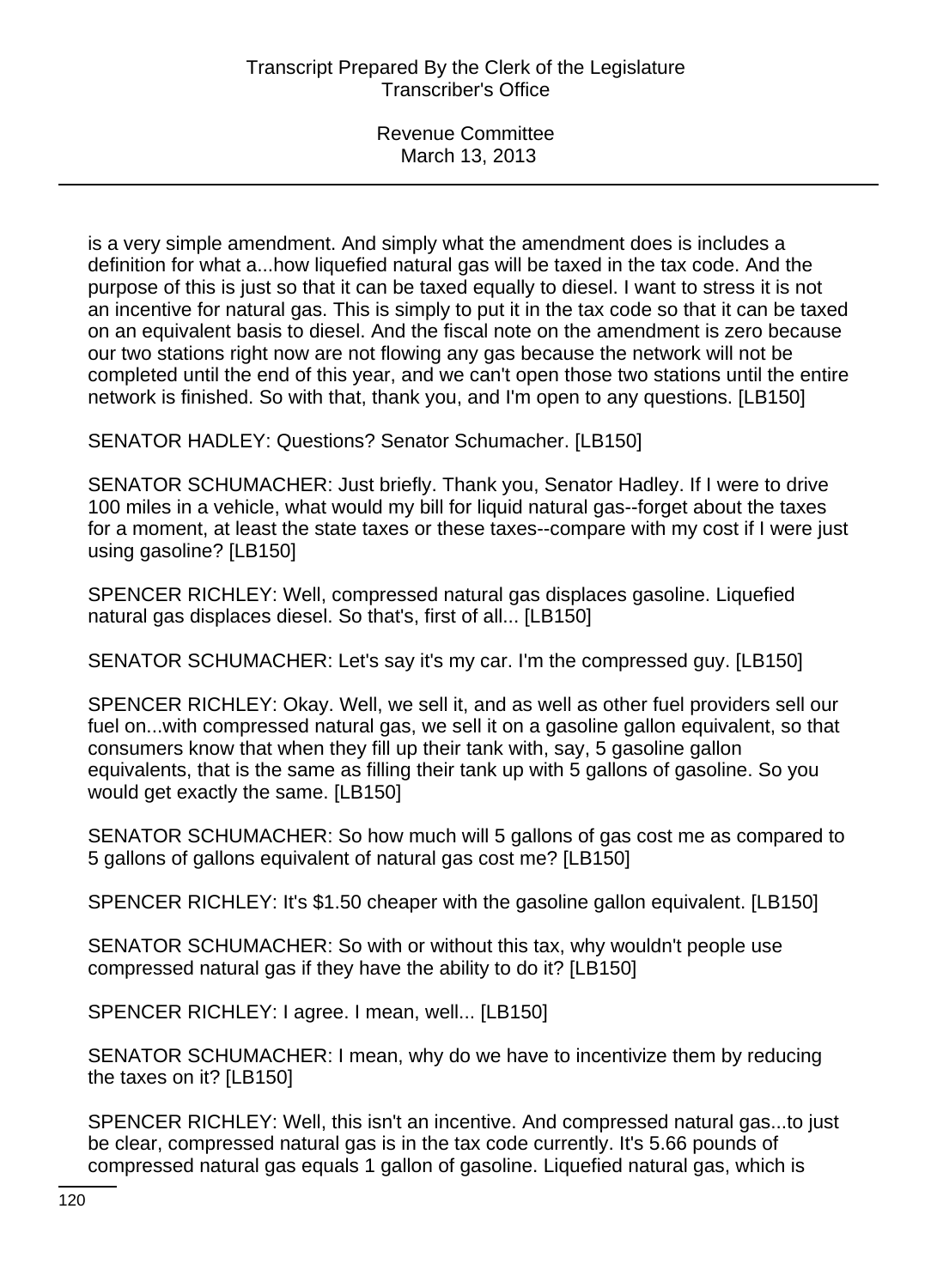used in heavy-duty vehicles typically, and displaces diesel, is not in the tax code. So this is just simply including what liquefied natural gas would be in the tax code to diesel. [LB150]

SENATOR SCHUMACHER: But if it's so much cheaper, on the merits--forgetting about taxes--it's a lot cheaper and supposedly cleaner, and with or without the tax it's still a lot cheaper. Then why would we want to give up the tax revenue? In fact, why wouldn't we want to put a little more on it? [LB150]

SPENCER RICHLEY: Well...with liquefied natural gas? Okay, so compressed natural... [LB150]

SENATOR SCHUMACHER: Either one. [LB150]

SPENCER RICHLEY: Well, there is a difference and I just wanted to explain this really quickly. Compressed natural gas, you can utilize the pipeline system for that. So you can take that right out of the pipeline, compress it, put it in the vehicle. Liquefied natural gas you cannot do that. You have to produce liquefied natural gas at a plant. So we produce the gas at one of our LNG plants. Then we have to truck it to Nebraska. And for every mile that we have to truck that, that's an extra cost and that slims our margin. And what we're finding is that with this penalty currently, this unintentional penalty, simply because it's not in the tax code, we can't meet...that gap becomes slimmer and slimmer to the point where in some states, like Nebraska, it's becoming negative, where it's not cheaper than diesel anymore. So putting this in the tax code would guarantee that price margin difference. [LB150]

SENATOR SCHUMACHER: But this deals both with compressed and liquefied, right? [LB150]

SPENCER RICHLEY: The amendment...well, yes. The bill with the amendment, yes. But how it's applied in the bill is different for compressed natural gas to liquefied natural gas. Again, the amendment is simply including liquefied natural gas in the tax code. The first two parts of the bill, which were spoken on earlier, have to do with compressed natural gas only. [LB150]

SENATOR SCHUMACHER: All right. But we could still tax it more, compressed. I understand there might be additional overhead on liquefied. We could tax compressed more and it would still be a whole lot cheaper if somebody had a compressed gas-fueled car. So why won't we tax it more and try to make up all these needs that we're hearing? [LB150]

SPENCER RICHLEY: Well, because...well, number one, it's a cleaner fuel. [LB150]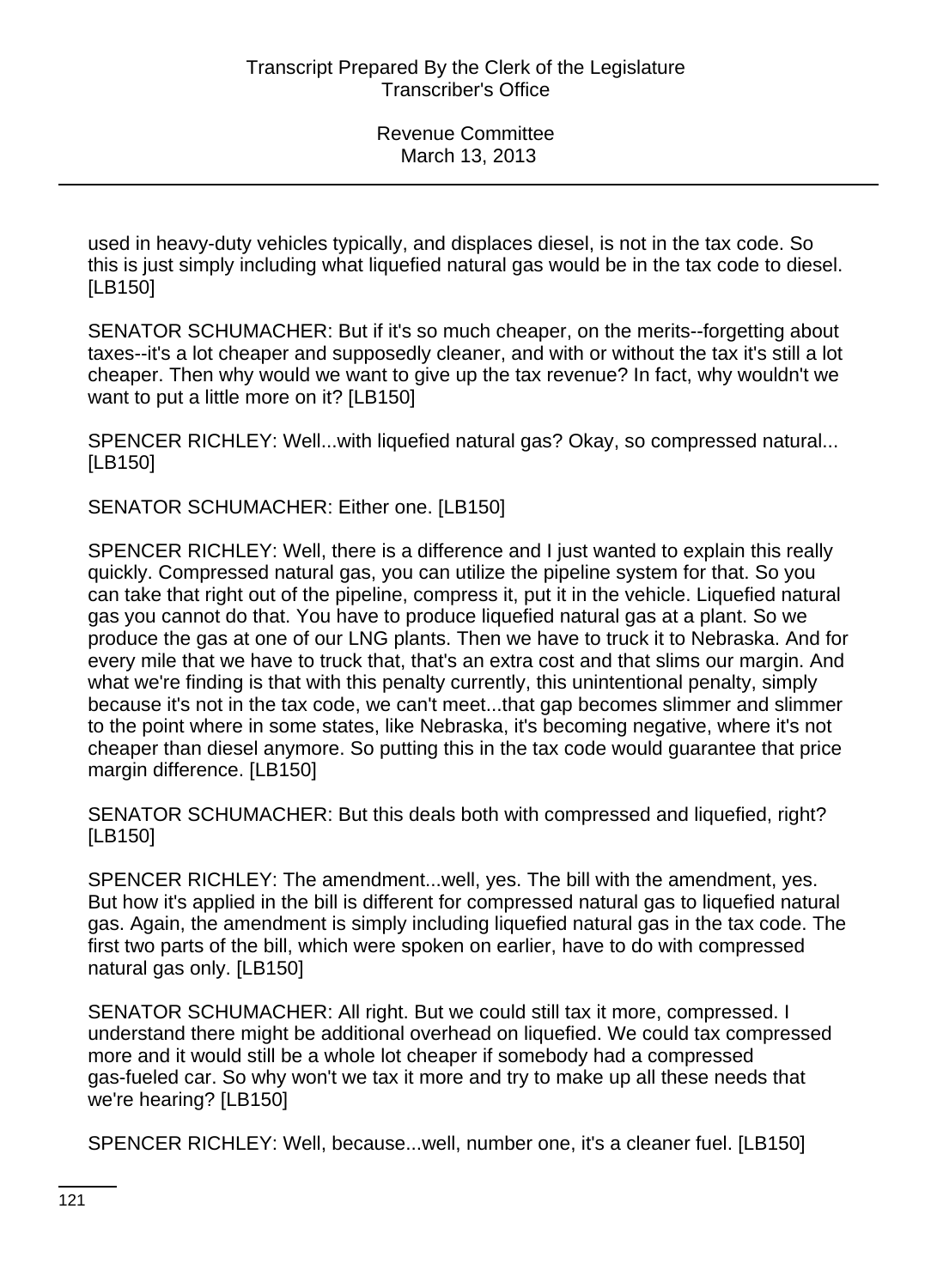SENATOR SCHUMACHER: But it's still carbon...it still emits carbon dioxide even though it's cleaner. [LB150]

SPENCER RICHLEY: It does. Yes. But, I mean, if you tax it more, then the incentive to switch over is lost and the fact that... [LB150]

SENATOR SCHUMACHER: If we tax it 100 percent more. But I'm just a little greedy; I just want 20 percent. I'll leave 80 percent for a cost difference. (Laugh) [LB150]

SPENCER RICHLEY: Well, I mean, it...the incentive still, I mean, is lost. Like as was spoken earlier, even a 4 cent difference is...even a penny is extremely important to...you know, Werner is here. They are going to testify as well. And they'll tell you, they consider a penny per gallon a lot when you're talking about a fleet. So just a 20 percent, whatever, 100 percent, whatever it is, that's important to a fleet that's considering switching over to a cleaner domestic fuel. You don't want to disincentivize a fuel that's cleaner domestic and incentivize petroleum fuels that come about 35 percent from OPEC. [LB150]

SENATOR SCHUMACHER: Thank you. [LB150]

SENATOR HADLEY: Senator Harr. [LB150]

SENATOR HARR: Thank you. And you seem like a nice young guy, but we need some third-party scientific that shows the equivalents that you want in this amendment. If you can get that to us, that's all (inaudible). [LB150]

SPENCER RICHLEY: That's fine. I can definitely provide that to you. And, in fact, let me explain the amendment real quick: 6.06 pounds, which would be the diesel gallon equivalent of natural gas...of liquefied natural gas, that number was agreed upon between many, many, many stakeholders, the largest stakeholders in the natural gas industry. And we do have a spreadsheet of all the calculations that I can get to each and every one of you. [LB150]

SENATOR HARR: Perfect. That's all I need. Thank you. [LB150]

SENATOR HADLEY: Senator Janssen. [LB150]

SENATOR JANSSEN: Since it's late and Senator Pirsch isn't here, I'll ask a question. Senator Schumacher got me thinking down the line of, okay--I'm trying to grasp this--five...say it's Senator Schumacher's compressed vehicle or his vehicle. He was talking price. I want to talk mileage now. [LB150]

SPENCER RICHLEY: Okay. [LB150]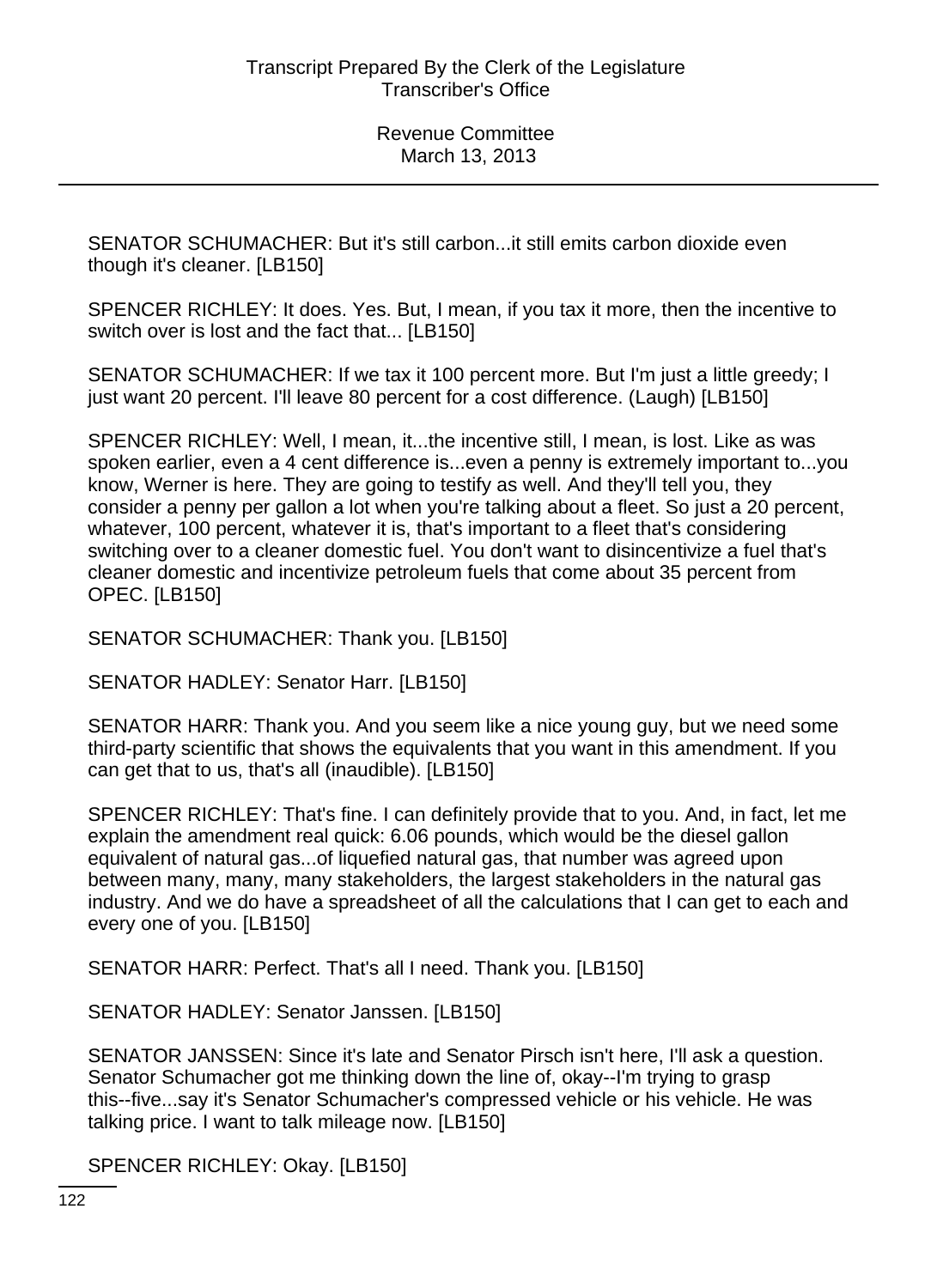SENATOR JANSSEN: I'm trying to...so that same 5 gallons of regular gas compared to the equivalent of 5 gallons of compressed natural gas, which would be the replacement, right? I've got that right? [LB150]

SPENCER RICHLEY: Right. The gasoline gallon equivalents, yeah. [LB150]

SENATOR JANSSEN: Okay. Right. So apples to apples, if you can, what would be the mileage difference, one over the other? Is it the same; different? [LB150]

SPENCER RICHLEY: Well, the reason we sell it on a gasoline gallon equivalent is so that consumers know it is the exact...the same. The MPG is the exact same. And we do that because, you know, natural gas is an alternative fuel. People are hesitant about switching over. So we try to make it as easy as possible for the consumer when switching over. They know that 5 gasoline gallon equivalents is the same as 5 gallons of gasoline, so they can travel the exact same amount of mileage. [LB150]

SENATOR JANSSEN: So if I had a 5 gallon gasoline tank--that's the maximum amount of gasoline I could put in it--and I had the maximum 5 equivalent gallons of CNG, I could go the same distance MPG. [LB150]

SPENCER RICHLEY: Yes. Yes. [LB150]

SENATOR JANSSEN: Okay. All right, thank you. [LB150]

SPENCER RICHLEY: Sure. [LB150]

SENATOR HADLEY: Further questions? Seeing none, thank you. [LB150]

SPENCER RICHLEY: Thank you. [LB150]

SENATOR HADLEY: Further proponents? Welcome to the Revenue Committee. [LB150]

JOHN DAVIS: Thank you, Senator Hadley and members of the committee. It seems like deja vu all over again. [LB150]

SENATOR HADLEY: It certainly does, doesn't it? [LB150]

JOHN DAVIS: For the record, my name is John Davis, J-o-h-n D-a-v-i-s. I came prepared with some bullet points, but obviously, in terms of the talking points here, I think everyone gets the gist. I did want to clarify a couple things just to make sure that we all understand that in terms of looking at eliminating this 2 percent charge or fee or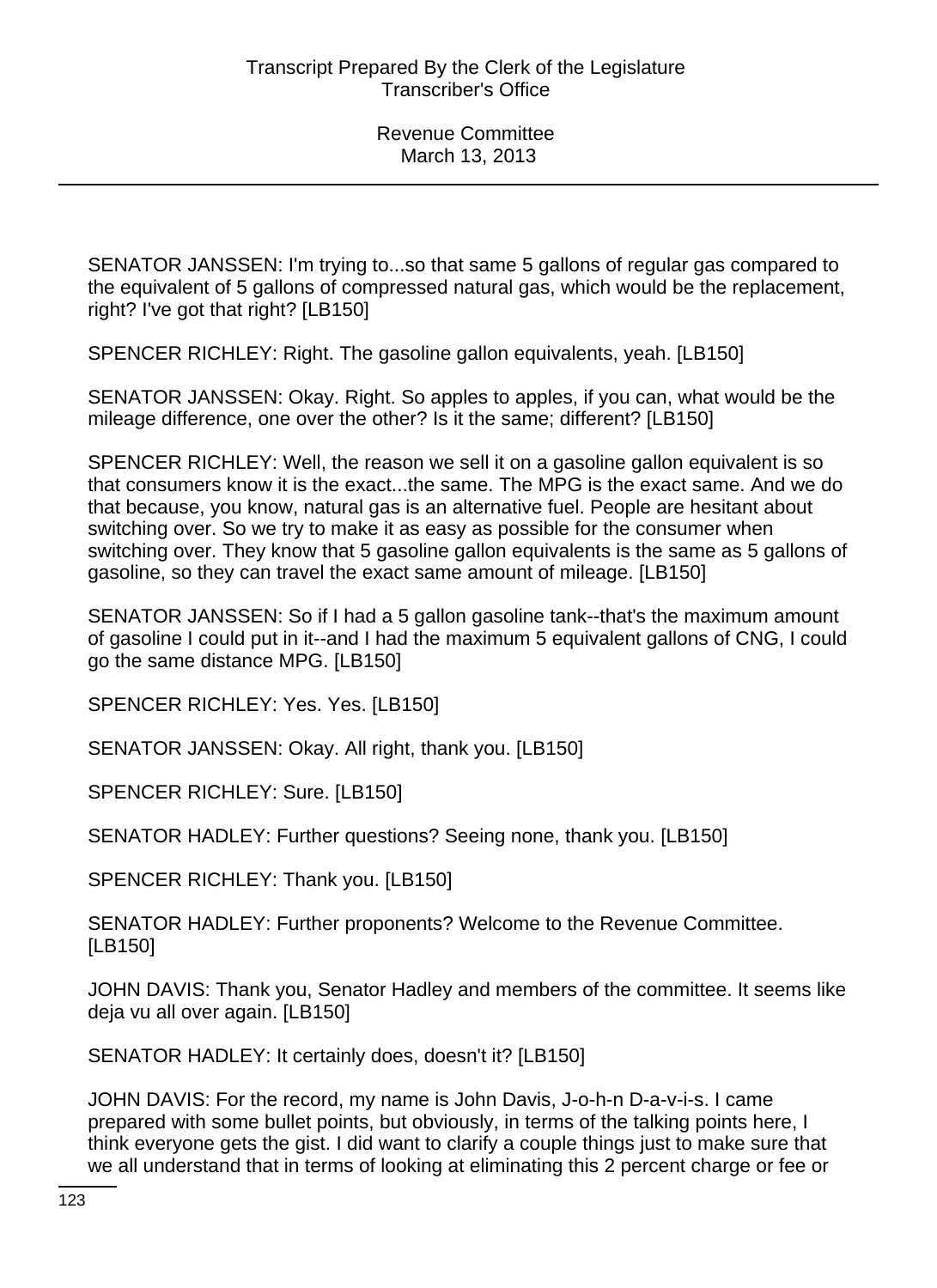## Transcript Prepared By the Clerk of the Legislature Transcriber's Office

Revenue Committee March 13, 2013

tax or whatever we're going to call it, is that it's not like that we're going to do that and then there isn't going to be any taxation towards the CNG. As we've all heard, is that it's still, whether it's 5.66 pounds or whatever it is, they're still basically is a fuel being taxed. But again, as these statutes were originally set up, it was not set up to charge us 2 percent or this 2 percent to be charged to CNG as a vehicle fuel. Now I'm not a physicist or an engineer, but I might be able to answer some of the questions. I know that Senator Schumacher had quite a few. And Senator Harr, I'm a nice young man as well, so take it easy on me. But I have the benefit of being on the front end in terms of being a fleet manager that uses the fuel and then also partners with MUD in terms of dispensing the fuel. Several years ago we started talking with MUD about this as a possibility. We operate five cab companies in Omaha, Nebraska. As we went to different trade shows and regional conferences, we see our peers in other areas are using CNG or other alternative fuels. And so typically that issue would come up. And, quite frankly, we weren't really doing anything here in Nebraska or in Iowa. So we started working to address that, and we ended up partnering with I think about nine other partners, along with MUD, on a Department of Energy grant through the Clean Cities initiative; and were awarded that program. And so part of that was, is that we converted 50 Chevy Impalas to run on compressed natural gas and then also partnered with MUD to open the first public CNG gas station in Omaha. And so we currently are at 5402 L Street. And when we bought that property, we bought it with the intent of also purchasing the gas station at 5318 L Street, which we did several years ago. And again, in June 2011, opened the gas station along with MUD. So from our standpoint, these small initiatives or incentives like this give stakeholders, such as MUD and fleet managers and fleet systems such as the example that we have with us, the incentive to seriously look at that. Because that is one of the...I think the toughest selling points right now, when you look at that, is that fleet managers look at your incremental costs in terms of converting these vehicles. It's not cheap. Luckily for us, we're doing cars versus dump trucks or garbage trucks or that sort of thing. Those are exponentially more expensive. To convert a Chevy Impala, it's roughly about \$10,000 to do the install, and that's with us actually doing the install ourselves versus farming that out and paying retail for that conversion. The drivers that we contract with are independent contractors. They're not employees, so they purchase their own fuel. I know that I think it was Senator Harr wanted to hear some numbers. I'll just throw out a general number in terms of our average fuel utilization for a taxicab in Omaha, Nebraska. The average taxicab per week puts on about 1,000 miles. Those vehicles sit idle, as you know, a lot of times, at cab stands, airport, that sort of thing. And so they consume about 15 gallons of fuel per day. On average, a cab driver that is driving a CNG Chevy Impala versus a gasoline Chevy Impala saves about \$210 a week--that's what they gross--for driving that Chevy Impala. Now obviously we put a lot of resources into that, and so we charge incrementally a little bit higher lease, about \$10 a day. So we're grabbing about a third of that, but they're still netting out about \$140 a week. And that is apples to apples, Senator Janssen, as close as you can get. CNG and gasoline both burn at about a B.T.U. of 125,000 B.T.U.s. So when you do that GGE comparison, those vehicles, again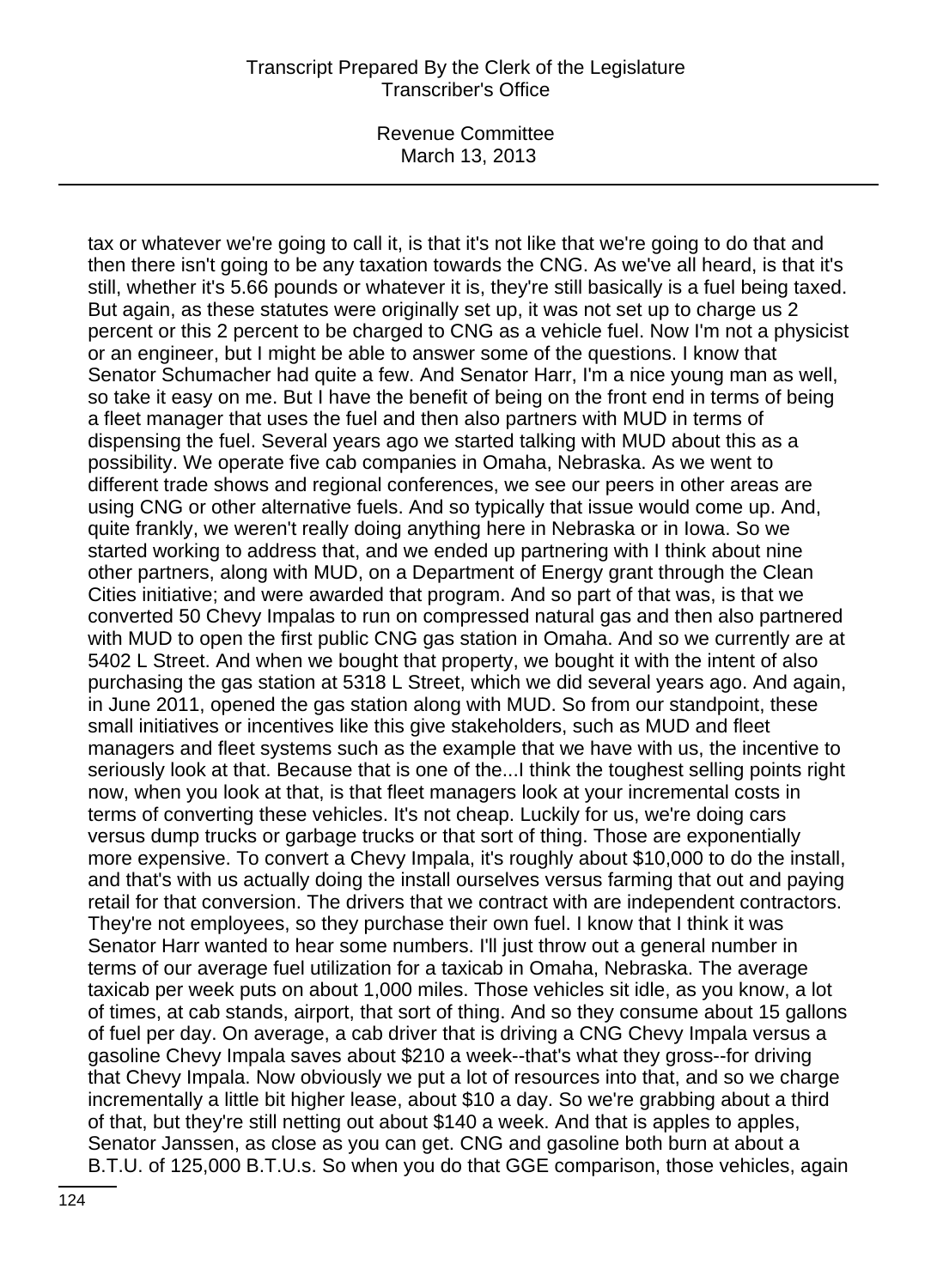there's a substantial savings there. I frequently drive a CNG Impala back and forth to Lincoln, to our Lincoln office here; or if I'm doing business here, like today, typically when I go back and top that vehicle off after driving from Omaha to Lincoln, typically it's only consumed about \$6 worth of fuel. And I can tell you, I chose to drive my 2011 Silverado down here, and it's going to probably cost me about \$42 to drive between here and Omaha. So other than that, I would certainly, with the lateness of the hour, open it up to any of the senators if you have any other follow-up questions. [LB150]

SENATOR HADLEY: Questions? Senator Schumacher. [LB150]

SENATOR SCHUMACHER: Just a quick one here. It sounds like this is so much cheaper and even though there is some overhead in converting or to manufacture these vehicles right out of the chute, it probably wouldn't be any conversion overhead. Why are we saying we've got to give a few cents extra off on the tax to make it even more attractive? It seems like we should be going the other direction. [LB150]

JOHN DAVIS: Because again, it's very expensive. And so you need to look at options to give fleet managers again those options. The conversion cost, as I said earlier, is \$10,000 for a Chevy Impala. Based on our business model, that's more than typically what we...prior to our CNG program, I typically didn't have \$10,000, period, in the vehicle before it went into service. We typically used cars that were about four or five years old, roughly around 80,000 miles. [LB150]

SENATOR SCHUMACHER: But let's fast forward three years when they are making these things right off the assembly line, using things like Westpoint Technologies (sic). I believe they make the natural gas carburetors and things like that. So these things come that way. Why would we want to permanently cut this tax or why wouldn't we want to take advantage of the fact that this is going to be a lot cheaper to drive and actually go the other direction? I mean, you're making a case for using compressed natural gas and making cars with it right off the assembly line, so there is no conversion cost. Why do we want to not take advantage of that and make up some of that spread in increased taxes? [LB150]

JOHN DAVIS: Well, if you call it a conversion cost or an incremental upgrade, unfortunately, Senator, there is an additional cost. [LB150]

SENATOR SCHUMACHER: Right. But let's forget about the conversion business because I understand that right now you've got to go through a lot of expense in order to make it run. But fast forward to a time when you can go and place your order at the Chevy dealership for your Impalas: I want my Impalas to run right off the assembly line with compressed natural gas. And you're going to have a huge fuel savings; every incentive to buy it from the dealership that way. Why wouldn't we want to start planning for taxing that a little bit more in order to recoup some of the lost revenue we're having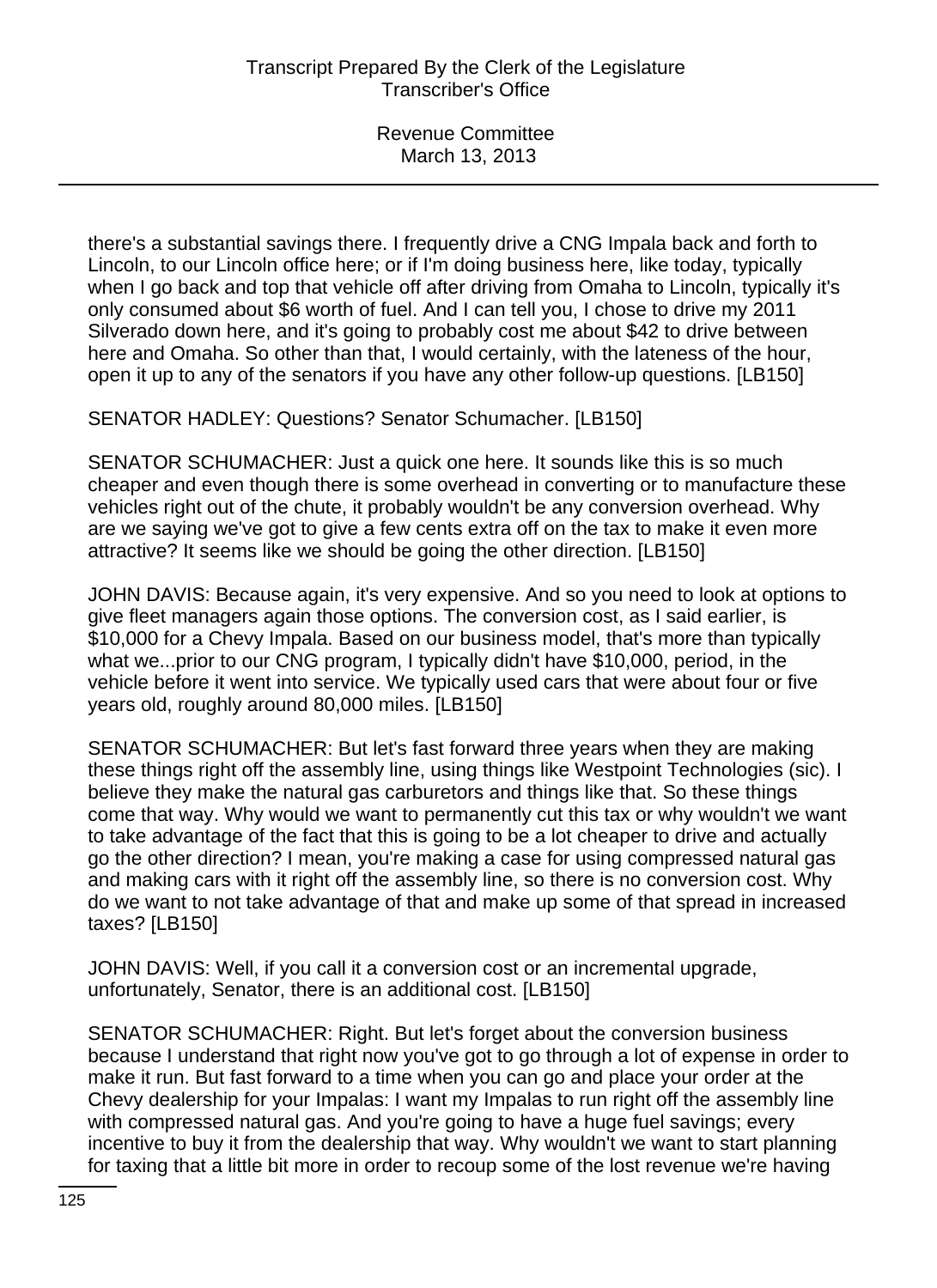in all these other areas? [LB150]

JOHN DAVIS: Well, unfortunately, I think that may be decades down the road. Right now, if you go, for instance, and you went to O'Daniel in Omaha and you purchased a new Honda Civic GX, which from Mother Honda comes already burning CNG. The incremental upgrade for that car versus the gasoline version is \$6,000. So when you...and you mentioned Westport earlier. The Westport, I believe it's the I-9 engine that they use in semis. Again, great motor, a great product. But if you order that truck with that Westport motor versus the diesel motor, there is a substantial incremental increase for buying that vehicle. Now what it is...I don't buy those particular...so I couldn't tell you exactly whether it's... [LB150]

SENATOR SCHUMACHER: But that's because they are in low production right now. They're not in the...not many of them made, but...I know it's getting late and I'll just shut up (inaudible). [LB150]

JOHN DAVIS: Right, right. Yeah, but... [LB150]

SENATOR HADLEY: Okay. Any other questions? Senator Hansen. [LB150]

SENATOR HANSEN: Thank you. John, when you compress gas, they usually put an additive in there that has that really bad smell to it, a distinctive smell. Do you have that in your cabs? [LB150]

JOHN DAVIS: We do. [LB150]

SENATOR HANSEN: Never an odor going down the interstate or anything? [LB150]

JOHN DAVIS: No. No. I mean, much like when you have gasoline in your car, typically you don't smell gasoline. And... [LB150]

SENATOR HANSEN: Gas doesn't smell near as bad as...(laugh). [LB150]

JOHN DAVIS: Yeah, you're correct. It doesn't smell nearly as bad, but... [LB150]

SENATOR HANSEN: I don't know what that additive is but it's really bad. So is the fuel tank part of the conversion? [LB150]

JOHN DAVIS: It is. [LB150]

SENATOR HANSEN: So it's a much stronger fuel tank. [LB150]

JOHN DAVIS: It is. The test actually, with the fuel tanks, go through a variety of tests,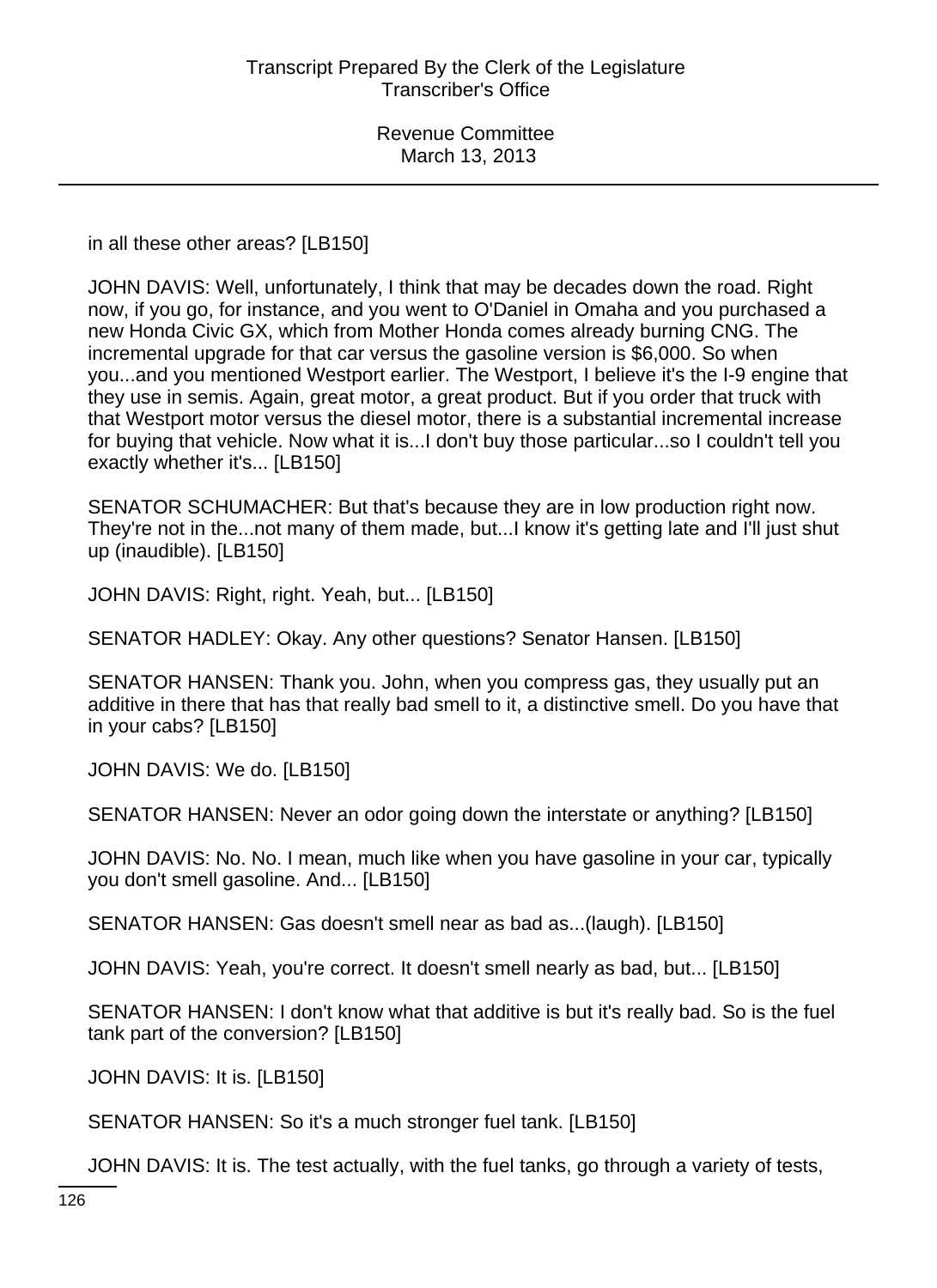including ballistics test. And, you know, the example that I usually give people when they're asking, because I have people come up and just ask questions all the time, is if... [LB150]

SENATOR HANSEN: What about a wreck? [LB150]

JOHN DAVIS: I was just going to address that. [LB150]

SENATOR HANSEN: Okay. [LB150]

JOHN DAVIS: ...is if I was in an accident and the impact was hard enough that the fuel tank got ruptured, would I rather be standing there at the wreck in a pool of gasoline around my feet or would I rather be standing next to a car that has an air gas that's lighter than air so when it actually leaves the vessel is going to go straight to the atmosphere and it won't sit there around your feet. So I'd rather have that. Plus with the CNG, you have to have the right...you kind of have to have that perfect storm. You have to have the right air temperature, the right amount of oxygen, and then obviously the ignition source. [LB150]

SENATOR HANSEN: All that good technology. Thank you. [LB150]

SENATOR HADLEY: Any further questions? Seeing none, thank you. [LB150]

JOHN DAVIS: Okay, great. [LB150]

SENATOR HADLEY: Next proponent. Could I see a show of hands of how many more we have? Okay. [LB150]

STEVE PHILLIPS: Good evening, Chairman Hadley and committee members. I'm Steve Phillips; that's S-t-e-v-e P-h-i-l-l-i-p-s. I'm the senior vice president of operations for a small trucking company down the road, Werner Enterprises, out of Omaha. I'll give a little background on Werner, because I think our size and scope certainly plays into this topic. We run over 7,300 trucks. We're slightly under that right now, but normal time, 7,300 trucks. We operate in 48 states. We have in excess of 10,000 employees. Our fuel purchases are large, and to put that in scope, we run in excess of 2 million miles a day down America's highways. Okay. And the fuel that it takes to operate that equates to about 12 million gallons a month of diesel fuel. It doesn't make us the bad guys, because we are burning a lot of diesel. We also bring everything you see in this room to you, it all comes on trucks. We, of course, want to buy that fuel, whether it's natural gas or diesel, as cheaply as possible. Trucking is a very low-margin business, and so anything that we can do to limit how much we burn or what we pay for what we burn is very important to us. We don't measure our gains in miles per gallon. We measure them in hundredths of miles per gallon. So 4 or 5 cents off what we purchased on that much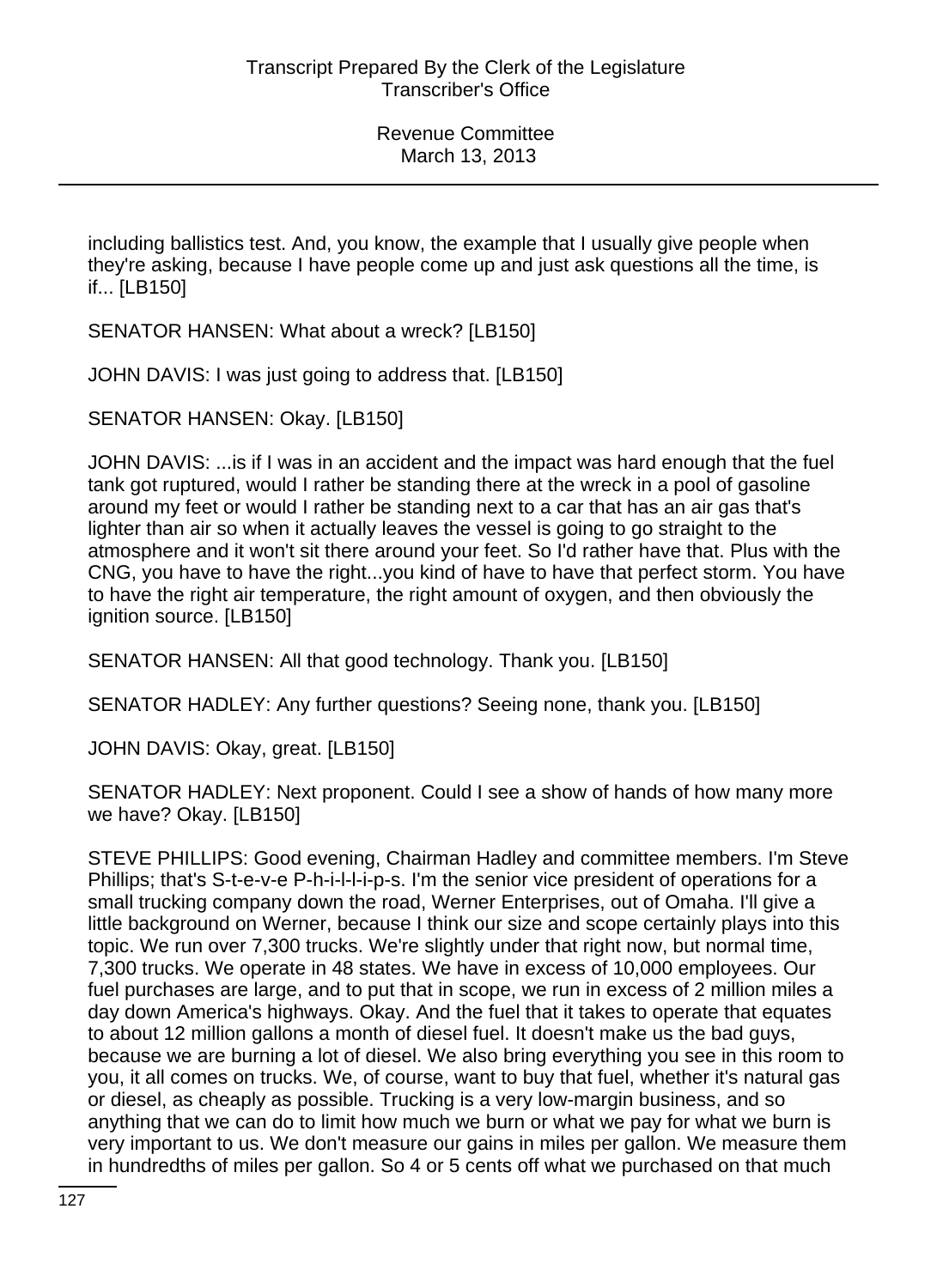# Transcript Prepared By the Clerk of the Legislature Transcriber's Office

Revenue Committee March 13, 2013

diesel means a lot. The questions have been asked by a few of you as to if it's so low right now, why does it need further incentive? The fact of the matter is that cost of the vehicle--to expound a little bit more on that--is so high with diesel trucks, or with Class A trucks I should say, that the return on investment right now is no better than buying a diesel. Okay. So why would Werner Enterprises go buy natural gas trucks? Because we believe that in the future, for a lot of reasons, for cleaner fuel being produced domestically and the fact that it's coming, all of our suppliers are putting in natural gas stations, we believe there's going to be an opportunity to purchase those vehicles lower than we do right now. We believe there's going to be an opportunity to have a lower-cost solution. Okay. The diesel truck that we...we've got two test CNG trucks on the road right now. The upcharge on those--and we got them straight out of the factory, but then we did add some tanks--\$80,000 additional over that same truck if it was burning diesel. And that's again, to put enough tanks on it to get it one...well, 500 miles is about the capacity that we get out of our 165-gallon tanks. So it's very important to us. And, of course, supporting this bill, we're a little bit agnostic on what fuel we burn. At the end of the day, it really comes down to cost. We have to operate as cheaply as possible. We feel, long term, natural gas is going to give us some solutions. How fast we will get to that point I can't tell you. We do plan on purchasing some more vehicles by the end of the year. We have not made that order yet. But anything that we can do that at least makes it fair, a fairer tax, be it natural gas or diesel, just makes sense to us. So we are in support of the bill. With that, I'll open it up to questions. [LB150]

SENATOR HADLEY: Senator McCoy. [LB150]

SENATOR McCOY: I know it's late. I just have one question as I'm sitting here. I have a small business; you obviously have a large business. I'm just trying to understand...and I don't want to get into your business model, but if it costs that much, why wouldn't you just wait until it's cheaper? With the...why...I mean, if you feel comfortable, why make the investment? I'm trying to understand why you would make the investment in those trucks when they're so expensive now, hoping, obviously not very long down the road, it's going to be cheaper. Wouldn't you just...why wouldn't you just wait until...? If it's a cost running now about the same as diesel, why not just wait until it's cheaper and then go out and order some new trucks? [LB150]

STEVE PHILLIPS: I think that's a great question and kind of a multipart answer. One is it's not more expensive, so we're not getting hurt at this point, and our test is showing that our maintenance costs are not much higher. But we certainly save on the fuel purchase. But you know, at the end of the day, there are otherwise about the same in the life of the truck. So it doesn't cost us more. The other thing is, we want to be on the front end of that technology. We want the learnings from having trucks in our fleet right now, so when it does become a cheaper solution and we actually are able to cut costs, we don't want to spend a year testing and learning from it at that point. We want to be able to jump, purchase trucks, and put them in the fleet. The last one...the last answer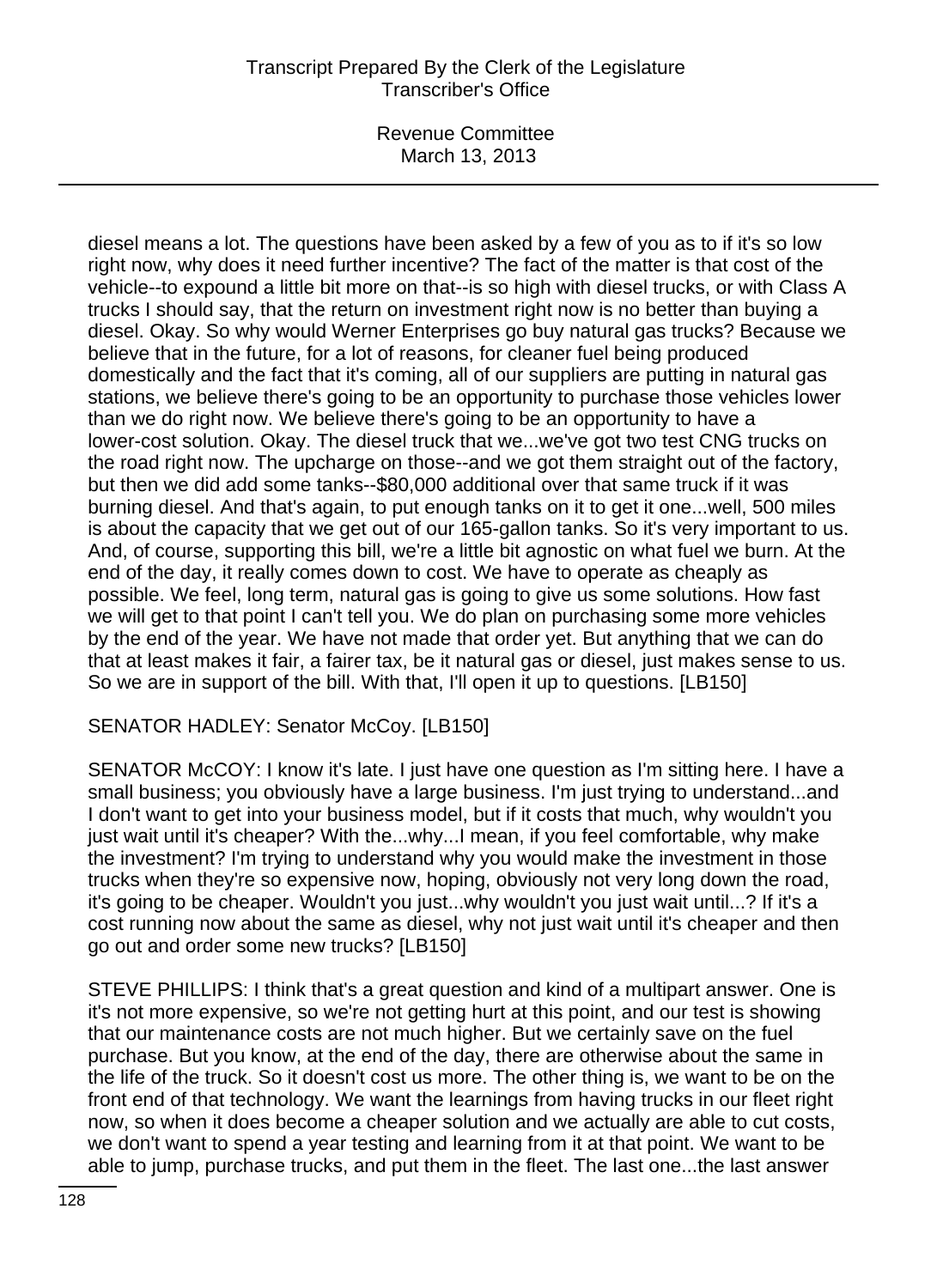to that, and it's huge, is our customers are demanding cleaner burning equipment. Our customers are pushing to their customers, and I'll use P&G as an example. The consumers that buy their product, they need to be able to sell that we are doing what's right for this country and we are pushing clean energy. And so that plays into it a lot too. As a partnership with our customers, we're kind of obligated to get in the game now. [LB150]

SENATOR McCOY: I understand. Thank you. [LB150]

SENATOR HADLEY: Any other questions? I think you have 7,299 trucks, because one was in the median when I came in from Kearney the other day. So I just thought I'd...if you don't know it's there, it's there, okay? (Laughter) [LB150]

STEVE PHILLIPS: I better go check him out. [LB150]

SENATOR HADLEY: Thank you for staying and testifying. We appreciate it very much. [LB150]

STEVE PHILLIPS: You're welcome. [LB150]

SENATOR HADLEY: The next proponent. [LB150]

JILL BECKER: Good evening, Senator Hadley and members of the Revenue Committee. My name is Jill Becker, spelled J-i-l-l B-e-c-k-e-r, and I appear before you as a registered lobbyist on behalf of Black Hills Energy; and specifically we are in support of Section 3 of the green copy of the bill. And just to remind you what this is: That would exempt from sales tax the electricity costs for compressing natural gas. That's the simplest way to say it. For us, that number is small. You asked what it is. I have no idea because we don't even measure it. We don't have a separate meter right now out at our facility here in Lincoln at our fueling station that would measure that. What we do see this being a benefit...or who it will benefit for, is for those customers that might put in their own fueling station but do have a separate meter that would know exactly how much electricity they're using. They would reach that 50 percent threshold and they would not be charged sales tax on that. That's where we see the benefit that comes in. Just to comment a little bit on the discussion that you were having, I wish I was sitting in this chair and we were having a big discussion about incentives for CNG. We're not. CNG conversion costs and fueling stations are very expensive. The fiscal notes that you would see on those types of bills would be large and probably more than the committee's appetite given the discussions going on this year. But I definitely think that what you're hearing from us in the industry and us consumers is that we really want to see our state move down the path using more CNG. This is just a really small piece to maybe do that but there is a lot of benefit to doing so. There is environmental benefits for using CNG. There's certainly financial impacts regarding the lower fuel costs. We've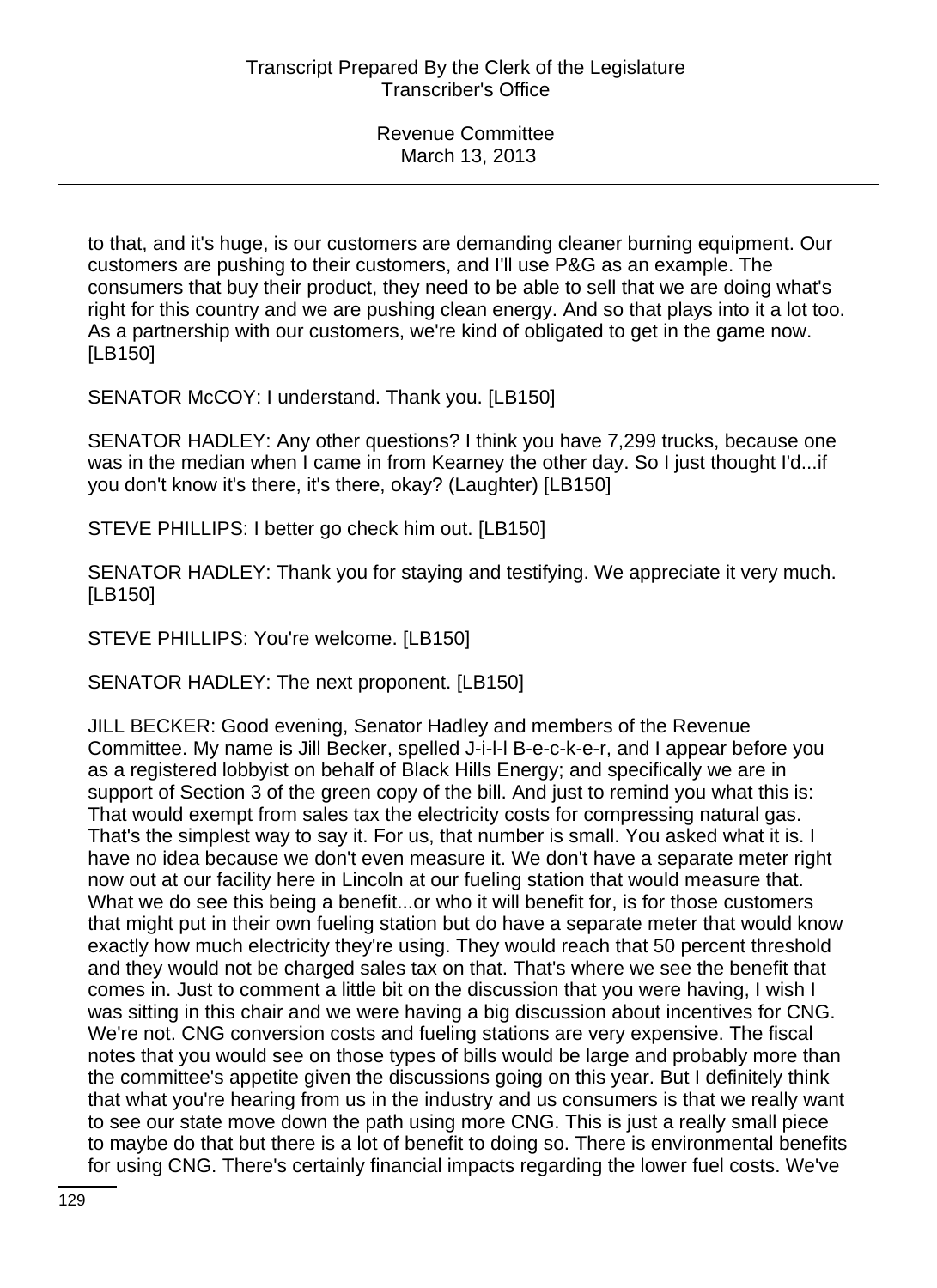got to figure out a way to get the costs of those conversions and the fueling stations under control. You've heard testimony in the years past, the largest manufacturer of the compressed natural gas tanks is here in Lincoln and they hardly sell any within our state. Hopefully, that's changing, based on the testimony that you've heard. But this is an industry that we don't want you to tax too high right now, because we really want to get it moving, and we'll talk about those bills when we've got a booming industry here in Nebraska but we don't have it yet. With that, I'd be happy to take any questions. [LB150]

SENATOR HADLEY: Any questions for Ms. Becker? Seeing none, thank you. [LB150]

JILL BECKER: Thank you. [LB150]

SENATOR HADLEY: Next proponent. [LB150]

MARCUS MEYER: Good evening, Senator Hadley, members of the committee. My name is Marcus Meyer, M-a-r-c-u-s M-e-y-e-r. I'm here to represent Hexagon Lincoln, formerly known as Lincoln Composites, here today in support of LB150. I assume you are already aware of the benefits of CNG given our previous conversations here. And in combination with these benefits, we have spawned a domestic industry which is growing rapidly. While it may not seem that natural gas as a vehicular fuel is important to the state of Nebraska, I'd like to point out a few places that natural gas vehicles directly impact the state. NGVs benefit from lightweight storage of CNG. The industry leader for lightweight composite CNG fuel tanks is located right here in Lincoln, Nebraska. Below are a few quick facts about the economic impact of CNG growth as an alternative fuel. Hexagon Lincoln has grown since 2010 from 119 employees to presently 269 full-time employees. Our employees are not minimum wage earners. In 2013, we represent \$13 million in salary, and this is directly an impact to the Nebraska work force. We have grown from \$33 million in sales in 2010, to \$87 million in sales in 2012. This growth is directly related to CNG vehicle fuel tanks. In 2012, over \$15 million was spent with local Nebraska businesses within our supply chain. While our consumer base is almost exclusively outside of Nebraska, we have significant impact on the local economy. This growth would not be possible without CNG as a driving force for our market. LB150 helps ensure that CNG is recognized on an equal basis with traditional liquid fuels such as gasoline and diesel, which will help our business grow. It is not asking for preferential treatment of alternatives to traditional fuels, only for equality in the tax base which won't hinder the economic benefits of CNG and slow down the economic growth within this support industries most important to Nebraska. Equality of tax base is key to continual growth, and as such, we support LB150. I would like to add to that, based on Senator Schumacher's question: Why not tax it more? I believe at this point that would hinder the growth of this industry. Perhaps later, when margins can be squeezed. But at this point I do not believe the industry can do the chicken-and-egg scenario of stations or vehicles without the greatest margin possible. [LB150]